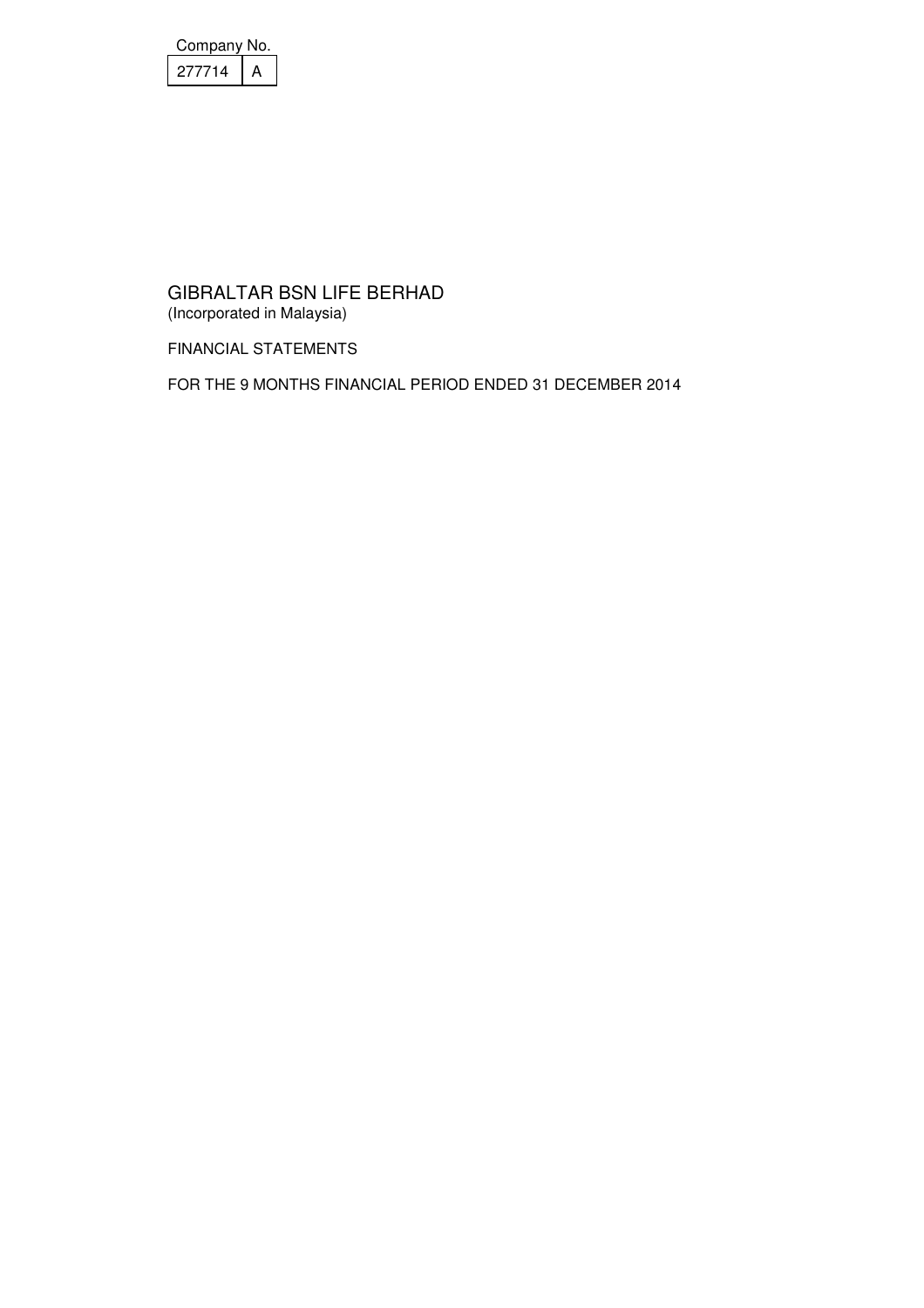| Company No. |  |
|-------------|--|
| 27714       |  |

(Incorporated in Malaysia)

## FINANCIAL STATEMENTS FOR THE 9 MONTHS FINANCIAL PERIOD ENDED 31 DECEMBER 2014

| <b>CONTENT</b>                          | PAGE      |
|-----------------------------------------|-----------|
| Directors' Report                       | $1 - 10$  |
| <b>Statement by Directors</b>           | 11        |
| Statutory declaration                   | 11        |
| Independent auditors' report            | $12 - 13$ |
| <b>Financial statements</b>             |           |
| Statement of financial position         | $14 - 15$ |
| Statement of income                     | 16        |
| Statement of other comprehensive income | 17        |
| Statement of changes in equity          | 18        |
| Statement of cash flows                 | 19        |
| Notes to the financial statements       | $20 - 97$ |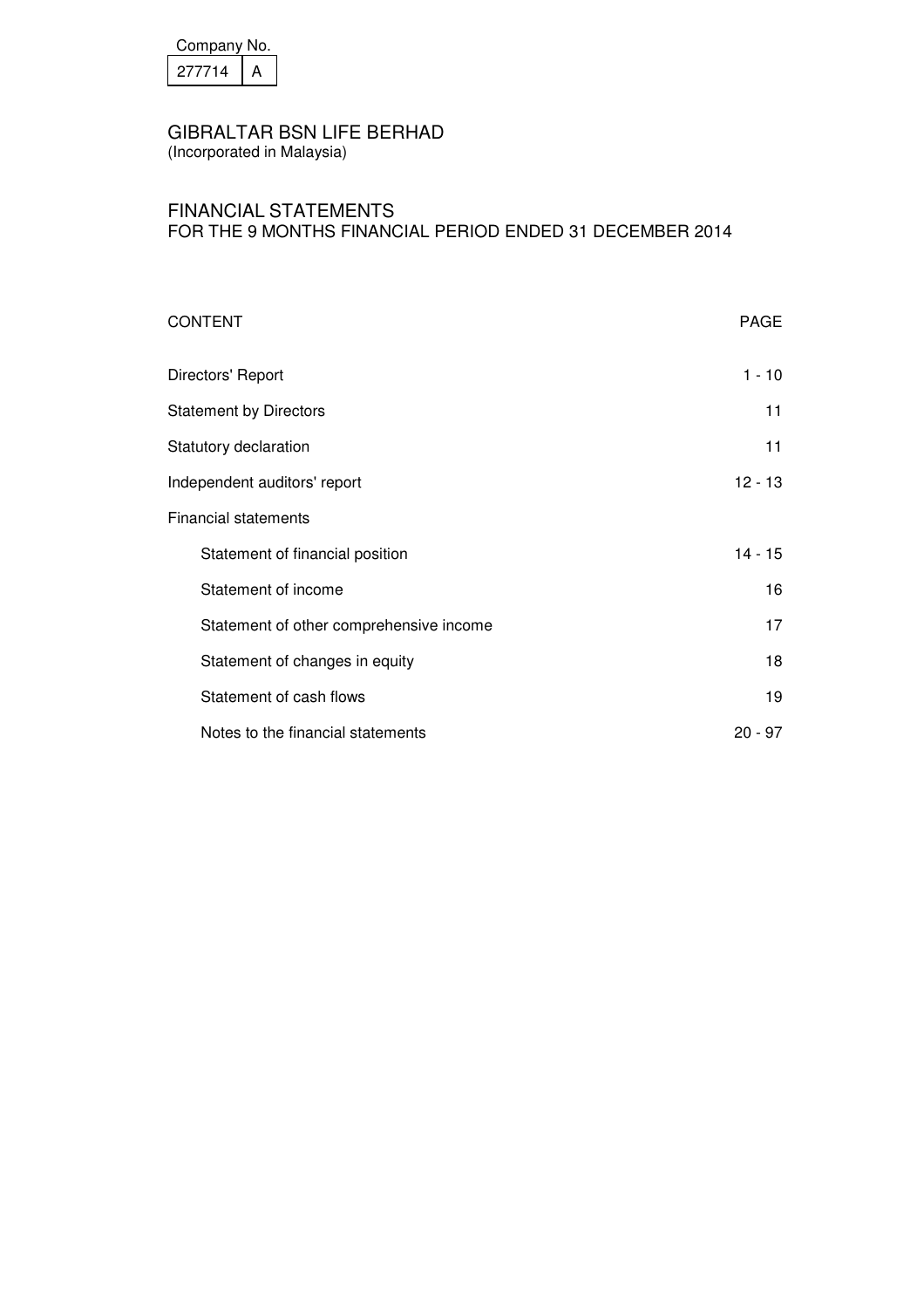| Company No. |  |
|-------------|--|
| 277714      |  |

## DIRECTORS' REPORT

The Directors have pleasure in submitting their report together with the audited financial statements of the Company for the financial period from 1 April 2014 to 31 December 2014.

## CHANGE OF FINANCIAL YEAR END

The financial year end of the Company was changed from 31 March to 31 December so as to be coterminous with the financial year end of its ultimate holding company as required by Section 168(1)(b) of Companies Act, 1965. Accordingly, the current financial statements are prepared for nine months from 1 April 2014 to 31 December 2014 and as a result, the comparative figures stated in statement of income, statement of changes in equity, statement of cash flows and the related notes are not comparable.

#### PRINCIPAL ACTIVITY

The Company is engaged principally in the underwriting of life insurance business including investment-linked business. There has been no significant change in the nature of this activity during the financial period.

| <b>FINANCIAL RESULTS</b>      | RM'000   |
|-------------------------------|----------|
| Loss for the financial period | (1, 173) |

## DIVIDENDS

The Company paid an interim single-tier exempt dividend of 2 sen per share in respect of the financial year ended 31 March 2014, totalling RM 2,500,000 on 2 May 2014. The Directors do not recommend any final dividend for the financial period ended 31 December 2014.

## RESERVES AND PROVISIONS

All material transfers to or from reserves and provisions during the financial period are disclosed in the financial statements.

## SHARE CAPITAL

There was no issuance of new ordinary shares during the financial period.

## PROVISION FOR INSURANCE LIABILITIES

Before the financial statements of the Company were made out, the Directors took reasonable steps to ascertain that there was adequate provision for its insurance liabilities in accordance with the valuation methods specified in Part D of the Risk-Based Capital Framework ("RBC Framework") for Insurers issued by Bank Negara Malaysia ("BNM").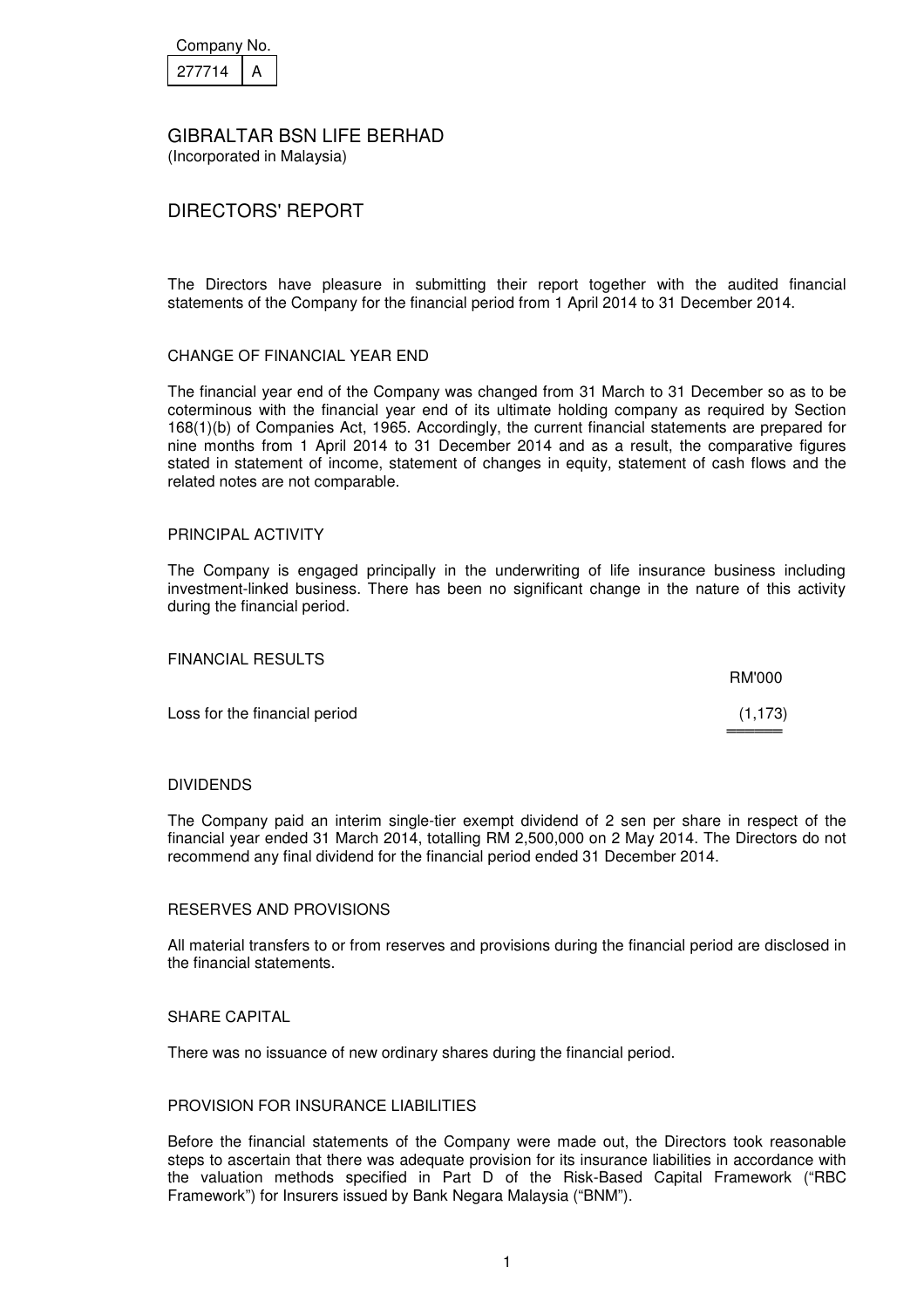| Company No. |  |
|-------------|--|
| 27714       |  |

## DIRECTORS' REPORT (CONTINUED)

## BAD AND DOUBTFUL DEBTS

Before the financial statements of the Company were made out, the Directors took reasonable steps to ascertain that action had been taken in relation to the writing off of bad debts and the making of allowance for doubtful debts, and satisfied themselves that all known bad debts had been written off and adequate allowance had been made for doubtful debts.

At the date of this report, the Directors are not aware of any circumstances that would render the amount written off for bad debts or the amount of the allowance for doubtful debts in the financial statements of the Company inadequate to any substantial extent.

## CURRENT ASSETS

Before the financial statements of the Company were made out, the Directors took reasonable steps to ensure that any current assets, which were unlikely to be realised in the ordinary course of business, their values as shown in the accounting records of the Company have been written down to an amount which they might be expected to realise.

At the date of this report, the Directors are not aware of any circumstances which would render the values attributed to current assets in the financial statements of the Company misleading.

## VALUATION METHODS

At the date of this report, the Directors are not aware of any circumstances which have arisen which render adherence to the existing methods of valuation of assets or liabilities of the Company misleading or inappropriate.

## CONTINGENT AND OTHER LIABILITIES

At the date of this report, there does not exist:

- (a) any charge on the assets of the Company that has arisen since the end of the financial period which secures the liabilities of any other person; or
- (b) any contingent liability in respect of the Company that has arisen since the end of the financial period.

No contingent or other liability of the Company has become enforceable or is likely to become enforceable within the period of nine months after the end of the financial year which, in the opinion of the Directors, will or may substantially affect the ability of the Company to meet its obligations as and when they fall due.

For the purpose of this paragraph, contingent or other liabilities do not include liabilities arising from contracts of insurance underwritten in the ordinary course of business of the Company.

## CHANGE OF CIRCUMSTANCES

At the date of this report, the Directors are not aware of any circumstances not otherwise dealt with in this report or the financial statements of the Company which would render any amount stated in the financial statements misleading.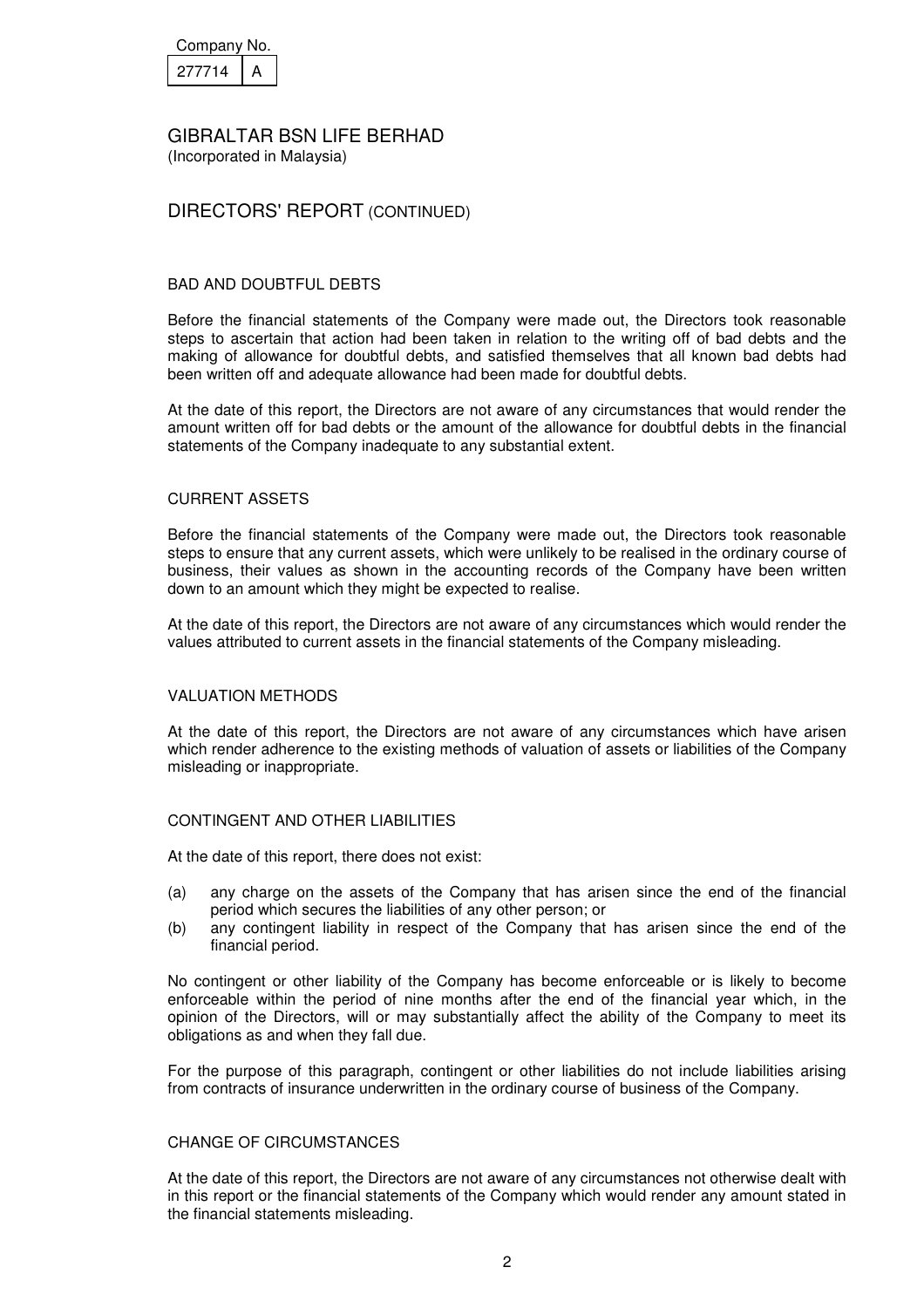| Company No. |  |
|-------------|--|
| 27714       |  |

## DIRECTORS' REPORT (CONTINUED)

## ITEMS OF AN UNUSUAL NATURE

The results of the operations of the Company during the financial period were not, in the opinion of the Directors, substantially affected by any item, transaction or event of a material and unusual nature other than those disclosed in the financial statements.

There has not arisen in the interval between the end of the financial period and the date of this report any item, transaction or event of a material and unusual nature likely, in the opinion of the Directors, to affect substantially the results of the operations of the Company for the period in which this report is made.

## CORPORATE GOVERNANCE

The composition of the Board during the period since the close of the last report is as follows:

- (a) The composition of the Board during the period since the close of the last period is as follows:
	- i) Independent Directors

Name of Directors Dato' Haii Kamil Khalid Ariff Datuk Azizan Bin Haji Abd Rahman Dato' Danapalan A/L T.P. Vinggrasalam

ii) Non-Independent Directors

Name of Directors Benett Maximillian Theseira (Chairman) Jan van den Berg Tim Oommen Thomas John Sneddon McConnachie Datuk Adinan Bin Maning

(b) Importance and commitment

 The Company, with the leadership of the Board of Directors ("the Board"), has adopted the necessary measures to ensure that the corporate and management practices are consistent with the regulatory requirements and best practice standards ordained under BNM/RH/GL/003-1: Minimum Standards for Prudential Management of Insurers (Consolidated) and BNM/RH/GL/003-2: Prudential Framework of Corporate Governance for Insurers, issued by BNM. The Company's policy is to achieve best practices in their business standards for all activities throughout the Company and good corporate governance, which the Board fully recognises to be one of its principal responsibilities to protect and enhance shareholder value and financial performance of the Company.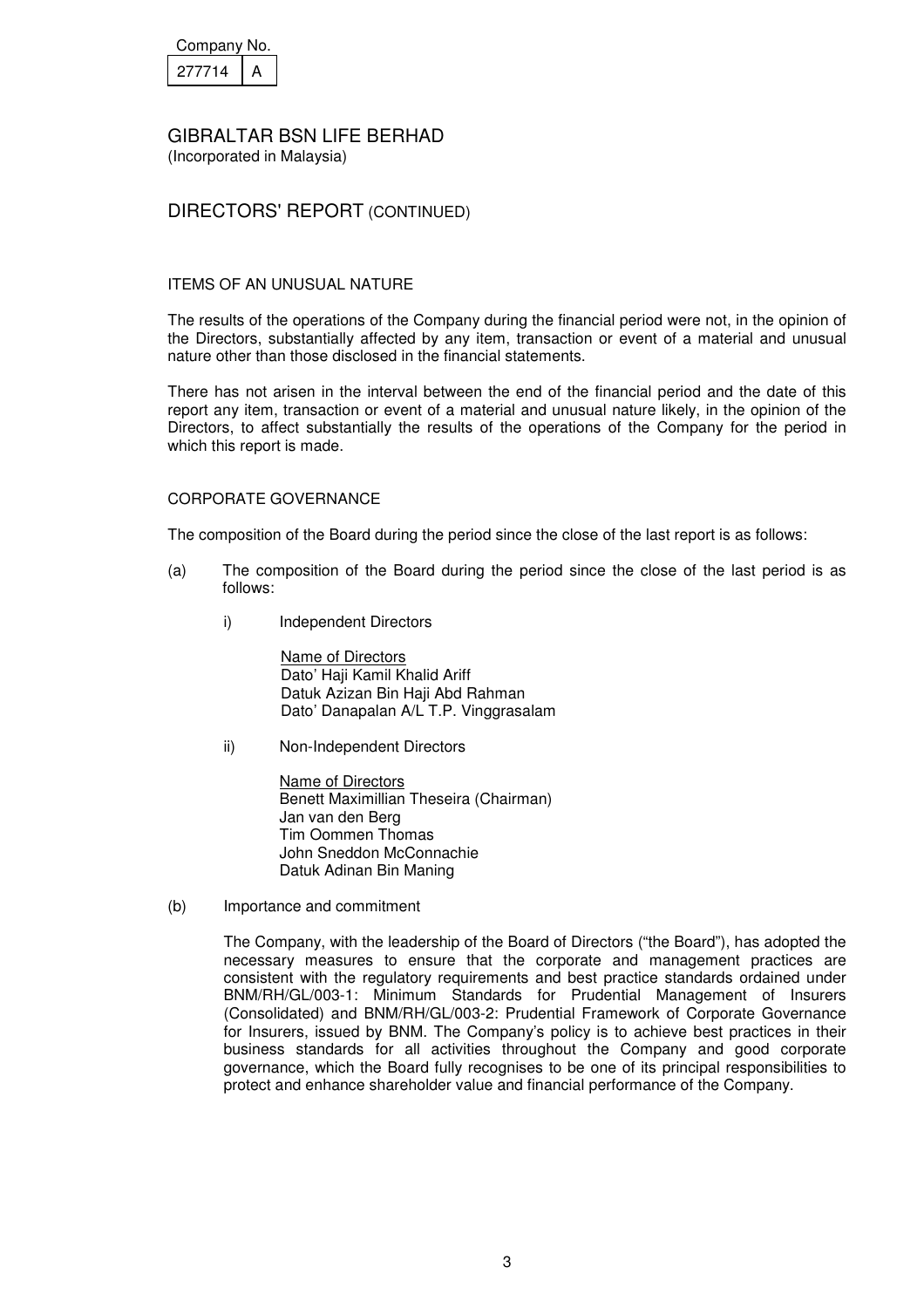| Company No. |  |
|-------------|--|
| 277714      |  |

DIRECTORS' REPORT (CONTINUED)

## CORPORATE GOVERNANCE (CONTINUED)

(c) Key issues and aspects

Key elements of the industry's corporate governance captured by the Frameworks are:

- i. An effective and balanced Board appointed through a predetermined appointment procedure;
- ii. Executive remuneration set by the Remuneration Committee that attracts and retains the people needed to run the Company;
- iii. A sound system of internal controls that safeguards the Company's assets and investments, and identifies and manages business risks.
- iv. The process in respect to disclosure of conflict of interest situation where arise.

The Company's commitment to the corporate governance standards entails the following:

- i. The Board has a mix of independent and non-independent Directors. The Board comprises seven non-executive Directors and one executive Director with vast experience, of which three are independent non-executive Directors of the calibre necessary to carry sufficient weight in Board's decisions. The role of independent non-executive Directors is important in ensuring that the strategies proposed by management are fully discussed and examined, and takes into account the longterm interest of various stakeholders. The Board appoints new Director on the recommendation of the Nominating Committee.
- ii. Executive remuneration is set by the Remuneration Committee. The Company's executive remuneration policy is to reward employees competitively, taking into account individual performance, company performance, market comparisons and the competitiveness in the local insurance industry. Remuneration packages are reviewed annually and comprise a mix of basic salary and performance-linked elements.
- iii. The Board is responsible for the Company's system of internal controls and risk management, and reviewing the effectiveness of these systems which are designed to proactively manage, rather than eliminate, the risk of failure to achieve sustainable business objectives. In achieving this, the following are put in place:
	- the Risk Management Committee which oversees and provides overall direction on risk management efforts;
	- a system of financial and business controls which provides regular reports by the Chief Financial Officer ("CFO") and the Chief Executive Officer ("CEO") to the Board;
	- regular assessments of internal controls by the Company's internal audit department; and
	- review of the effectiveness of the internal control processes by the Audit Committee, on behalf of the Board.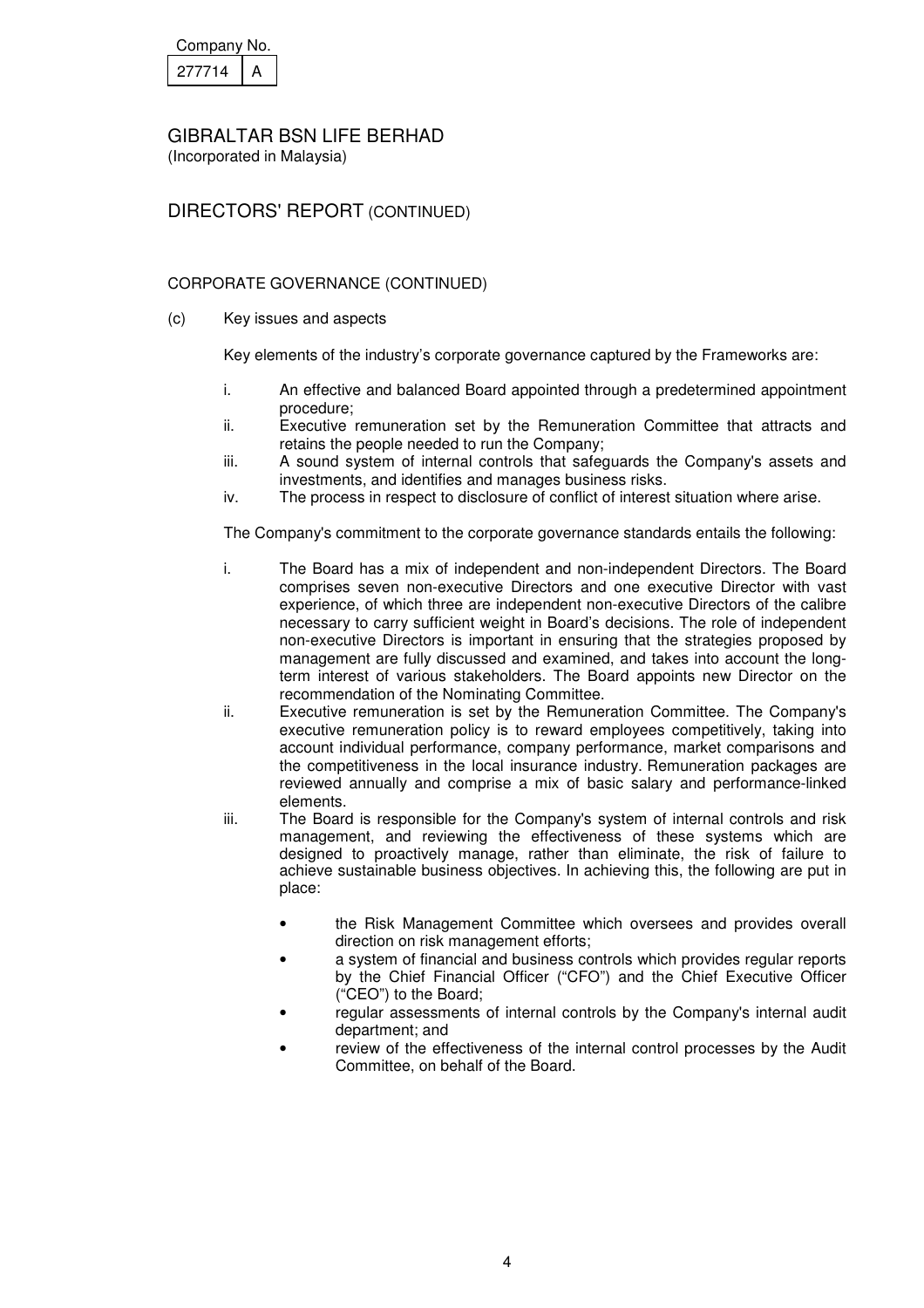| Company No. |  |
|-------------|--|
| 277714      |  |

DIRECTORS' REPORT (CONTINUED)

## CORPORATE GOVERNANCE (CONTINUED)

(d) Board responsibilities

 The Board is ultimately responsible for the Company's strategic direction and overseeing the performance of the Company. Its focuses are on the following:

- i. Strategy plan<br>ii. Development
- ii. Development<br>iii. Shareholder v
- Shareholder value
- iv. Oversight and control
- v. Corporate governance
- (e) Supply of information

 The Board is mindful that its strategic focus on matters relating to their business and exposures should be based on informed decisions. Hence, all the Directors are provided with the meeting agenda and Board reports well ahead of Board meetings. This is to enable the Directors to obtain further explanations, where necessary, in order to be briefed properly before the meeting. As and when necessary, the Board, in furtherance of their duties may seek independent professional advice at the Company's expense. All the Directors have access to the advice and services of the Company Secretary.

The Board meetings and attendance for the financial period ended 31 December 2014 are as follows:

| Attend                                      | Number of<br>Board meetings |  |
|---------------------------------------------|-----------------------------|--|
|                                             | Held                        |  |
| Benett Maximillian Theseira (Chairman)<br>4 |                             |  |
| 3<br>Jan van den Berg                       | 4                           |  |
| Tim Oommen Thomas<br>4                      | 4                           |  |
| John Sneddon McConnachie<br>3               | 4                           |  |
| Datuk Adinan Bin Maning<br>4                | 4                           |  |
| Datuk Azizan Bin Haji Abd Rahman<br>4       | 4                           |  |
| Dato' Danapalan A/L T.P. Vinggrasalam<br>4  | 4                           |  |
| Dato' Haji Kamil Khalid Ariff               | 4                           |  |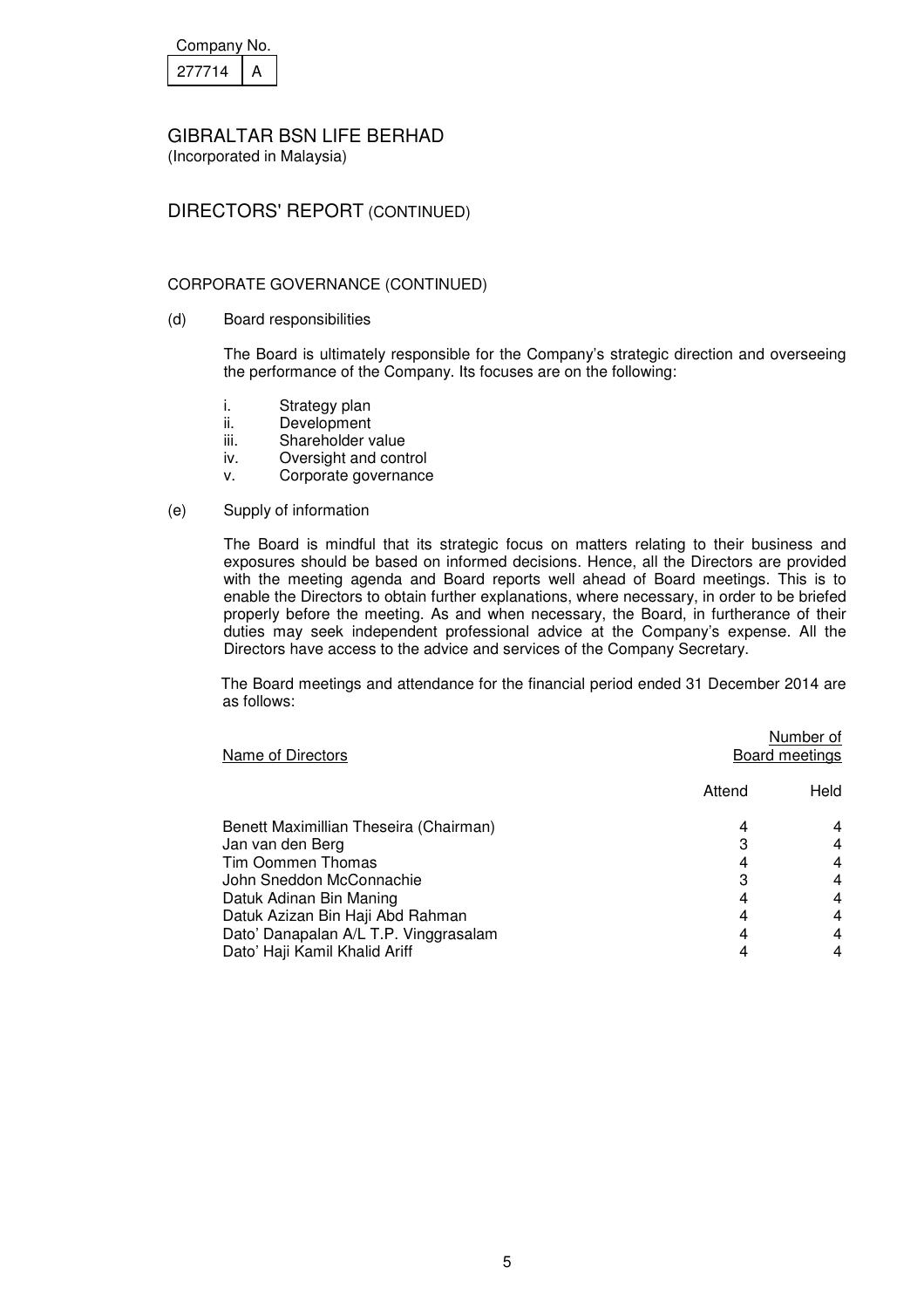| Company No. |  |
|-------------|--|
| 277714      |  |

DIRECTORS' REPORT (CONTINUED)

## CORPORATE GOVERNANCE (CONTINUED)

(f) Appointment/re-appointment of Directors

 The appointment/re-appointment of the Directors is based on the Company's Articles of Association. All the Directors who are appointed by the Board are subject to re-election every succeeding year; thereafter one-third of the Directors (being those who have been longest in office) shall be retired or re-elected.

(g) Directors' training

 The Directors are encouraged to attend continuous education programs and seminars to keep abreast with developments in the industry. The Company has established a mechanism for all the Directors to be kept abreast of changes and new legal and regulatory requirements on a regular basis. The Company also keeps a record of the Directors' training programs and attendance to the said programme.

(h) Directors' responsibility statement with respect to the financial statements.

 The Directors are required by the Companies Act, 1965 to prepare financial statements for each financial period which have been made out in accordance with the Malaysian Financial Reporting Standards ("MFRS"), International Financial Reporting Standards and comply with the requirements of the Companies Act, 1965 in Malaysia and give a true and fair view of the state of affairs of the Company at the end of the financial period and of the results and cash flows of the Company for the financial period.

In preparing the financial statements, the Directors have:

- adopted suitable accounting policies and applied them consistently;
- made judgements and estimates that are reasonable and prudent;
- ensured that all applicable accounting standards have been followed; and
- prepared financial statements on the going concern basis as the Directors have a reasonable expectation, having made enquiries, that the Company has adequate resources to continue in operational existence for the foreseeable future.

The Directors have the responsibility for ensuring that the Company keeps accounting records, which disclose with reasonable accuracy, the financial position of the Company and to ensure that the financial statements comply with the requirements of the Companies Act, 1965 in Malaysia.

The Directors have overall responsibility to take steps to safeguard the assets of the Company and to prevent and detect fraud and irregularities.

(i) Financial reporting

 In presenting the annual financial statements, the Directors aim to present a balanced and understandable assessment of the Company's position and prospects.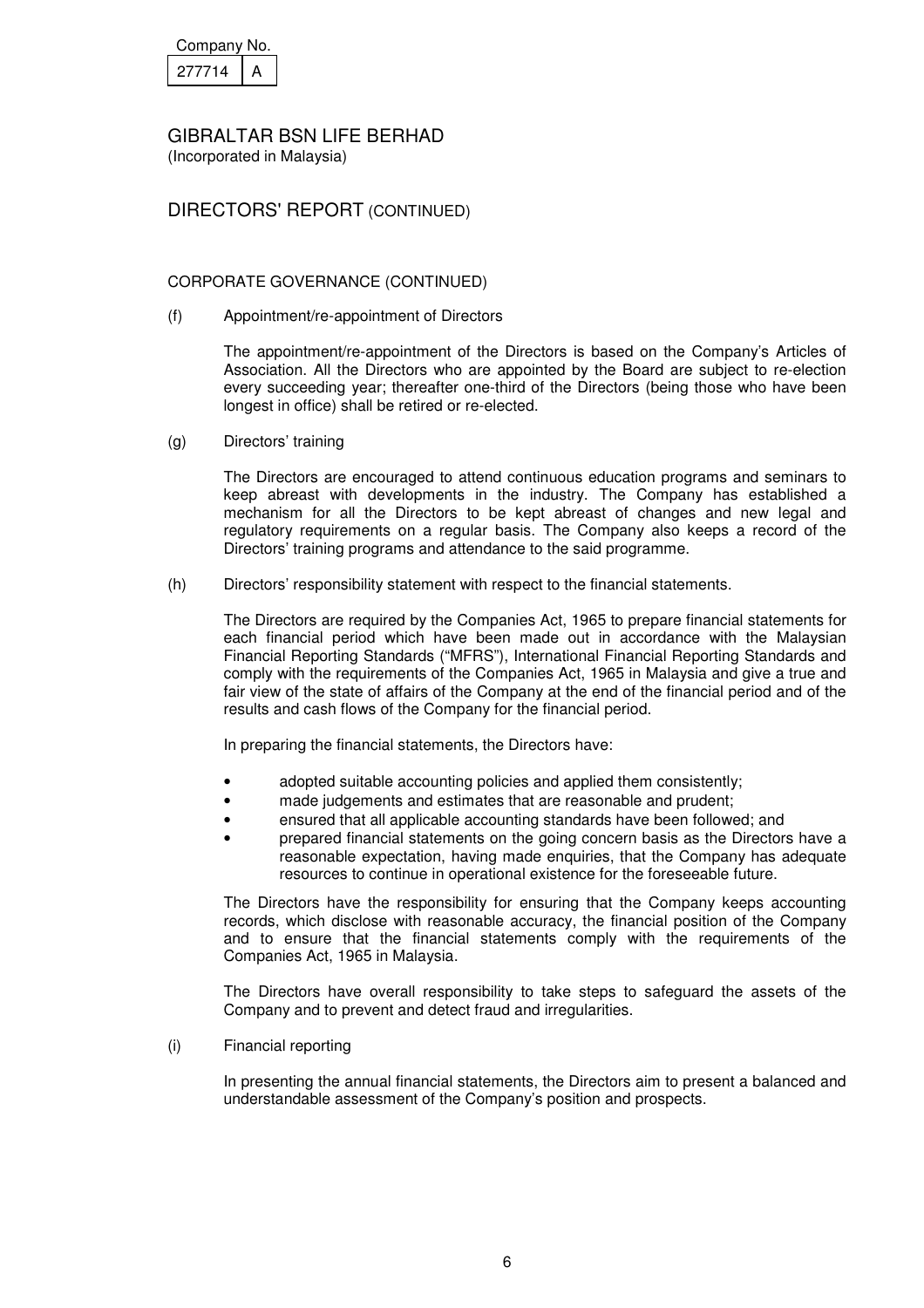| Company No. |  |
|-------------|--|
| 277714      |  |

DIRECTORS' REPORT (CONTINUED)

CORPORATE GOVERNANCE (CONTINUED)

(j) Board Committees

 The Board has assigned specific responsibilities to five Board committees (Audit, Remuneration, Nomination, Risk Management, and Investment Committees), details of which are set out below. These committees have the authority to examine particular issues and report back to the Board with their recommendations. The ultimate responsibility for the final decision on all matters, however, lies with the Board.

(k) Audit Committee

The Audit Committee comprises the following members:

- Datuk Azizan Bin Haji Abd Rahman (Chairman)
- Dato' Haji Kamil Khalid Ariff
- Tim Oommen Thomas

 The Audit Committee reviews the Company's accounting policies, systems of internal controls and risk management, reports from the Company's internal and external auditors and determines that appropriate actions are being taken by the management. Its conclusions are reported to the Board, which takes responsibility for the Company's system of internal controls.

 The Audit Committee also considers the Company's published financial statements for statutory compliance and best practice standards, and recommends to the Board appropriate disclosure in these reports. It also reviews the performance of the Company's external auditors annually to ensure an objective, professional and cost-effective relationship. It recommends to the Board the external auditors fees for their audit services.

(l) Remuneration Committee

The Remuneration Committee comprises the following members:

- Dato' Haji Kamil Khalid Ariff (Chairman)
- Jan van den Berg
- Tim Oommen Thomas
- Dato' Danapalan A/L T.P. Vinggrasalam

The Remuneration Committee sets the remuneration policy for the Directors, the CEO and senior management reporting to the Board. Specifically, the Remuneration Committee agrees their service/employment contracts, salaries, other benefits, including bonuses and participation in the Company's long-term incentive plans, and other terms and conditions of service/employment.

It also agrees terms for their cessation of service/employment, approves changes in the Company's long term incentive plans, recommends to the Board those plans which require shareholder approval and oversees their operations.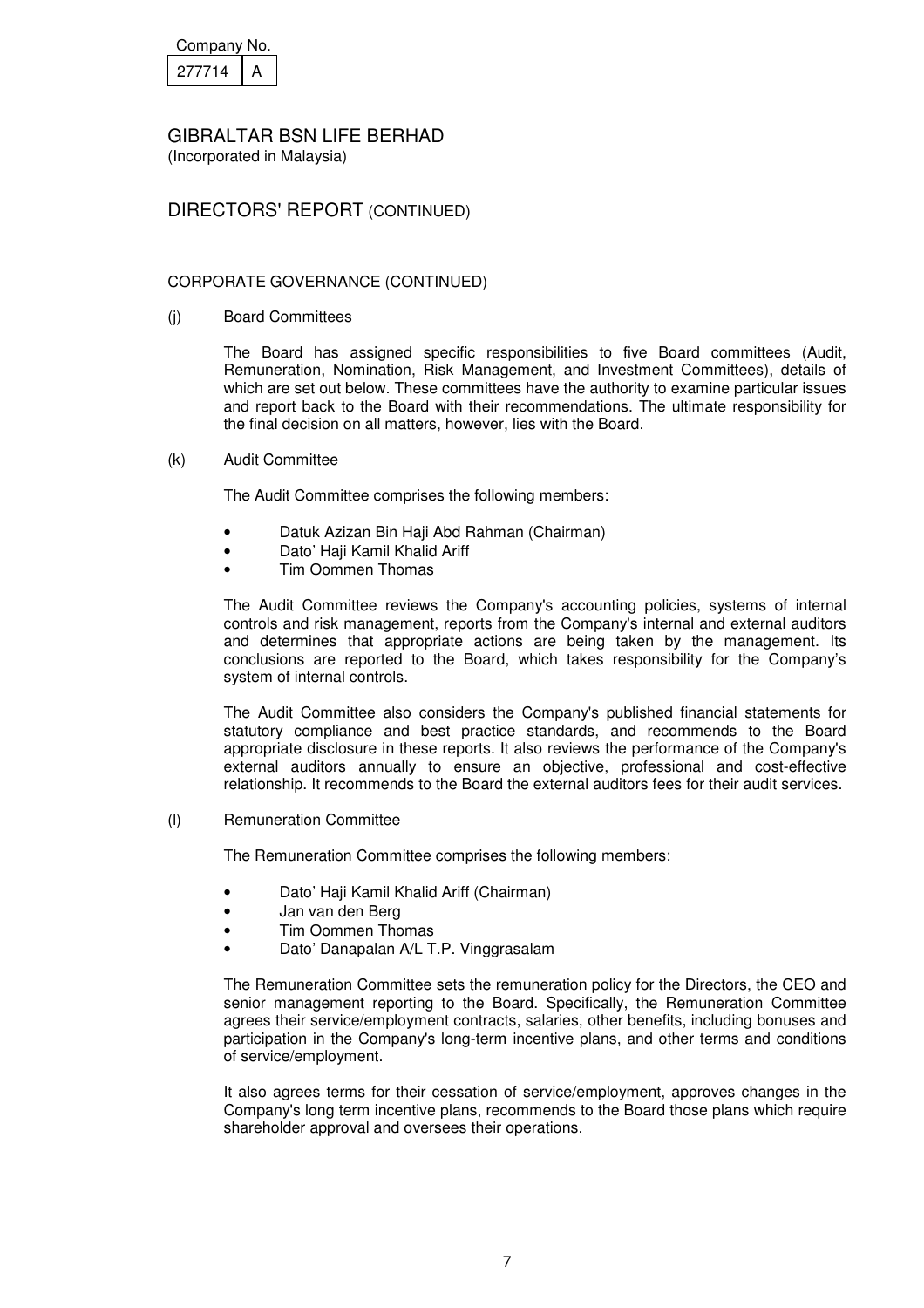| Company No. |  |  |
|-------------|--|--|
| 27714       |  |  |

DIRECTORS' REPORT (CONTINUED)

CORPORATE GOVERNANCE (CONTINUED)

(l) Remuneration Committee (continued)

## Remuneration of the Directors and the CEO

The aggregate remuneration of the Directors and the remuneration of the CEO have been disclosed in Note 24 to the financial statements, meeting the minimum requirement of BNM/RH/GL 015-3.

(m) Nomination Committee

The Nomination Committee comprises the following members:

- Dato' Haji Kamil Khalid Ariff (Chairman)
- Jan van den Berg
- Tim Oommen Thomas
- John Sneddon McConnachie
- Dato' Danapalan A/L T.P. Vinggrasalam

 The Nomination Committee recommends to the Board the appointments of all Directors and regularly reviews a profile of the skills and attributes required from the Directors as a whole to ensure an appropriate balance of expertise and ability. This profile is used to assess the suitability of candidates put forward by the Directors and shareholders.

(n) Risk Management Committee

The Risk Management Committee comprises the following members:

- Dato' Haji Kamil Khalid Ariff (Chairman)
- Tim Oommen Thomas
- Datuk Azizan Bin Haji Abd Rahman
- Benett Maximillian Theseira

The roles of the Risk Management Committee are:

- to oversee the development of risk management capabilities and development of an acceptable risk culture for the Company;
- to review the completeness of risk identification, assessment, controls and the managing of risks on a group-wide basis and assess their effectiveness on a regular basis:
- to oversee the development of general risk policies and procedures, and to monitor and evaluate their effectiveness;
- to oversee the implementation of a risk management framework in a manner that is consistent with the overall risk management objectives of the Company.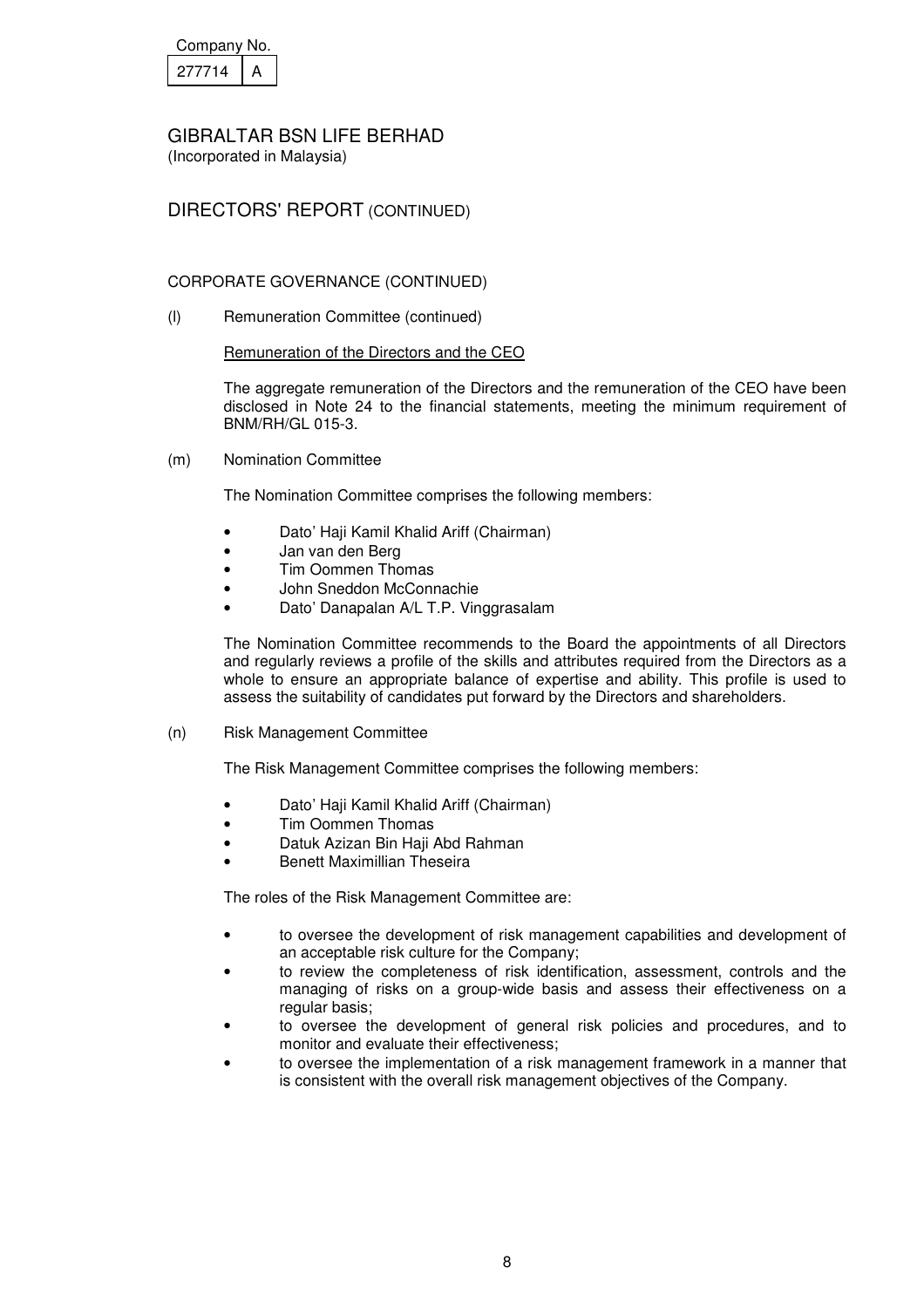| Company No. |  |  |
|-------------|--|--|
| 277714      |  |  |

DIRECTORS' REPORT (CONTINUED)

## CORPORATE GOVERNANCE (CONTINUED)

(o) Investment Committee

The Investment Committee comprises the following members;

- Tim Oommen Thomas (Chairman)
- Datuk Adinan Bin Maning
- John Sneddon McConnachie

 The Investment Committee is empowered by the Board to assist the Board and management in its strategic responsibilities and accountabilities in the investment areas of the Company. The Committee shall report to the Board the results, observations and recommendations for their deliberation and formalisation pertaining to the investment activities of the Company.

## DIRECTORS' INTERESTS

According to the register of Directors' shareholdings, the Directors in office at the end of the financial period did not hold any interest in shares and options over shares in the Company or shares and debentures of its related corporations during the financial period.

## DIRECTORS' BENEFITS

During and at the end of the financial period, no arrangements subsisted to which the Company is a party with the object or objects of enabling Directors of the Company to acquire benefits by means of the acquisition of shares in, or debentures of, the Company or any other body corporate.

Since the end of the previous financial year, no Director of the Company has received or become entitled to receive any benefit (other than Directors' remuneration as shown in the financial statements) by reason of a contract made by the Company or a related corporation with the Director or with a firm of which the Director is a member, or with a company in which the Director has a substantial financial interest.

## ULTIMATE HOLDING COMPANY

The Directors regard Prudential Financial, Inc., as the ultimate holding company and The Prudential Insurance Company of America, as the penultimate holding company. Both companies are incorporated in the United States of America.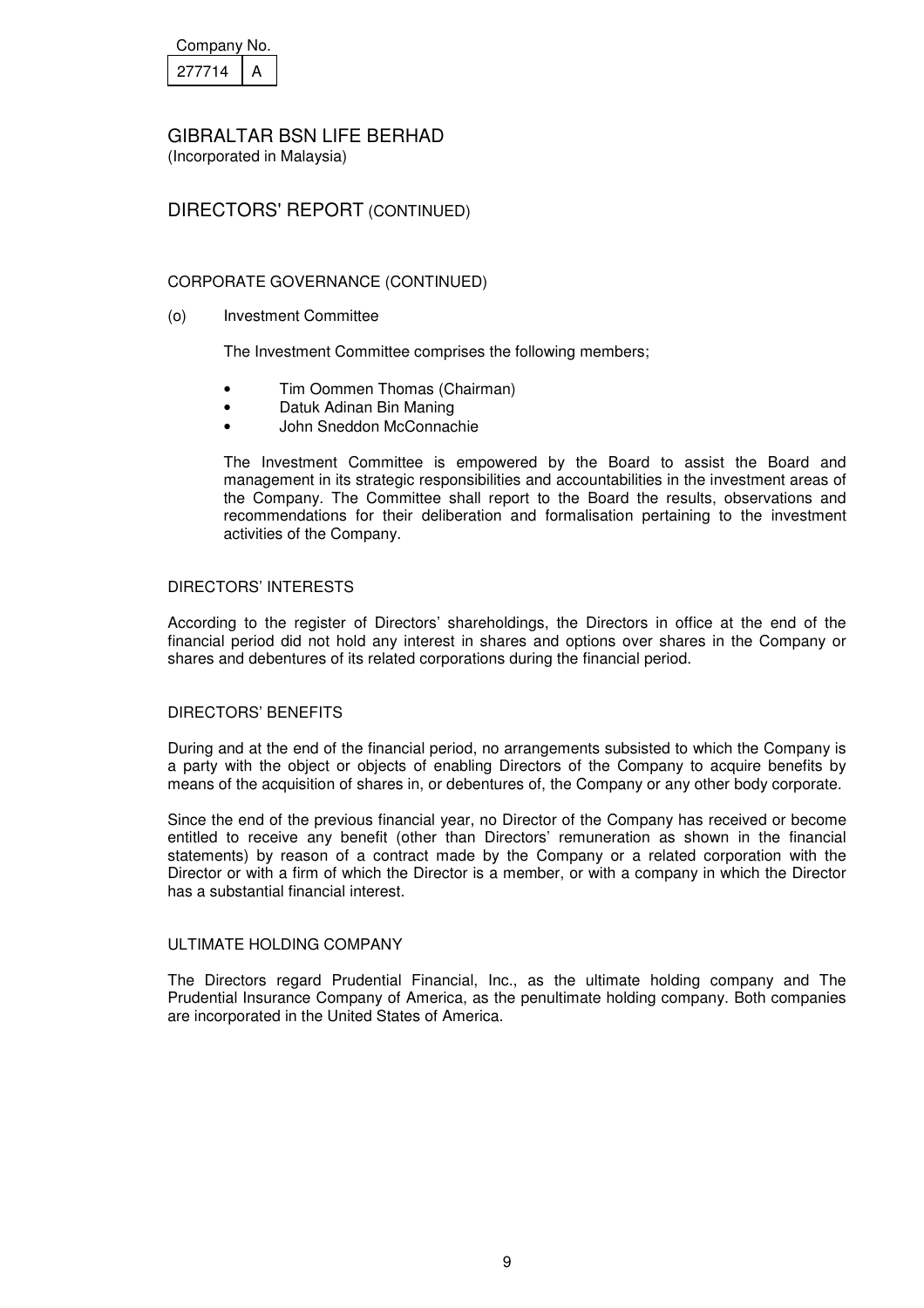| Company No. |  |  |
|-------------|--|--|
| 27714       |  |  |

DIRECTORS' REPORT (CONTINUED)

## AUDITORS

The auditors, PricewaterhouseCoopers, have indicated their willingness to continue in office.

Signed on behalf of the Board in accordance with their resolution dated 11 March 2015.

BENETT MAXIMILLIAN THESEIRA DATUK AZIZAN BIN HAJI ABD RAHMAN<br>CHAIRMAN DIRECTOR **DIRECTOR** 

Singapore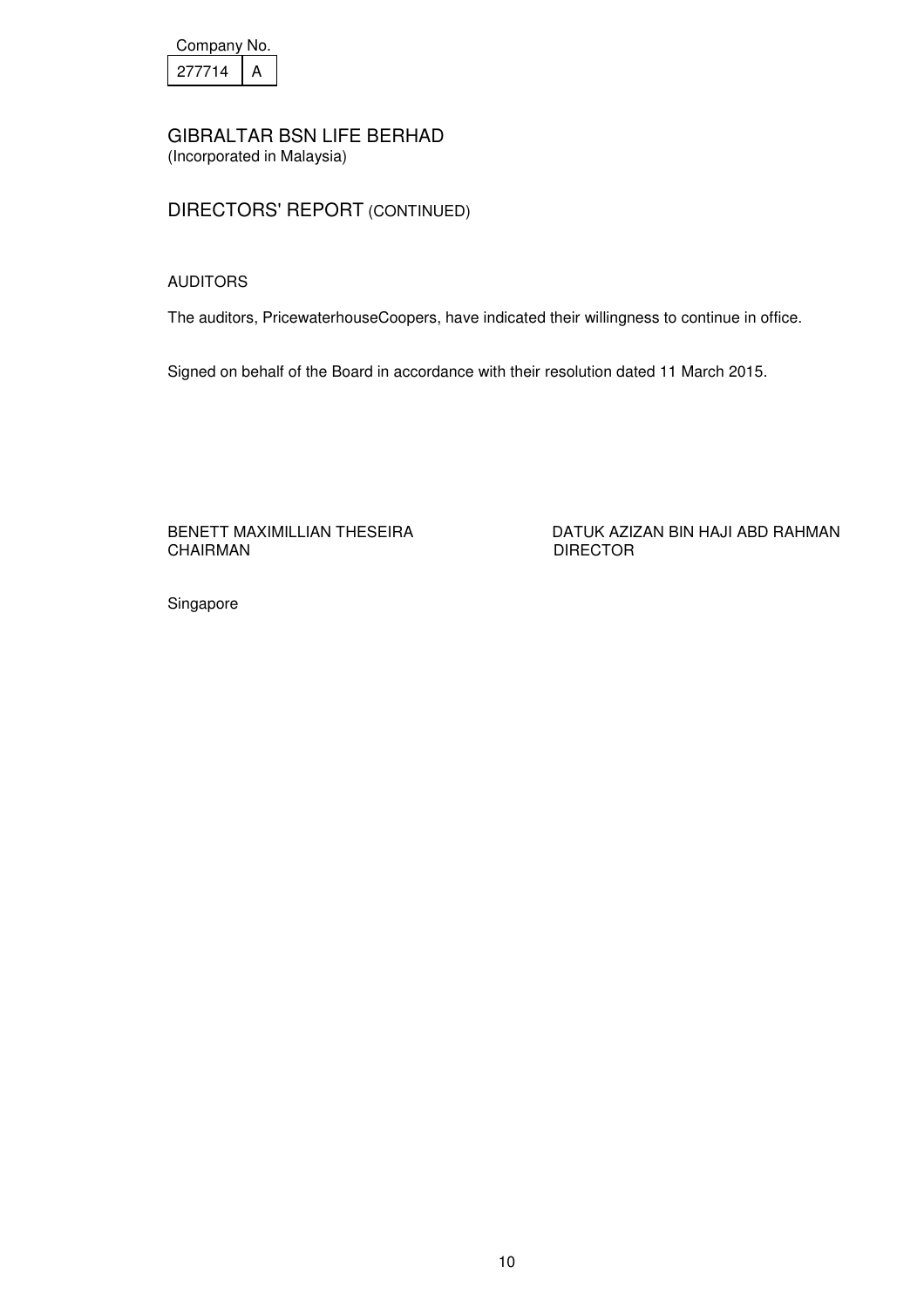| Company No. |  |  |
|-------------|--|--|
| 277714      |  |  |

## STATEMENT BY DIRECTORS PURSUANT TO SECTION 169 (15) OF THE COMPANIES ACT, 1965

We, Benett Maximillian Theseira and Datuk Azizan Bin Haji Abd Rahman, two of the Directors, state that, in the opinion of the Directors, the financial statements set out on pages 14 to 97 are drawn up so as to give a true and fair view of the state of affairs of the Company as at 31 December 2014 and of the results and cash flows of the Company for the financial period ended on that date in accordance with the Malaysian Financial Reporting Standards ("MFRS"), International Financial Reporting Standards and comply with the requirements of the Companies Act, 1965 in Malaysia.

Signed on behalf of the Board of Directors in accordance with their resolution dated 11 March 2015.

BENETT MAXIMILLIAN THESEIRA<br>CHAIRMAN CHAIRMAN DIRECTOR **DIRECTOR** 

Singapore

## STATUTORY DECLARATION PURSUANT TO SECTION 169(16) OF THE COMPANIES ACT, 1965

I, Kwo Shih Kang, the officer primarily responsible for the financial management of Gibraltar BSN Life Berhad, do solemnly and sincerely declare that the financial statements set out on pages 14 to 97 are, in my opinion, correct and I make this solemn declaration conscientiously believing the same to be true, and by virtue of the provisions of the Statutory Declarations Act, 1960.

Kwo Shih Kang

Subscribed and solemnly declared by the above named Kwo Shih Kang at Kuala Lumpur, Wilayah Persekutuan in Malaysia on 11 March 2015, before me.

## COMMISSIONER FOR OATHS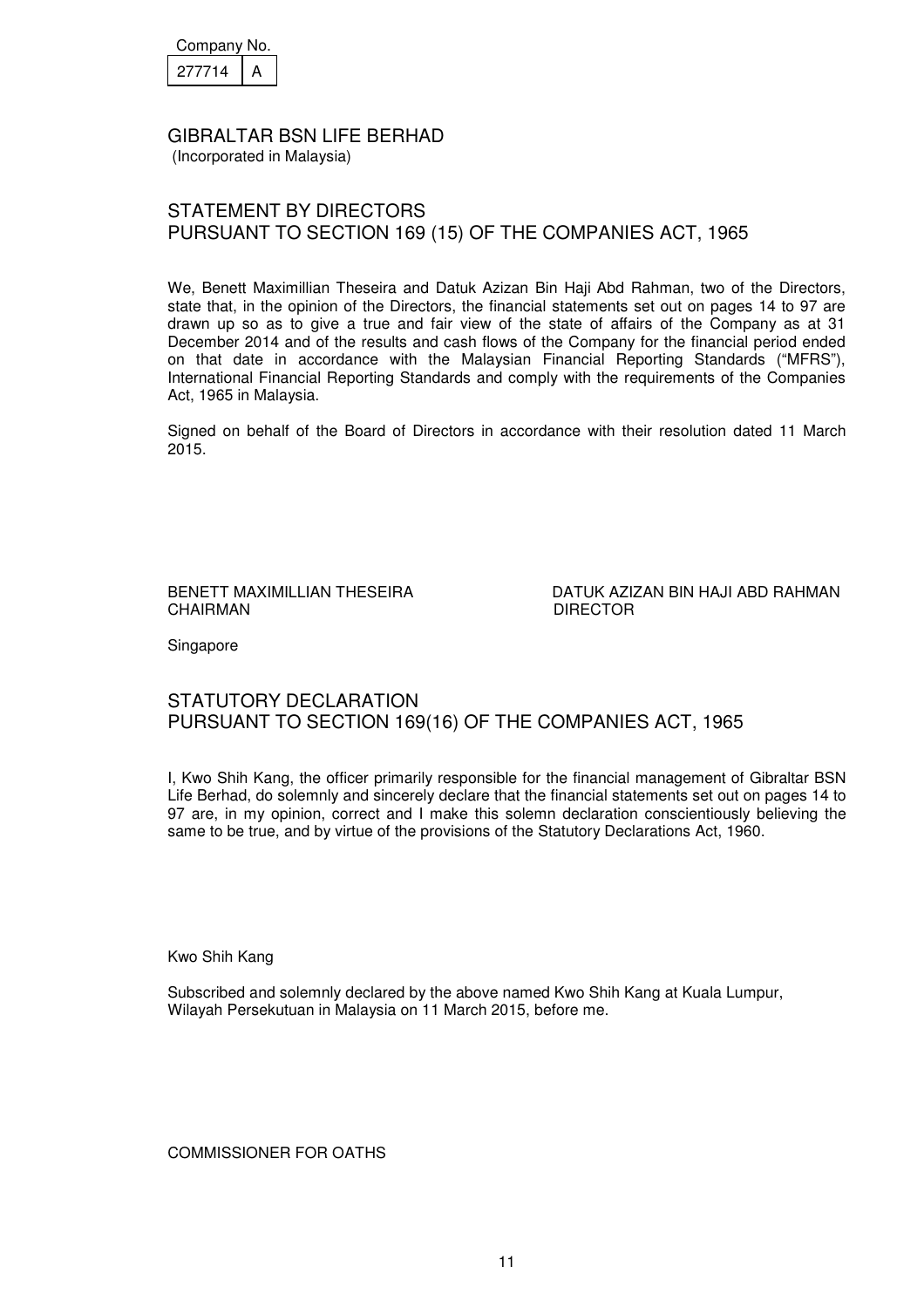## INDEPENDENT AUDITORS' REPORT TO THE MEMBERS OF GIBRALTAR BSN LIFE BERHAD (Incorporated in Malaysia)

(Company No. 277714 A)

## REPORT ON THE FINANCIAL STATEMENTS

We have audited the financial statements of Gibraltar BSN Life Berhad, which comprise the statement of financial position as at 31 December 2014, and the statements of income, comprehensive income, changes in equity and cash flows for the financial period from 1 April 2014 to 31 December 2014, and a summary of significant accounting policies and other explanatory notes to the financial statements, as set out on pages 14 to 97.

## Directors' Responsibilities for the Financial Statements

The Directors of the Company are responsible for the preparation of the financial statements that give a true and fair view in accordance with the Malaysian Financial Reporting Standards, International Financial Reporting Standards and comply with the requirements of the Companies Act, 1965 in Malaysia. The Directors are also responsible for such internal control as the Directors determine are necessary to enable the preparation of financial statements that are free from material misstatement whether due to fraud or error.

## Auditors' Responsibility

Our responsibility is to express an opinion on these financial statements based on our audit. We conducted our audit in accordance with approved standards on auditing in Malaysia. Those standards require that we comply with ethical requirements and plan and perform the audit to obtain reasonable assurance whether the financial statements are free from material misstatement.

An audit involves performing procedures to obtain audit evidence about the amounts and disclosures in the financial statements. The procedures selected depend on our judgment, including the assessment of risks of material misstatement of the financial statements, whether due to fraud or error. In making those risk assessments, we consider internal control relevant to the Company's preparation of financial statements that give a true and fair view in order to design audit procedures that are appropriate in the circumstances, but not for the purpose of expressing an opinion on the effectiveness of the Company's internal control. An audit also includes evaluating the appropriateness of accounting policies used and the reasonableness of accounting estimates made by the Directors, as well as evaluating the overall presentation of the financial statements.

We believe that the audit evidence we have obtained is sufficient and appropriate to provide a basis for our audit opinion.

PricewaterhouseCoopers (AF 1146), Chartered Accountants,

Level 10, 1 Sentral, Jalan Travers, Kuala Lumpur Sentral, P.O. Box 10192, 50706 Kuala Lumpur, Malaysia T: +60 (3) 2173 1188, F: +60 (3) 2173 1288, www.pwc.com/my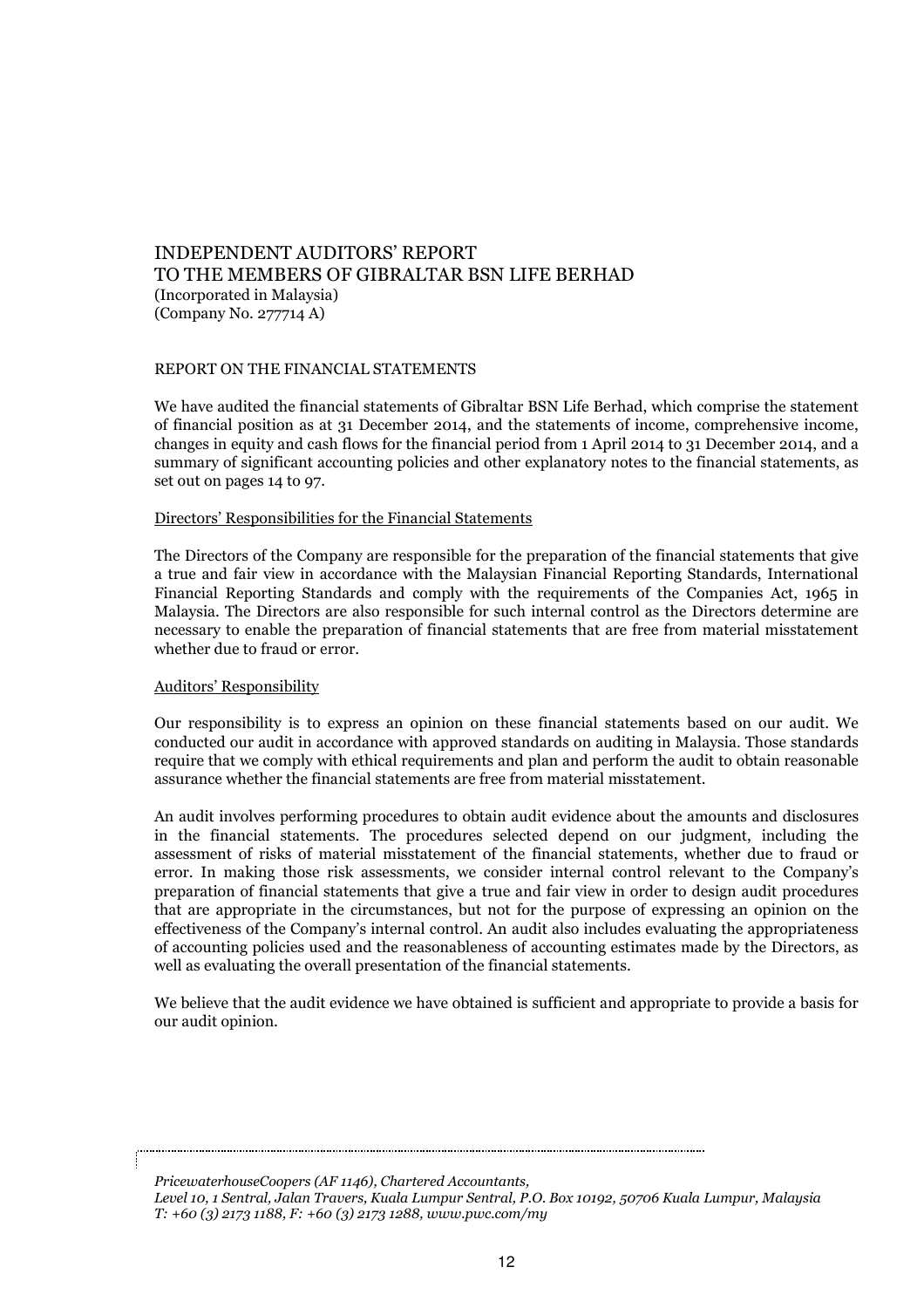## INDEPENDENT AUDITORS' REPORT TO THE MEMBERS OF GIBRALTAR BSN LIFE BERHAD (CONTINUED) (Incorporated in Malaysia)

(Company No. 277714 A)

## REPORT ON THE FINANCIAL STATEMENTS (CONTINUED)

## Opinion

In our opinion, the financial statements give a true and fair view of the financial position of the Company as of 31 December 2014 and of its financial performance and cash flows for the financial period from 1 April 2014 to 31 December 2014 in accordance with the Malaysian Financial Reporting Standards, International Financial Reporting Standards and comply with the requirements of the Companies Act, 1965 in Malaysia.

## REPORT ON OTHER LEGAL AND REGULATORY REQUIREMENTS

In accordance with the requirements of the Companies Act, 1965 in Malaysia, we also report that, in our opinion, the accounting and other records required by the Act to be kept by the Company have been properly kept in accordance with the provision of the Act.

## OTHER MATTERS

This report is made solely to the members of the Company, as a body, in accordance with Section 174 of the Companies Act, 1965 in Malaysia and for no other purpose. We do not assume responsibility to any other person for the content of this report.

PRICEWATERHOUSECOOPERS MANJIT SINGH  $(No, AF: 1146)$   $(No, 2954/03/15 (J))$ Chartered Accountants Chartered Accountant

Kuala Lumpur 11 March 2015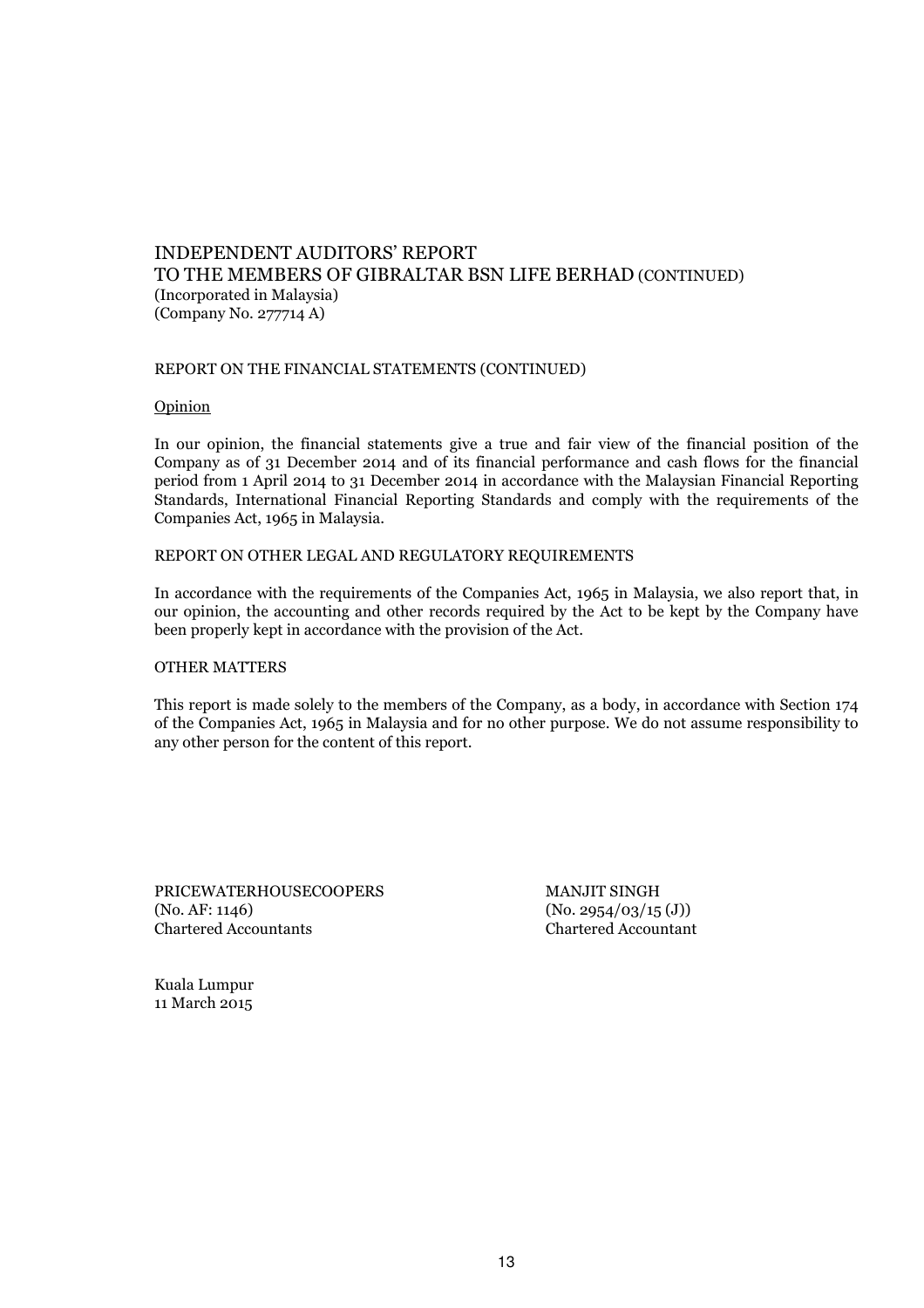| Company No. |  |  |
|-------------|--|--|
| 277714      |  |  |

(Incorporated in Malaysia)

## STATEMENT OF FINANCIAL POSITION AS AT 31 DECEMBER 2014

|                                                                                                    | Note | 31.12.2014<br>RM'000 | 31.03.2014<br>RM'000 |
|----------------------------------------------------------------------------------------------------|------|----------------------|----------------------|
| <b>ASSETS</b>                                                                                      |      |                      |                      |
| Properties and equipment                                                                           | 3    | 24,930               | 23,488               |
| Investment property                                                                                | 4    | 5,500                | 5,500                |
| Intangible assets                                                                                  | 5    | 4,598                | 3,391                |
| Prepaid lease property                                                                             | 6    | 240                  | 243                  |
| Investments                                                                                        | 7    | 2,113,682            | 2,215,404            |
| Held-to-maturity financial assets ("HTM")                                                          |      | 364,010              | 373,903              |
| Loans and receivables ("LAR")                                                                      |      | 354,479              | 540,644              |
| Available-for-sale financial assets ("AFS")<br>Fair value through profit and loss financial assets |      | 953,321              | 864,131              |
| ("FVTPL")                                                                                          |      | 441,872              | 436,726              |
| Reinsurance assets                                                                                 | 8    | 5,465                | 6,131                |
| Insurance receivables                                                                              | 9    | 8,256                | 8,298                |
| Other receivables                                                                                  | 10   | 13,329               | 15,409               |
| Tax recoverable                                                                                    |      | 12,089               | 9,734                |
| Cash and cash equivalents                                                                          |      | 12,636               | 12,475               |
| <b>TOTAL ASSETS</b>                                                                                |      | 2,200,725            | 2,300,073            |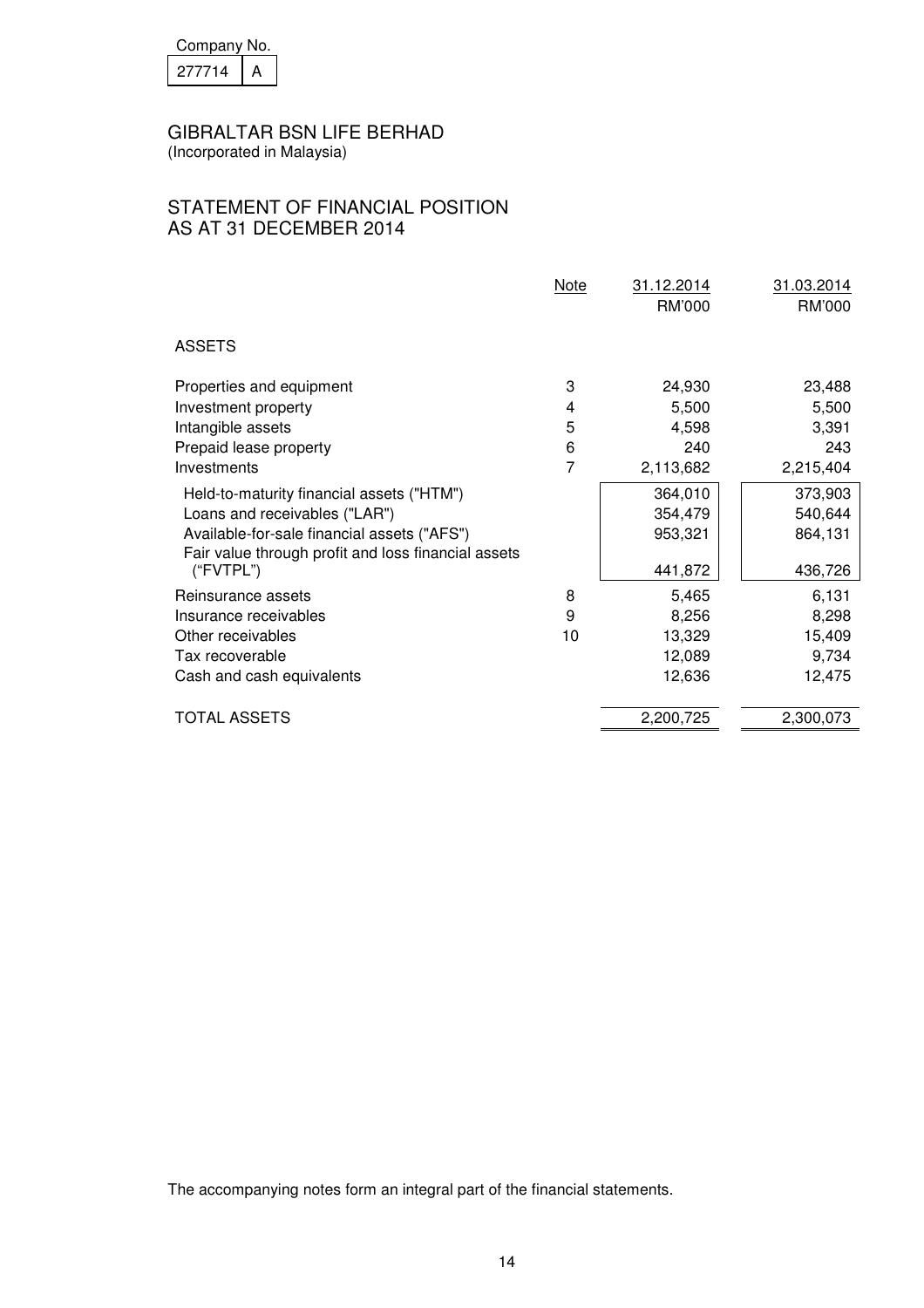| Company No. |  |  |
|-------------|--|--|
| 27714       |  |  |

## STATEMENT OF FINANCIAL POSITION AS AT 31 DECEMBER 2014 (CONTINUED)

|                                        | Note     | 31.12.2014<br>RM'000 | 31.03.2014<br>RM'000 |
|----------------------------------------|----------|----------------------|----------------------|
| <b>EQUITY AND LIABILITIES</b>          |          |                      |                      |
| Share capital                          | 11       | 125,000              | 125,000              |
| Retained earnings                      | 12 $(a)$ | 273,981              | 277,654              |
| Available-for-sale fair value reserves | 12(b)    | 1,360                | (1,203)              |
| Asset revaluation reserves             | 12(b)    | 2,269                | 2,259                |
| <b>TOTAL EQUITY</b>                    |          | 402,610              | 403,710              |
| Insurance contract liabilities         | 13       | 1,606,773            | 1,712,093            |
| Deferred tax liabilities               | 14       | 47,708               | 50,249               |
| Insurance payables                     | 15       | 107,896              | 109,307              |
| Other payables                         | 16       | 35,738               | 24,714               |
| <b>TOTAL LIABILITIES</b>               |          | 1,798,115            | 1,896,363            |
|                                        |          |                      |                      |
| TOTAL EQUITY AND LIABILITIES           |          | 2,200,725            | 2,300,073            |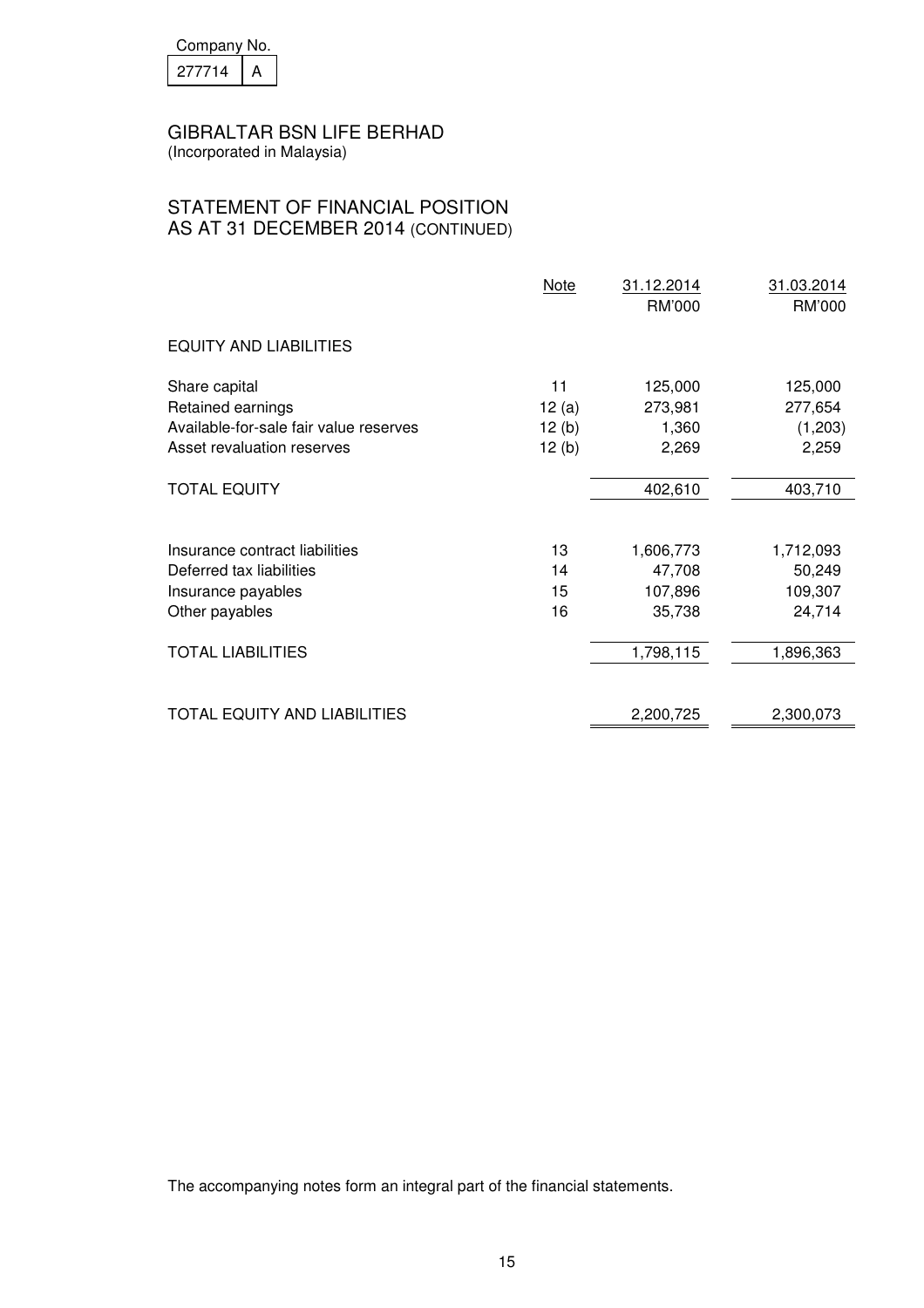| Company No. |  |  |
|-------------|--|--|
| 27714       |  |  |

(Incorporated in Malaysia)

## STATEMENT OF INCOME FOR THE 9 MONTHS FINANCIAL PERIOD ENDED 31 DECEMBER 2014

|                                                                    | <b>Note</b>       | Financial<br>period from<br>01.04.2014<br>to 31.12.2014<br><b>RM'000</b> | Financial<br>year ended<br>31.03.2014<br><b>RM'000</b> |
|--------------------------------------------------------------------|-------------------|--------------------------------------------------------------------------|--------------------------------------------------------|
| Operating revenue                                                  | 17                | 281,231                                                                  | 388,825                                                |
| Gross premiums                                                     | 18(a)             | 218,800                                                                  | 296,071                                                |
| Premiums ceded to reinsurers<br>Net premiums                       | 18 <sub>(b)</sub> | (15,608)<br>203,192                                                      | (13, 370)<br>282,701                                   |
| Investment Income                                                  | 19                | 62,431                                                                   | 92,754                                                 |
| Realised gains<br>Fair value (losses)/gains                        | 20<br>21          | 15,910<br>(36, 112)                                                      | 30,011<br>23,710                                       |
| Other operating income                                             | 22                | 1,693                                                                    | 1,854                                                  |
| Other income                                                       |                   | 43,922                                                                   | 148,329                                                |
| Gross benefits and claims                                          | 23(a)             | (295, 709)                                                               | (400, 485)                                             |
| Claims ceded to reinsurers                                         | 23(b)             | 7,815                                                                    | 7,344                                                  |
| Gross change in contract liabilities                               | 23 <sub>(c)</sub> | 123,986                                                                  | 129,608                                                |
| Change in contract liabilities ceded to reinsurers                 | 23(d)             | 322                                                                      | (2,850)                                                |
| Net insurance benefits and claims                                  |                   | (163, 586)                                                               | (266, 383)                                             |
| Fee and commission expenses                                        |                   | (20, 095)                                                                | (29, 962)                                              |
| Management expenses                                                | 24                | (61, 253)                                                                | (58,275)                                               |
| Other expenses                                                     |                   | (81, 348)                                                                | (88, 237)                                              |
| Profit from operations                                             |                   | 2,180                                                                    | 76,410                                                 |
| Finance costs                                                      | 25                |                                                                          | (2, 140)                                               |
| Profit before taxation<br>Income tax expense attributable to       |                   | 2,180                                                                    | 74,270                                                 |
| participating fund and unit holders                                |                   | (1, 575)                                                                 | (7, 152)                                               |
| Profit before tax attributable to shareholders                     |                   | 605                                                                      | 67,118                                                 |
| Tax expenses                                                       | 26                | (3, 353)                                                                 | (24, 514)                                              |
| Tax expense attributable to participating<br>fund and unit holders |                   | 1,575                                                                    | 7,152                                                  |
| Tax expense attributable to shareholders                           |                   | (1,778)                                                                  | (17, 362)                                              |
| (Loss)/profit for the period/year                                  |                   | (1, 173)                                                                 | 49,756                                                 |
| Basic (loss)/earnings per share (sen)                              | 27                | (0.94)                                                                   | 39.80                                                  |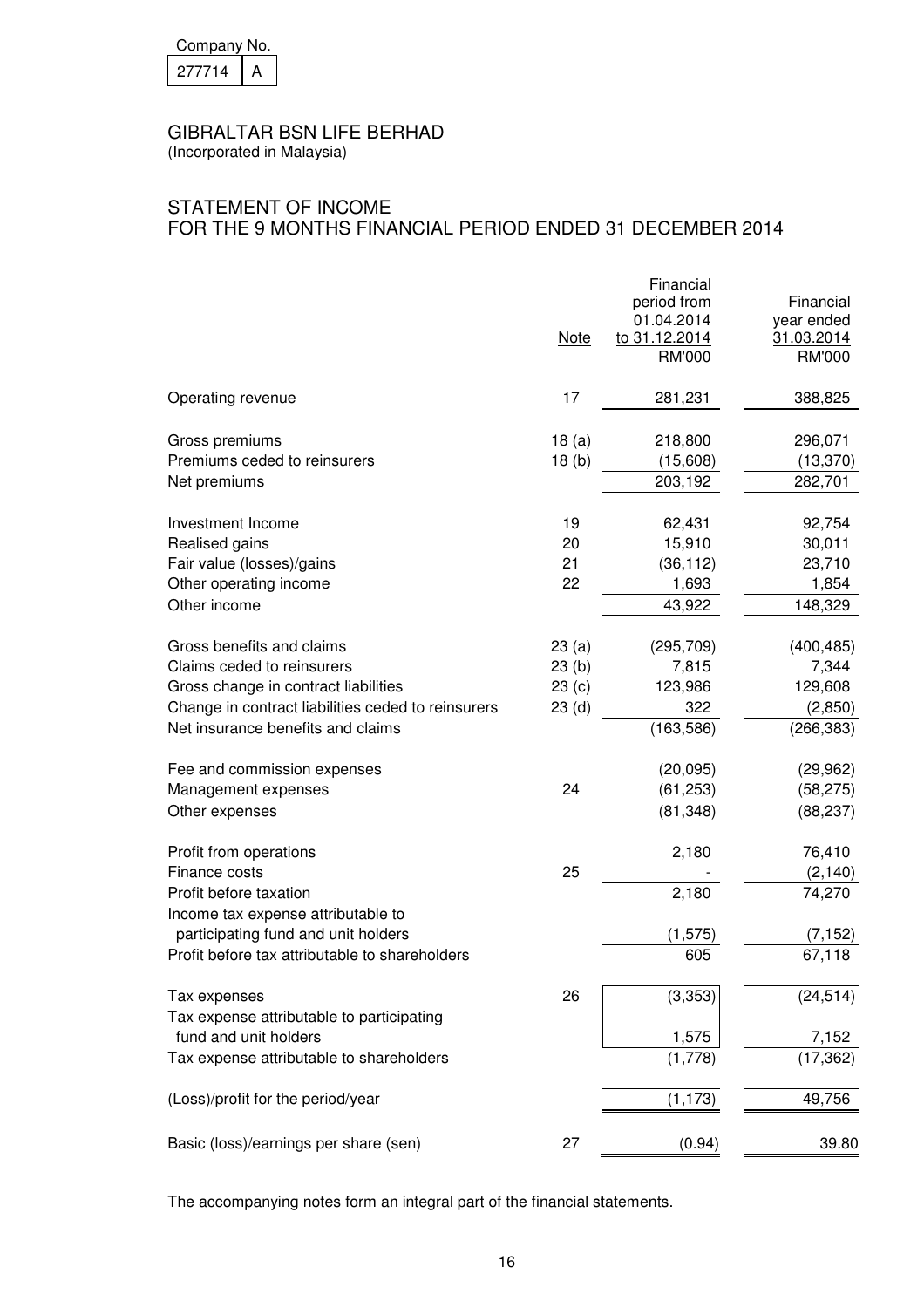| Company No. |  |  |
|-------------|--|--|
| 27714       |  |  |

(Incorporated in Malaysia)

## STATEMENT OF OTHER COMPREHENSIVE INCOME FOR THE 9 MONTHS FINANCIAL PERIOD ENDED 31 DECEMBER 2014

|                                                                                                                           | <b>Note</b> | Financial<br>period from<br>01.04.2014<br>to 31.12.2014<br>RM'000 | Financial year<br>ended<br>31.03.2014<br>RM'000 |
|---------------------------------------------------------------------------------------------------------------------------|-------------|-------------------------------------------------------------------|-------------------------------------------------|
| (Loss)/profit for the financial period/year                                                                               |             | (1, 173)                                                          | 49,756                                          |
| Other comprehensive income/(loss):<br>Item that may be subsequently reclassified                                          |             |                                                                   |                                                 |
| to statement of income:<br>Available-for-sale fair value reserves                                                         |             |                                                                   |                                                 |
| - Gross fair value changes                                                                                                | 7(e)        | 5,921                                                             | (28, 168)                                       |
| - Taxation                                                                                                                | 14          | (1, 112)                                                          | 5,247                                           |
| Change in insurance contract liabilities arising from                                                                     |             |                                                                   |                                                 |
| - Unrealised fair value changes                                                                                           | 13          | (2, 441)                                                          | 11,629                                          |
| - Taxation                                                                                                                | 13          | 195                                                               | (930)                                           |
|                                                                                                                           |             | 2,563                                                             | (12, 222)                                       |
| Item that may not be subsequently reclassified<br>to statement of income:<br>Gross surplus from revaluation of properties |             |                                                                   |                                                 |
| and equipment                                                                                                             |             | 62                                                                | 1,664                                           |
| Taxation                                                                                                                  | 14          | (3)                                                               | (46)                                            |
| Change in insurance contract liabilities arising from                                                                     |             |                                                                   |                                                 |
| - Unrealised fair value changes                                                                                           | 13          | (49)                                                              | (1, 433)                                        |
|                                                                                                                           |             | 10                                                                | 185                                             |
|                                                                                                                           |             |                                                                   |                                                 |
| Total comprehensive income for the financial<br>period/year                                                               |             | 1,400                                                             | 37,719                                          |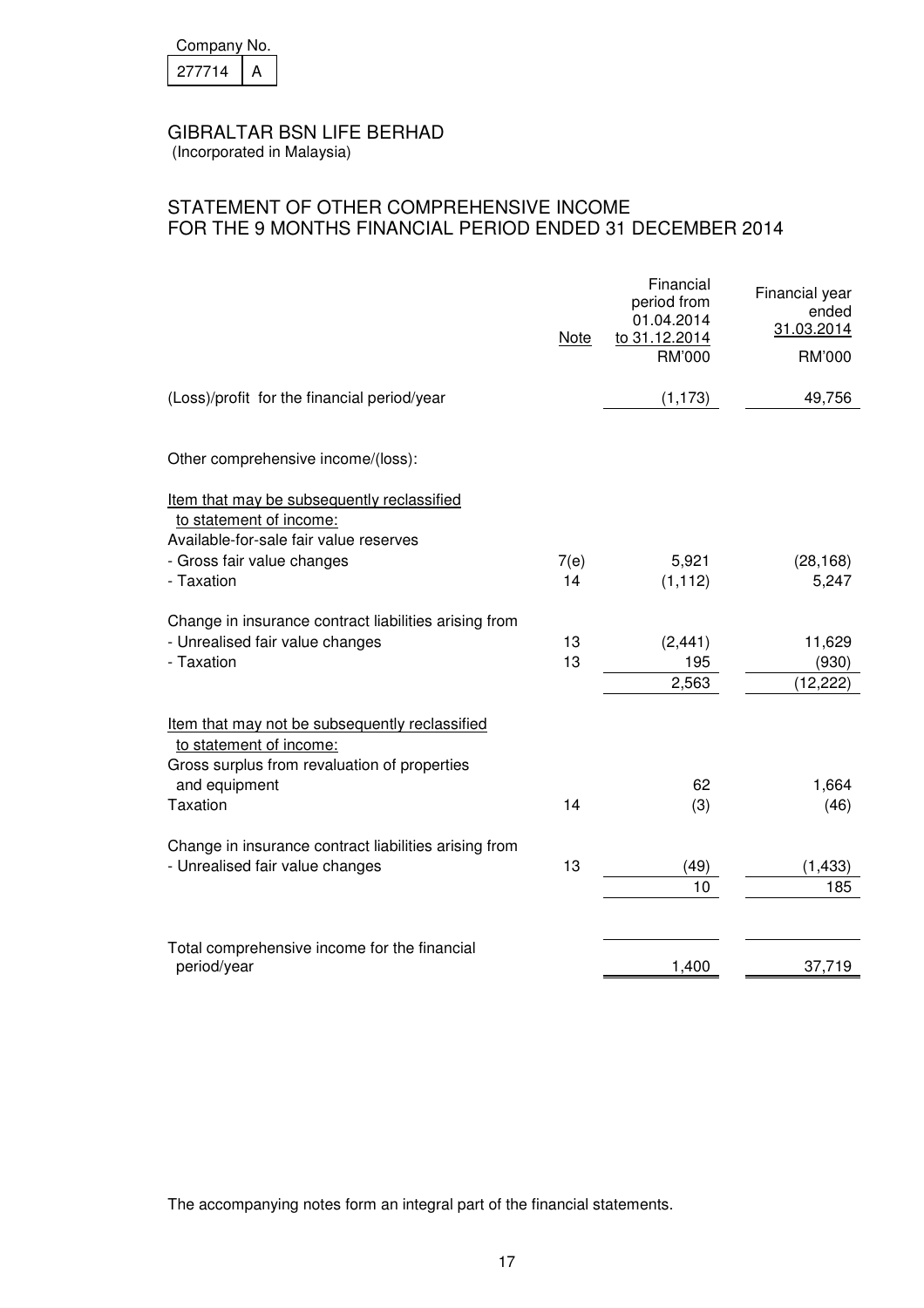| Company No. |  |
|-------------|--|
| 27714       |  |

## STATEMENT OF CHANGES IN EQUITY FOR THE 9 MONTHS FINANCIAL PERIOD ENDED 31 DECEMBER 2014

|                                                                               |               | Non-distributable |               |               | Distributable |          |
|-------------------------------------------------------------------------------|---------------|-------------------|---------------|---------------|---------------|----------|
|                                                                               |               |                   | Available     |               |               |          |
|                                                                               |               | Assets            | for-sale fair | Life non      |               |          |
|                                                                               | Share         | revaluation       | value         | participating | Retained      |          |
|                                                                               | capital       | reserves          | reserves      | surplus *     | earnings      | Total    |
|                                                                               | <b>RM'000</b> | <b>RM'000</b>     | <b>RM'000</b> | <b>RM'000</b> | <b>RM'000</b> | RM'000   |
| As at 1 April 2014<br>Other comprehensive income for the financial            | 125,000       | 2,259             | (1,203)       | 197,670       | 79,984        | 403,710  |
| period                                                                        |               | 10                | 2,563         |               |               | 2,573    |
| Loss for the financial period<br>Dividend paid in respect of financial period |               |                   |               | (4,327)       | 3,154         | (1, 173) |
| ended 31 March 2014                                                           |               |                   |               |               | (2,500)       | (2,500)  |
| At 31 December 2014                                                           | 125,000       | 2,269             | 1,360         | 193,343       | 80,638        | 402,610  |
| As at 1 April 2013                                                            | 125,000       | 2,074             | 11,019        | 149,837       | 78,061        | 365,991  |
| Other comprehensive loss for the financial year                               |               | 185               | (12, 222)     |               |               | (12,037) |
| Profit for the financial year                                                 |               |                   |               | 47,833        | 1,923         | 49,756   |
| As at 31 March 2014                                                           | 125,000       | 2,259             | (1,203)       | 197,670       | 79,984        | 403,710  |

\* The Life non-participating surplus amount is net of deferred tax. This amount is restricted for distribution until the actual recommended transfer<br>from the life fund into the shareholders' fund by the Appointed Actuary i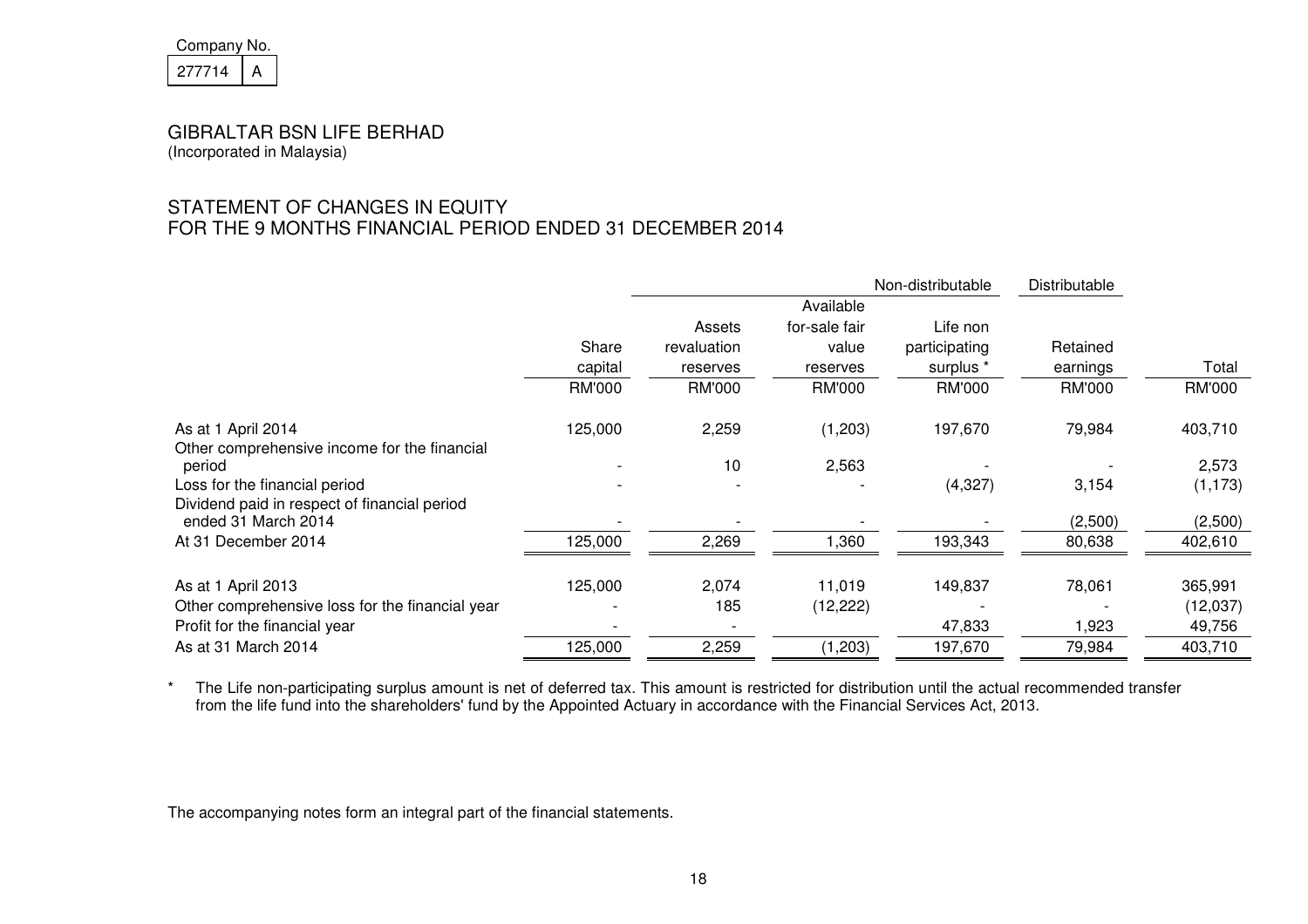| Company No. |  |  |
|-------------|--|--|
| 277714      |  |  |

(Incorporated in Malaysia)

## STATEMENT OF CASH FLOWS FOR THE 9 MONTHS FINANCIAL PERIOD ENDED 31 DECEMBER 2014

|                                                                                                                                                                                                                                      | <b>Note</b> | Financial<br>period from<br>01.04.2014<br>to 31.12.2014<br>RM'000 | Financial<br>year ended<br>31.03.2014<br>RM'000                      |
|--------------------------------------------------------------------------------------------------------------------------------------------------------------------------------------------------------------------------------------|-------------|-------------------------------------------------------------------|----------------------------------------------------------------------|
| OPERATING ACTIVITIES                                                                                                                                                                                                                 |             |                                                                   |                                                                      |
| Cash used in operating activities<br>Dividend income received<br>Interest/profit income received<br>Rental income on investment property received<br>Finance cost paid<br>Income tax paid<br>Net cash flow from operating activities | 28          | (47, 841)<br>6,037<br>59,252<br>250<br>(9,836)<br>7,862           | (8,831)<br>8,887<br>81,835<br>290<br>(2, 383)<br>(18, 651)<br>61,147 |
| <b>INVESTING ACTIVITIES</b>                                                                                                                                                                                                          |             |                                                                   |                                                                      |
| Proceeds from disposal of properties and equipment<br>Purchase of properties and equipment<br>Purchase of intangible assets<br>Net cash flow used in investing activities                                                            |             | 1<br>(2,819)<br>(2, 383)<br>(5,201)                               | 65<br>(2, 247)<br>(1, 543)<br>(3,725)                                |
| <b>FINANCING ACTIVITIES</b>                                                                                                                                                                                                          |             |                                                                   |                                                                      |
| Dividend paid<br>Repayment of subordinated term loan<br>to former immediate holding company<br>Net cash flow used in financing activities                                                                                            |             | (2,500)<br>(2,500)                                                | (53,000)<br>(53,000)                                                 |
| <b>NET INCREASE IN CASH</b><br>AND CASH EQUIVALENTS<br>CASH AND CASH EQUIVALENTS                                                                                                                                                     |             | 161                                                               | 4,422                                                                |
| AT BEGINNING OF YEAR<br>CASH AND CASH EQUIVALENTS<br>AT END OF YEAR                                                                                                                                                                  |             | 12,475<br>12,636                                                  | 8,053<br>12,475                                                      |
| Cash and cash equivalents comprise:                                                                                                                                                                                                  |             |                                                                   |                                                                      |
| Cash and bank balances                                                                                                                                                                                                               |             | 12,636<br>12,636                                                  | 12,475<br>12,475                                                     |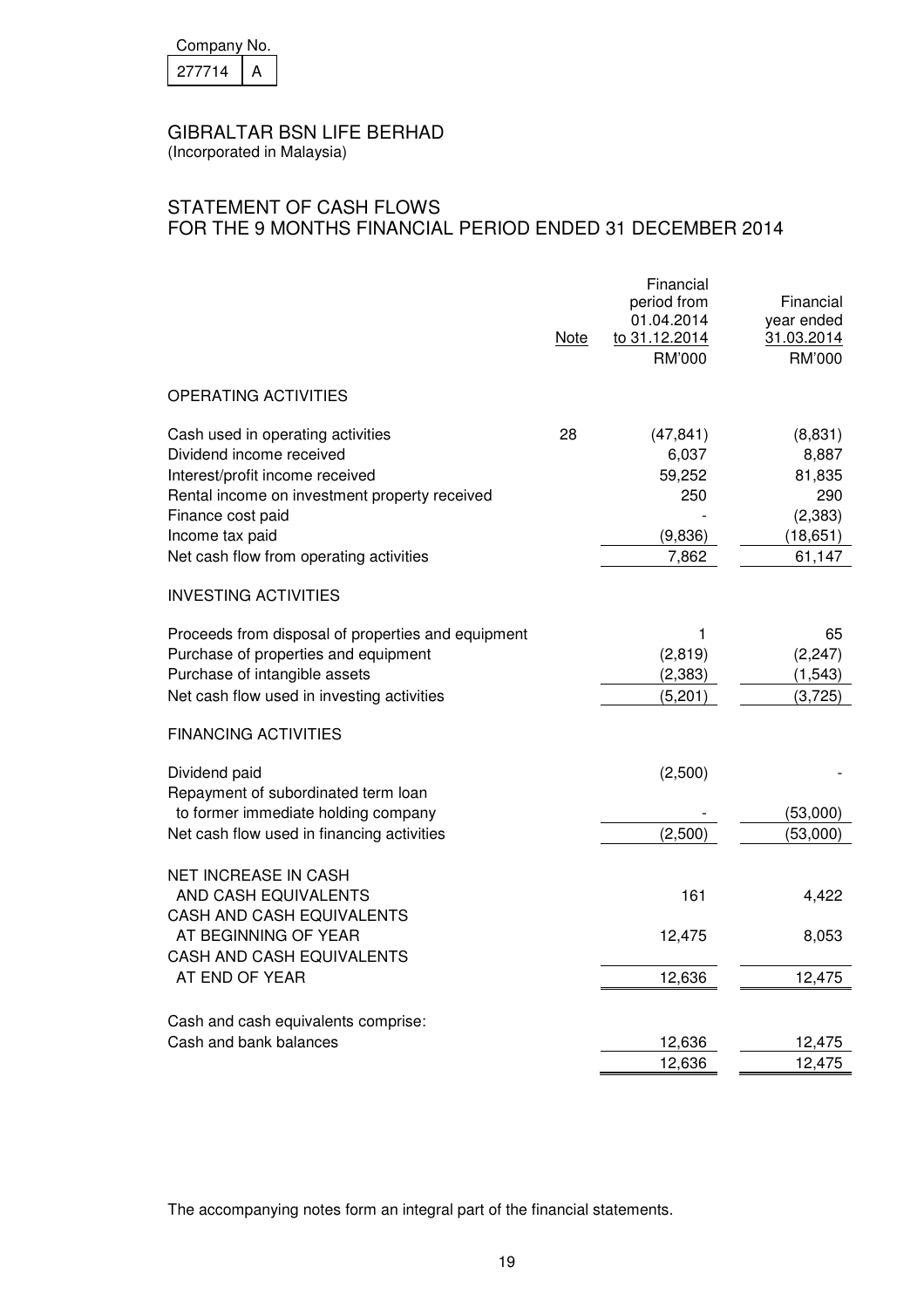| Company No. |  |  |
|-------------|--|--|
| 277714      |  |  |

(Incorporated in Malaysia)

## NOTES TO THE FINANCIAL STATEMENTS FOR THE 9 MONTHS FINANCIAL PERIOD ENDED 31 DECEMBER 2014

## 1 PRINCIPAL ACTIVITIES AND CORPORATE INFORMATION

The Company is engaged principally in the underwriting of life insurance business including investment-linked business. There has been no significant change in the nature of this activity during the financial period.

The Company is a public limited liability company, incorporated and domiciled in Malaysia. The registered office of the Company is located at Lot 6.05, Level 6, KPMG Tower, 8 First Avenue, Bandar Utama, 47800 Petaling Jaya, Selangor Darul Ehsan.

The principal place of business of the Company is located at Bangunan Gibraltar BSN, 16, Jalan Tun Tan Siew Sin, 50050 Kuala Lumpur.

The financial statements were authorised for issue by the Board in accordance with a resolution of the Directors dated 11 March 2015.

The financial year end of the Company was changed from 31 March to 31 December so as to be coterminous with the financial year end of its ultimate holding company as required by Section 168(1)(b) of Companies Act, 1965. Accordingly, the current financial statements are prepared for nine months from 1 April 2014 to 31 December 2014 and as a result, the comparative figures stated in statement of income, statement of changes in equity, statement of cash flows and the related notes are not comparable.

## 2 SUMMARY OF SIGNIFICANT ACCOUNTING POLICIES

## 2.1 Basis of preparation

The financial statements of the Company for the financial period ended 31 December 2014 have been prepared in accordance with the Malaysian Financial Reporting Standards ("MFRS"), International Financial Reporting Standards and the requirements of the Companies Act, 1965 in Malaysia.

The preparation of financial statements in conformity with MFRS requires the use of certain critical accounting estimates and assumptions that affect the reported amounts of assets and liabilities and disclosure of contingent assets and liabilities at the date of the financial statements, and the reported amounts of revenue and expenses during the reported period. It also requires the Board to exercise its judgment in the process of applying the Company's accounting policies. Although these estimates and judgement are based on the Directors' best knowledge of current events and actions, actual result may differ.

The areas involving a higher degree of judgment or complexity, or areas where assumptions and estimates are significant to the financial statements are disclosed in Note 2.26 to the financial statements.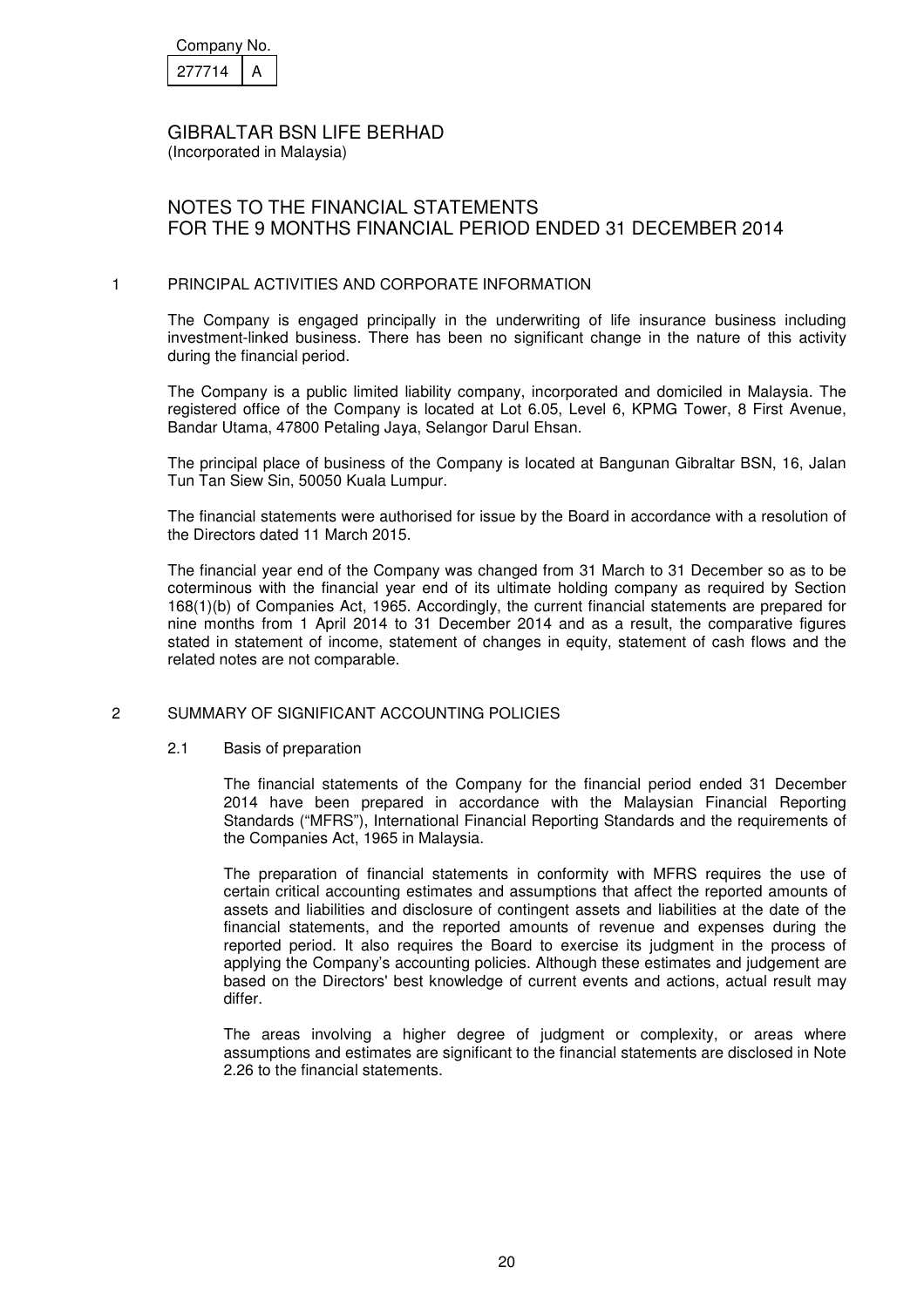| Company No. |  |  |
|-------------|--|--|
| 277714      |  |  |

(Incorporated in Malaysia)

NOTES TO THE FINANCIAL STATEMENTS FOR THE 9 MONTHS FINANCIAL PERIOD ENDED 31 DECEMBER 2014 (CONTINUED)

## 2 SUMMARY OF SIGNIFICANT ACCOUNTING POLICIES (CONTINUED)

- 2.1 Basis of preparation (continued)
- (a) The new accounting standards, amendments and improvements to published standards and interpretations to the existing standards that are applicable and effective to the Company for the financial period beginning on or after 1 April 2014:
	- Amendments to MFRS 132 "Offsetting Financial Assets and Financial Liabilities"
	- Amendments to MFRS 136 "Recoverable Amount Disclosures for Non-financial Assets"
	- IC interpretation 21 "Levies"

The adoption of the above new accounting standards, amendments and improvements to published standards and interpretations have no significant impact to the financial statements of the Company.

Other standards, amendments and interpretations which are effective for the financial period beginning for the financial period beginning on 1 April 2014 are not relevant to the Company.

- (b) New accounting standards, amendments and improvements to published standards and interpretations to the existing standards that are applicable to the Company but not yet effective:
	- MFRS 116 "Property, plant and equipment" and MFRS 138 "Intangible assets"

Amendments to MFRS 116 'Property, plant and equipment' and MFRS 138 'Intangible assets' (effective from 1 January 2016) clarify that the use of revenuebased methods to calculate the depreciation and amortisation of an item of property, plant and equipment and intangible are not appropriate. This is because revenue generated by an activity that includes the use of an asset generally reflects factors other than the consumption of the economic benefits embodied in the asset.

The amendments to MFRS 138 also clarify that revenue is generally presumed to be an inappropriate basis for measuring the consumption of the economic benefits embodied in an intangible asset. This presumption can be overcome only in the limited circumstances where the intangible asset is expressed as a measure of revenue or where it can be demonstrated that revenue and the consumption of the economic benefits of the intangible asset are highly correlated.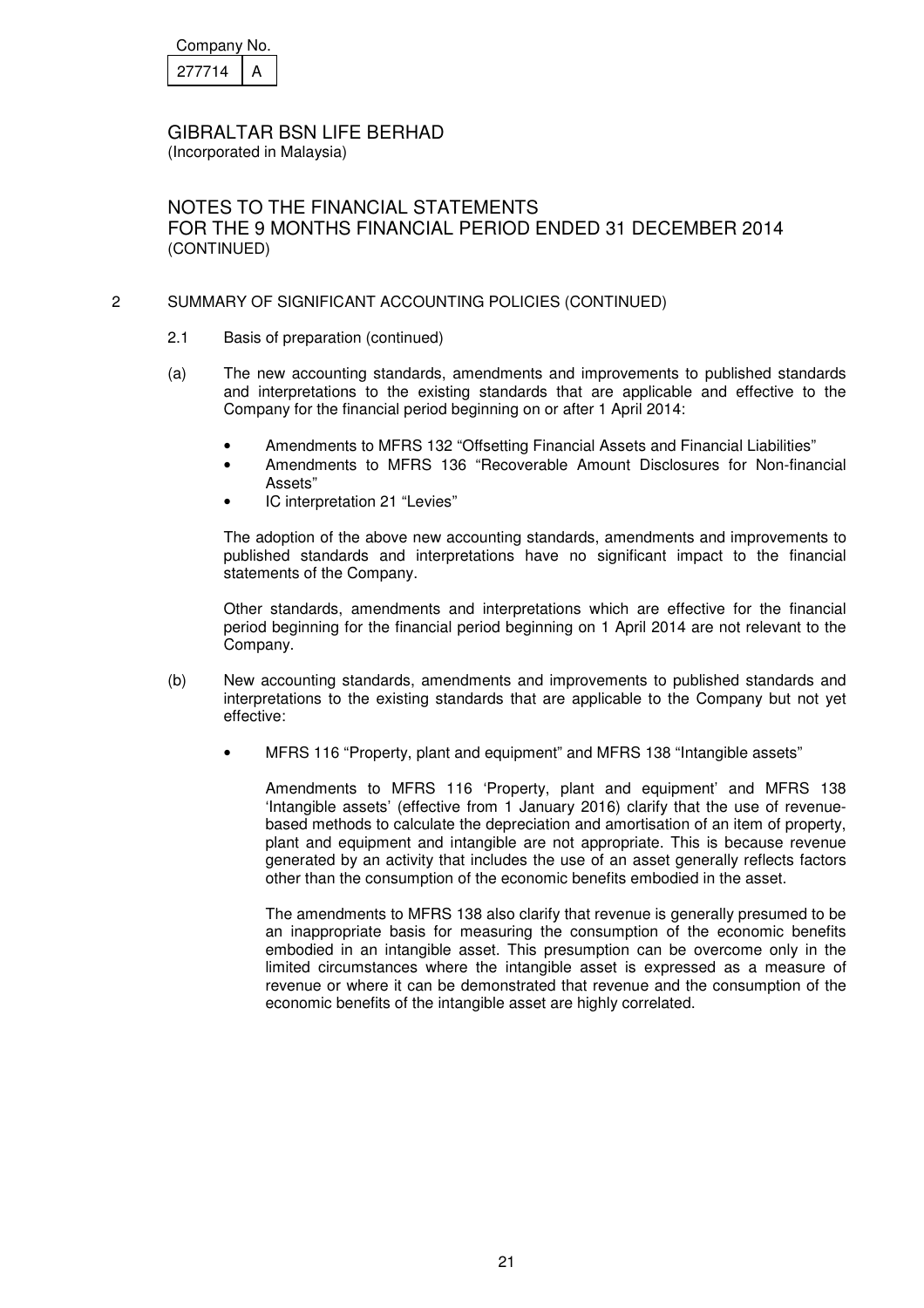| Company No. |  |  |
|-------------|--|--|
| 277714      |  |  |

(Incorporated in Malaysia)

NOTES TO THE FINANCIAL STATEMENTS FOR THE 9 MONTHS FINANCIAL PERIOD ENDED 31 DECEMBER 2014 (CONTINUED)

## 2 SUMMARY OF SIGNIFICANT ACCOUNTING POLICIES (CONTINUED)

- 2.1 Basis of preparation (continued)
- (b) New accounting standards, amendments and improvements to published standards and interpretations to the existing standards that are applicable to the Company but not yet effective (continued):
	- MFRS 15 "Revenue from contracts with customers"

MFRS 15 'Revenue from contracts with customers' (effective from 1 Jan 2017) deals with revenue recognition and establishes principles for reporting useful information to users of financial statements about the nature, amount, timing and uncertainty of revenue and cash flows arising from an entity's contracts with customers. Revenue is recognised when a customer obtains control of a good or service and thus has the ability to direct the use and obtain the benefits from the good or service. The standard replaces MFRS 118 'Revenue' and MFRS 111 'Construction contracts' and related interpretations.

• MFRS 9 "Financial Instruments"

MFRS 9 'Financial Instruments' (effective from 1 January 2018) will replace MFRS 139 "Financial Instruments: Recognition and Measurement". The complete version of MFRS 9 was issued in November 2014.

MFRS 9 retains but simplifies the mixed measurement model in MFRS 139 and establishes three primary measurement categories for financial assets: amortised cost, fair value through profit or loss and fair value through other comprehensive income ("OCI"). The basis of classification depends on the entity's business model and the contractual cash flow characteristics of the financial asset. Investments in equity instruments are always measured at fair value through profit or loss with a irrevocable option at inception to present changes in fair value in OCI (provided the instrument is not held for trading). A debt instrument is measured at amortised cost only if the entity is holding it to collect contractual cash flows and the cash flows represent principal and interest.

For liabilities, the standard retains most of the MFRS 139 requirements. These include amortised cost accounting for most financial liabilities, with bifurcation of embedded derivatives. The main change is that, in cases where the fair value option is taken for financial liabilities, the part of a fair value change due to an entity's own credit risk is recorded in other comprehensive income rather than the income statement, unless this creates an accounting mismatch.

There is now a new expected credit losses model on impairment for all financial assets that replaces the incurred loss impairment model used in MFRS 139. The expected credit losses model is forward-looking and eliminates the need for a trigger event to have occurred before credit losses are recognised.

The Company will apply these standards when effective. The adoption of the above standards, amendments and improvements to published standards and interpretations to existing standards are not expected to have any significant impact on the financial statements of the Company.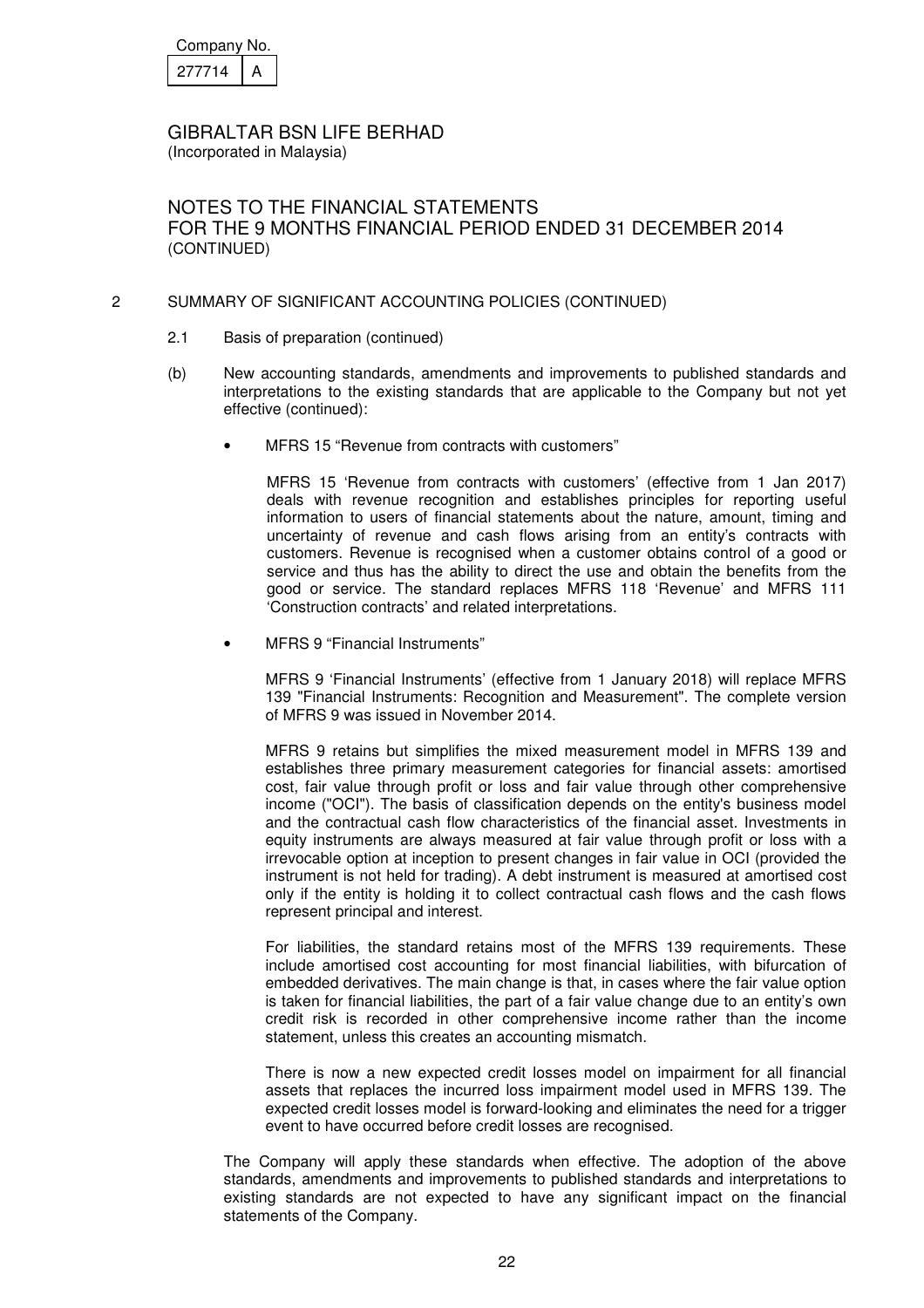| Company No. |  |  |
|-------------|--|--|
| 27714       |  |  |

NOTES TO THE FINANCIAL STATEMENTS FOR THE 9 MONTHS FINANCIAL PERIOD ENDED 31 DECEMBER 2014 (CONTINUED)

## 2 SUMMARY OF SIGNIFICANT ACCOUNTING POLICIES (CONTINUED)

## 2.2 Properties and equipment

Properties and equipment are initially stated at cost. Land and building are subsequently revalued, based on periodic, but at least triennial, valuations by external independent valuers, less subsequent depreciation and impairment losses. Valuations are performed with sufficient regularity to ensure that the fair value of a revalued asset does not differ materially from its carrying amount. Any accumulated depreciation at the date of revaluation is eliminated against the gross carrying amount of the asset, and the net amount is restated to the revalued amount of the asset. All other properties and equipment are stated at cost less accumulated depreciation and accumulated impairment losses. Cost includes expenditure that is directly attributable to the acquisition of the items.

Subsequent costs are included in the asset's carrying amount or recognised as a separate asset, as appropriate, only when it is probable that future economic benefits associated with the item will flow to the Company and the cost of the item can be measured reliably. The carrying amount of the replaced part is derecognised. All other repairs and maintenance are charged to the statement of income during the financial year in which they are incurred.

The surplus arising on revaluation is credited to the revaluation reserves except that a surplus, to the extent that such surplus is related to and not greater than a deficit arising on revaluation previously recorded as an expense, is credited to statement of income. A deficit arising from revaluation is recognised as an expense except that, to the extent that such a deficit is related to a surplus which was previously recorded as a credit to the asset revaluation reserves account and which has not been subsequently reversed or utilised, it is charged directly to the revaluation reserves.

Freehold land is not depreciated as it has an infinite life. Other properties and equipment are depreciated on a straight line basis to write off the cost of the assets, or their revalued amounts, to their residual values over their estimated useful lives, summarised as follows:

| Freehold building                 | 50 years |
|-----------------------------------|----------|
| Motor vehicles                    | 5 years  |
| Office equipment                  | 4 years  |
| Computers                         | 3 years  |
| Furniture fittings and renovation | 5 years  |

Leasehold buildings are depreciated over the remaining lease term of the leasehold land on which the building resides.

Residual values and useful lives are reviewed, and adjusted if appropriate, at each balance sheet date.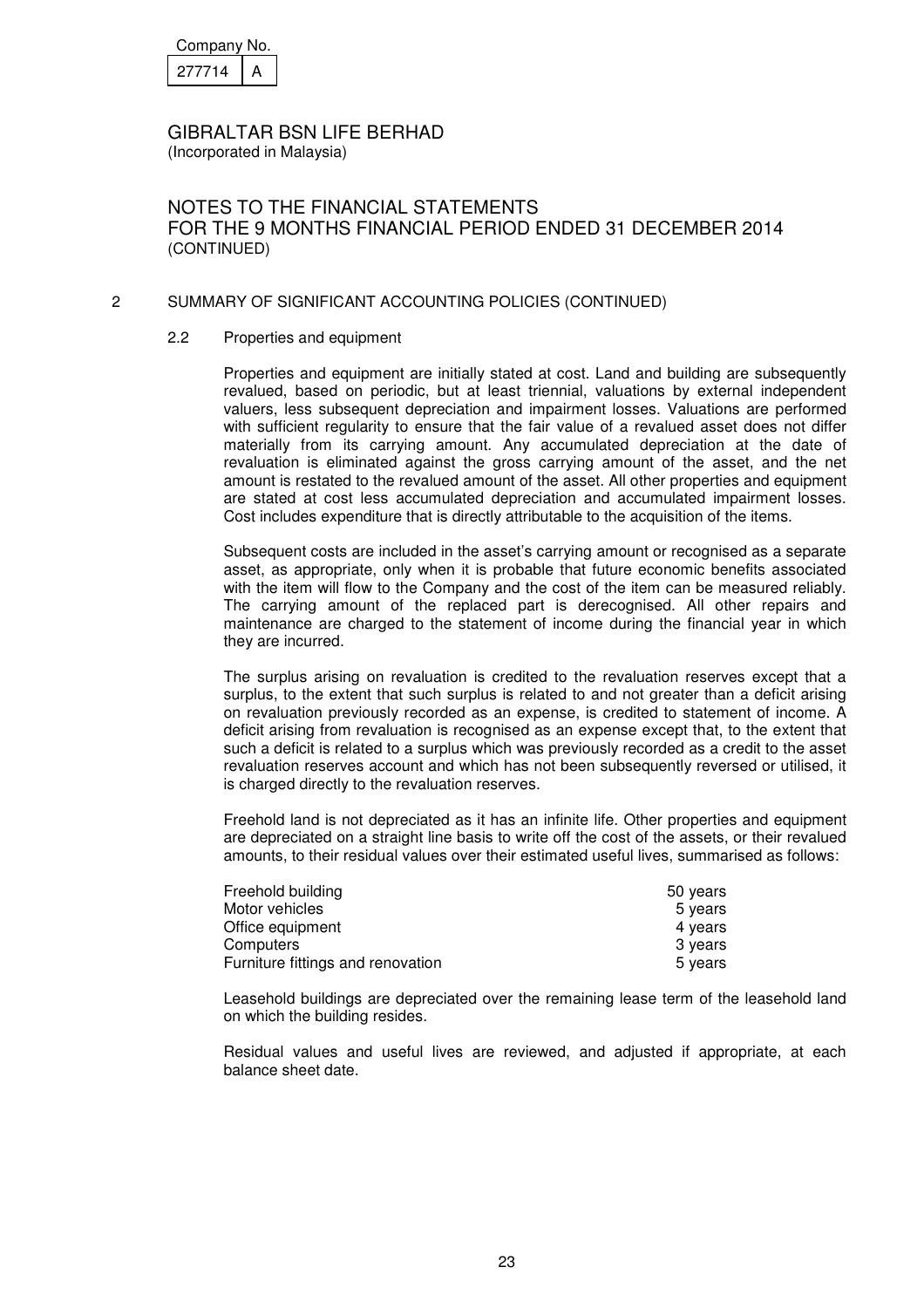| Company No. |  |  |
|-------------|--|--|
| 277714      |  |  |

(Incorporated in Malaysia)

NOTES TO THE FINANCIAL STATEMENTS FOR THE 9 MONTHS FINANCIAL PERIOD ENDED 31 DECEMBER 2014 (CONTINUED)

## 2 SUMMARY OF SIGNIFICANT ACCOUNTING POLICIES (CONTINUED)

## 2.2 Properties and equipment (continued)

At each date of the statement of financial position, the Company assesses whether there is any indication of impairment. If such indications exist, an analysis is performed to assess whether the carrying amount of the asset is fully recoverable. A write down is made if the carrying amount exceeds the recoverable amount. See accounting policy Note 2.23 to the financial statements on impairment of assets.

Gains and losses on disposal are determined by comparing proceeds with the carrying amount and are included in the statement of income. On disposal of revalued assets, the revaluation reserves relating to those assets are transferred to retained earnings and/or unallocated surplus.

## 2.3 Intangible assets – computer software

Acquired computer software licences are capitalised on the basis of the costs incurred to acquire and bring to use the specific software. These costs are amortised over their estimated useful lives of 5 years.

Costs associated with maintaining computer software programmes are recognised as an expense when incurred. Costs that are directly associated with identifiable and unique software products controlled by the Company, and that will probably generate economic benefits exceeding costs beyond one year, are recognised as intangible assets. Costs include employee costs incurred as a result of developing software and an appropriate portion of relevant overheads.

Computer software development costs recognised as assets are amortised using the straight line method over their estimated useful lives of 5 years.

## 2.4 Investment property

Investment property, comprising principally land and office building, is held for long term rental yields or for capital appreciation or both, and is not occupied by the Company.

Investment property is initially stated at cost and subsequently carried at fair value. Fair value is based on active market prices, adjusted, if necessary, for any difference in the nature, location or condition of the specific asset. If this information is not available, the Company uses alternative valuation methods such as recent prices on less active markets or discounted cash flow projections. The fair values of investment property is reviewed annually, and a formal valuation by an independent professional valuer is carried out once in every three years or earlier if the carrying value of the investment property differs materially from the fair value. Changes in fair values are recorded in the statement of income as part of other income.

On disposal of an investment property, or when it is permanently withdrawn from use and no future economic benefits are expected from its disposal, it shall be derecognised (eliminated from the statement of financial position). The difference between the net disposal proceeds and the carrying amount is recognised in the statement of income in the period of the retirement or disposal.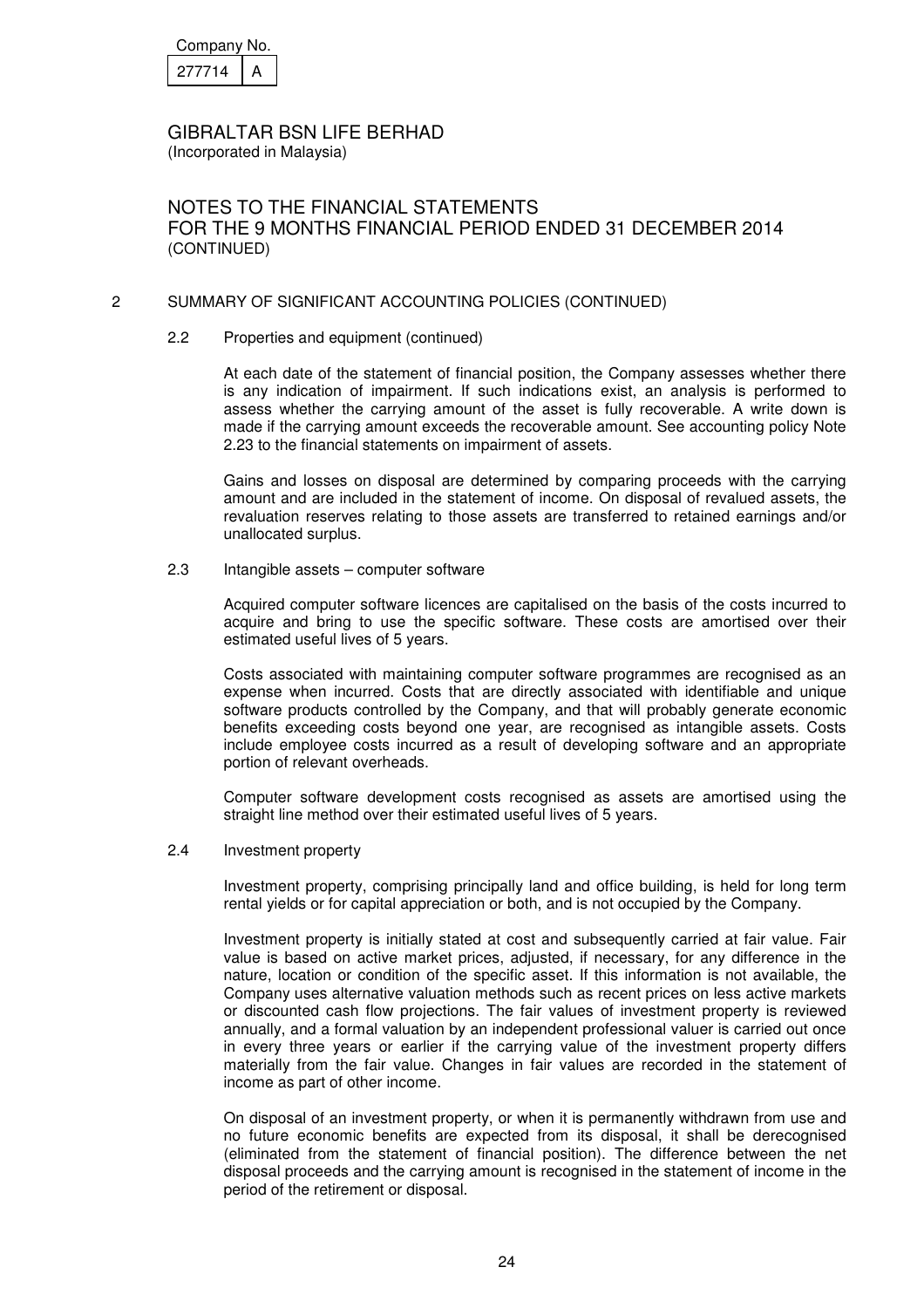| Company No. |  |  |
|-------------|--|--|
| 277714      |  |  |

(Incorporated in Malaysia)

NOTES TO THE FINANCIAL STATEMENTS FOR THE 9 MONTHS FINANCIAL PERIOD ENDED 31 DECEMBER 2014 (CONTINUED)

## 2 SUMMARY OF SIGNIFICANT ACCOUNTING POLICIES (CONTINUED)

2.5 Prepaid lease property

Payment for rights to use land over the predetermined period is classified as prepaid lease property and is stated at cost less accumulated amortisation and accumulated impairment. The prepaid lease property are amortised on a straight line basis over the lease periods of up to 99 years.

2.6 Insurance receivables

Insurance receivables are recognised when due and measured on initial recognition at the fair value of the consideration received or receivable. Subsequent to initial recognition, insurance receivables are measured at amortised cost, using the effective yield method.

If there is objective evidence that the insurance receivables are impaired, the Company reduces the carrying amount of the insurance receivable accordingly and recognises that impairment loss in statement of income. The Company gathers the objective evidence that an insurance receivable is impaired using the same process adopted for financial assets carried at amortised cost. The impairment loss is calculated under the same method used for these financial assets. These processes are described in Note 2.23 to the financial statements.

Insurance receivables are derecognised when the derecognition criteria for financial assets, as described in Note 2.23 to the financial statements, have been met.

2.7 Cash and cash equivalents

Cash and cash equivalents consist of cash and bank balances, excluding fixed and call deposits.

2.8 Payables

Trade and other payables are classified as current liabilities if payment is due within one year or less.

Trade and other payables are recognised initially at fair value and subsequently measured at amortised cost using the effective interest method.

2.9 Provisions

 Provisions are recognised when the Company has a present obligation as a result of a past event and it is probable that an outflow of resources embodying economic benefits will be required to settle the obligation, and a reliable estimate of the amount can be made. Provisions are reviewed at each statement of financial position date and adjusted to reflect the current best estimate.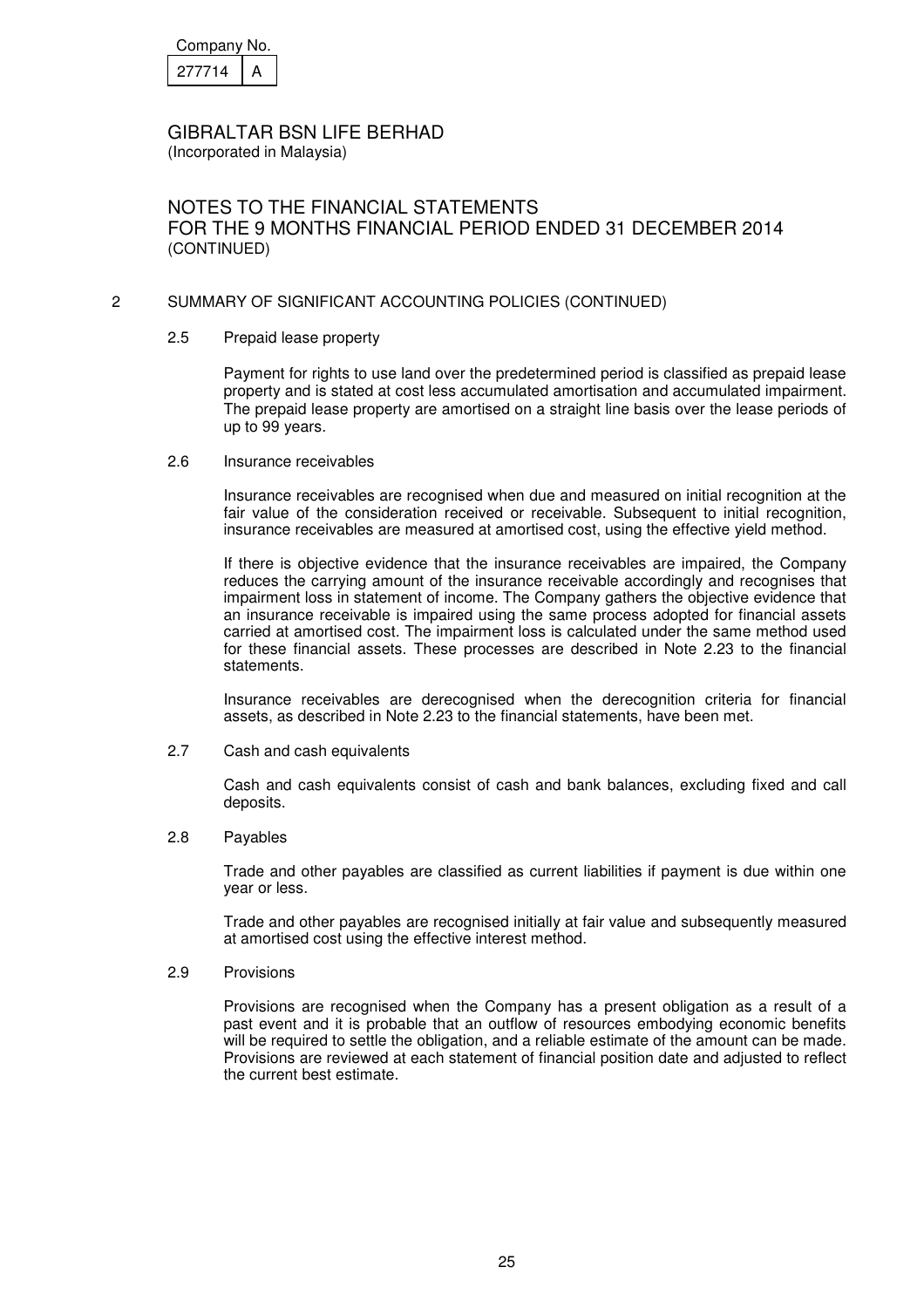| Company No. |  |  |
|-------------|--|--|
| 277714      |  |  |

(Incorporated in Malaysia)

NOTES TO THE FINANCIAL STATEMENTS FOR THE 9 MONTHS FINANCIAL PERIOD ENDED 31 DECEMBER 2014 (CONTINUED)

## 2 SUMMARY OF SIGNIFICANT ACCOUNTING POLICIES (CONTINUED)

2.10 Borrowings

Borrowings are recognised initially at the amount of proceeds received, net of transaction costs incurred. Borrowings are subsequently stated at amortised cost, using the effective interest rate method; any difference between proceeds (net of transaction costs) and the redemption value is recognised in the statement of income over the period of the borrowings.

Interest relating to borrowings is reported within finance costs in the statement of income.

2.11 Share capital

Proceeds from ordinary shares issued are accounted for as equity, with the nominal value of the share being separately disclosed as share capital. Costs directly attributable to the issuance of new ordinary shares are accounted for as a deduction from equity.

2.12 Contingent liabilities and contingent assets

The Company does not recognise a contingent liability but discloses its existence in the financial statements. A contingent liability is a possible obligation that arises from past events whose existence will be confirmed by uncertain future events beyond the control of the Company or a present obligation that is not recognised because it is not probable that an outflow of resources will be required to settle the obligation. A contingent liability also arises in the extremely rare circumstance where there is a liability that cannot be recognised because it cannot be measured reliably.

A contingent asset is a possible asset that arises from past events whose existence will be confirmed by uncertain future events beyond the control of the Company. The Company does not recognise a contingent asset but discloses its existence where inflows of economic benefits are probable, but not virtually certain.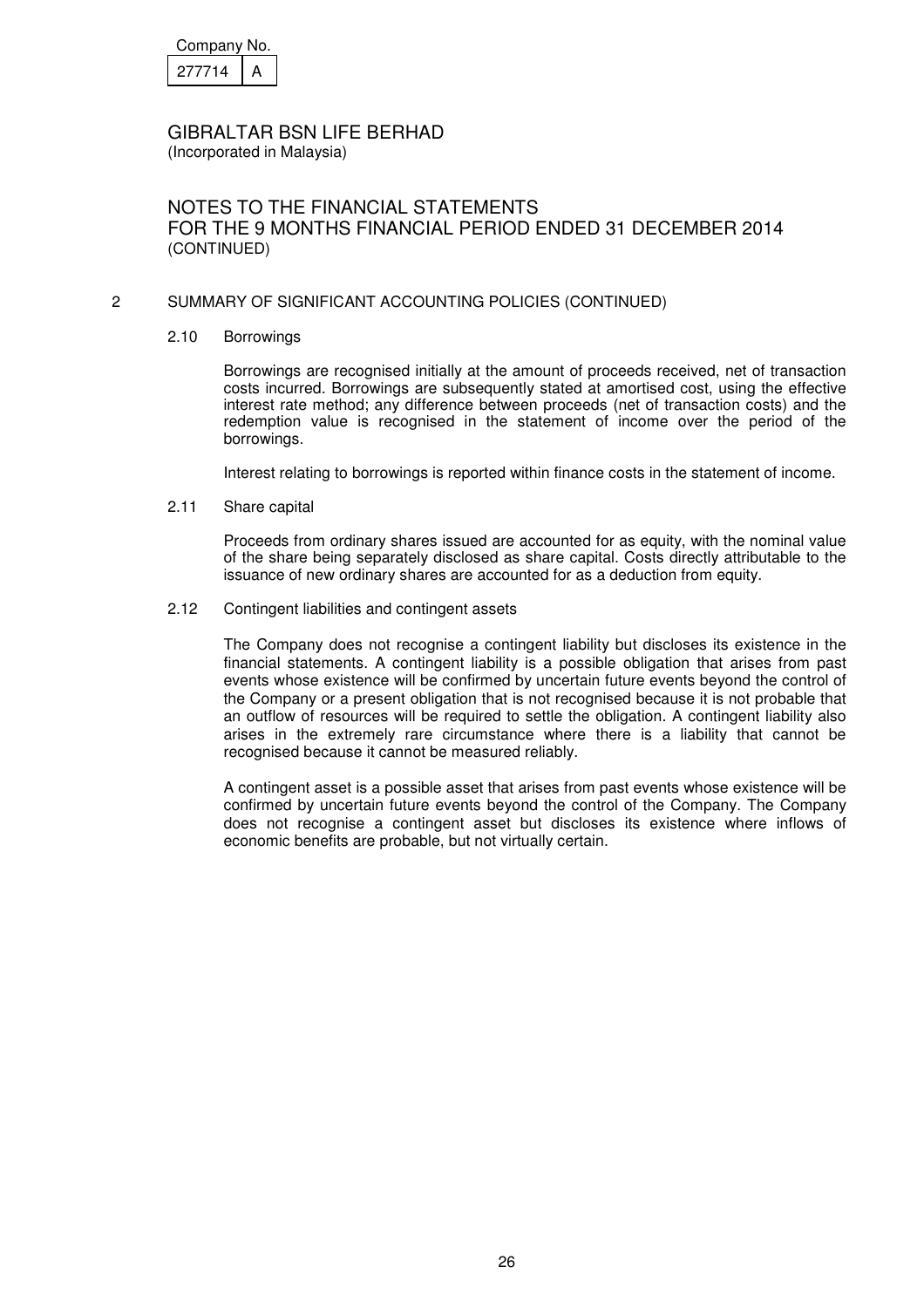| Company No. |  |
|-------------|--|
| 277714      |  |

(Incorporated in Malaysia)

NOTES TO THE FINANCIAL STATEMENTS FOR THE 9 MONTHS FINANCIAL PERIOD ENDED 31 DECEMBER 2014 (CONTINUED)

## 2 SUMMARY OF SIGNIFICANT ACCOUNTING POLICIES (CONTINUED)

- 2.13 Employee benefits
	- (i) Short term employee benefits

Wages, salaries, paid annual leave and sick leave, bonuses and non-monetary benefits are accounted in the financial year in which the associated services are rendered by employees of the Company.

(ii) Defined contribution plans

A defined contribution plan is a pension plan under which the Company pays fixed contributions to the state pension scheme, the Employees Provident Fund ("EPF").

The Company's contributions to defined contribution plans are charged to the statement of income in the financial year to which they relate. Once the contributions have been made, the Company has no further payment obligations.

(iii) Share-based compensation

The Company participates in share-based compensation plans granted to certain senior management employees of the Company as consideration for services rendered.

(i) Equity-settled share based compensation

The fair value of equity settled, share-based compensation granted to employees as at the grant date is recognised in the income statement over the vesting periods of the grant based on the closing price of the holding company, Prudential Financial, Inc. stock on grant date.

At each date of statement of financial position, the Company reviews its estimates of the number of employees expected to meet service vesting conditions and the fair value of the liability incurred. The impact of the revision of the original estimate, if any, is recognised in the income statement.

(ii) Cash-settled share-based compensation

The fair value of the employee services received in exchange for the grant of the share appreciation rights is recognised in the income statement over the vesting periods of the grant with a corresponding increase in liabilities.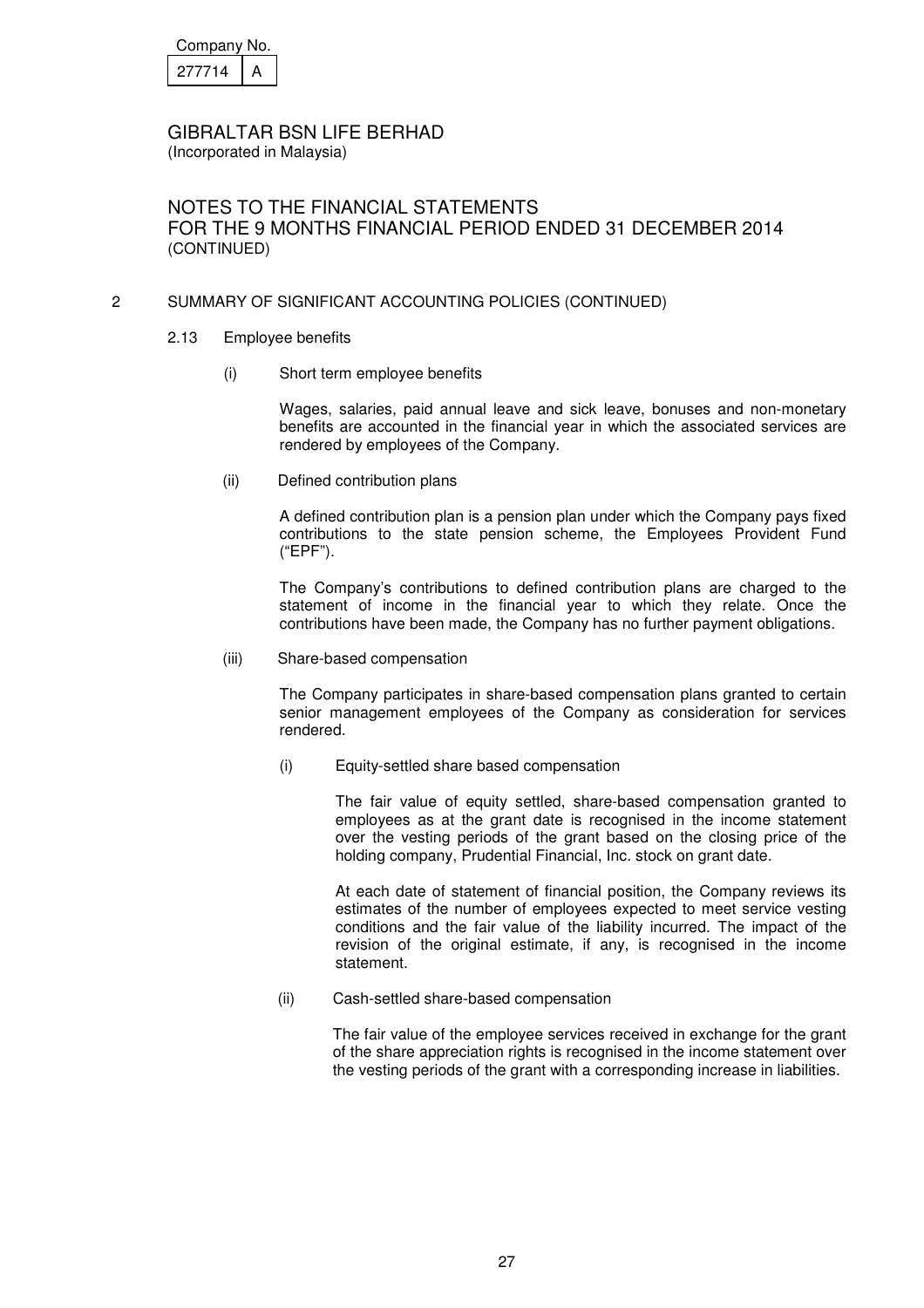| Company No. |  |
|-------------|--|
| 277714      |  |

NOTES TO THE FINANCIAL STATEMENTS FOR THE 9 MONTHS FINANCIAL PERIOD ENDED 31 DECEMBER 2014 (CONTINUED)

## 2 SUMMARY OF SIGNIFICANT ACCOUNTING POLICIES (CONTINUED)

## 2.14 Product classification

The Company issues contracts that transfer insurance risk or financial risk or both.

Financial risk is the risk of a possible future change in one or more of a specified interest rate, financial instrument price, commodity price, foreign exchange rate, index of price or rate, credit rating or credit index or other variable, provided in the case of non-financial variable that the variable is not specific to a party to the contract. Insurance risk is the risk other than financial risk. All discretionary participation features ("DPF") liabilities, including unallocated surpluses, both guaranteed and discretionary at the end of the reporting year are held within insurance liabilities.

Insurance contracts are those contracts that transfer significant insurance risk. An insurance contract is a contract under which the Company (the insurer) has accepted significant insurance risk from another party (the policyholders) by agreeing to compensate the policyholders if a specified uncertain future event (the insured event) adversely affects the policyholders. As a general guideline, the Company determines whether it has significant insurance risk, by comparing benefits paid with benefits payable if the insured event did not occur. The Company defines insurance risk to be significant when the ratio of the insurance risk over the deposit component is not less than 105% of the deposit component at any point of the insurance contract in force.

Investment contracts are those contracts that do not transfer significant insurance risk.

Once a contract has been classified as an insurance contract, it remains an insurance contract for the remainder of its life-time, even if the insurance risk reduces significantly during this period, unless all rights and obligations are extinguished or expire. Investment contracts can, however, be reclassified as insurance contracts after inception if insurance risk becomes significant.

Based on the Company's assessment, all contracts underwritten by the Company meet the definition of insurance contracts and accordingly are classified as insurance contracts.

Insurance and investment contracts are further classified as being either with or without DPF. DPF is a contractual right to receive, as supplement to guaranteed benefits, additional benefits that are:

- (i) Likely to be significant portion of the total contractual benefits;
- (ii) Whose amount or timing is contractually at the discretion of the issuer, and
- (iii) That are contractually based on the:
	- performance of a specified pool of contracts or a specified type of contract;
	- realised and/or unrealised investment returns on a specified pool of assets held by the issuer; or
	- the profit or loss of the Company, fund or other entity that issues the contract.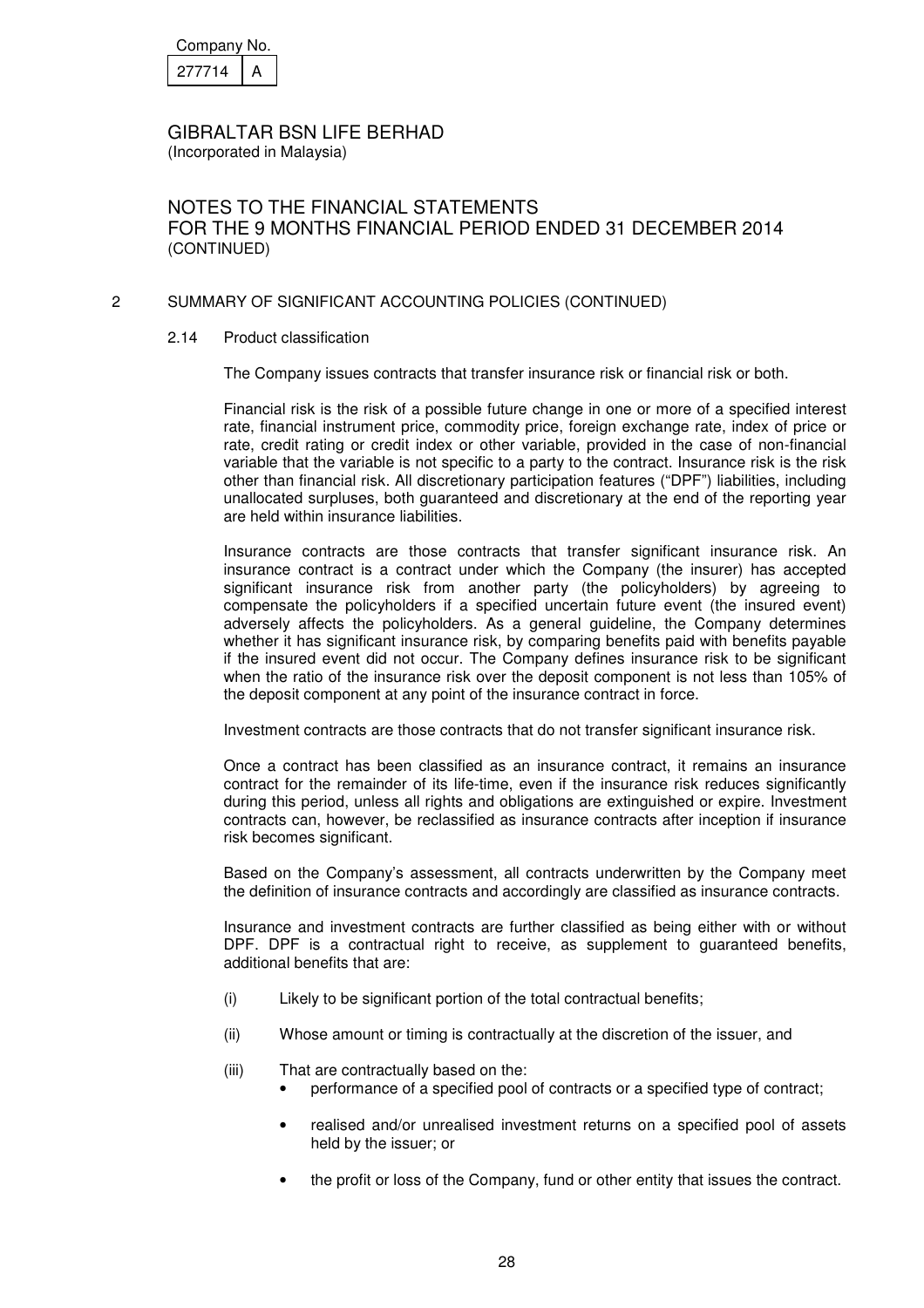| Company No. |  |
|-------------|--|
| 277714      |  |

NOTES TO THE FINANCIAL STATEMENTS FOR THE 9 MONTHS FINANCIAL PERIOD ENDED 31 DECEMBER 2014 (CONTINUED)

## 2 SUMMARY OF SIGNIFICANT ACCOUNTING POLICIES (CONTINUED)

## 2.14 Product classification (continued)

Local statutory regulations and the terms and conditions of these contracts set out the bases for the determination of the amounts on which the additional discretionary benefits are based (the DPF eligible surplus) and within which the Company may exercise its discretion as to the quantum and timing of their payment to contract holders. The amount and timing of the distribution to individual contract holders is at the discretion of the Company, subject to the advice of the Appointed Actuary. All DPF liabilities, including unallocated surpluses both guaranteed and discretionary, at the end of the reporting year are held within insurance liabilities.

Surpluses in the non-DPF funds are attributable wholly to the shareholders and the amount and timing of distribution to shareholders is subject to the advice of the Company's Appointed Actuary.

For financial options and guarantees which are not closely related to the host insurance contract and/or investment contract with DPF, bifurcation is required if the embedded derivative is itself an insurance contract and/or investment contract with DPF, or if the host insurance contract and/or investment contract itself is measured at fair value through profit or loss.

When insurance contracts contain both a financial risk component and significant insurance risk component and the cash flows from the two components are distinct and can be measured reliably, the underlying amounts are unbundled. Any premiums relating to the insurance risk component are accounted for on the same bases as insurance contracts and the remaining element is accounted for as a deposit through the statement of financial position similar to investment contracts.

#### 2.15 Reinsurance

The Company cedes insurance risk in the normal course of business for all of its businesses. Reinsurance assets represent balances due from reinsurance companies. Amounts recoverable from reinsurers are estimated in a manner consistent with the outstanding claims provision or settled claims associated with the reinsurer's policies and are in accordance with the related reinsurance contracts.

Ceded reinsurance arrangements do not relieve the Company from its obligations to policyholders. Premiums and claims are presented on a gross basis for both ceded and assumed reinsurance.

Reinsurance assets are reviewed for impairment at each reporting date or more frequently when an indication of impairment arises during the reporting period. Impairment occurs when there is objective evidence as a result of an event that occurred after initial recognition of the reinsurance asset that the Company may not receive all outstanding amounts due under the terms of the contract and the event has a reliably measurable impact on the amounts that the Company will receive from the reinsurer. The impairment loss is recorded in statement of income.

Reinsurance assets or liabilities are derecognised when the contractual rights are extinguished or expire or when the contract is transferred to another party.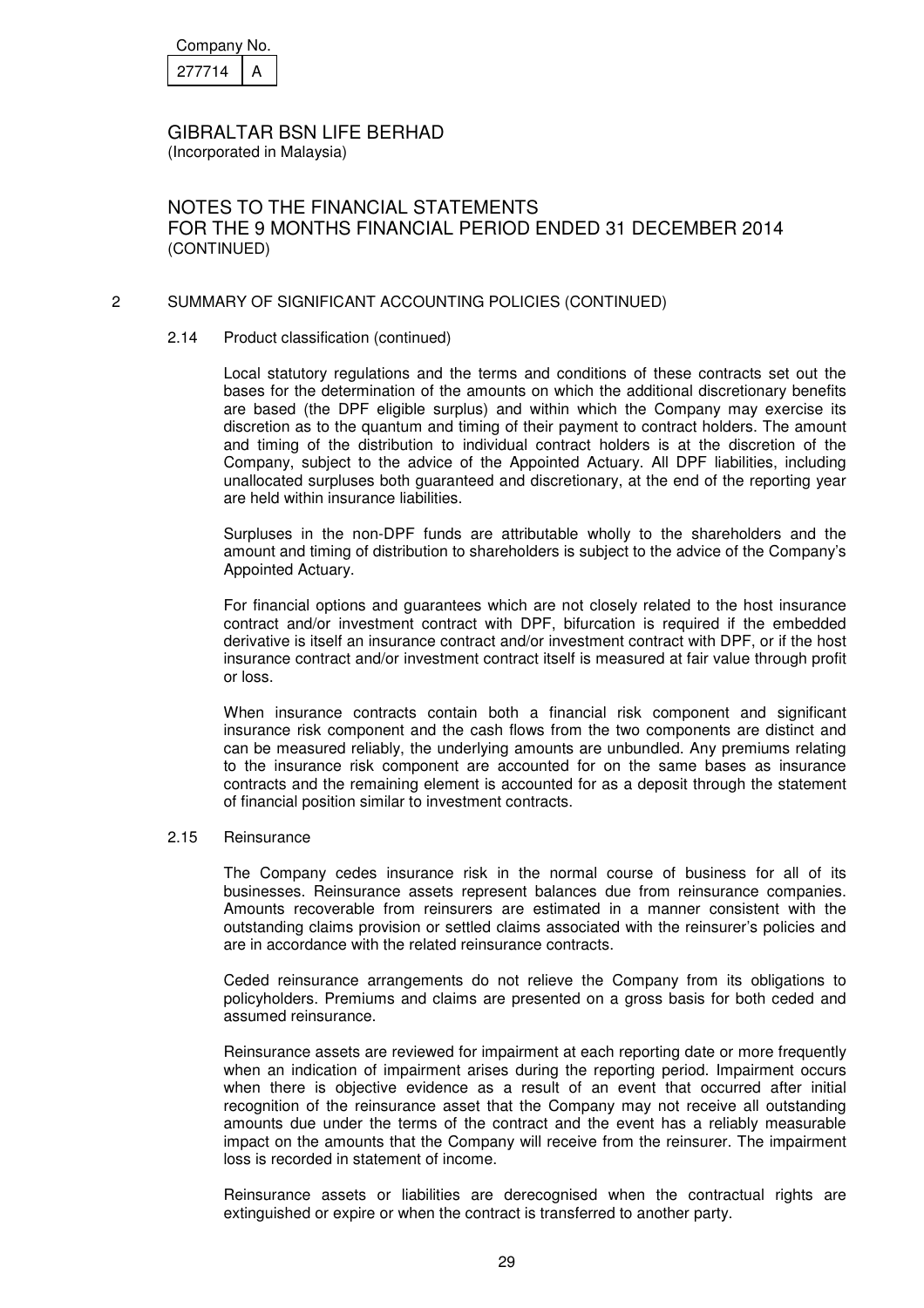| Company No. |  |
|-------------|--|
| 277714      |  |

(Incorporated in Malaysia)

## NOTES TO THE FINANCIAL STATEMENTS FOR THE 9 MONTHS FINANCIAL PERIOD ENDED 31 DECEMBER 2014 (CONTINUED)

## 2 SUMMARY OF SIGNIFICANT ACCOUNTING POLICIES (CONTINUED)

2.16 Life insurance contract liabilities

Life insurance contract liabilities comprise:

- (i) Actuarial liabilities
- (ii) Unallocated surplus of DPF contracts
- (iii) Claims liabilities
- (iv) Available-for-sale fair value reserves
- (v) Asset revaluation reserves
- (vi) Net asset value attributable to unit holders

A liability for contractual benefits that are expected to be incurred in the future is recorded when the premiums are recognised. The valuation of life insurance contract liabilities is determined according to BNM's RBC Framework as follows:

## Participating fund insurance contract liabilities

Participating plans are valued using a prospective actuarial valuation based on the sum of the present value of future guaranteed and appropriate level of non-guaranteed benefits, and the expected future management and distribution expenses, less the present value of future gross considerations arising from the policy discounted at the appropriate risk discount rate.

The participating life insurance liability is taken as the higher of the guaranteed benefit liabilities or the total benefit liabilities.

## Non-participating fund insurance contract liabilities

The liability of non-participating life plans is valued using a prospective actuarial valuation based on the sum of the present value of future benefits, and the expected future management and distribution expenses, less the present value of future gross considerations arising from the policy discounted at the appropriate risk discount rate.

## Investment-linked fund insurance contract liabilities

The liability is the sum of:

- (i) The unit reserves, calculated as the value of the underlying assets backing the units relating to the policy; and
- (ii) The non-unit reserves are determined by projecting future cashflows to ensure that all future outflows can be met without recourse to additional finance or capital support at any future time during the duration of the investment-linked policy.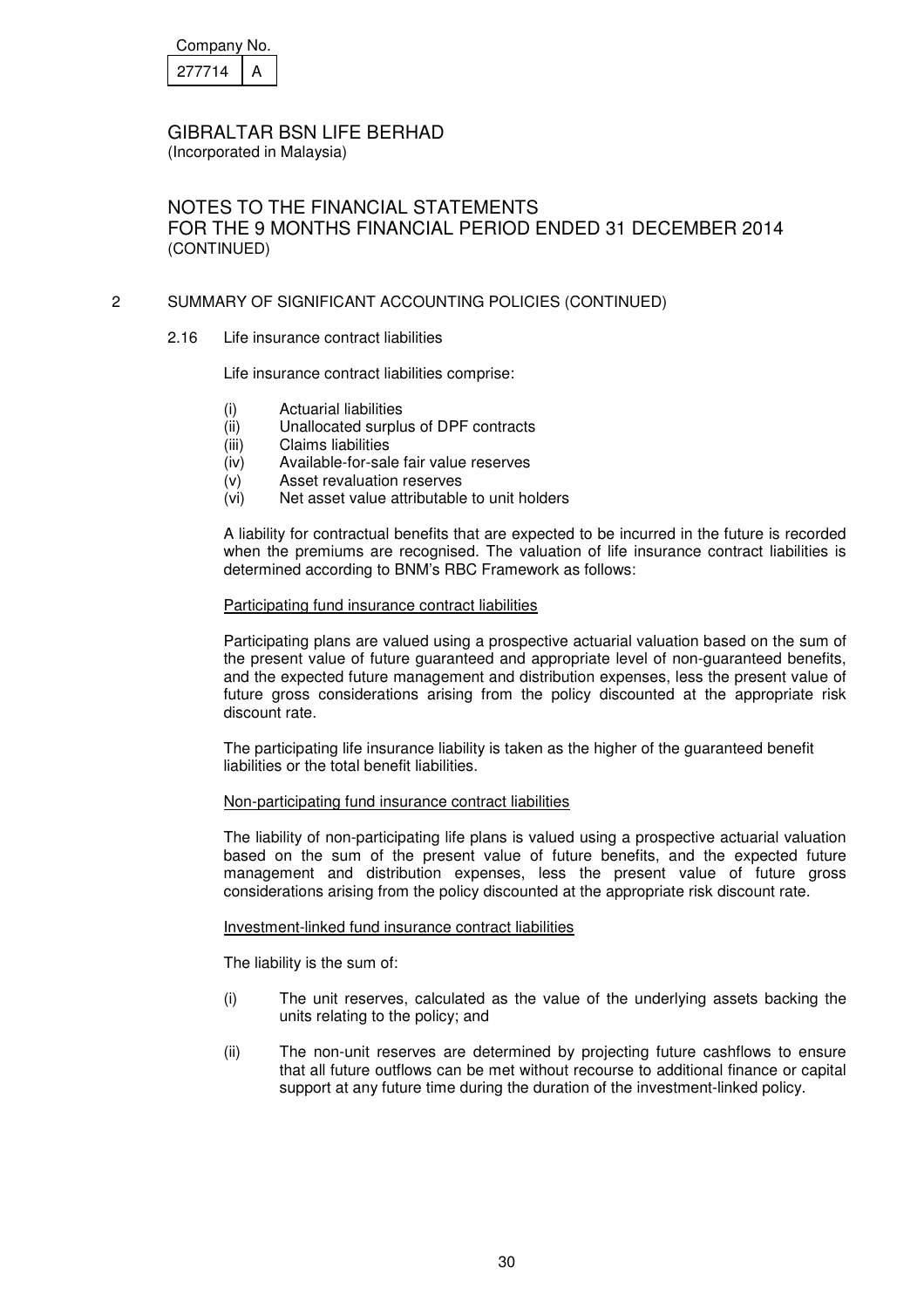| Company No. |  |
|-------------|--|
| 277714      |  |

NOTES TO THE FINANCIAL STATEMENTS FOR THE 9 MONTHS FINANCIAL PERIOD ENDED 31 DECEMBER 2014 (CONTINUED)

## 2 SUMMARY OF SIGNIFICANT ACCOUNTING POLICIES (CONTINUED)

## 2.16 Life insurance contract liabilities (continued)

## Unallocated surplus

Surpluses in the DPF are distributable to policyholders and shareholders in accordance with the relevant terms under the insurance contracts. The Company, however, has the discretion over the amount and timing of the distribution of these surpluses to policyholders and shareholders. Surpluses in the non-DPF fund are attributable wholly to the shareholders and the amount and timing of the distribution to the shareholders is subject to the advice of the Company's Appointed Actuary.

## Liability adequacy test

BNM Guidelines on Financial Reporting for Insurers (BNM/RH/GL003-28) stipulates that insurers are deemed to comply with the requirements of the liability adequacy test under MFRS 4 Insurance Contracts as long as the valuation methods used are in accordance with Appendix VI or Appendix VII of the RBC Framework for Insurers. As the Company complies with the valuation method stipulated in the RBC Framework, the Company is deemed to have complied with the liability adequacy test.

## Claims liabilities

Claims liabilities represent the amount payable under a life insurance policy in respect of claims including settlement costs, are accounted for using the case-by-case method as set out above under benefits, claims and expenses.

## AFS fair value reserves

Where unrealised gains or losses arise on AFS financial assets of the life participating fund, the adjustment to the insurance contact liabilities is equal to the effect that the realisation of these gains or losses at the end of the reporting period would have on these liabilities that is recognised directly in the other comprehensive income.

## Asset revaluation reserves

Asset revaluation reserves represent unrealised gains arising from the revaluation of selfoccupied properties of the Life fund. The reserves arising in DPF and non-DPF is reported as a separate component of insurance contract liabilities and equity respectively until the properties are derecognised or the properties are determined to be impaired.

The surplus arising from the revaluation of the DPF's assets may be distributed by way of bonuses to life policyholders, subject to the limit that the amount distributed should not be more than 30% of the addition to revaluation reserves or 10% of the market value of the revalued property, whichever is lower (where applicable).

## Net asset value attributable to unit holders

The unit liabilities of investment-linked policy are equal to the net asset value of the investment-linked funds.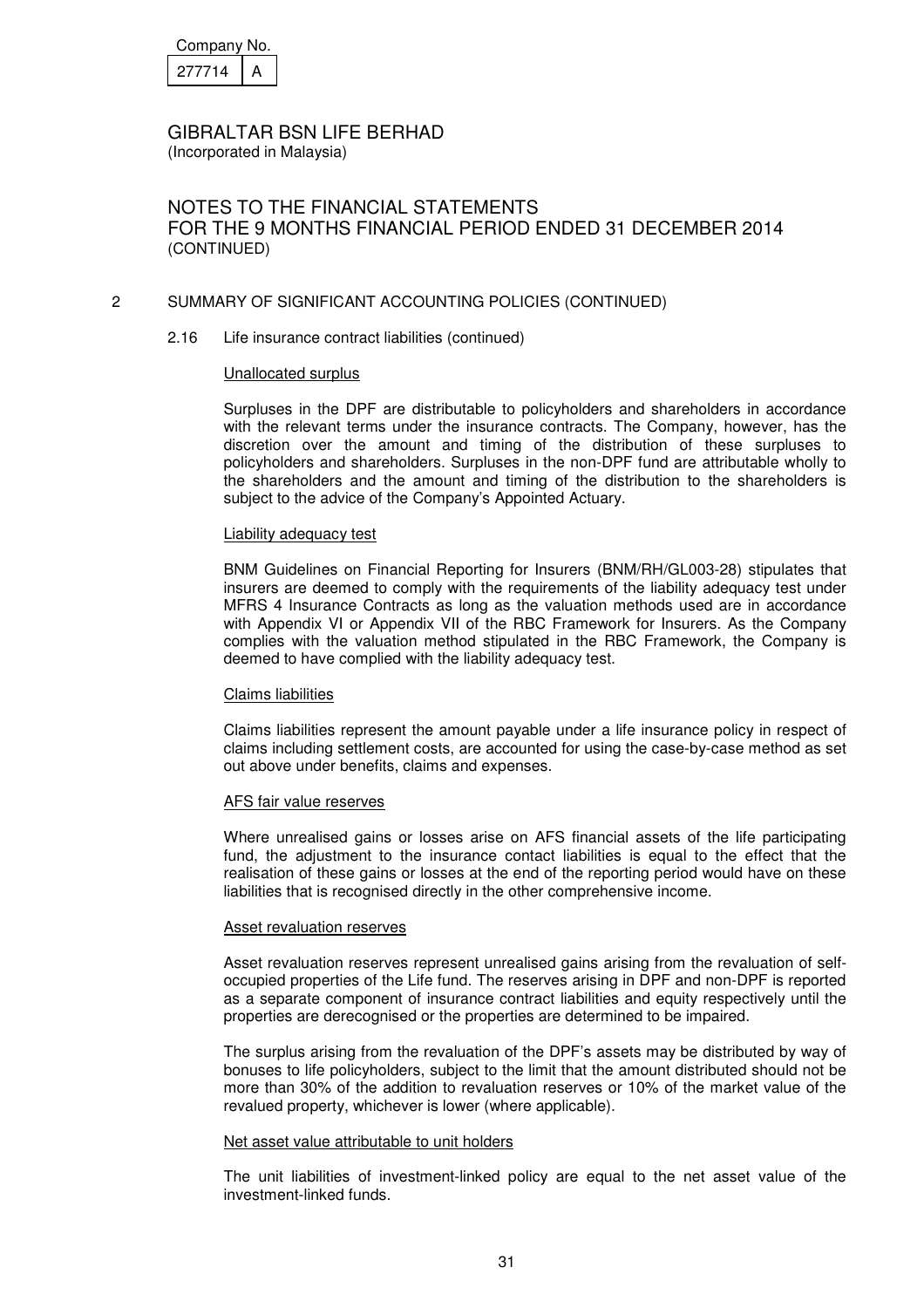| Company No. |  |
|-------------|--|
| 277714      |  |

## NOTES TO THE FINANCIAL STATEMENTS FOR THE 9 MONTHS FINANCIAL PERIOD ENDED 31 DECEMBER 2014 (CONTINUED)

## 2 SUMMARY OF SIGNIFICANT ACCOUNTING POLICIES (CONTINUED)

## 2.17 Life insurance underwriting results

## Distribution of life fund surplus to the shareholders

The surplus distributable from the life insurance fund to the shareholders is based on the surplus determined by an annual actuarial valuation of the long term liabilities to policyholders, made in accordance with the provisions of the Financial Services Act, 2013 and related regulations by the Company's Appointed Actuary.

## Gross premiums

Premium income includes premium recognised in the life fund and the Investment-linked funds. Premium income of the life fund is recognised as soon as the amount of the premium can be reliably measured. First premium is recognised from inception date and subsequent premium is recognised when it is due.

At the end of the financial year, all due premiums are accounted for to the extent that they can be reliably measured.

Premium income of the Investment-linked funds is in respect of the net creation of units which represents premiums paid by policyholders as payment for a new contract or subsequent payments to increase the amount of that contract. Net creation of units is recognised on a receipt basis.

## Reinsurance premium

Outward reinsurance premium are recognised in the same accounting period as the original policies to which the reinsurance relates.

## Commission and agency expenses

Commission and agency expenses, which are costs directly incurred in securing premium on insurance policies, net of income derived from reinsurers in the course of ceding of premium to reinsurers, are charged to statement of income in the financial year in which they are incurred.

## Benefits, claims and expenses

Benefits and claims that are incurred during the financial year are recognised when a claimable event occurs and/or when the insurer is notified.

Recoveries on reinsurance claims are accounted for in the same financial year as the original claims are recognised.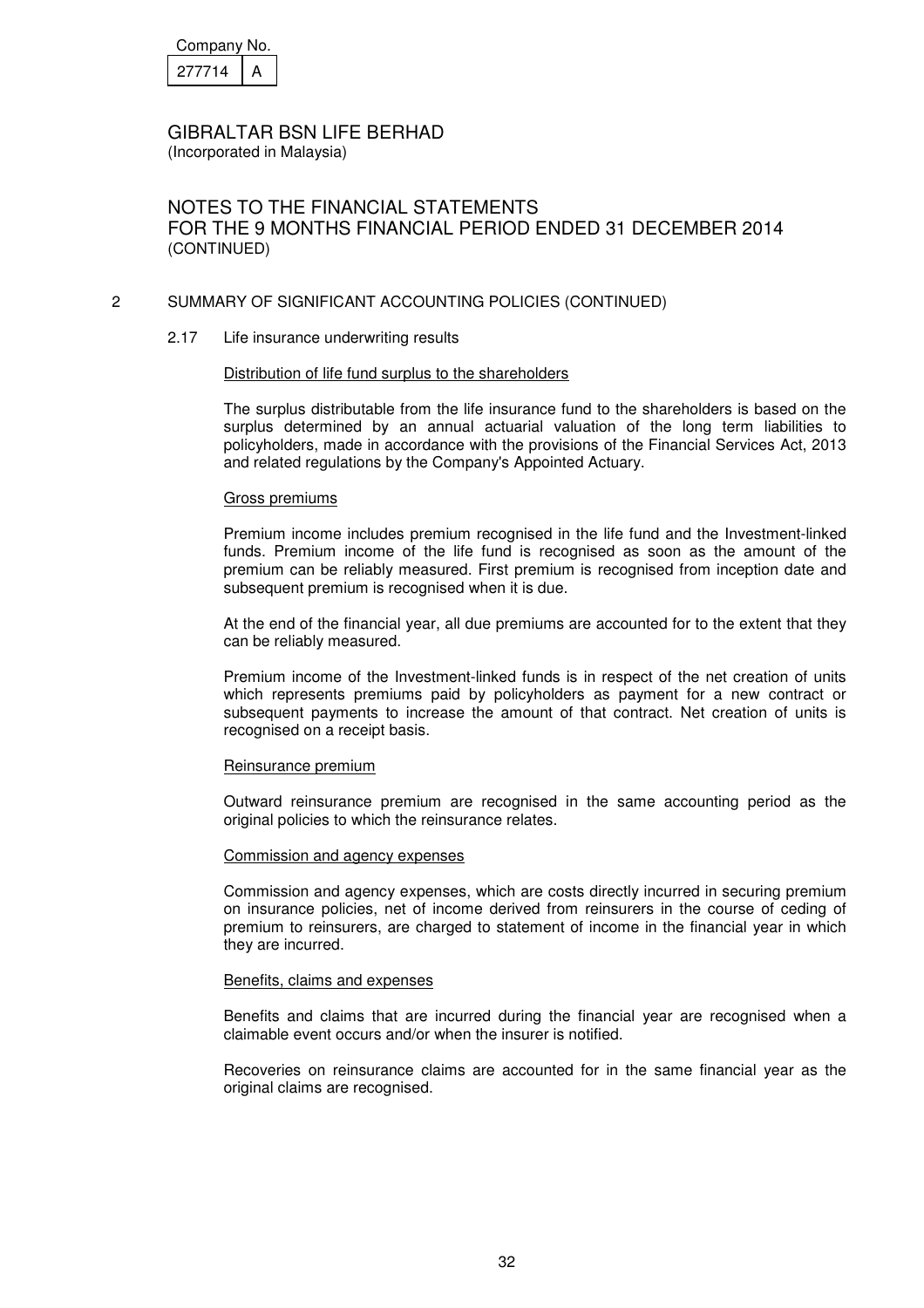| Company No. |  |
|-------------|--|
| 277714      |  |

NOTES TO THE FINANCIAL STATEMENTS FOR THE 9 MONTHS FINANCIAL PERIOD ENDED 31 DECEMBER 2014 (CONTINUED)

## 2 SUMMARY OF SIGNIFICANT ACCOUNTING POLICIES (CONTINUED)

2.17 Life insurance underwriting results (continued)

Benefits, claims and expenses (continued)

Benefits and claims arising on life insurance policies including settlement costs, less reinsurance recoveries, are accounted for using the case basis method and for this purpose, the benefits payable under a life insurance policy are recognised as follows:

- (i) maturity or other policy benefit payments due on specified dates are treated as claims payable on the due dates; and
- (ii) death, surrender and other benefits without due dates are treated as claims payable, on the date of receipt of intimation of death of the assured or occurrence of contingency covered.
- 2.18 Other revenue recognition

Interest income on loans is recognised on an accrual basis except where a loan is considered non-performing, where repayments are in arrears for more than six months, in which case recognition of such interest is suspended. Subsequent to suspension, interest is recognised on the receipt basis until all arrears have been paid.

Other interest income including the amount of amortisation of premium and accretion of discount is recognised on a time proportion basis that takes into account the effective yield of the assets.

 Rental income is recognised on an accrual basis except where default in payment of rent has already occurred and rent due remains outstanding for more than six months, in which case recognition of rental income is suspended. Subsequent to suspension, income is recognised on the receipt basis until all arrears have been paid.

Dividend income is recognised when the right to receive payment is established.

Profits or losses arising on disposal of investments are credited or charged to the statement of income.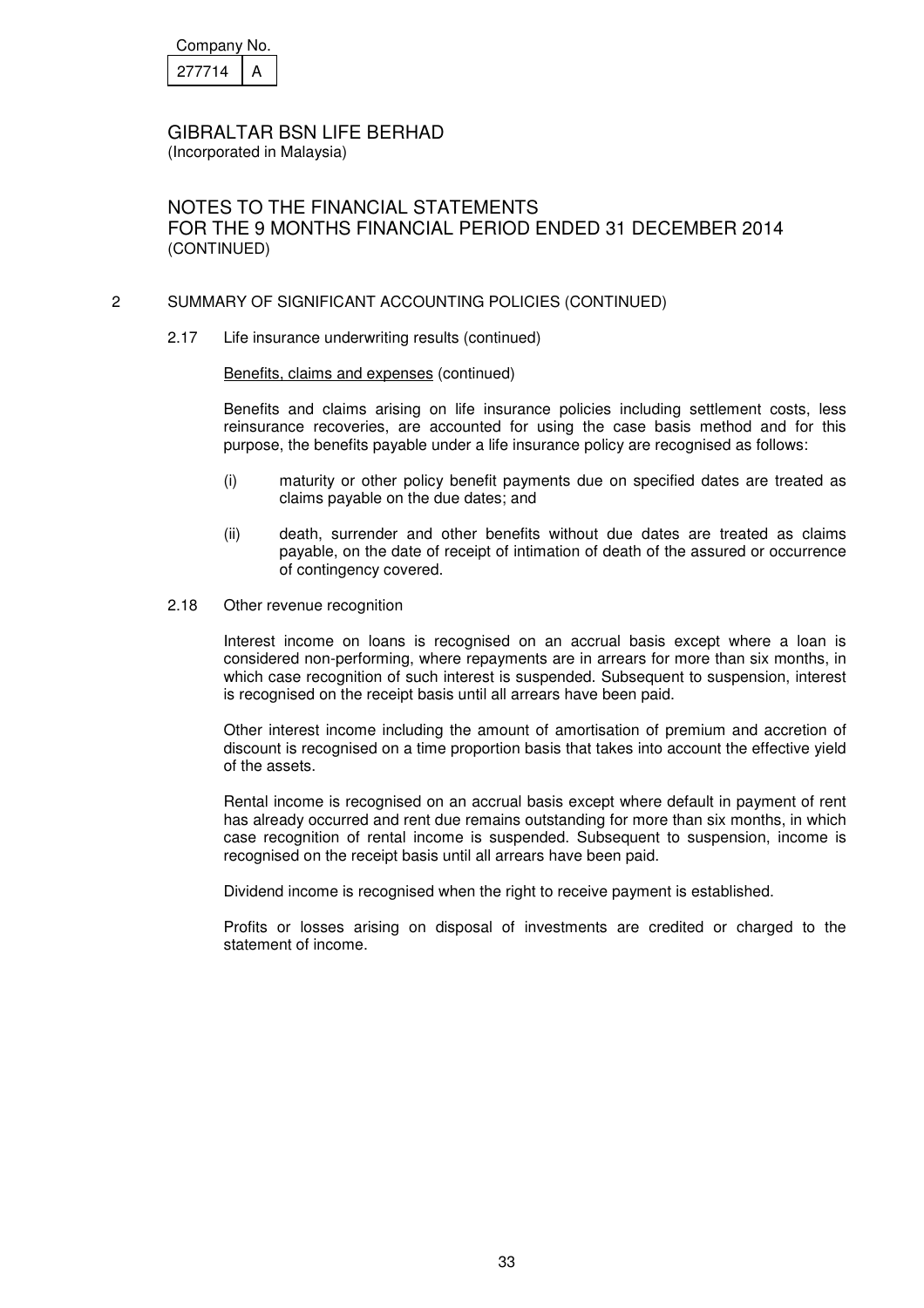| Company No. |  |
|-------------|--|
| 277714      |  |

(Incorporated in Malaysia)

## NOTES TO THE FINANCIAL STATEMENTS FOR THE 9 MONTHS FINANCIAL PERIOD ENDED 31 DECEMBER 2014 (CONTINUED)

## 2 SUMMARY OF SIGNIFICANT ACCOUNTING POLICIES (CONTINUED)

## 2.19 Taxation

Income tax on statement of income for the financial year comprises current and deferred tax. Current tax is the expected amount of income taxes payable in respect of the taxable profit and surplus for the financial year and is measured using the tax rates that have been enacted at the reporting date.

Deferred tax is recognised in full, using the liability method, on temporary differences arising between the amounts attributed to assets and liabilities for tax purposes and their carrying amounts in the financial statements.

Deferred tax assets are recognised to the extent that it is probable that future taxable profits will be available against which the deductible temporary differences or unused tax losses can be utilised.

Deferred tax is determined using tax rates (and tax laws) that have been enacted or substantially enacted by the date of the statement of financial position and are expected to apply when the related deferred tax asset is realised or when the deferred tax liability is settled.

## 2.20 Dividends

 Dividends on ordinary shares are recognised as a liability and deducted from equity when they are approved by the Company's shareholder and upon receipt of approval from BNM.

## 2.21 Financial instruments

Classification, recognition and measurement of financial assets

 The Company classifies its financial assets into the following categories: financial assets at fair value through profit or loss ("FVTPL"), held-to-maturity ("HTM") financial assets, available-for-sale ("AFS") financial assets and loans and receivables ("LAR").

 The classification depends on the purpose for which the investments were acquired or originated. Management determines the classification of its investments at initial recognition and re-evaluates this at every reporting date.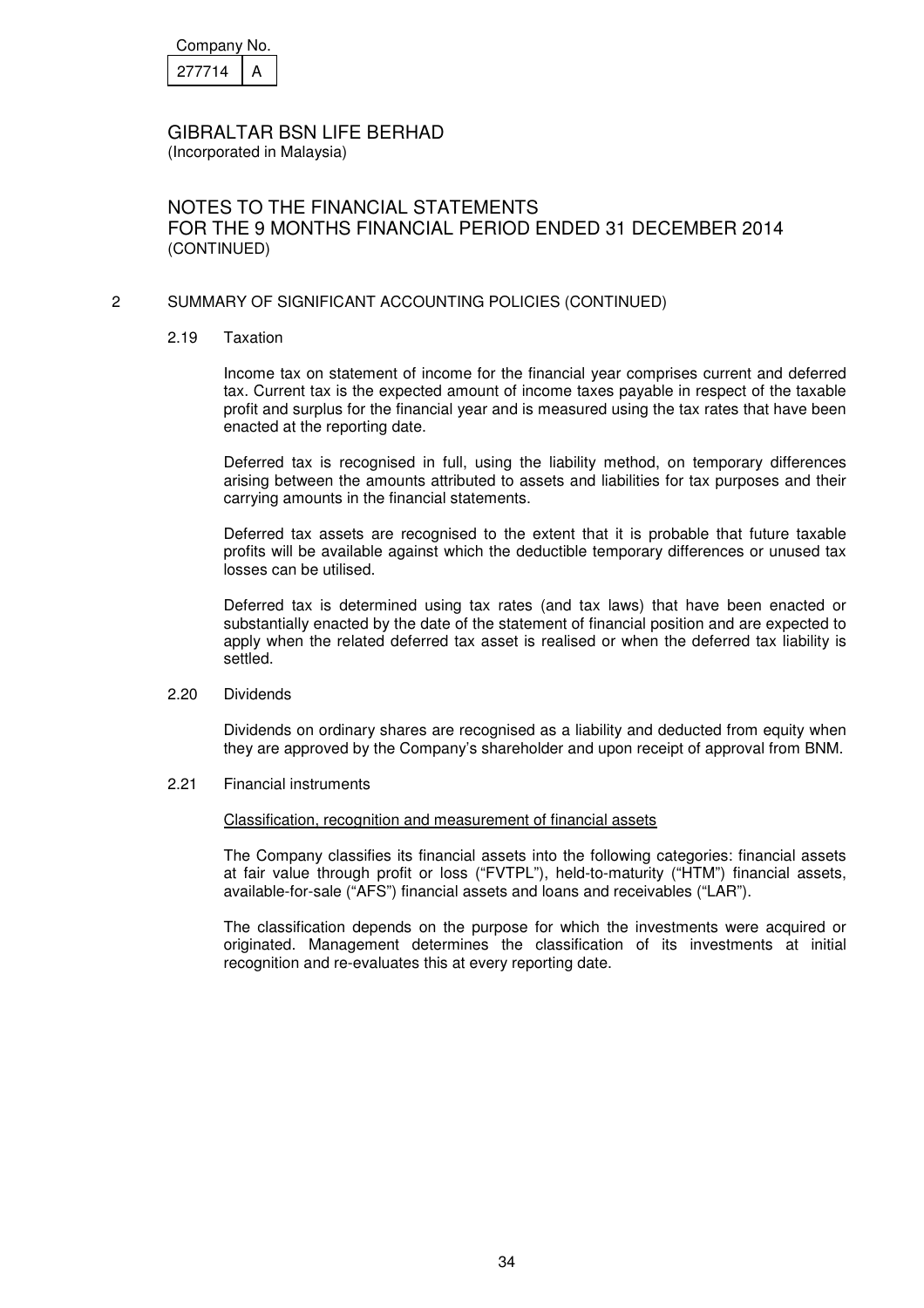| Company No. |  |  |  |  |
|-------------|--|--|--|--|
| 277714      |  |  |  |  |

NOTES TO THE FINANCIAL STATEMENTS FOR THE 9 MONTHS FINANCIAL PERIOD ENDED 31 DECEMBER 2014 (CONTINUED)

- 2 SUMMARY OF SIGNIFICANT ACCOUNTING POLICIES (CONTINUED)
	- 2.21 Financial instruments (continued)

Classification, recognition and measurement of financial assets (continued)

(i) FVTPL

 Financial assets at FVTPL include financial assets held for trading, derivative and those designated at fair value through statement of income at inception. Investments typically bought with the intention to sell in the near future are classified as held-for-trading. For investments designated at fair value through profit or loss at inception, the following criteria must be met:

- the designation eliminates or significantly reduces the inconsistent treatment that would otherwise arise from measuring the assets or liabilities or recognising gains or losses on a different basis, or
- the assets and liabilities are part of a group of financial assets, financial liabilities or both which are managed and their performance are evaluated on a fair value basis, in accordance with a documented risk management or investment strategy.

These investments are initially recorded at fair value and transaction costs are expensed in statement of income. Subsequent to initial recognition, these investments are re-measured at fair value. Fair value adjustments and realised gains and losses are recognised in statement of income.

(ii) HTM

 Non-derivative financial assets with fixed or determinable payments and fixed maturities are classified as HTM when the Company has the positive intention and ability to hold to maturity. These investments are initially recognised at cost, being the fair value of the consideration paid for the acquisition of the investment. After initial measurement, HTM financial assets are measured at amortised cost, using the effective yield method, less allowance for impairment. Gains and losses recognised in statement of income when the investments are derecognised or impaired, as well as through the amortisation process.

(iii) LAR

 LAR are non-derivative financial assets with fixed or determinable payments that are not quoted in an active market. These investments are initially recognised at cost, being the fair value of the consideration paid for the acquisition of the investments. All transaction costs directly attributable to the acquisition are also included in the cost of the investments. After initial measurement, loans and receivables are measured at amortised cost, using the effective yield method, less allowance for impairment. Gains and losses are recognised in statement of income when the investments are derecognised or impaired, as well as through the amortisation process.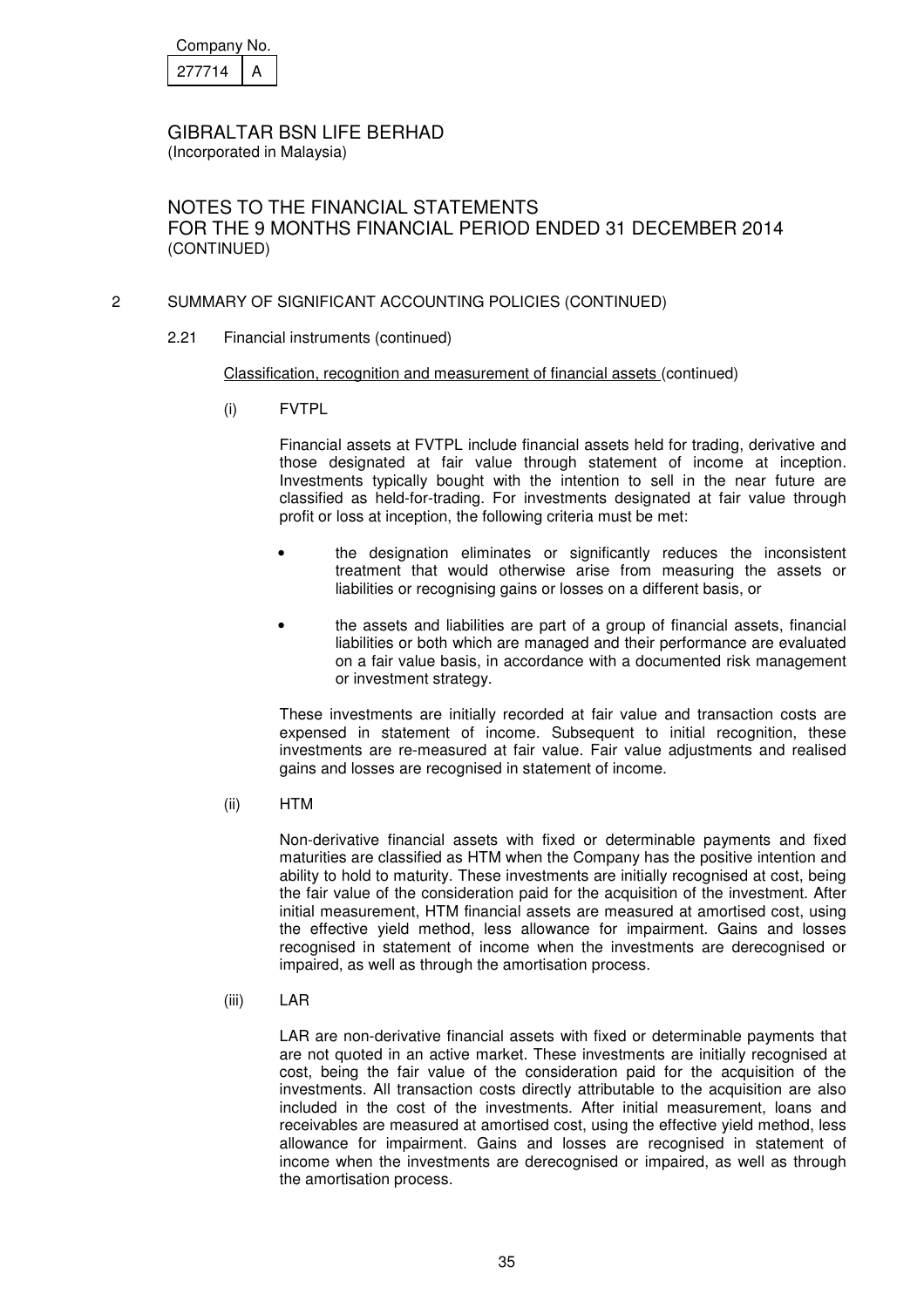| Company No. |  |  |  |  |
|-------------|--|--|--|--|
| 27714       |  |  |  |  |

NOTES TO THE FINANCIAL STATEMENTS FOR THE 9 MONTHS FINANCIAL PERIOD ENDED 31 DECEMBER 2014 (CONTINUED)

#### 2 SUMMARY OF SIGNIFICANT ACCOUNTING POLICIES (CONTINUED)

- 2.21 Financial instruments (continued)
	- (iv) AFS

 AFS are non-derivative financial assets that are designated as available-for-sale or are not classified in any of the three preceding categories. These investments are initially recognised at cost, being the fair value of the consideration paid for the acquisition of the investments. After initial measurement, AFS are remeasured at fair value.

 Fair value gains and losses of these investments are reported as a separate component of equity or insurance contract liabilities until the investments are derecognised or the investments are determined to be impaired.

 On derecognition or impairment, the cumulative fair value gains and losses previously reported in equity or insurance contract liabilities is transferred to statement of income.

#### Derecognition and impairment of financial assets

Financial assets are derecognised when the rights to receive cash flows from the financial assets have expired or when they have been transferred and the Company has also transferred substantially all risks and rewards of ownership.

All financial assets, except for FVTPL, are subject to review for impairment (see Note 2.23 to the financial statements).

2.22 Fair value of financial instruments

The fair value of financial instruments that are actively traded in organised financial markets is determined by reference to quoted market bid prices for assets and other prices for liabilities, at the close of business on the reporting date.

For unit and real estate investments trusts, fair value is determined by reference to published bid values.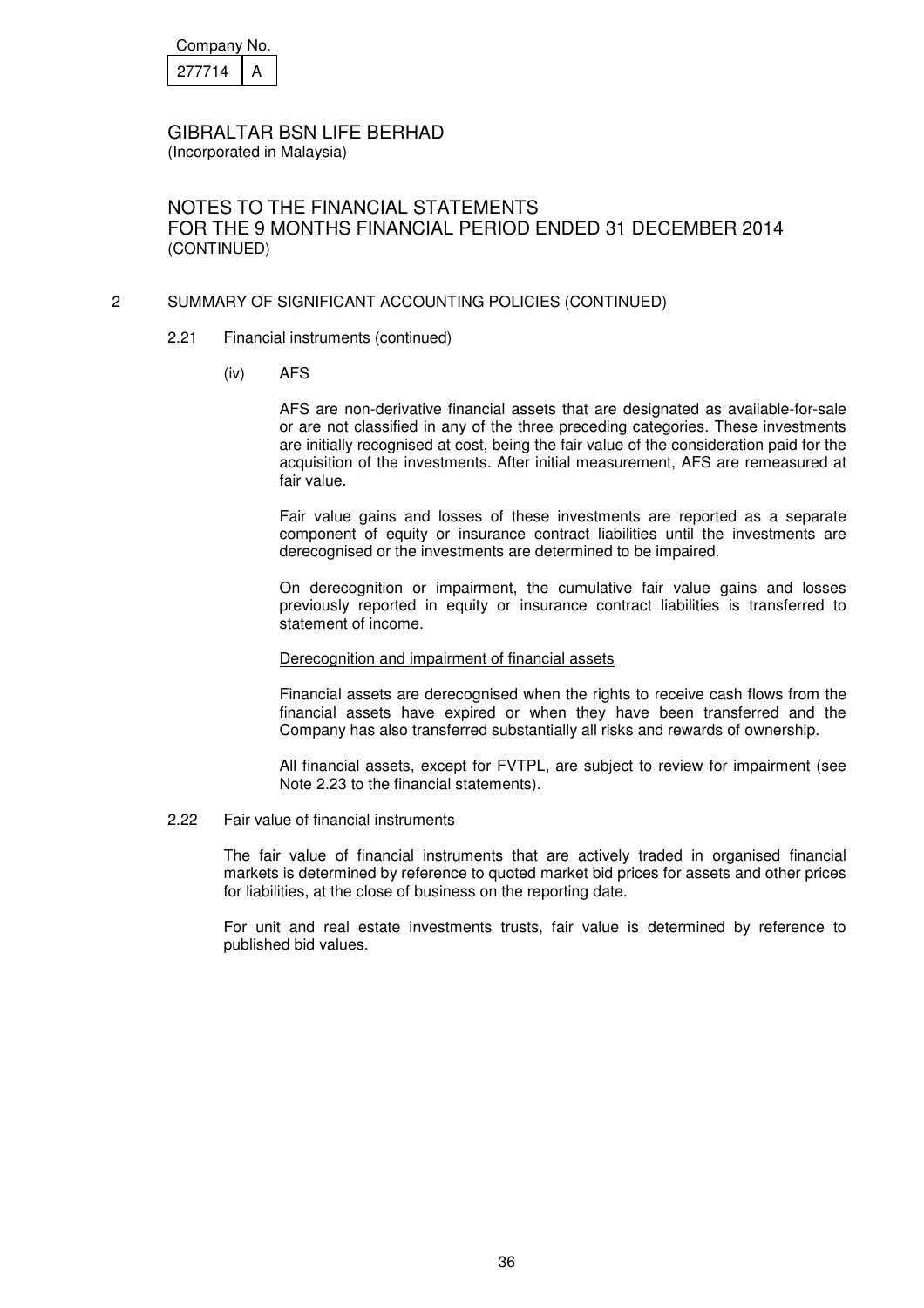| Company No. |  |  |  |  |
|-------------|--|--|--|--|
| 277714      |  |  |  |  |

## NOTES TO THE FINANCIAL STATEMENTS FOR THE 9 MONTHS FINANCIAL PERIOD ENDED 31 DECEMBER 2014 (CONTINUED)

#### 2 SUMMARY OF SIGNIFICANT ACCOUNTING POLICIES (CONTINUED)

2.22 Fair value of financial instruments (continued)

For financial instruments where there is no active market, the fair value is determined by using valuation techniques. Such techniques include using recent arm's length transactions, reference to the current market value of another instrument which is substantially the same, discounted cash flow analysis and/or option pricing models making maximum use of market inputs and relying as little as possible on entity-specific inputs. For discounted cash flow techniques, estimated future cash flows are based on management's best estimates and the discount rate used is a market related rate for a similar instrument. Certain financial instruments are valued using pricing models that consider, among others factors, contractual and market prices, co-relation, time value of money, credit risk, yield curve volatility factors and/or prepayment rates of the underlying positions. The use of different pricing models and assumptions could produce materially different estimates of fair values.

The fair value of debenture securities (Malaysia Government Securities, debt securities) are measured based on the bid price obtained from Bond Pricing Agency Malaysia.

The fair value of floating rate and over-night deposits with financial institutions is their carrying value i.e. the cost of the deposits/placements and accrued interest/profits. The fair value of fixed interest/yield-bearing deposit is estimated using discounted cash flow techniques. Expected cash flows are discounted at current market rates for similar instruments at the reporting date.

If the fair value cannot be measured reliably, these financial instruments are measured at cost, being the fair value of the consideration paid for the acquisition of the instrument or the amount received on issuing the financial liability. All transaction costs directly attributable to the acquisition are also included in the cost of the investment.

2.23 Impairment of assets

#### Financial assets

The Company assess at each reporting date whether a financial asset or group financial assets is impaired. A financial asset or group financial assets is impaired only if there is objective evidence of impairment as a result of one or more events that occurred has an impact on the estimated future cash flows that can be reliably estimated.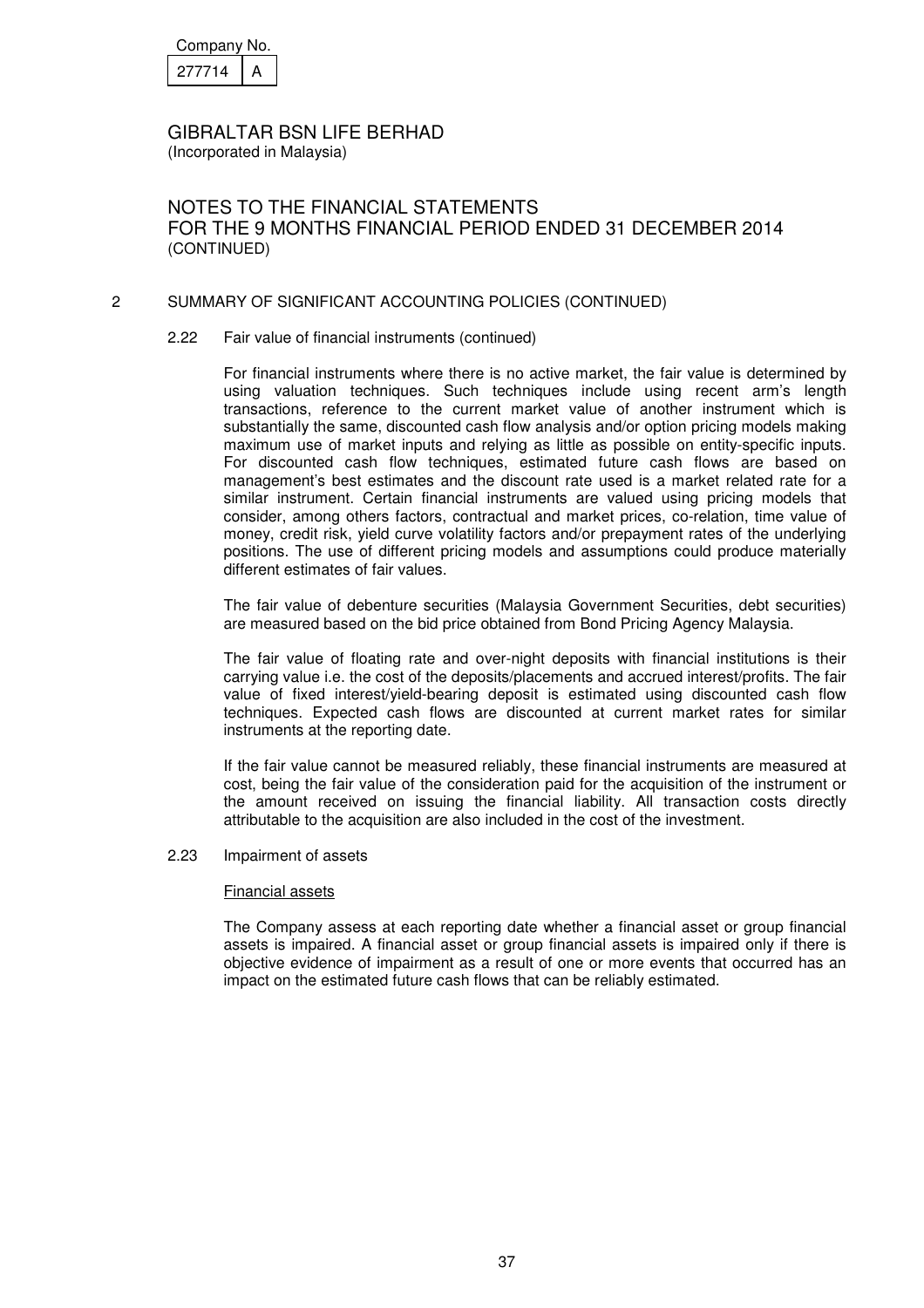| Company No. |  |  |  |  |
|-------------|--|--|--|--|
| 27714       |  |  |  |  |

NOTES TO THE FINANCIAL STATEMENTS FOR THE 9 MONTHS FINANCIAL PERIOD ENDED 31 DECEMBER 2014 (CONTINUED)

#### 2 SUMMARY OF SIGNIFICANT ACCOUNTING POLICIES (CONTINUED)

- 2.23 Impairment of assets (continued)
	- Financial assets carried at amortised costs

If there is objective evidence that an impairment loss on assets carried at amortised cost has been incurred, the amount of impairment loss is measured as the difference between the asset's carrying amount and the present value of estimated future cash flow (excluding future expected credit losses that have not been incurred) discounted at the financial asset's original effective interest rate. The carrying amount of the asset is reduced and the impairment loss is recorded in the statement of income. If in a subsequent period, the amount of the impairment loss decreases, the amount of reversal shall recognised in the statement of income.

• AFS financial assets

 If an AFS financial asset is impaired, an amount comprising the difference between its cost (net of any principal repayment and amortisation) and its current fair value, less any impairment loss previously recognised in other comprehensive income, is transferred from equity or insurance contract liabilities to statement of income. Reversal of impairment loss on equity instruments classified as AFS is not recognised in statement of income. Reversal of impairment losses on debt instruments classified as AFS is reversed through statement of income if the increase in the fair value of the instruments can be objectively related to an event occurring after the impairment losses were recognised in the statement of income.

• Financial assets carried at cost

if there is objective evidence that an impairment loss has been incurred on an unquoted equity instrument carried at cost, the amount of the impairment loss is measured as the difference between the carrying amount of the financial asset and the present value of estimated future cash flows, discounted at the current market rate of return for a similar financial assets.

#### Non-financial assets

Assets that have an indefinite useful life are not subject to amortisation and are tested annually for impairment. Assets that are subject to amortisation are reviewed for impairment whenever events or changes in circumstances indicate that the carrying amount may not be recoverable. Impairment loss is recognised for the amount by which the carrying amount of the assets exceeds its recoverable amount. The recoverable amount is the higher of an asset's fair value less costs to sell and value in use. For the purposes of assessing impairment, assets are grouped at the lowest level for which there is separately identifiable cash flows.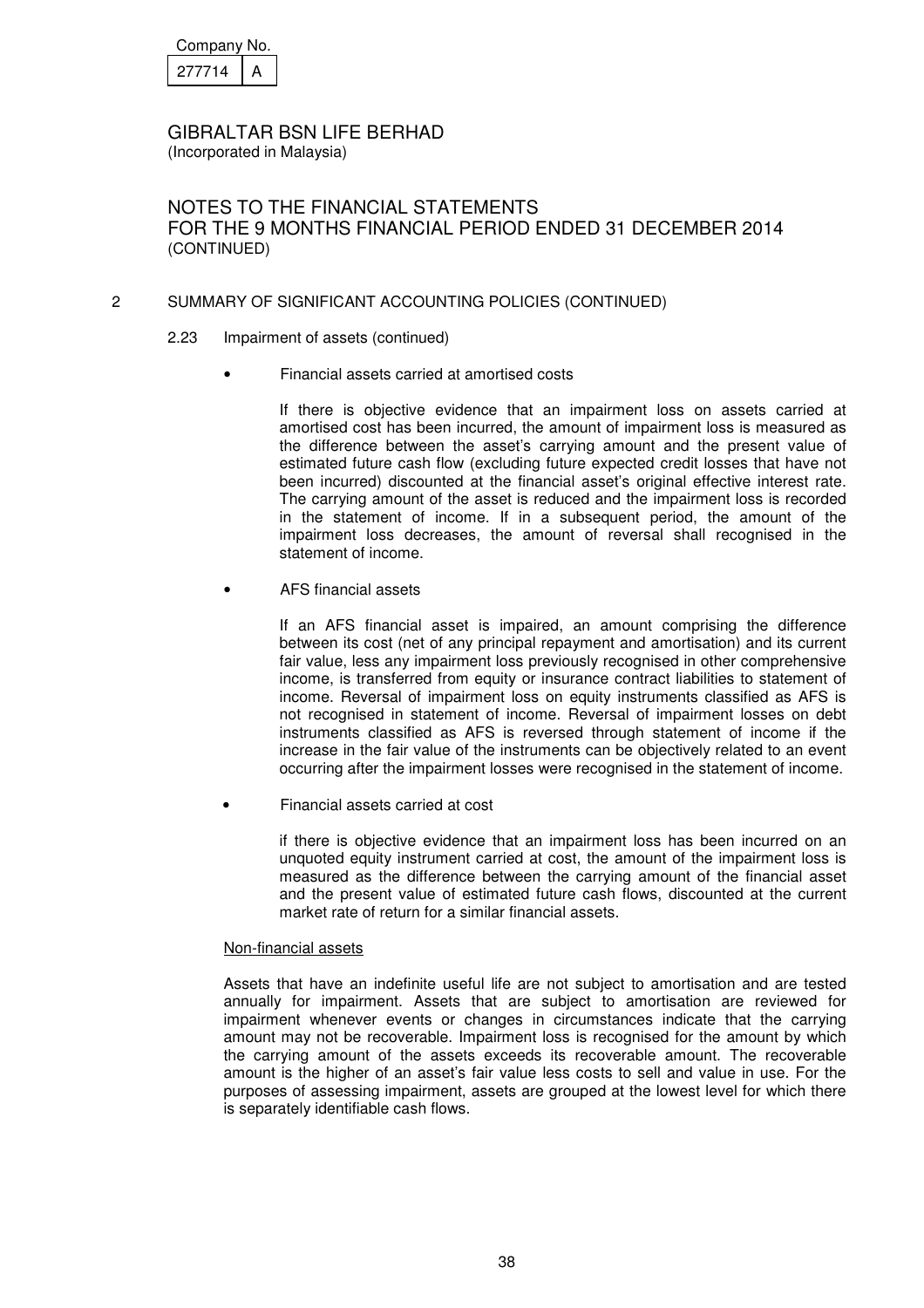| Company No. |  |  |  |  |
|-------------|--|--|--|--|
| 277714      |  |  |  |  |

(Incorporated in Malaysia)

NOTES TO THE FINANCIAL STATEMENTS FOR THE 9 MONTHS FINANCIAL PERIOD ENDED 31 DECEMBER 2014 (CONTINUED)

#### 2 SUMMARY OF SIGNIFICANT ACCOUNTING POLICIES (CONTINUED)

2.23 Impairment of assets (continued)

 Non-financial assets that had suffered impairment are reviewed for possible reversal of the impairment at each reporting date. The impairment loss is charged to statement of income unless it reverses a previous revaluation in which case it is charged to the revaluation surplus. Any subsequent increase in recoverable amount is recognised in statement of income unless it reverses an impairment loss on a revalued asset, in which case it is taken a revaluation surplus.

2.24 Fair value measurement

The Company categorises its fair value measurements according to a three-level hierarchy. The hierarchy prioritises the inputs used by the Company's valuation techniques for determining the fair value of the financial instruments. A level is assigned to each fair value measurement based on the lowest level input significant to the fair value measurement in its entirety. The three-level hierarchy is defined as follows:

- Level 1 Fair value measurements that are measured by reference to published quotes prices (unadjusted) in active markets for identical assets and liabilities that the Company has the ability to access at the measurement date. Valuations are based on quoted prices reflecting market transactions involving assets or liabilities identical to those being measured.
- Level 2 Fair value measurements using inputs other than quoted prices included within Level 1 that are observable for the asset or liability, either directly or indirectly. These include quoted prices for similar assets and liabilities in active markets, quoted prices for identical or similar assets and liabilities in inactive markets, inputs that are observable that are not prices (such as interest rates, credit risks, etc) and inputs that are derived from or corroborated by observable market data. Valuation techniques are based on assumptions that are supported by prices from observable current market transaction are instruments for which pricing is obtained.
- Level 3 Fair value measurements using significant non market observable inputs. These include valuations for assets and liabilities that are derived using data, some or all of which is not market observable, including assumptions about risk. Unobservable inputs are inputs not supported by market data, but which are set on the basis that they represent what is reasonable given the prevailing market conditions.

In determining the fair value of its financial instruments, the Company uses observable market data, when available, and minimises the use of unobservable inputs to the extent possible when determining fair value.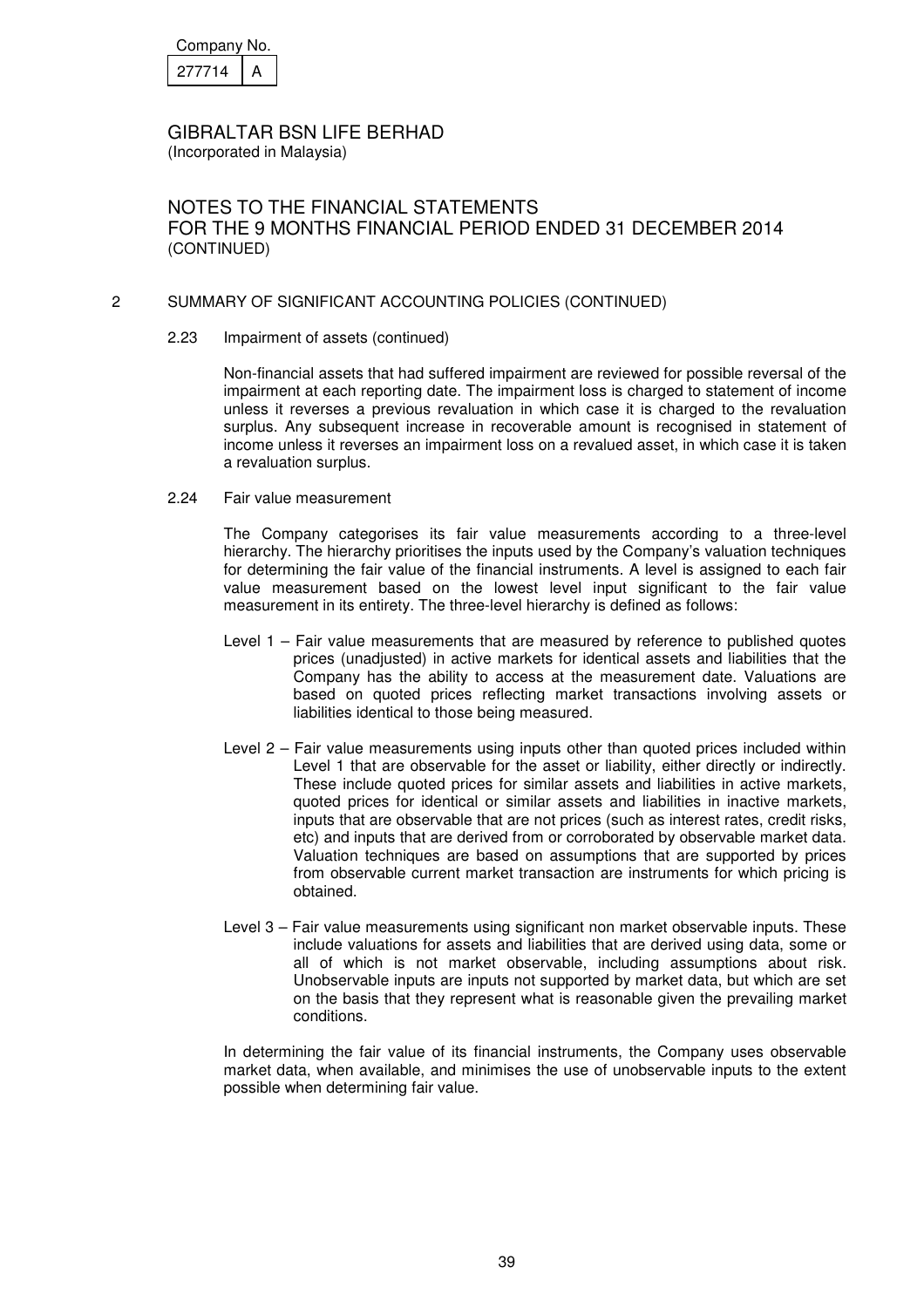| Company No. |  |  |  |  |
|-------------|--|--|--|--|
| 277714      |  |  |  |  |

(Incorporated in Malaysia)

NOTES TO THE FINANCIAL STATEMENTS FOR THE 9 MONTHS FINANCIAL PERIOD ENDED 31 DECEMBER 2014 (CONTINUED)

#### 2 SUMMARY OF SIGNIFICANT ACCOUNTING POLICIES (CONTINUED)

- 2.25 Foreign currencies
	- (i) Functional and presentation currency

 The financial statements are presented in Ringgit Malaysia ("RM"), which is the Company's functional currency. All financial information is presented in RM and has been rounded to the nearest thousand, unless otherwise stated.

(ii) Transactions and balances

 Foreign currency transactions of the Company are translated into the functional currency using the exchange rates prevailing at the transaction dates. Foreign currency monetary assets and liabilities are translated at exchange rates prevailing at the statement of financial position date.

 Exchange differences arising from the settlement of foreign currency transactions and from the translation of foreign currency monetary assets and liabilities are included in the statement of income.

2.26 Critical accounting estimates and judgements

Estimates and judgements are continuously evaluated by the Directors and are based on historical experience and other factors, including expectation of future events that are believed to be reasonable under the circumstances.

A Critical accounting estimates and assumptions

The Company makes estimates and assumptions concerning the future. The resulting accounting will by definition rarely equal the related actual results.

To enhance the information content of the estimates, certain key variables that are anticipated to have material impact to the Company's results and financial position are tested for sensitivity to changes in the underlying parameters. The estimates and assumptions that have a significant risk of causing a material adjustment to the carrying amounts of assets and liabilities within the next financial year are outlined below.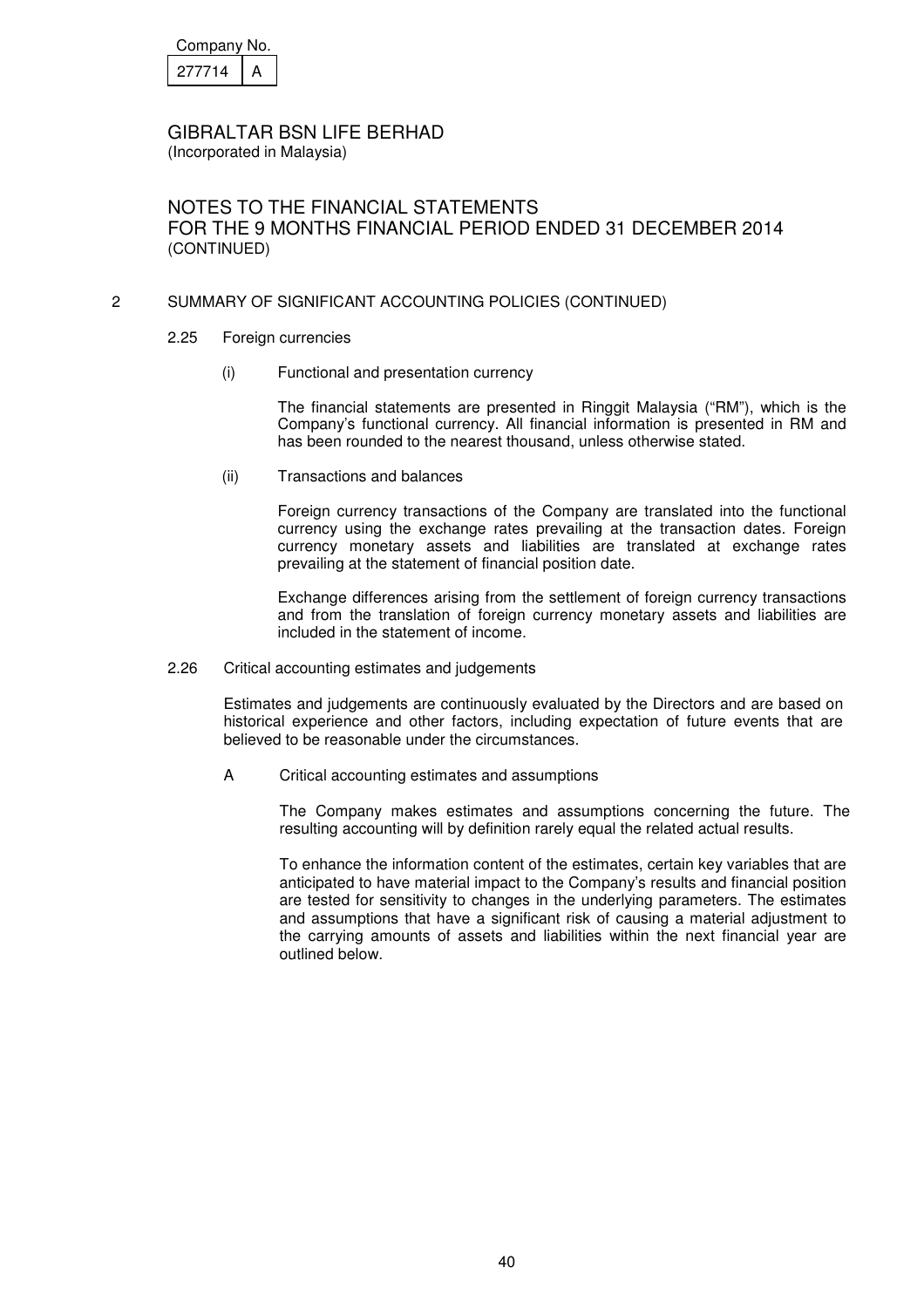| Company No. |  |  |  |  |
|-------------|--|--|--|--|
| 277714      |  |  |  |  |

NOTES TO THE FINANCIAL STATEMENTS FOR THE 9 MONTHS FINANCIAL PERIOD ENDED 31 DECEMBER 2014 (CONTINUED)

#### 2 SUMMARY OF SIGNIFICANT ACCOUNTING POLICIES (CONTINUED)

- 2.26 Critical accounting estimates and judgements (continued)
	- A Critical accounting estimates and assumptions (continued)

#### Valuation of life insurance contract liabilities

The valuation of the ultimate liability arising from policy benefits made under life insurance contracts is the Company's most critical accounting estimate.

The main assumptions used relate to mortality, morbidity, expenses, persistency and discount rates. The Company bases mortality and morbidity on established industry and Malaysian tables which reflect historical experiences, adjusted when appropriate to reflect the Company's unique risk exposure, product characteristics, targets markets and own claims severity and frequency experiences.

Estimates are also made as to future investment income arising from the assets backing life insurance contracts. These estimates are based on current market return as well as expectation about future economic and financial developments.

Assumption on future expenses are based on the experience of the Company and long-term expected expenses levels. An inflation rate of 4% per annum is assumed over time. The Company conducts an expenses study annually. The latest study suggests that the Company is currently is an expense overrun position. Allowance is also made for payment of commission to distributors. Lapse and surrender rates are based on the Company's historical experience of lapses and surrenders.

Discount rates for non-participating policies, guaranteed benefits of participating policies and the non-unit liability of investment-linked policies are based on the yields available on Malaysian Government Securities ("MGS") of the term up to 15 years. In the case of total benefits liabilities of participating policies, the discount rate is based on the historical yield and future investment outlook of the participating fund, net of tax on investment income of the life fund.

Any movement in the above key assumptions will have an effect in determining the insurance business liabilities. It should be noted that movements in these assumptions are non-linear and would vary according to the current economic assumptions.

Refer to Note 32(e)(vi) to the financial statements for the sensitivity analysis of the above mentioned key assumptions.

B Critical judgements in applying the entity's accounting policies

In determining and applying accounting policies, judgement is often required in respect of items where the choice of specific policy could materially affect the reported results and financial position of the Company. However, the Directors are of the opinion that there are currently no accounting policies, which require significant judgment to be exercised.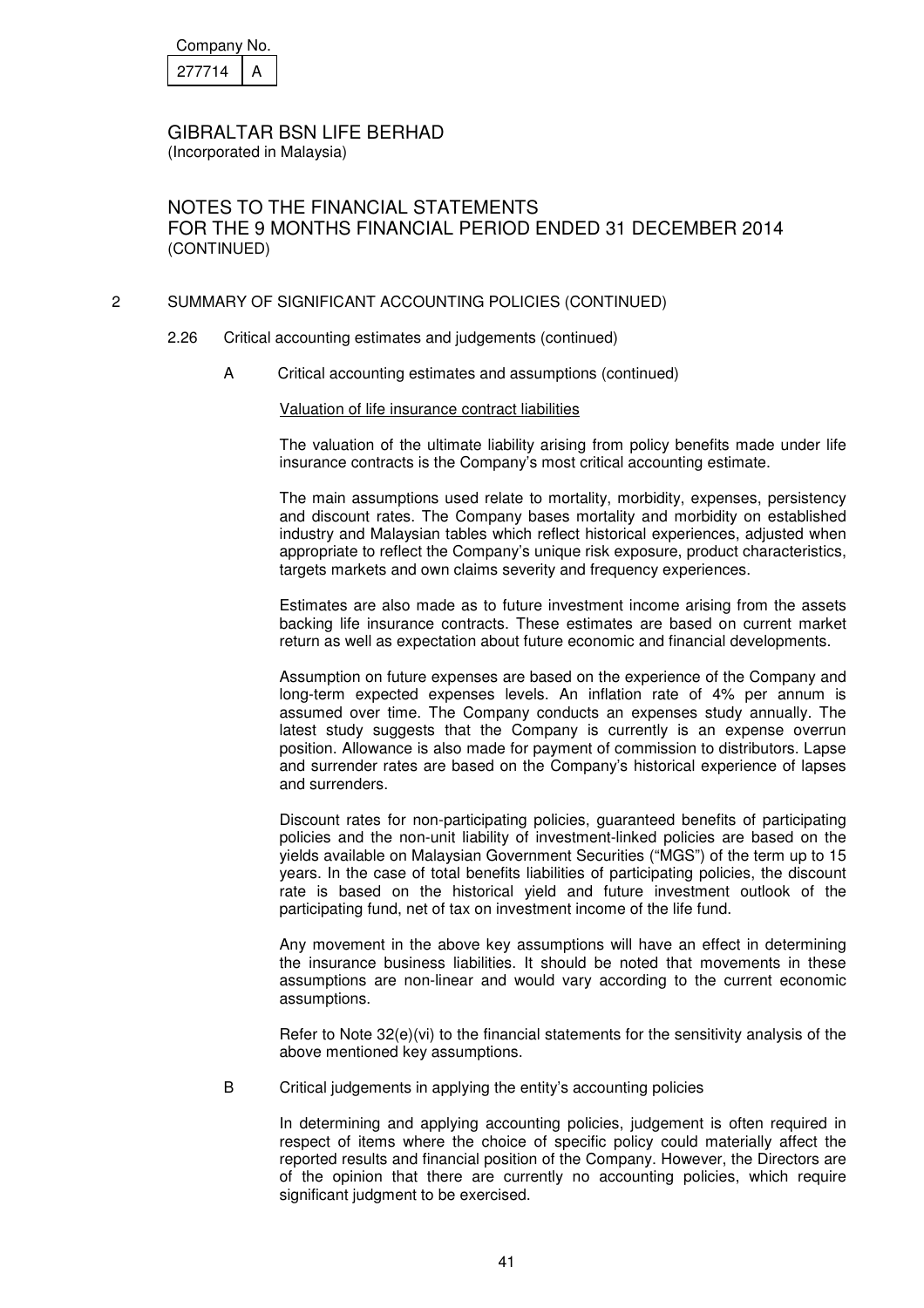| Company No. |  |  |  |  |
|-------------|--|--|--|--|
| 27714       |  |  |  |  |

# NOTES TO THE FINANCIAL STATEMENTS FOR THE 9 MONTHS FINANCIAL PERIOD ENDED 31 DECEMBER 2014 (CONTINUED)

#### 3 PROPERTIES AND EQUIPMENT

|                                                       |      |          |                  |          | Office<br>equipment | Furniture<br>fittings |              |
|-------------------------------------------------------|------|----------|------------------|----------|---------------------|-----------------------|--------------|
|                                                       |      | Freehold |                  | Motor    | and                 | and                   |              |
|                                                       | Note | land     | <b>Buildings</b> | vehicles | computers           | renovation            | <u>Total</u> |
|                                                       |      | RM'000   | RM'000           | RM'000   | RM'000              | RM'000                | RM'000       |
| Cost/valuation                                        |      |          |                  |          |                     |                       |              |
| At 1 April 2014                                       |      | 8,900    | 10,340           | 379      | 13,813              | 7,763                 | 41,195       |
| Additions                                             |      |          |                  | 163      | 731                 | 1,925                 | 2,819        |
| <b>Disposals</b>                                      |      |          |                  |          | (316)               | (5)                   | (321)        |
| Reversal on accumulated depreciation on property      |      |          | (2)              |          |                     |                       | (2)          |
| Revaluation surplus in insurance contract liabilities | 12   |          | 49               |          |                     |                       | 49           |
| Revaluation surplus recorded in                       |      |          |                  |          |                     |                       |              |
| other comprehensive income                            |      |          | 13               |          |                     |                       | 13           |
| At 31 December 2014                                   |      | 8,900    | 10,400           | 542      | 14,228              | 9,683                 | 43,753       |
|                                                       |      |          |                  |          |                     |                       |              |
| Accumulated depreciation                              |      |          |                  |          |                     |                       |              |
| At 1 April 2014                                       |      |          |                  | 74       | 12,534              | 5,099                 | 17,707       |
| <b>Disposals</b>                                      |      |          |                  |          | (316)               | (5)                   | (321)        |
| Reversal on accumulated depreciation on property      |      |          | (2)              |          |                     |                       | (2)          |
| Depreciation charge                                   |      |          | 2                | 28       | 556                 | 853                   | 1,439        |
| At 31 December 2014                                   |      |          |                  | 102      | 12,774              | 5,947                 | 18,823       |
|                                                       |      |          |                  |          |                     |                       |              |
| Net book value                                        |      |          |                  |          |                     |                       |              |
| At 31 December 2014                                   |      | 8,900    | 10,400           | 440      | 1,454               | 3,736                 | 24,930       |
|                                                       |      |          |                  |          |                     |                       |              |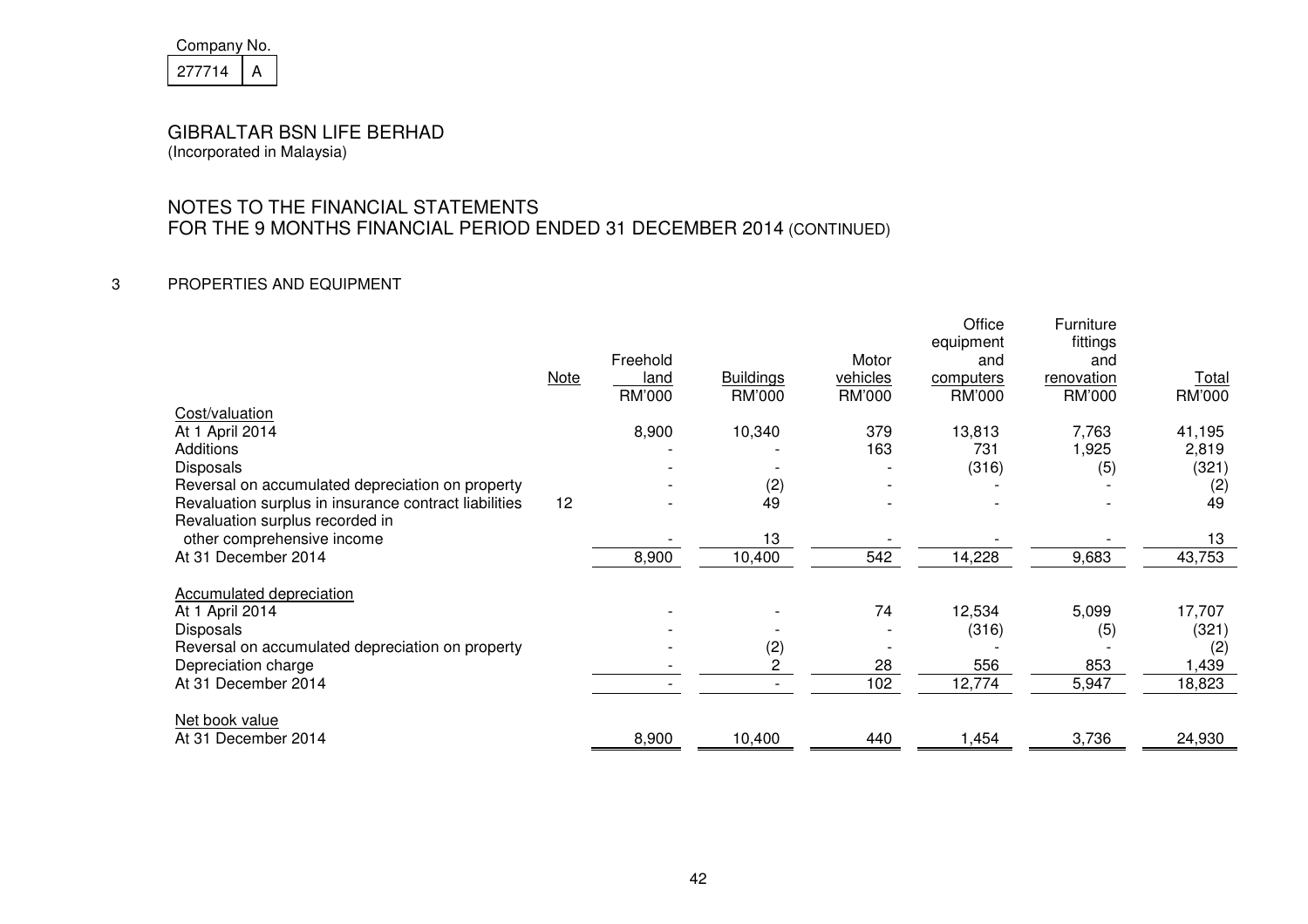| Company No. |  |  |  |  |
|-------------|--|--|--|--|
| 277714      |  |  |  |  |

# NOTES TO THE FINANCIAL STATEMENTS FOR THE 9 MONTHS FINANCIAL PERIOD ENDED 31 DECEMBER 2014 (CONTINUED)

# 3 PROPERTIES AND EQUIPMENT (CONTINUED)

|                                                                                                    | <b>Note</b> | Freehold<br>land<br>RM'000 | <b>Buildings</b><br>RM'000 | Motor<br>vehicles<br>RM'000 | Office<br>equipment<br>and<br>computers<br>RM'000 | Furniture<br>fittings<br>and<br>renovation<br>RM'000 | <b>Total</b><br>RM'000 |
|----------------------------------------------------------------------------------------------------|-------------|----------------------------|----------------------------|-----------------------------|---------------------------------------------------|------------------------------------------------------|------------------------|
| Cost/valuation                                                                                     |             |                            |                            |                             |                                                   |                                                      |                        |
| At 1 April 2013<br>Additions                                                                       |             | 7,800                      | 9,950                      | 417<br>279                  | 12,924<br>974                                     | 6,770<br>994                                         | 37,861<br>2,247        |
| Disposals                                                                                          |             |                            |                            | (317)                       | (85)                                              | (1)                                                  | (403)                  |
| Reversal on accumulated depreciation on property                                                   |             |                            | (174)                      |                             |                                                   |                                                      | (174)                  |
| Revaluation surplus in insurance contract liabilities<br>Revaluation surplus/(reversal)recorded in | 12          | 866                        | 567                        |                             |                                                   |                                                      | 1,433                  |
| other comprehensive income                                                                         |             | 234                        | (3)                        |                             |                                                   |                                                      | 231                    |
| At 31 March 2014                                                                                   |             | 8,900                      | 10,340                     | 379                         | 13,813                                            | 7,763                                                | 41,195                 |
| Accumulated depreciation                                                                           |             |                            |                            |                             |                                                   |                                                      |                        |
| At 1 April 2013                                                                                    |             |                            |                            | 253                         | 12,031                                            | 4,104                                                | 16,388                 |
| <b>Disposals</b>                                                                                   |             |                            |                            | (265)                       | (73)                                              | (1)                                                  | (339)                  |
| Reversal on accumulated depreciation on property                                                   |             |                            | (174)                      |                             |                                                   |                                                      | (174)                  |
| Depreciation charge                                                                                |             |                            | 174                        | 86                          | 576                                               | 996                                                  | ,832                   |
| At 31 March 2014                                                                                   |             |                            | $\overline{\phantom{a}}$   | $\overline{74}$             | 12,534                                            | 5,099                                                | 17,707                 |
| Net book value                                                                                     |             |                            |                            |                             |                                                   |                                                      |                        |
| At 31 March 2014                                                                                   |             | 8,900                      | 10,340                     | 305                         | 1,279                                             | 2,664                                                | 23,488                 |

The land and building were revalued in 31 December 2014 based on open market values of the properties on existing use basis carried out by an independent professional valuer, Knight Frank, Registered Valuer (V-335).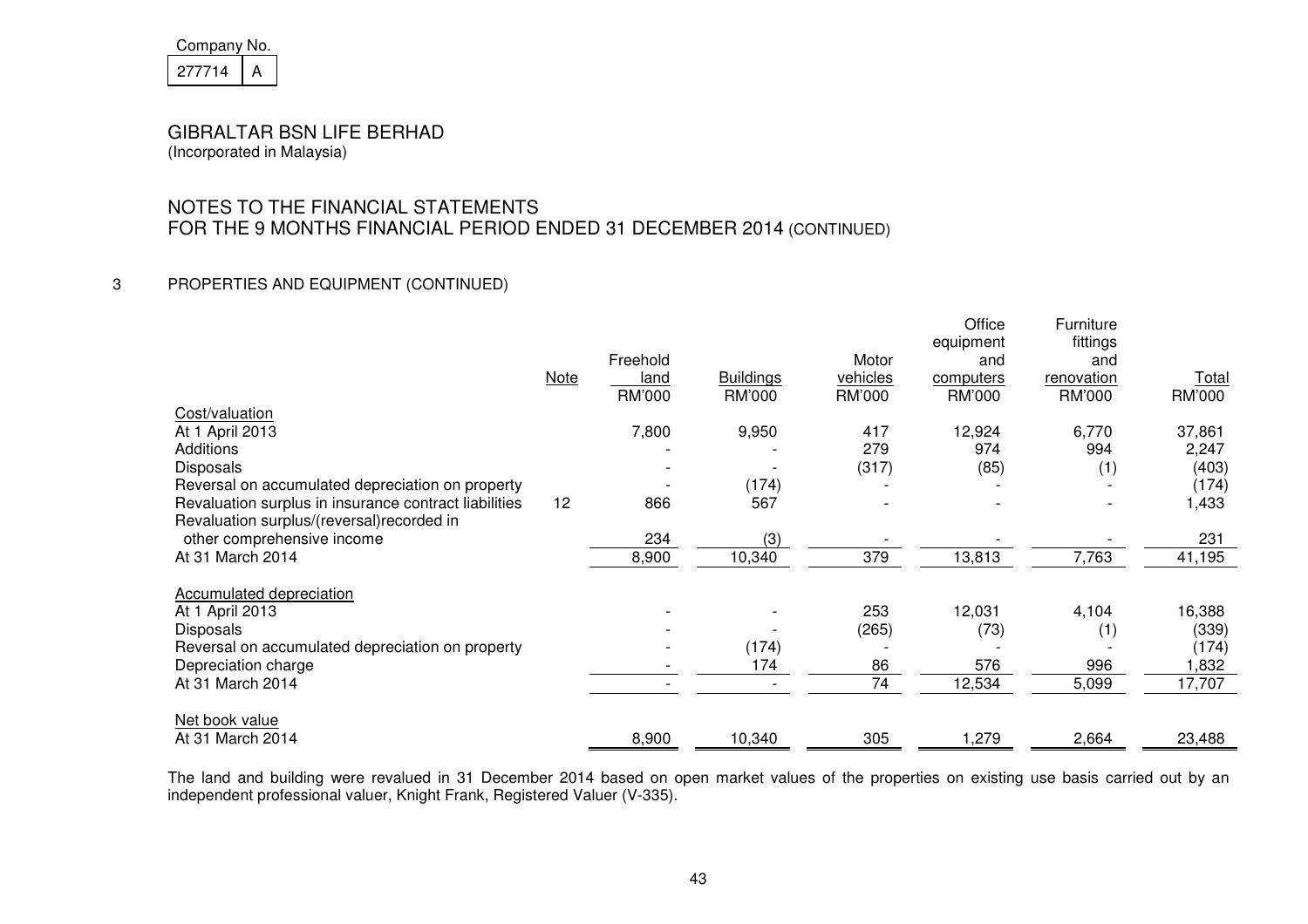| Company No. |  |  |  |  |
|-------------|--|--|--|--|
| 27714       |  |  |  |  |

(Incorporated in Malaysia)

## NOTES TO THE FINANCIAL STATEMENTS FOR THE 9 MONTHS FINANCIAL PERIOD ENDED 31 DECEMBER 2014 (CONTINUED)

### 3 PROPERTIES AND EQUIPMENT (CONTINUED)

Had the freehold building and long term leasehold buildings been carried at historical cost less accumulated depreciation, the carrying amounts that would have been included in the financial statements at the end of the financial period are as follows:

|                                                     | 31.12.2014    | 31.03.2014 |
|-----------------------------------------------------|---------------|------------|
|                                                     | <b>RM'000</b> | RM'000     |
| Freehold building and long term leasehold buildings | 5.732         | 5,832      |

The long term leasehold buildings have unexpired lease periods ranging from 64 years to 79 years (31.03.2014: 65 years to 80 years).

#### Fair value information

Fair value of freehold land and buildings is categorised as Level 2 as follows:

|                          | 31.12.2014<br>RM'000 | 31.03.2014<br>RM'000 |
|--------------------------|----------------------|----------------------|
| Land<br><b>Buildings</b> | 8,900<br>10,400      | 8,900<br>10,340      |
| Total land and buildings | 19,300               | 19,240               |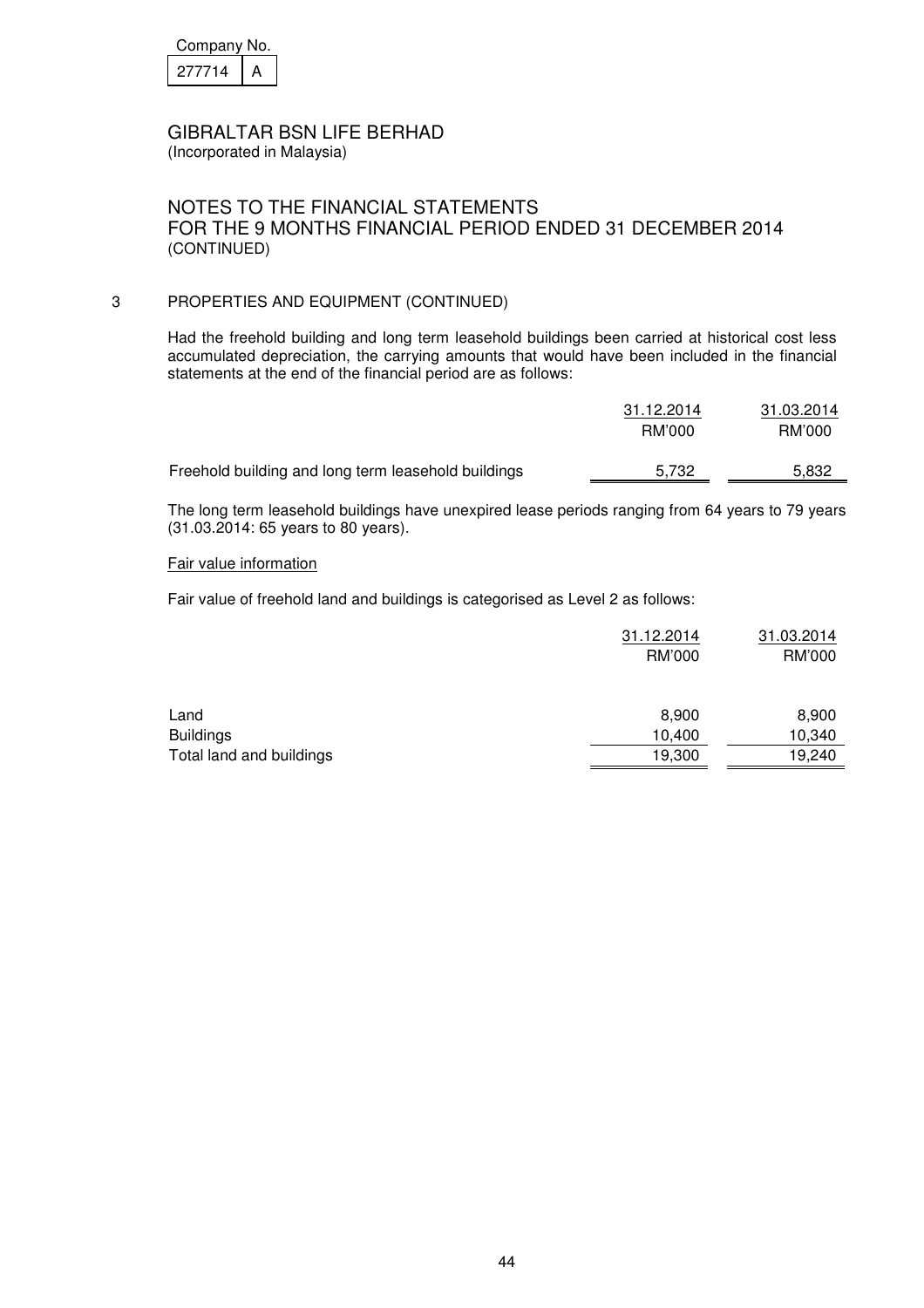| Company No. |  |  |
|-------------|--|--|
| 27714       |  |  |

# NOTES TO THE FINANCIAL STATEMENTS FOR THE 9 MONTHS FINANCIAL PERIOD ENDED 31 DECEMBER 2014 (CONTINUED)

#### 4 INVESTMENT PROPERTY

|                                                                 | <b>Note</b> | 31.12.2014 | 31.03.2014 |
|-----------------------------------------------------------------|-------------|------------|------------|
|                                                                 |             | RM'000     | RM'000     |
| At 1 April                                                      |             | 5,500      | 5,000      |
| Fair value changes                                              | 21          |            | 500        |
| At 31 December/31 March                                         |             | 5,500      | 5,500      |
| The following investment property is held under<br>lease terms: |             |            |            |
| Leasehold land and building                                     |             | 5,500      | 5,500      |

Investment property is stated at fair value, which had been determined based on valuations performed by an external independent professional valuer in 31 December 2014. Valuation is performed on an annual basis and fair value changes are recorded in the statement of income. Investment property was revalued on 31 December 2014 based on open market values of the properties on existing use basis carried out by an independent professional valuer.

#### Fair value information

Fair value of investment property is categorised as Level 2 as follows:

|       | RM'000 |
|-------|--------|
| 5,500 | 5,500  |
|       | RM'000 |

The following are recognised in the statement of income in respect of investment property:

|                           | Financial<br>period from<br>01.04.2014<br>to 31.12.2014<br>RM'000 | Financial<br>year ended<br>31.03.2014<br>RM'000 |
|---------------------------|-------------------------------------------------------------------|-------------------------------------------------|
| Rental income             | 247                                                               | 327                                             |
| Direct operating expenses | (33)                                                              | (38)                                            |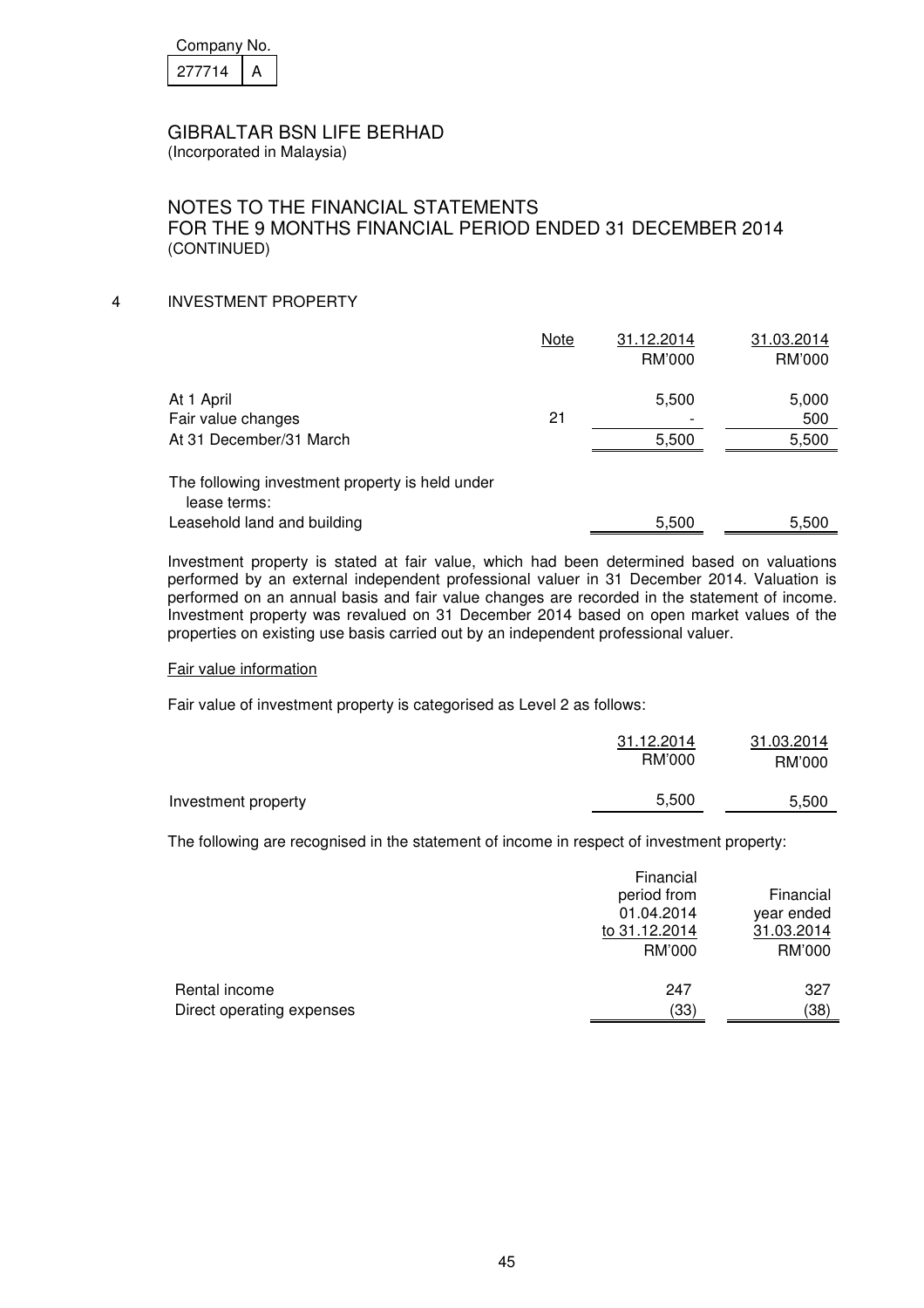| Company No. |  |  |
|-------------|--|--|
| 27714       |  |  |

(Incorporated in Malaysia)

# NOTES TO THE FINANCIAL STATEMENTS FOR THE 9 MONTHS FINANCIAL PERIOD ENDED 31 DECEMBER 2014 (CONTINUED)

5 INTANGIBLE ASSETS

|                                      | 31.12.2014 | 31.03.2014 |
|--------------------------------------|------------|------------|
|                                      | RM'000     | RM'000     |
| Software costs                       |            |            |
| Cost                                 |            |            |
| At 1 April                           | 8,783      | 7,240      |
| Additions                            | 2,383      | 1,543      |
| At 31 December/31 March              | 11,166     | 8,783      |
| <b>Accumulated amortisation</b>      |            |            |
| At 1 April                           | 5,392      | 3,859      |
| Charge for the financial period/year | 1,176      | 1,533      |
| At 31 December/31 March              | 6,568      | 5,392      |
| Net book value                       |            |            |
| At 31 December/31 March              | 4,598      | 3,391      |
|                                      |            |            |
| 6<br>PREPAID LEASE PROPERTY          |            |            |
|                                      | 31.12.2014 | 31.03.2014 |
|                                      | RM'000     | RM'000     |
| Cost                                 |            |            |
| At 1 April                           | 265        | 265        |
| <b>Accumulated amortisation</b>      |            |            |
| At 1 April                           | 22         | 19         |
| Charge for the financial period/year | 3          | 3          |
| At 31 December/31 March              | 25         | 22         |
| Net book value                       |            |            |
| At 31 December/31 March              | 240        | 243        |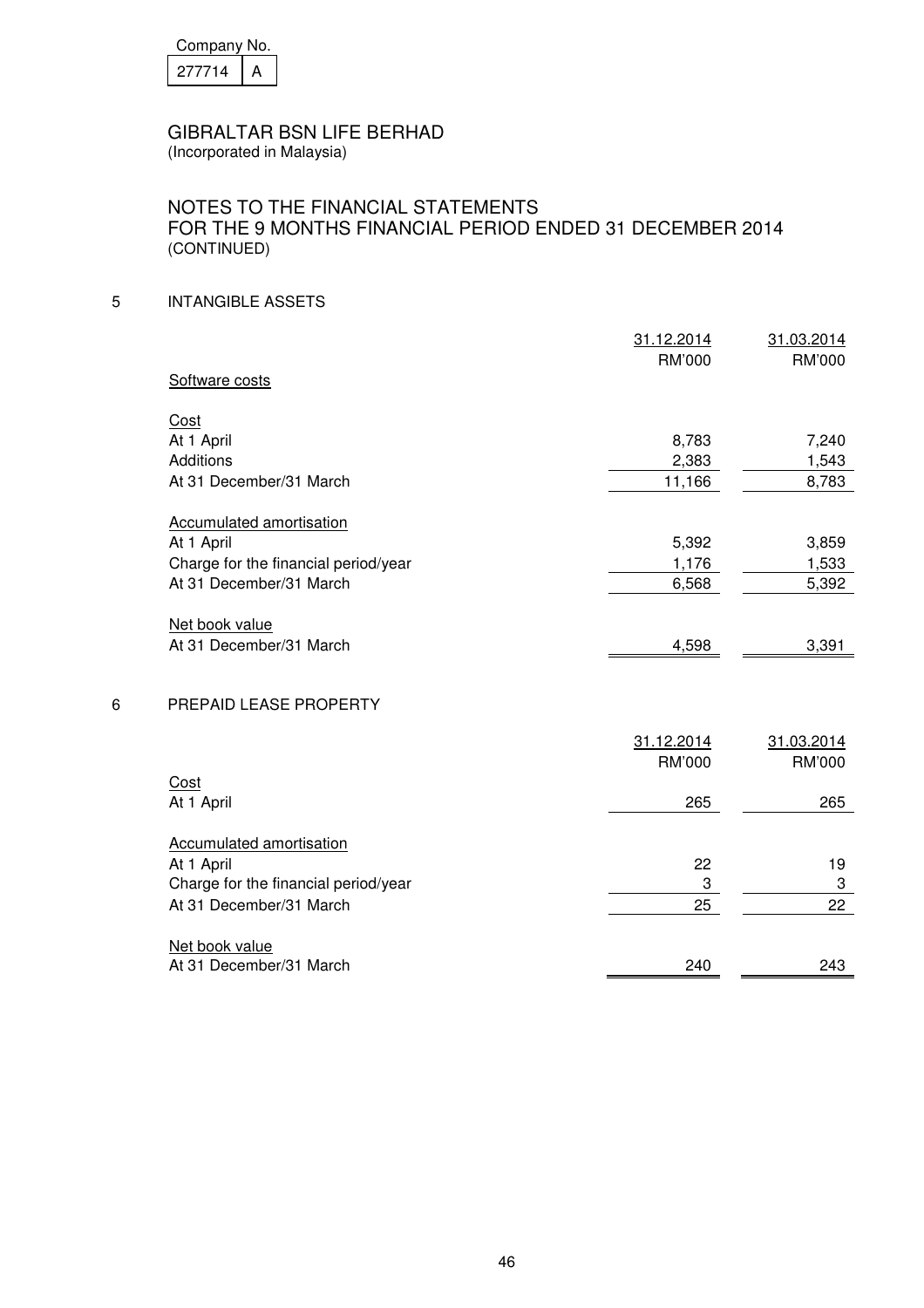| Company No. |  |  |
|-------------|--|--|
| 277714      |  |  |

(Incorporated in Malaysia)

# NOTES TO THE FINANCIAL STATEMENTS FOR THE 9 MONTHS FINANCIAL PERIOD ENDED 31 DECEMBER 2014 (CONTINUED)

7 INVESTMENTS

|            |                                                                | 31.12.2014<br>RM'000 | 31.03.2014<br>RM'000 |
|------------|----------------------------------------------------------------|----------------------|----------------------|
|            | <b>Malaysian Government Securities</b>                         | 46,646               | 51,548               |
|            | Malaysian government guaranteed bonds                          | 294,609              | 190,533              |
|            | Debt securities                                                | 988,397              | 1,009,471            |
|            | <b>Equity securities</b>                                       | 304,023              | 288,158              |
|            | Structured investments                                         | 78,892               | 80,222               |
|            | Unit trust and property trust funds                            | 46,636               | 54,828               |
| Loans      |                                                                | 91,916               | 90,727               |
|            | Fixed and call deposits                                        | 262,563              | 449,917              |
|            |                                                                | 2,113,682            | 2,215,404            |
|            |                                                                |                      |                      |
|            | Held-to-maturity financial assets ("HTM")                      | 364,010              | 373,903              |
|            | Loans and receivables ("LAR")                                  | 354,479              | 540,644              |
|            | Available-for-sale financial assets ("AFS")                    | 953,321              | 864,131              |
|            | Fair value through profit and loss financial assets ("FVTPL")  | 441,872              | 436,726              |
|            |                                                                | 2,113,682            | 2,215,404            |
|            | The following investments mature after 12 months:              |                      |                      |
| <b>HTM</b> |                                                                | 333,615              | 349,744              |
| <b>LAR</b> |                                                                | 91,233               | 89,327               |
| <b>AFS</b> |                                                                | 797,075              | 782,698              |
|            |                                                                | 1,221,923            | 1,221,769            |
|            |                                                                |                      |                      |
| (a)        | <b>HTM</b>                                                     |                      |                      |
|            |                                                                | 31.12.2014<br>RM'000 | 31.03.2014           |
|            | <b>Amortised cost</b>                                          |                      | RM'000               |
|            | Unquoted in Malaysia                                           |                      |                      |
|            | <b>Malaysian Government Securities</b>                         | 14,995               | 19,985               |
|            | Malaysian government guaranteed bonds                          | 15,023               | 15,025               |
|            | Debt securities                                                | 329,485              | 333,993              |
|            | <b>Accrued interest</b>                                        | 4,507                | 4,900                |
|            |                                                                | 364,010              | 373,903              |
|            |                                                                |                      |                      |
|            | Fair value                                                     |                      |                      |
|            | Unquoted in Malaysia<br><b>Malaysian Government Securities</b> | 15,033               | 20,194               |
|            | Malaysian government guaranteed bonds                          | 14,483               | 14,344               |
|            | Debt securities                                                | 317,801              | 318,512              |
|            | Accrued interest                                               | 4,507                | 4,900                |
|            |                                                                |                      |                      |
|            |                                                                | 351,824              | 357,950              |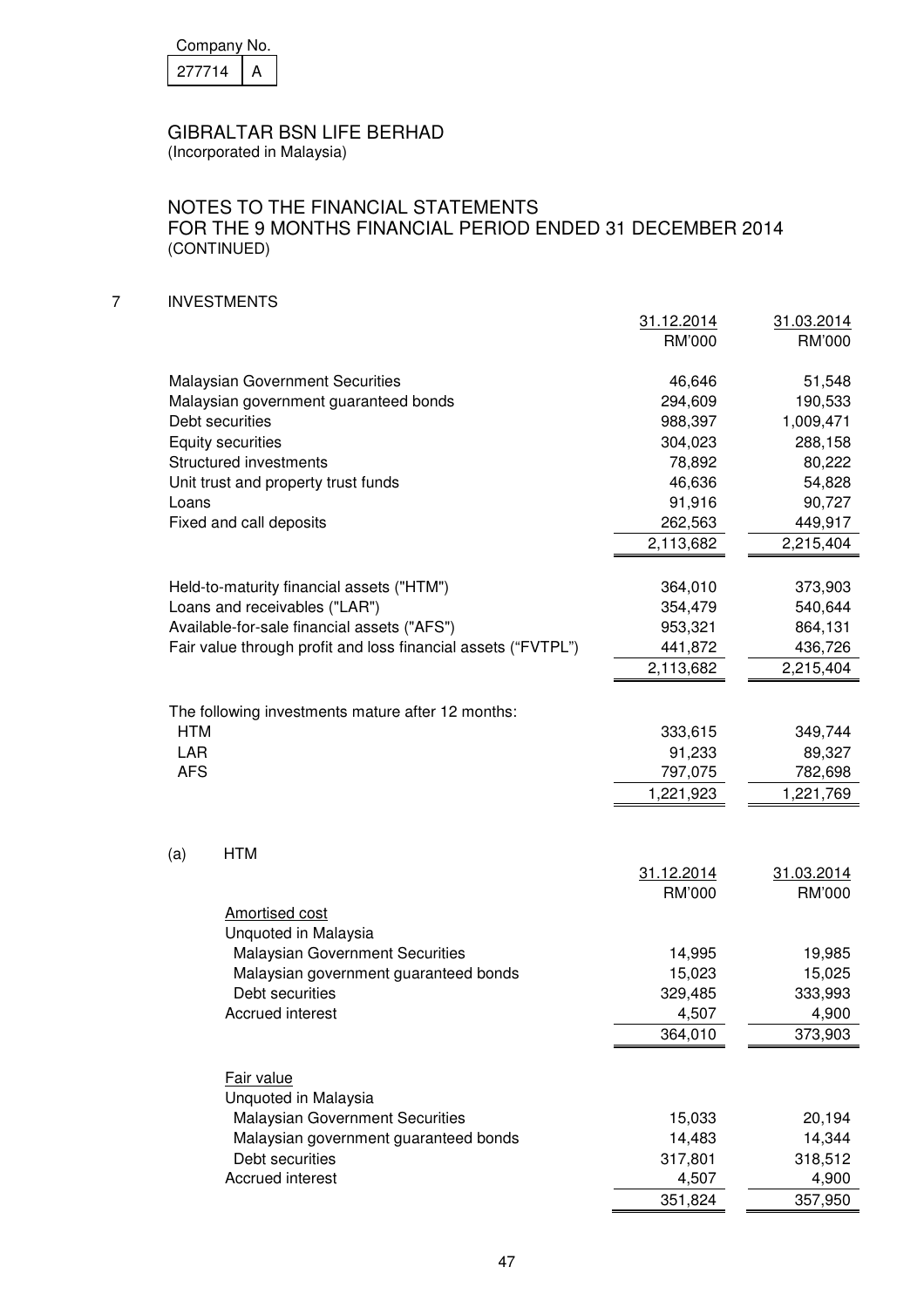| Company No. |  |  |
|-------------|--|--|
| 277714      |  |  |

## NOTES TO THE FINANCIAL STATEMENTS FOR THE 9 MONTHS FINANCIAL PERIOD ENDED 31 DECEMBER 2014 (CONTINUED)

#### 7 INVESTMENTS (CONTINUED)

(b) LAR

|                         | 31.12.2014<br>RM'000 | 31.03.2014<br>RM'000 |
|-------------------------|----------------------|----------------------|
| Amortised cost          |                      |                      |
| Fixed and call deposits | 261,993              | 447,492              |
| Policy loans            | 36,015               | 33,192               |
| Secured loans           | 45,000               | 45,000               |
| <b>Unsecured loans</b>  | 557                  | 1,238                |
| Staff loans             | 242                  | 196                  |
| Accrued interest        | 10,672               | 13,526               |
|                         | 354,479              | 540,644              |
|                         |                      |                      |
| Fair value              |                      |                      |
| Fixed and call deposits | 261,993              | 447,492              |
| Policy loans            | 36,015               | 33,192               |
| Secured loans           | 45,000               | 45,000               |
| Unsecured loans         | 557                  | 1,238                |
| Staff loans             | 242                  | 196                  |
| Accrued interest        | 10,672               | 13,526               |
|                         | 354.479              | 540,644              |

 Fixed and call deposits of the Company have an average maturity of 9 days (31.03.2014: 38 days). The interest rate per annum of fixed deposits, that was effective as at the end of the reporting period was 3.50% per annum. (31.03.2014: 3.26% per annum)

(c) AFS

|                                        | 31.12.2014 | 31.03.2014 |
|----------------------------------------|------------|------------|
|                                        | RM'000     | RM'000     |
| Fair value                             |            |            |
| Unquoted in Malaysia                   |            |            |
| Equity securities                      | 2.242      | 2,154      |
| Debt securities                        | 632,544    | 647,514    |
| <b>Malaysian Government Securities</b> | 30,935     | 31,267     |
| Malaysian government guaranteed bonds  | 276,802    | 173,065    |
| Accrued interest                       | 10,798     | 10,131     |
|                                        | 953,321    | 864,131    |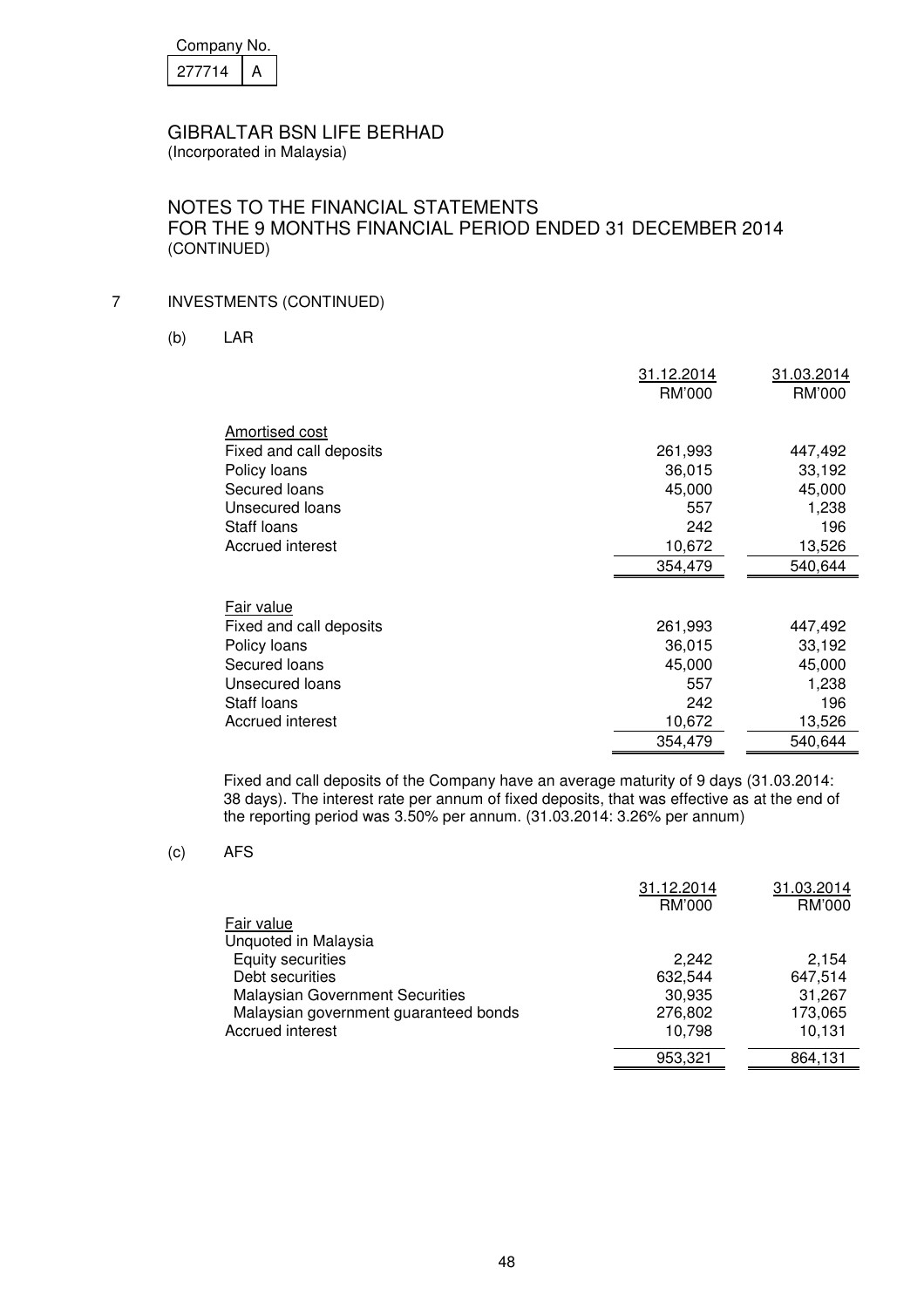| Company No. |  |  |
|-------------|--|--|
| 277714      |  |  |

## NOTES TO THE FINANCIAL STATEMENTS FOR THE 9 MONTHS FINANCIAL PERIOD ENDED 31 DECEMBER 2014 (CONTINUED)

# 7 INVESTMENTS (CONTINUED)

(d) FVTPL

|                                     | 31.12.2014 | 31.03.2014 |
|-------------------------------------|------------|------------|
|                                     | RM'000     | RM'000     |
| Fair value                          |            |            |
| Quoted in Malaysia                  |            |            |
| Held-for-Trading                    |            |            |
| <b>Equity securities</b>            | 225,326    | 200,053    |
| Unit trust and property trust funds | 7,460      | 8,433      |
| By designation                      |            |            |
| <b>Equity securities</b>            | 71,263     | 80,321     |
| Unit trust and property trust funds |            | 512        |
| Quoted outside Malaysia             |            |            |
| By designation                      |            |            |
| <b>Equity securities</b>            | 5,192      | 5,630      |
| Unit trust and property trust funds |            | 299        |
| Unquoted in Malaysia                |            |            |
| By designation                      |            |            |
| Debt securities                     | 14,420     | 15,485     |
| Accrued interest                    | 142        | 187        |
| Structured investments              | 78,893     | 80,222     |
| Unquoted outside Malaysia           |            |            |
| By designation                      |            |            |
| Unit trust and property trust funds | 39,176     | 45,584     |
|                                     | 441,872    | 436,726    |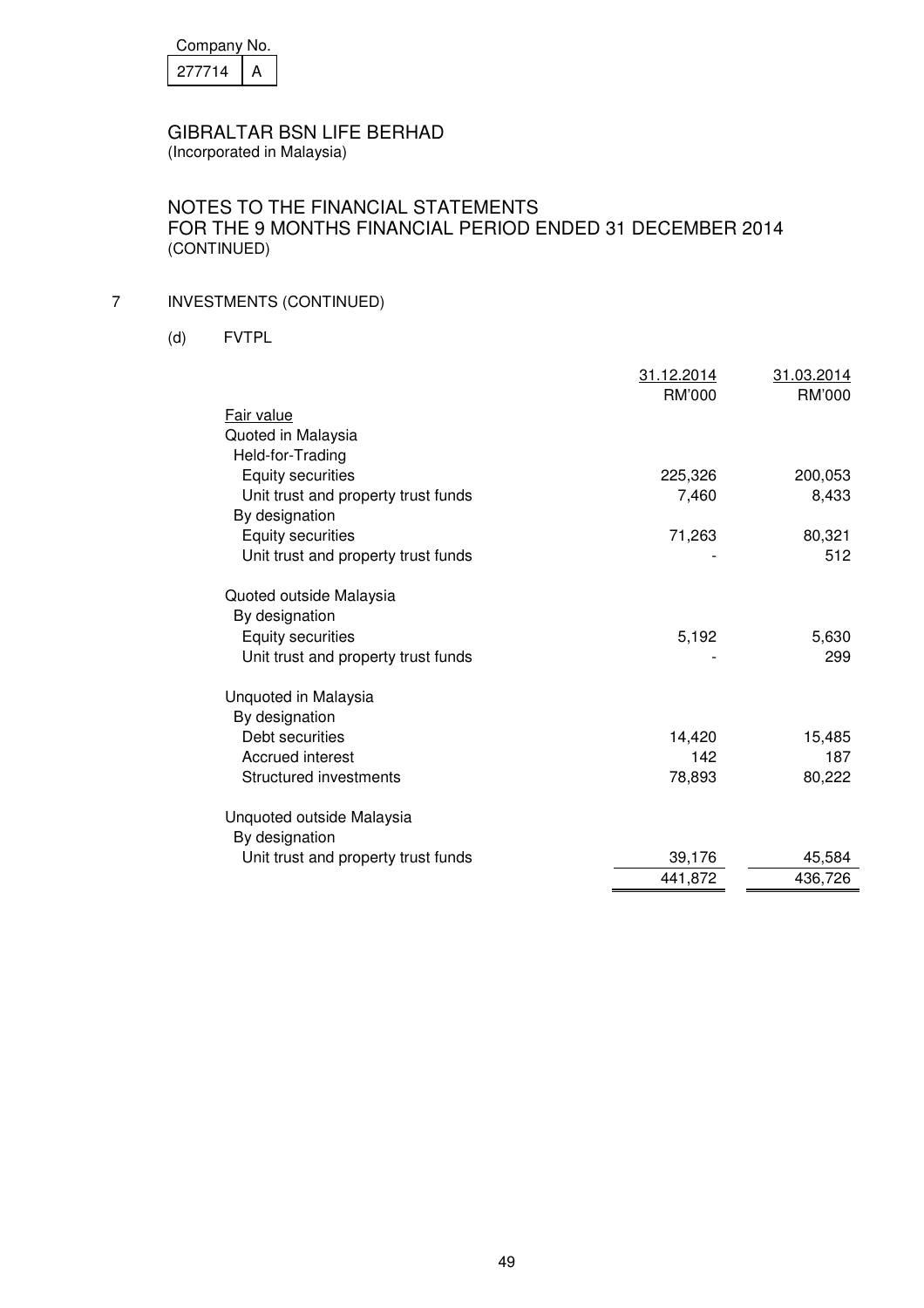| Company No. |  |  |
|-------------|--|--|
| 277714      |  |  |

# NOTES TO THE FINANCIAL STATEMENTS FOR THE 9 MONTHS FINANCIAL PERIOD ENDED 31 DECEMBER 2014 (CONTINUED)

# 7 INVESTMENTS (CONTINUED)

(e) Carrying value of financial investments

|                                                          | <b>HTM</b><br>RM'000 | AFS<br>RM'000       | <b>FVTPL</b><br>RM'000 | <u>Total</u><br>RM'000 |
|----------------------------------------------------------|----------------------|---------------------|------------------------|------------------------|
|                                                          |                      |                     |                        |                        |
| At 1 April 2014                                          | 373,903              | 864,131             | 436,726                | 1,674,760              |
| Purchases                                                |                      | 232,605             | 369,738                | 602,343                |
| Maturities/disposals/proceeds<br>Realised gains/(losses) | (9, 180)<br>8        | (149, 691)<br>(248) | (344, 640)<br>16,150   | (503, 511)<br>15,910   |
| Fair value gains/(losses)<br>recorded in:                |                      |                     |                        |                        |
| Statement of income                                      |                      |                     | (36, 057)              | (36,057)               |
| Other comprehensive income                               |                      | 5,921               |                        | 5,921                  |
| Movement in impairment                                   |                      |                     |                        |                        |
| allowance<br>Amortisation of premium                     | (328)                | (54)<br>(10)        |                        | (54)<br>(338)          |
| Movement of investment income                            |                      |                     |                        |                        |
| accrued                                                  | (393)                | 667                 | (45)                   | 229                    |
| At 31 December 2014                                      | 364,010              | 953,321             | 441,872                | 1,759,203              |
|                                                          |                      |                     |                        |                        |
| At 1 April 2013                                          | 383,961              | 897,842             | 356,348                | 1,638,151              |
| Purchases                                                | 10,022               | 197,872             | 374,582                | 582,476                |
| Maturities/disposals/proceeds                            | (20, 163)            | (206, 795)          | (344, 315)             | (571, 273)             |
| Realised gains<br>Fair value gains/(losses)              | 22                   | 7,206               | 22,782                 | 30,010                 |
| recorded in:                                             |                      |                     |                        |                        |
| Statement of income                                      |                      |                     | 27,293                 | 27,293                 |
| Other comprehensive income                               |                      | (28, 168)           |                        | (28, 168)              |
| Movement in impairment                                   |                      |                     |                        |                        |
| allowance                                                |                      | (4,083)             |                        | (4,083)                |
| Accretion of discount                                    | 231                  | 149                 |                        | 380                    |
| Movement of investment income<br>accrued                 | (170)                | 108                 | 36                     | (26)                   |
| At 31 March 2014                                         | 373,903              | 864,131             | 436,726                | 1,674,760              |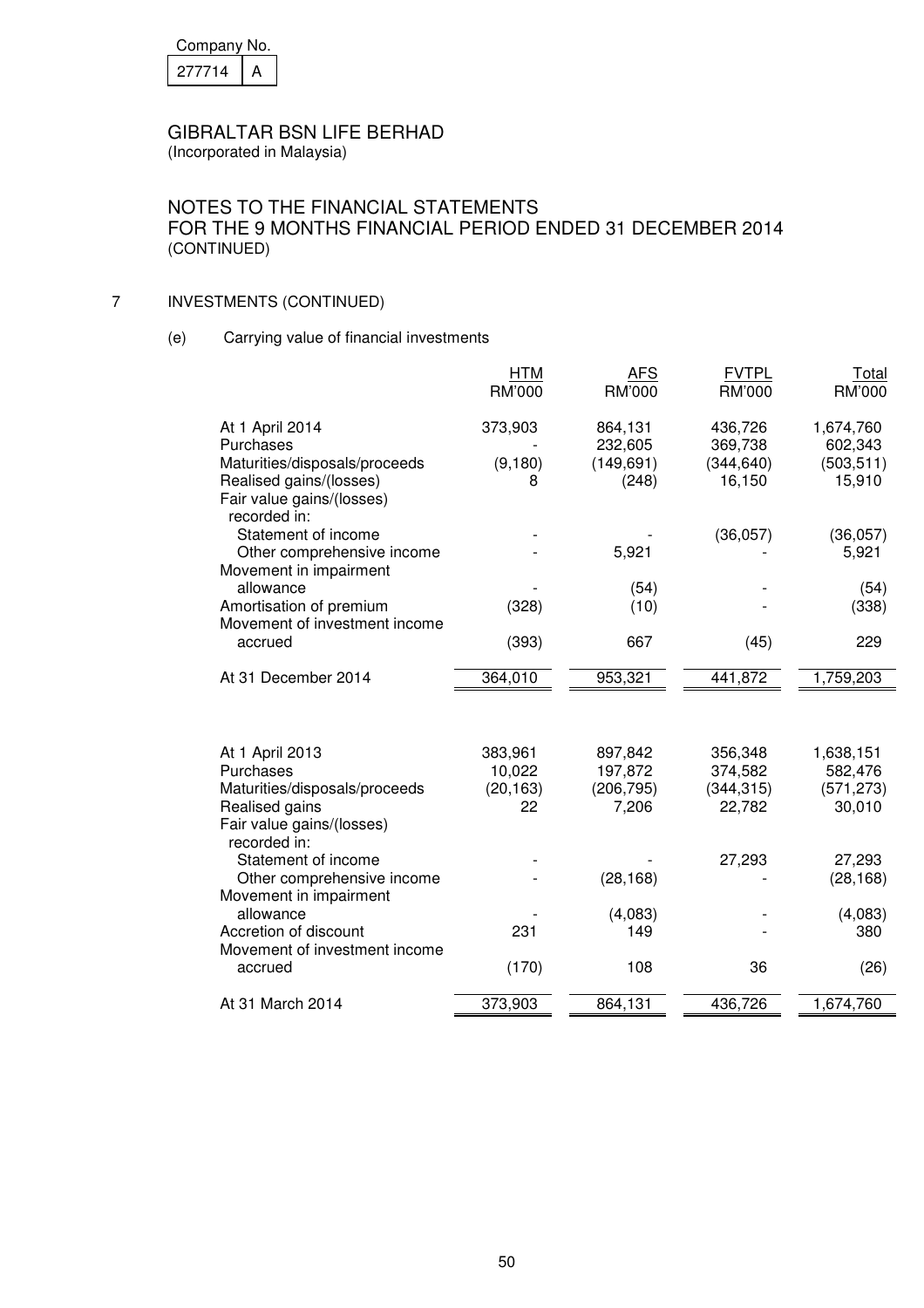| Company No. |  |  |
|-------------|--|--|
| 277714      |  |  |

(Incorporated in Malaysia)

## NOTES TO THE FINANCIAL STATEMENTS FOR THE 9 MONTHS FINANCIAL PERIOD ENDED 31 DECEMBER 2014 (CONTINUED)

## 7 INVESTMENTS (CONTINUED)

(f) Estimation of fair value

#### Fair value hierarchy disclosure

The following table presents the Company's assets that are measured at fair value.

|                                         | Level 1       | Level <sub>2</sub> | Level 3       | Total         |
|-----------------------------------------|---------------|--------------------|---------------|---------------|
| 31 December 2014                        | <b>RM'000</b> | <b>RM'000</b>      | <b>RM'000</b> | <b>RM'000</b> |
| Financial assets at FVTPL               |               |                    |               |               |
| Quoted in Malaysia                      |               |                    |               |               |
| <b>Equity securities</b>                | 296,589       |                    |               | 296,589       |
| Unit trust and property trust funds     | 7,460         |                    |               | 7,460         |
| Quoted outside Malaysia                 |               |                    |               |               |
| <b>Equity securities</b>                | 5,192         |                    |               | 5,192         |
| Unquoted in Malaysia                    |               |                    |               |               |
| Debt securities                         |               | 14,562             |               | 14,562        |
| Structured investments                  |               |                    | 78,893        | 78,893        |
| Unquoted outside Malaysia               |               |                    |               |               |
| Unit trust and property trust funds     |               | 39,176             |               | 39,176        |
| <b>AFS</b>                              |               |                    |               |               |
| Unquoted in Malaysia                    |               |                    |               |               |
| <b>Equity securities</b>                |               |                    | 2,242         | 2,242         |
| Debt securities                         |               | 626,685            | 5,859         | 632,544       |
| Malaysia Government Securities          |               | 30,935             |               | 30,935        |
| Malaysia government guaranteed          |               |                    |               |               |
| bonds                                   |               | 276,802            |               | 276,802       |
| Accrued interest                        |               | 10,798             |               | 10,798        |
| <b>Total assets</b>                     | 309,241       | 998,958            | 86,994        | 1,395,193     |
| 31 March 2014                           |               |                    |               |               |
| Financial assets at FVTPL               |               |                    |               |               |
| Quoted in Malaysia                      |               |                    |               |               |
| <b>Equity securities</b>                | 280,374       |                    |               | 280,374       |
| Unit trust and property trust funds     | 8,945         |                    |               | 8,945         |
| Quoted outside Malaysia                 |               |                    |               |               |
| <b>Equity securities</b>                | 5,630         |                    |               | 5,630         |
| Unit trust and property trust funds     | 299           |                    |               | 299           |
| Unquoted in Malaysia                    |               |                    |               |               |
| Debt securities                         |               | 15,672             |               | 15,672        |
| Structured investments                  |               |                    | 80,222        | 80,222        |
| Unquoted outside Malaysia               |               |                    |               |               |
| Unit trust and property trust funds     |               | 45,584             |               | 45,584        |
| <b>AFS</b>                              |               |                    |               |               |
| Unquoted in Malaysia                    |               |                    |               |               |
| <b>Equity securities</b>                |               |                    | 2,154         | 2,154         |
| Debt securities                         |               | 647,514            |               | 647,514       |
| Malaysia Government Securities          |               | 31,267             |               | 31,267        |
| Malaysia government guaranteed<br>bonds |               | 173,065            |               | 173,065       |
| Accrued interest                        |               | 10,131             |               | 10,131        |
| Total assets                            | 295,248       | 923,233            | 82,376        | 1,300,857     |
|                                         |               |                    |               |               |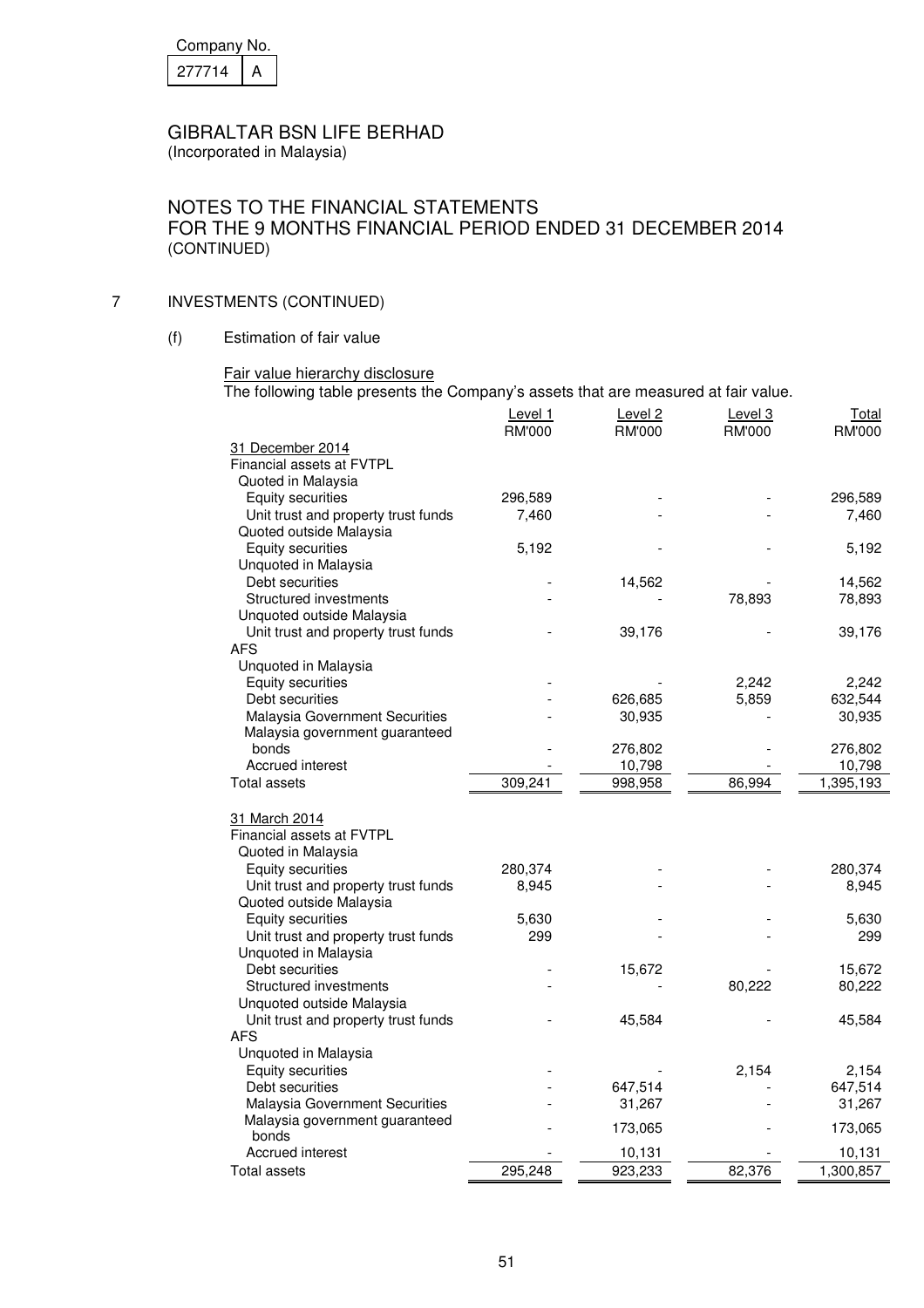| Company No. |  |  |
|-------------|--|--|
| 277714      |  |  |

# NOTES TO THE FINANCIAL STATEMENTS FOR THE 9 MONTHS FINANCIAL PERIOD ENDED 31 DECEMBER 2014 (CONTINUED)

## 7 INVESTMENTS (CONTINUED)

(f) Estimation of fair value (continued)

Fair value hierarchy disclosure (continued)

|                                                 | 31.12.2014 | 31.03.2014    |
|-------------------------------------------------|------------|---------------|
|                                                 | RM'000     | <b>RM'000</b> |
| Level 3                                         |            |               |
| At 1 April                                      | 82,376     | 82.194        |
| Total losses for the period recognised          |            |               |
| in statement of income, presented in            |            |               |
| insurance contract liabilities                  | (192)      | (92)          |
| Fair value gains                                | 2,576      | 1,879         |
| Sales of financial assets                       | (3,625)    | (1,605)       |
| Transfer from level 2 due to lack of observable |            |               |
| market data from recent transactions            | 5,859      |               |
| At 31 December/31 March                         | 86,994     | 82,376        |
|                                                 |            |               |

### Impaired financial assets

At 31 December 2014, impaired financial assets comprised of AFS financial assets of RM nil (31.03.2014: RM 7,171,439). A reconciliation of the allowance for impairment losses for AFS financial assets is as follows:

|                                      | 31.12.2014 | 31.03.2014    |
|--------------------------------------|------------|---------------|
|                                      | RM'000     | <b>RM'000</b> |
|                                      |            |               |
| At 1 April                           | 7,172      | 3,089         |
| Charge for the financial period/year | 54         | 4,083         |
| Recoveries                           | (7,226)    |               |
| At 31 December/31 March              |            | 7,172         |
|                                      |            |               |

## 8 REINSURANCE ASSETS

|                                              | 31.12.2014<br>RM'000 | 31.03.2014<br><b>RM'000</b> |
|----------------------------------------------|----------------------|-----------------------------|
| Reinsurance of insurance contracts (Note 13) |                      |                             |
| <b>Claims liabilities</b>                    | 3.009                | 3,997                       |
| Insurance contract liabilities               | 2.456                | 2,134                       |
|                                              | 5.465                | 6.131                       |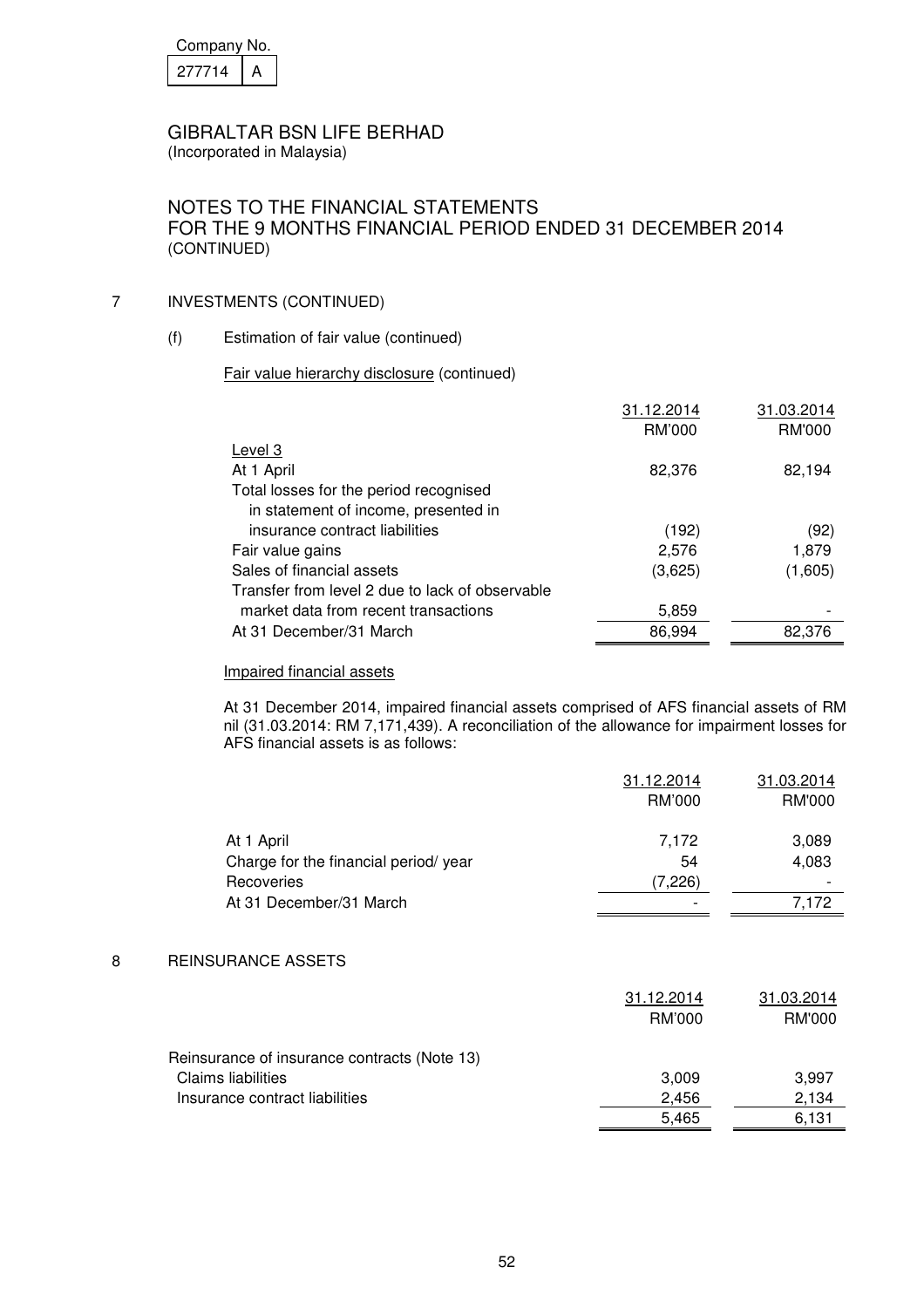| Company No. |  |  |
|-------------|--|--|
| 27714       |  |  |

(Incorporated in Malaysia)

# NOTES TO THE FINANCIAL STATEMENTS FOR THE 9 MONTHS FINANCIAL PERIOD ENDED 31 DECEMBER 2014 (CONTINUED)

# 9 INSURANCE RECEIVABLES

|                                           | 31.12.2014 | 31.03.2014    |
|-------------------------------------------|------------|---------------|
|                                           | RM'000     | <b>RM'000</b> |
| Outstanding premiums including agents,    |            |               |
| brokers and co-insurers balances          | 6,214      | 7,100         |
| Amounts due from reinsurers               | 2,063      | 1,219         |
| Allowance for impairment                  | (21)       | (21)          |
|                                           | 8,256      | 8,298         |
|                                           |            |               |
| Impairment movement                       |            |               |
| At 1 April                                | (21)       | (22)          |
| Reversal during the financial period/year |            |               |
| At 31 December/31 March                   | (21)       | (21)          |

The Company does not off-set its insurance receivables against insurance payables. The Company does not have any financial instruments subject to an enforceable master netting arrangement or financial collateral (pledged or received) as at 31 December 2014 (31.03.2014: RM nil).

#### 10 OTHER RECEIVABLES

|                                                                                                                    | 31.12.2014<br>RM'000   | 31.03.2014<br>RM'000   |
|--------------------------------------------------------------------------------------------------------------------|------------------------|------------------------|
| Income due and accrued<br>Receivable from fund managers and brokers<br>Other receivables, deposits and prepayments | 237<br>11,169<br>1,923 | 345<br>13,287<br>1,777 |
|                                                                                                                    | 13,329                 | 15,409                 |
| Receivables after 12 months:                                                                                       | 406                    | 414                    |

The Company does not off-set its other receivables against other payables. The Company does not have any financial instruments subject to an enforceable master netting arrangement or financial collateral (pledged or received) as at 31 December 2014 (31.03.2014: RM nil).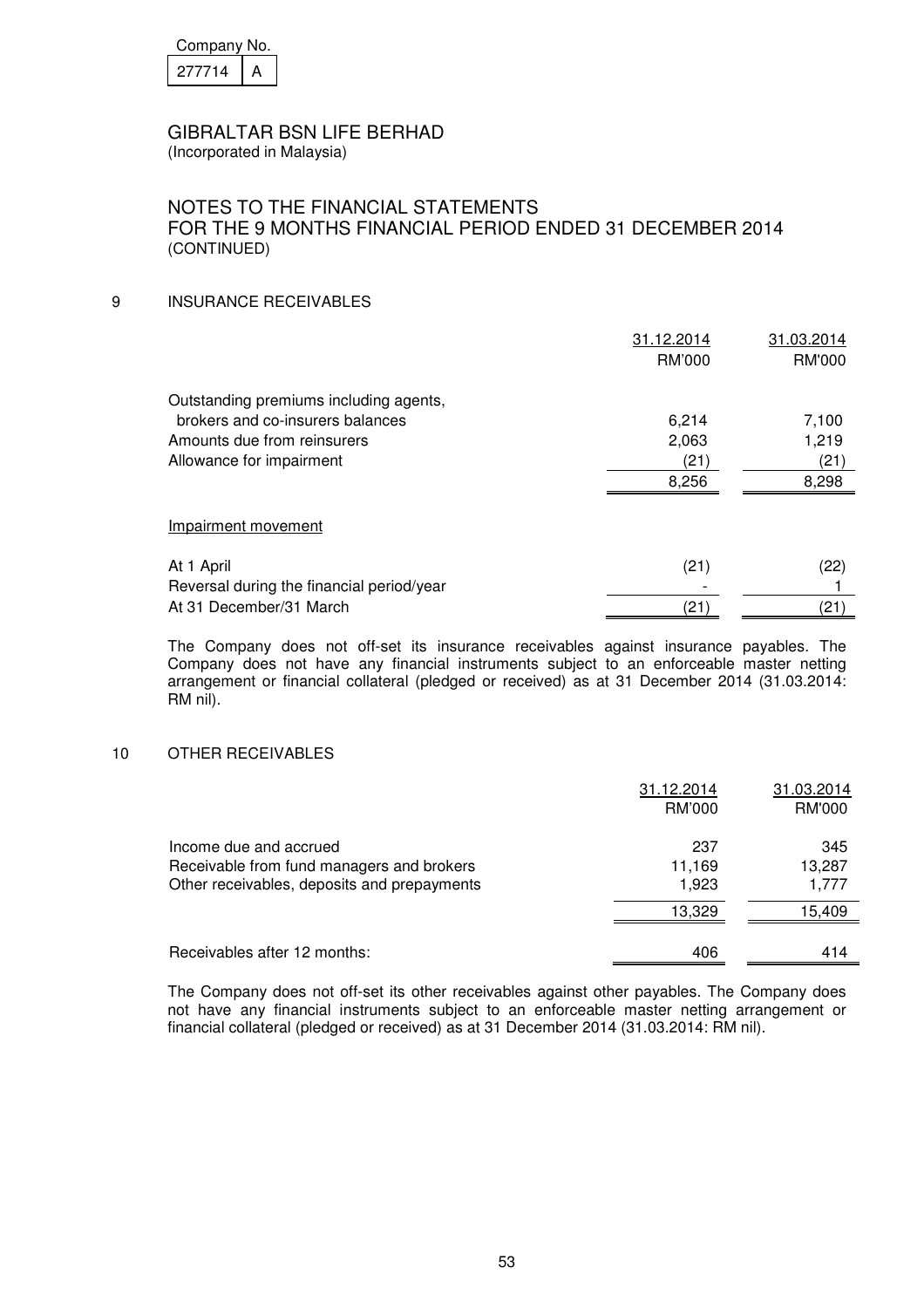| Company No. |  |  |
|-------------|--|--|
| 27714       |  |  |

# NOTES TO THE FINANCIAL STATEMENTS FOR THE 9 MONTHS FINANCIAL PERIOD ENDED 31 DECEMBER 2014 (CONTINUED)

11 SHARE CAPITAL

|                                                                                                                       |           | 31.12.2014 |           | 31.03.2014 |
|-----------------------------------------------------------------------------------------------------------------------|-----------|------------|-----------|------------|
|                                                                                                                       | Number of | Nominal    | Number of | Nominal    |
|                                                                                                                       | shares    | value      | shares    | value      |
|                                                                                                                       | 000       | RM'000     | 000       | RM'000     |
| Authorised, Issued and paid-up:<br>Ordinary shares of RM1.00 each<br>At beginning and end of<br>financial period/year | 125,000   | 125,000    | 125,000   | 125,000    |

#### 12 RESERVES

#### (a) Retained earnings

The non-distributable retained earnings represent the unallocated surplus from the non-Par Fund. In accordance with Section 83 of the FSA, the unallocated surplus is only available for distribution to the shareholders upon approval/recommendation by the Appointed Actuary.

Pursuant to the single tier system, any dividends distributed by the Company will be exempted from tax in the hand of shareholders. The Company shall not be entitled to deduct on dividend paid, credited or distributed to shareholders.

The Company may distribute single tier exempt dividend to its shareholders out of its retained earnings. Pursuant to Section 51(1) of the FSA, the Company is required to obtain BNM's written approval prior to declaring or paying any dividend with effect from financial year beginning 1 January 2014. Pursuant to the RBC Framework for Insurers, the Company shall not pay dividends if its Capital Adequacy position is less than its internal target capital level or if the payment of dividend would impair its Capital Adequacy Ratio position to below its internal target.

(b) Other reserves

Other reserves consist of AFS reserves and asset revaluation reserve.

The AFS reserves of the Company represent the fair value gains or losses of the AFS financial assets, net of deferred tax, of the Life Non-Participating and Shareholders' funds.

The assets revaluation reserve represents the revaluation surplus of self-occupied properties.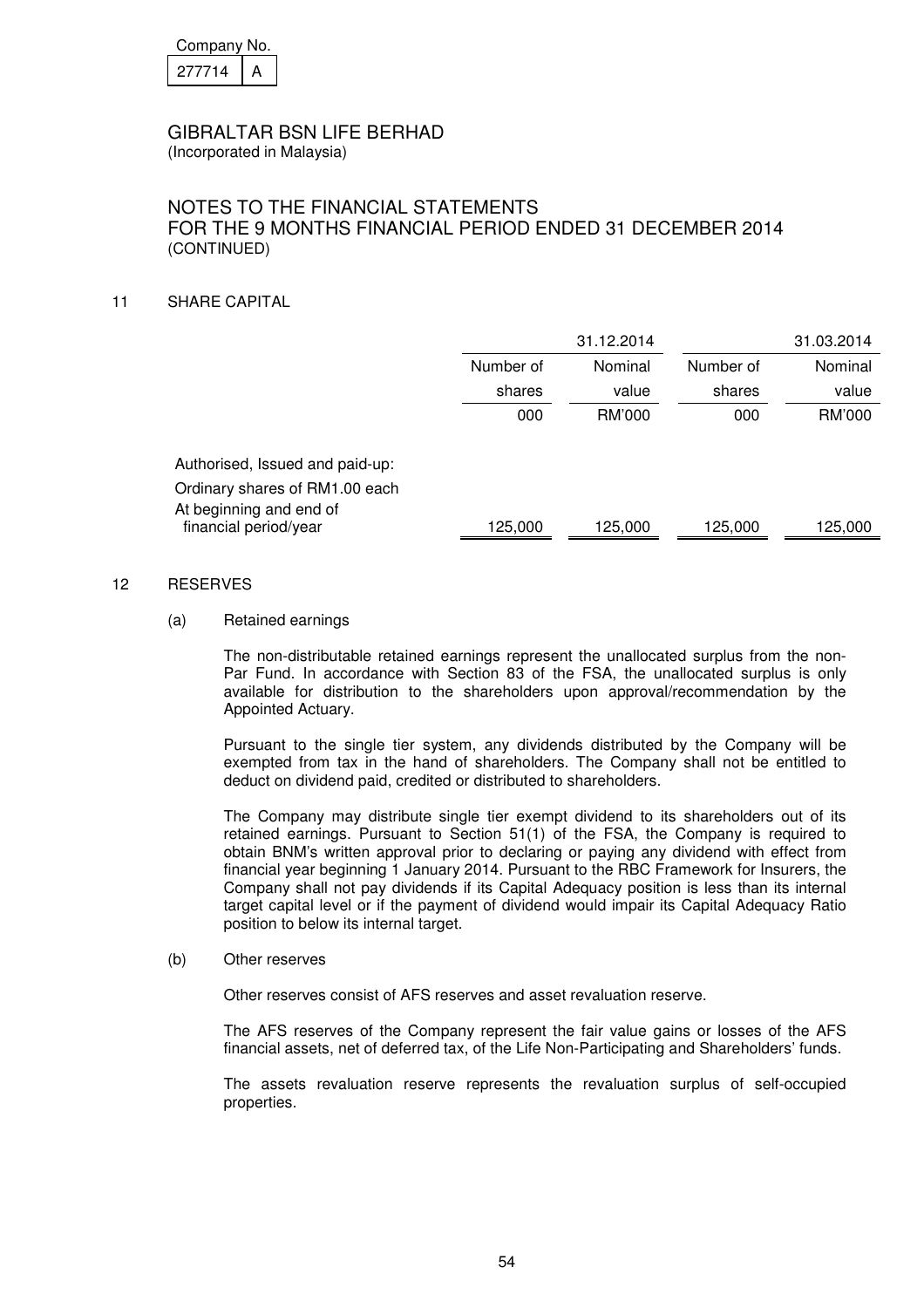| Company No. |  |  |
|-------------|--|--|
| 277714      |  |  |

(Incorporated in Malaysia)

# NOTES TO THE FINANCIAL STATEMENTS FOR THE 9 MONTHS FINANCIAL PERIOD ENDED 31 DECEMBER 2014 (CONTINUED)

# 13 INSURANCE CONTRACT LIABILITIES

|                                                  |           |             | 31.12.2014 |           |             | 31.03.2014 |
|--------------------------------------------------|-----------|-------------|------------|-----------|-------------|------------|
|                                                  | Gross     | Reinsurance | <b>Net</b> | Gross     | Reinsurance | Net        |
|                                                  | RM'000    | RM'000      | RM'000     | RM'000    | RM'000      | RM'000     |
| Benefits and<br>claims<br>liabilities            | 119,959   | (3,009)     | 116,950    | 103,587   | (3,997)     | 99,950     |
|                                                  |           |             |            |           |             |            |
| Actuarial<br>liabilities                         | 1,198,712 | (2, 456)    | 1,196,256  | 1,299,382 | (2, 134)    | 1,297,248  |
| Unallocated<br>surplus                           | 30,632    |             | 30,632     | 48,119    |             | 48,119     |
| Available-for-<br>sale fair<br>value<br>reserves | 1,283     |             | 1,283      | (963)     |             | (963)      |
|                                                  |           |             |            |           |             |            |
| Asset<br>revaluation<br>reserves                 | 9,324     |             | 9,324      | 9,275     |             | 9,275      |
| Net asset<br>value<br>attributable<br>to unit    |           |             |            |           |             |            |
| holders                                          | 246,863   |             | 246,863    | 252,693   |             | 252,693    |
|                                                  | 1,606,773 | (5, 465)    | 1,601,308  | 1,712,093 | (6, 131)    | 1,705,962  |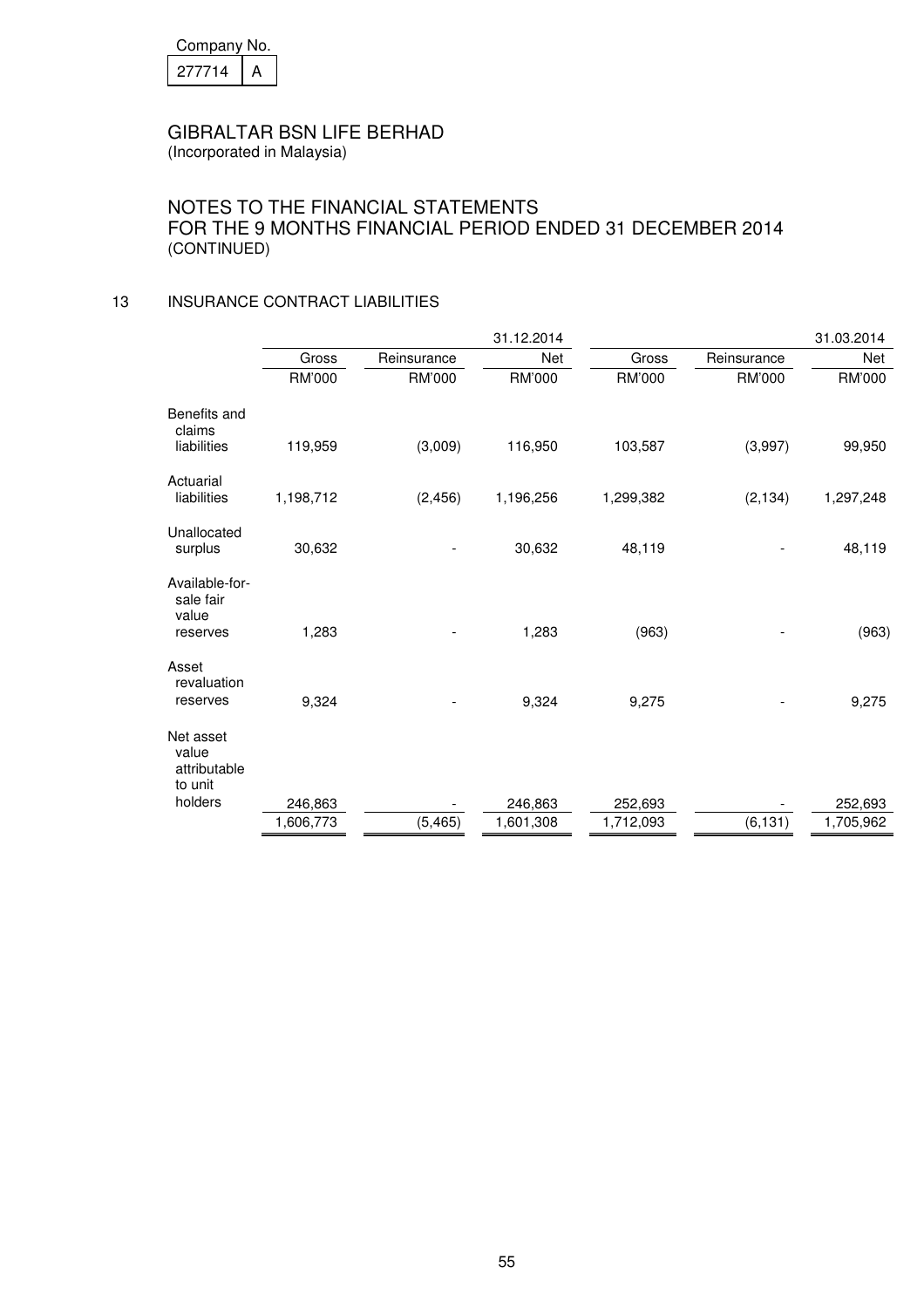| Company No. |  |
|-------------|--|
| 27714       |  |

# NOTES TO THE FINANCIAL STATEMENTS FOR THE 9 MONTHS FINANCIAL PERIOD ENDED 31 DECEMBER 2014 (CONTINUED)

# 13 INSURANCE CONTRACT LIABILITIES (CONTINUED)

|                                                    | Gross              |                          | Reinsurance |                    |                       |               |               |
|----------------------------------------------------|--------------------|--------------------------|-------------|--------------------|-----------------------|---------------|---------------|
|                                                    | With<br><b>DPF</b> | Without<br><b>DPF</b>    | Total       | With<br><b>DPF</b> | Without<br><b>DPF</b> | Total         | <b>Net</b>    |
|                                                    | RM'000             | <b>RM'000</b>            | RM'000      | <b>RM'000</b>      | RM'000                | <b>RM'000</b> | <b>RM'000</b> |
| At 1 April 2014                                    | 1,033,598          | 678,495                  | 1,712,093   | (50)               | (6,081)               | (6, 131)      | 1,705,962     |
| Change in life insurance fund contract liabilities |                    |                          |             |                    |                       |               |               |
| Due to assumptions change                          |                    |                          |             |                    |                       |               |               |
| Expenses                                           | 1,848              | 6.173                    | 8,021       |                    |                       |               | 8,021         |
| Mortality/morbidity                                | (42)               | (494)                    | (536)       |                    |                       |               | (536)         |
| Lapse/withdrawal                                   | (192)              | (617)                    | (809)       |                    |                       |               | (809)         |
| Interest and bonus rate                            | (8, 273)           | (3, 513)                 | (11,786)    |                    | 14                    | 14            | (11, 772)     |
| <b>Others</b>                                      | (4, 335)           | (1,725)                  | (6,060)     |                    |                       |               | (6,060)       |
| Projected cash flow for inforce policies           |                    |                          |             |                    |                       |               |               |
| Premium                                            | 89,382             | 84,877                   | 174,259     |                    | (3, 151)              | (3, 151)      | 171,108       |
| Investment return                                  | 28,823             | 9,662                    | 38,485      |                    | (47)                  | (47)          | 38,438        |
| <b>Benefits</b>                                    | (228, 457)         | (58, 200)                | (286, 657)  |                    | 3,589                 | 3,589         | (283,068)     |
| Expenses/commission                                | (12, 557)          | (19, 756)                | (32, 313)   |                    | 7                     | 7             | (32, 306)     |
| Variance on inforce policies                       | 8,294              | 3,271                    | 11,565      |                    | (737)                 | (737)         | 10,828        |
| New business reserves                              | 145                | 4,986                    | 5,131       |                    |                       |               | 5,131         |
| <b>Others</b>                                      |                    | 30                       | 30          |                    | 3                     | 3             | 33            |
| Benefits and claims experience variation           | 11,947             | 4,425                    | 16,372      | (23)               | 1,011                 | 988           | 17,360        |
| Net asset value attributable to unit holders       |                    | (5,830)                  | (5,830)     |                    |                       |               | (5,830)       |
| Available-for-sale fair value reserves             | 2,441              |                          | 2,441       |                    |                       |               | 2,441         |
| Assets revaluation reserves                        | 49                 |                          | 49          |                    |                       |               | 49            |
| Unallocated surplus                                | (17, 487)          | $\overline{\phantom{a}}$ | (17, 487)   |                    |                       |               | (17, 487)     |
| Deferred tax effects:                              |                    |                          |             |                    |                       |               |               |
| Available-for-sale fair value reserves             | (195)              |                          | (195)       |                    |                       |               | (195)         |
| At 31 December 2014                                | 904,989            | 701,784                  | 1,606,773   | (73)               | (5, 392)              | (5, 465)      | 1,601,308     |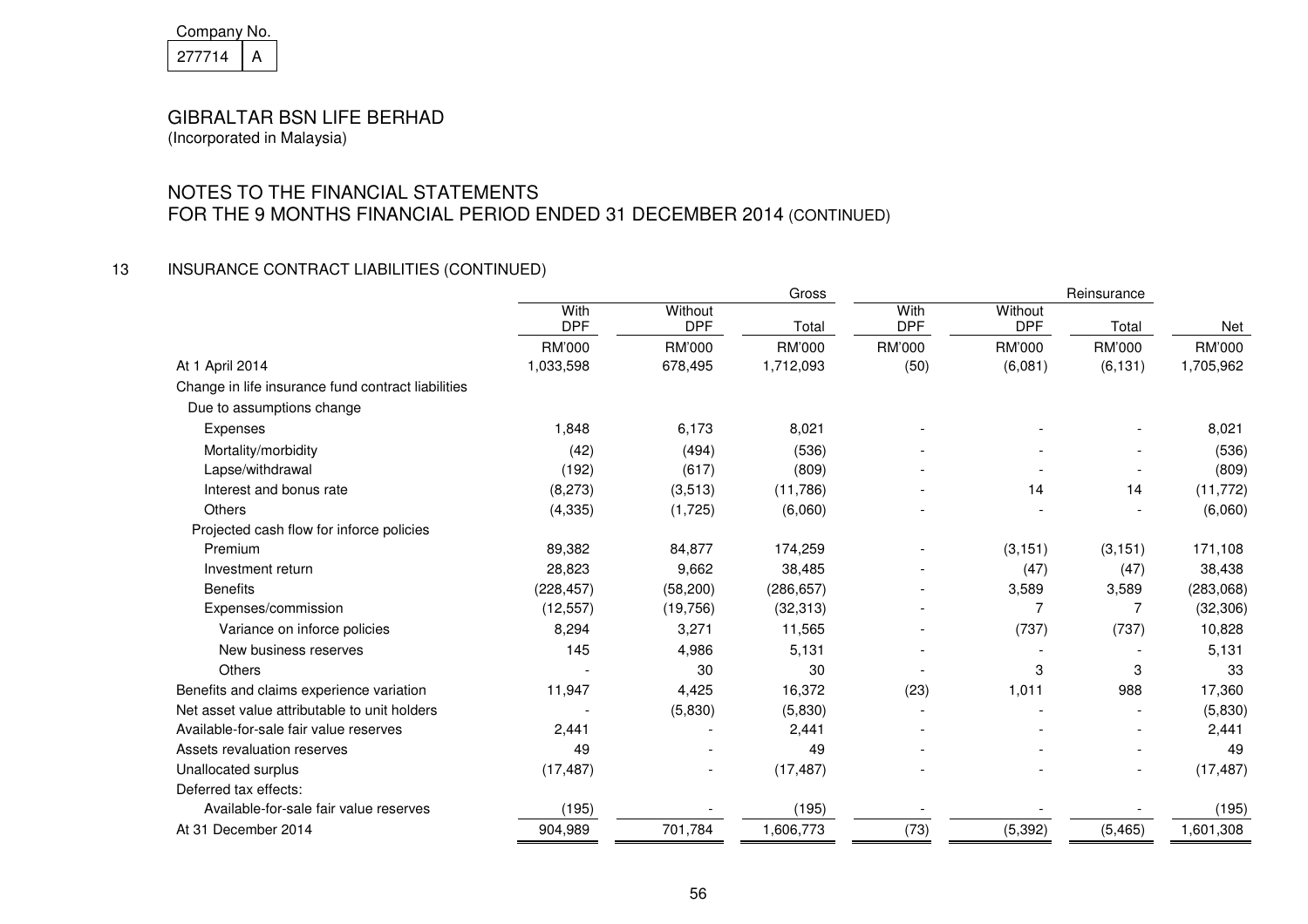| Company No. |  |
|-------------|--|
| 277714      |  |

# NOTES TO THE FINANCIAL STATEMENTS FOR THE 9 MONTHS FINANCIAL PERIOD ENDED 31 DECEMBER 2014 (CONTINUED)

# 13 INSURANCE CONTRACT LIABILITIES (CONTINUED)

| With<br>Without<br>With<br>Without<br><b>DPF</b><br><b>DPF</b><br><b>DPF</b><br><b>DPF</b><br>Total<br>Total | <b>Net</b><br>RM'000 |
|--------------------------------------------------------------------------------------------------------------|----------------------|
|                                                                                                              |                      |
| RM'000<br><b>RM'000</b><br>RM'000<br><b>RM'000</b><br>RM'000<br>RM'000                                       |                      |
| 645,820<br>At 1 April 2013<br>1,177,204<br>1,823,024<br>(202)<br>(8, 158)<br>(8,360)                         | 1,814,664            |
| Change in life insurance fund contract liabilities                                                           |                      |
| Due to assumptions change                                                                                    |                      |
| 48<br>6,803<br>6,851<br>Expenses                                                                             | 6,851                |
| Mortality/morbidity<br>(119)<br>2,769<br>2,769<br>(9, 165)<br>(9,284)                                        | (6, 515)             |
| Lapse/withdrawal<br>219<br>202<br>421                                                                        | 421                  |
| 7<br>Interest and bonus rate<br>7<br>(647)<br>(35, 190)<br>(35, 837)                                         | (35, 830)            |
| <b>Others</b><br>112<br>55<br>167                                                                            | 167                  |
| Projected cash flow for inforce policies                                                                     |                      |
| Premium<br>125,515<br>105,454<br>230,969<br>(4, 462)<br>(4, 462)                                             | 226,507              |
| 10,815<br>54,855<br>Investment return<br>44,040<br>(61)<br>(61)                                              | 54,794               |
| <b>Benefits</b><br>(336,008)<br>(57, 743)<br>(393, 751)<br>4,872<br>4,872                                    | (388, 879)           |
| (17, 844)<br>13<br>Expenses/commission<br>(22, 591)<br>(40, 435)<br>13                                       | (40, 422)            |
| Variance on inforce policies<br>12,399<br>3,759<br>(274)<br>16,158<br>(274)                                  | 15,884               |
| New business reserves<br>(115)<br>(1,207)<br>(1,322)                                                         | (1, 322)             |
| 404<br>179<br>583<br><b>Others</b><br>(14)<br>(14)                                                           | 569                  |
| 907<br>Benefits and claims experience variation<br>27,036<br>27,943<br>152<br>(773)<br>(621)                 | 27,322               |
| Net asset value attributable to unit holders<br>30,397<br>30,397                                             | 30,397               |
| Available-for-sale fair value reserves<br>(11, 629)<br>(11,629)                                              | (11, 629)            |
| 1,433<br>1,433<br>Assets revaluation reserves                                                                | 1,433                |
| 10,620<br>10,620<br>Unallocated surplus<br>$\overline{\phantom{0}}$                                          | 10,620               |
| Deferred tax effects:                                                                                        |                      |
| 930<br>Available-for-sale fair value reserves<br>930                                                         | 930                  |
| At 31 March 2014<br>1,033,598<br>678,495<br>1,712,093<br>(50)<br>(6,081)<br>(6, 131)                         | 1,705,962            |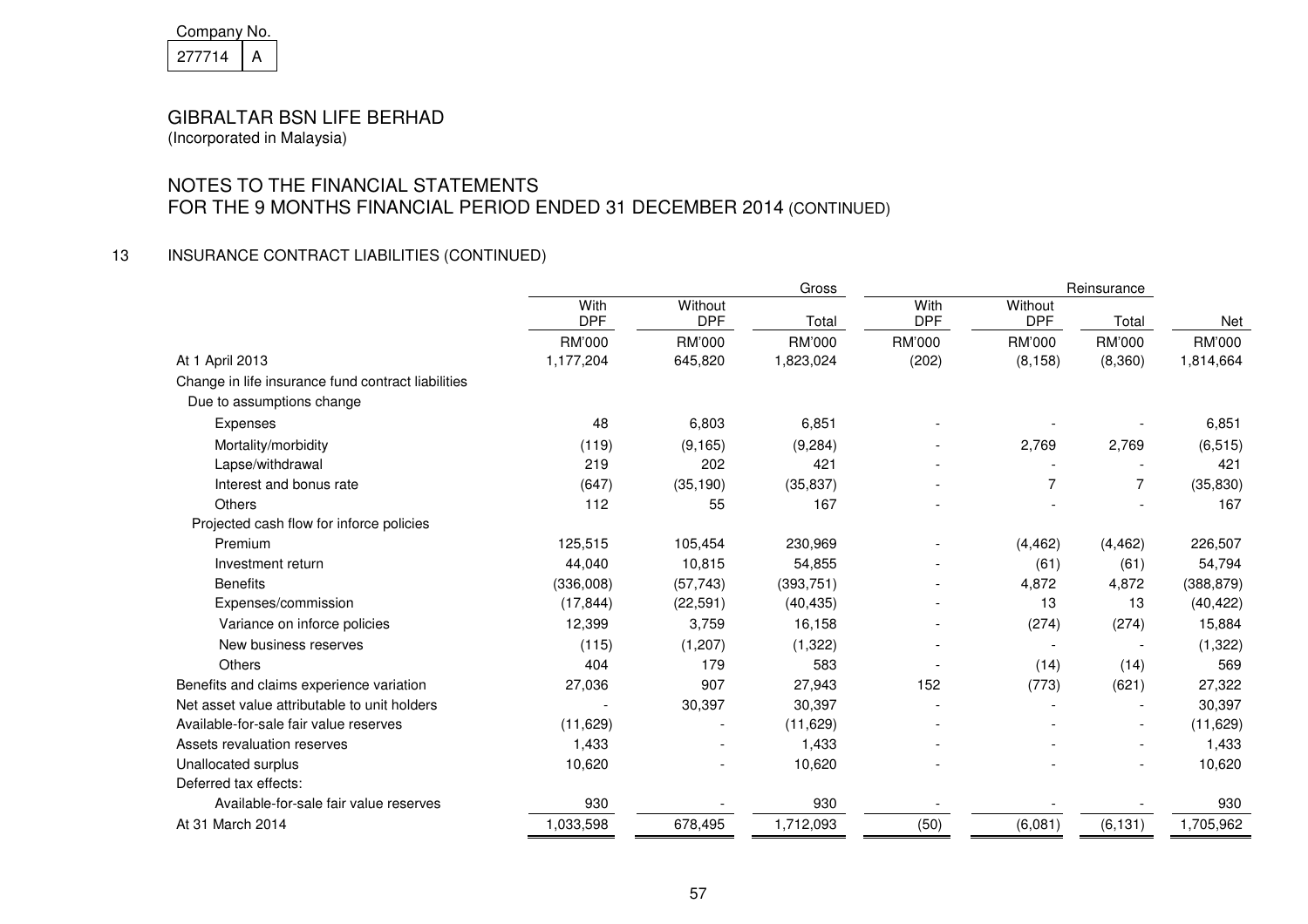| Company No. |  |  |
|-------------|--|--|
| 27714       |  |  |

(Incorporated in Malaysia)

# NOTES TO THE FINANCIAL STATEMENTS FOR THE 9 MONTHS FINANCIAL PERIOD ENDED 31 DECEMBER 2014 (CONTINUED)

### 14 DEFERRED TAX LIABILITIES

|                                             | 31.12.2014 | 31.03.2014 |
|---------------------------------------------|------------|------------|
|                                             | RM'000     | RM'000     |
| At 1 April                                  | 50.249     | 41,471     |
| Recognised in:                              |            |            |
| Statement of income (Note 26)               | (3,656)    | 13,979     |
| Other comprehensive income                  |            |            |
| Deferred tax on AFS                         | 1,112      | (5,247)    |
| Deferred tax on assets revaluation reserves | 3          | 46         |
| At 31 December/31 March                     | 47,708     | 50,249     |

Deferred tax assets and liabilities are offset when there is a legally enforceable right to set off current tax assets against current tax liabilities and when the deferred taxes relate to the same tax authority.

|                                                    | 31.12.2014 | 31.03.2014 |
|----------------------------------------------------|------------|------------|
|                                                    | RM'000     | RM'000     |
| Presented after appropriate offsetting as follows: |            |            |
| Deferred tax assets                                | (3, 143)   | (3,877)    |
| Deferred tax liabilities                           | 50,851     | 54,126     |
|                                                    | 47,708     | 50,249     |
|                                                    |            |            |
| Current                                            | (1,705)    | (166)      |
| Non current                                        | 49,413     | 50,415     |
|                                                    | 47,708     | 50,249     |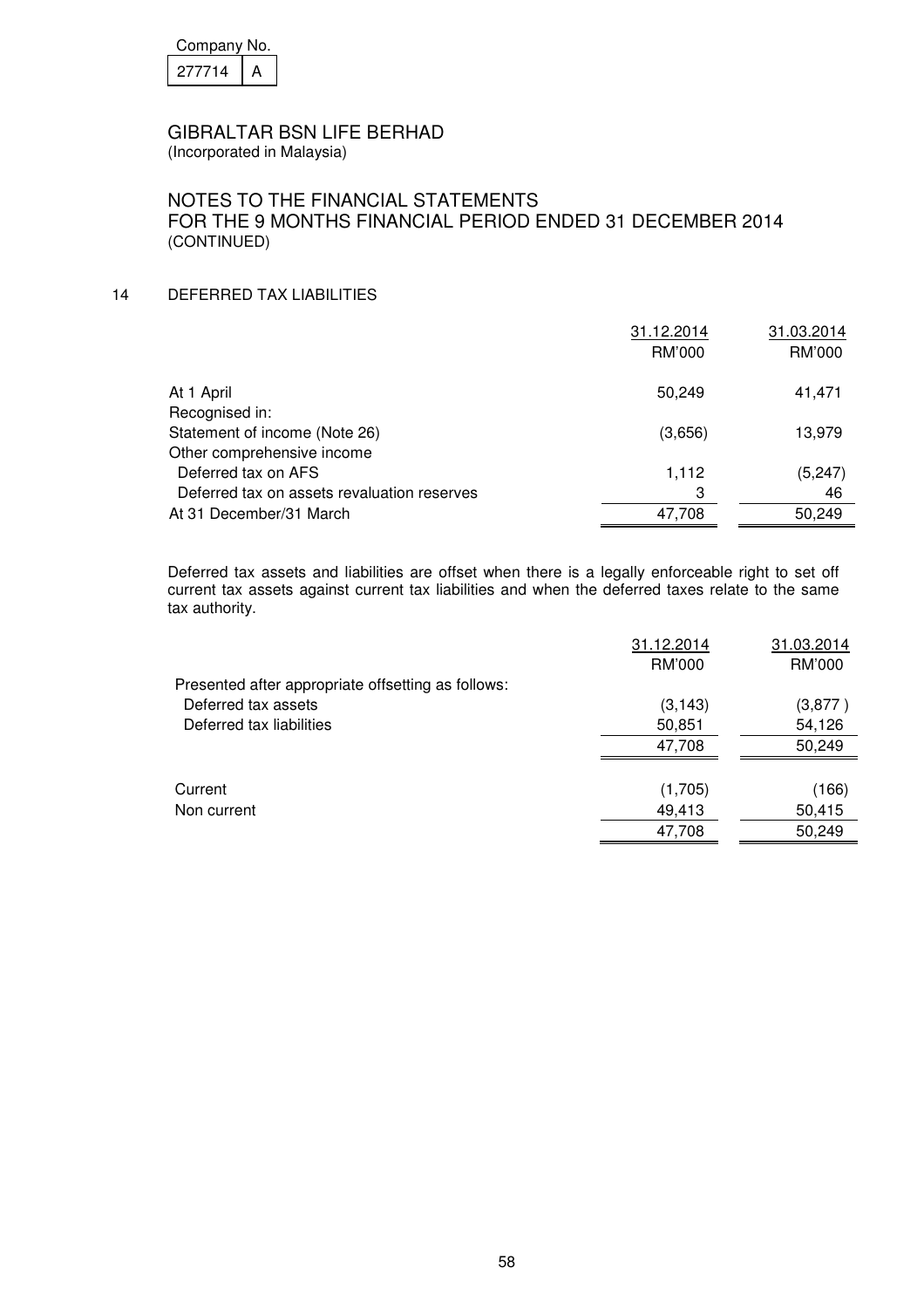| Company No. |  |  |
|-------------|--|--|
| 27714       |  |  |

# NOTES TO THE FINANCIAL STATEMENTS FOR THE 9 MONTHS FINANCIAL PERIOD ENDED 31 DECEMBER 2014 (CONTINUED)

#### 14 DEFERRED TAX LIABILITIES (CONTINUED)

The components and movements of deferred tax assets during the period/year prior to offsetting are as follows:

|                            | Fair value of<br>investment<br>assets<br><b>RM'000</b> | Loan<br>and receivable<br><b>RM'000</b> | Accelerated<br>capital<br>allowance on<br>properties and<br>equipment<br><b>RM'000</b> | Accretion of<br>discounts on<br>investment<br><b>RM'000</b> | Total<br><b>RM'000</b> |
|----------------------------|--------------------------------------------------------|-----------------------------------------|----------------------------------------------------------------------------------------|-------------------------------------------------------------|------------------------|
| Deferred tax assets        |                                                        |                                         |                                                                                        |                                                             |                        |
| At 1 April 2013            | (2,743)                                                |                                         |                                                                                        | (327)                                                       | (3,070)                |
| Recognised in:             |                                                        |                                         |                                                                                        |                                                             |                        |
| Statement of income        | (62)                                                   |                                         | (1)                                                                                    | (42)                                                        | (105)                  |
| Other comprehensive income | (702)                                                  |                                         |                                                                                        |                                                             | (702)                  |
| At 31 March 2014           | (3,507)                                                |                                         | (1)                                                                                    | (369)                                                       | (3, 877)               |
| Recognised in:             |                                                        |                                         |                                                                                        |                                                             |                        |
| Statement of income        | 418                                                    | (6)                                     | (9)                                                                                    | (118)                                                       | 285                    |
| Other comprehensive income | 449                                                    |                                         |                                                                                        |                                                             | 449                    |
| At 31 December 2014        | (2,640)                                                | (6)                                     | (10)                                                                                   | (487)                                                       | (3, 143)               |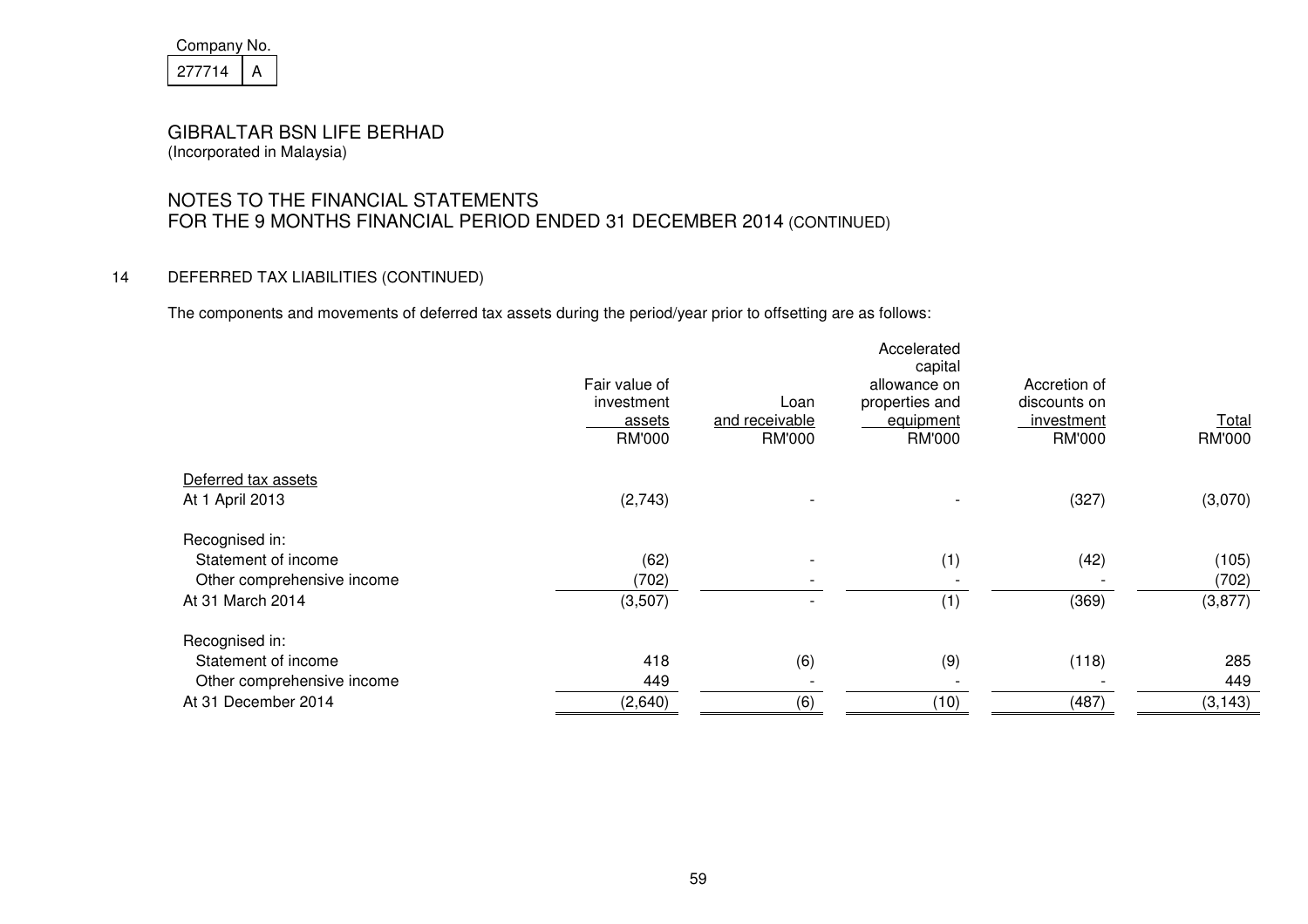| Company No. |  |  |
|-------------|--|--|
| 27714       |  |  |

# NOTES TO THE FINANCIAL STATEMENTS FOR THE 9 MONTHS FINANCIAL PERIOD ENDED 31 DECEMBER 2014 (CONTINUED)

#### 14 DEFERRED TAX LIABILITIES (CONTINUED)

The components and movements of deferred tax liabilities during the financial period/year prior to offsetting are as follows:

|                            |               |               | Accelerated   |               |               |               |
|----------------------------|---------------|---------------|---------------|---------------|---------------|---------------|
|                            |               |               | capital       |               |               |               |
|                            |               |               | allowance     |               |               |               |
|                            | Fair value    | Fair value    | on            | Accretion of  |               |               |
|                            | οf            | οf            | properties    | discounts     |               |               |
|                            | investment    | investment    | and           | on            | Unallocated   |               |
|                            | <u>assets</u> | property      | equipment     | investment    | surplus       | <b>Total</b>  |
|                            | <b>RM'000</b> | <b>RM'000</b> | <b>RM'000</b> | <b>RM'000</b> | <b>RM'000</b> | <b>RM'000</b> |
| Deferred tax liabilities   |               |               |               |               |               |               |
| At 1 April 2013            | 6,061         | 619           | 304           | 98            | 37,459        | 44,541        |
| Recognised in:             |               |               |               |               |               |               |
| Statement of income        | 1,938         | 40            | (10)          | 158           | 11,958        | 14,084        |
| Other comprehensive income | (4, 545)      | 46            |               |               |               | (4, 499)      |
| At 31 March 2014           | 3,454         | 705           | 294           | 256           | 49,417        | 54,126        |
| Recognised in:             |               |               |               |               |               |               |
| Statement of income        | (2,838)       |               | 85            | (107)         | (1,081)       | (3,941)       |
| Other comprehensive income | 663           | 3             |               |               |               | 666           |
| At 31 December 2014        | 1,279         | 708           | 379           | 149           | 48,336        | 50,851        |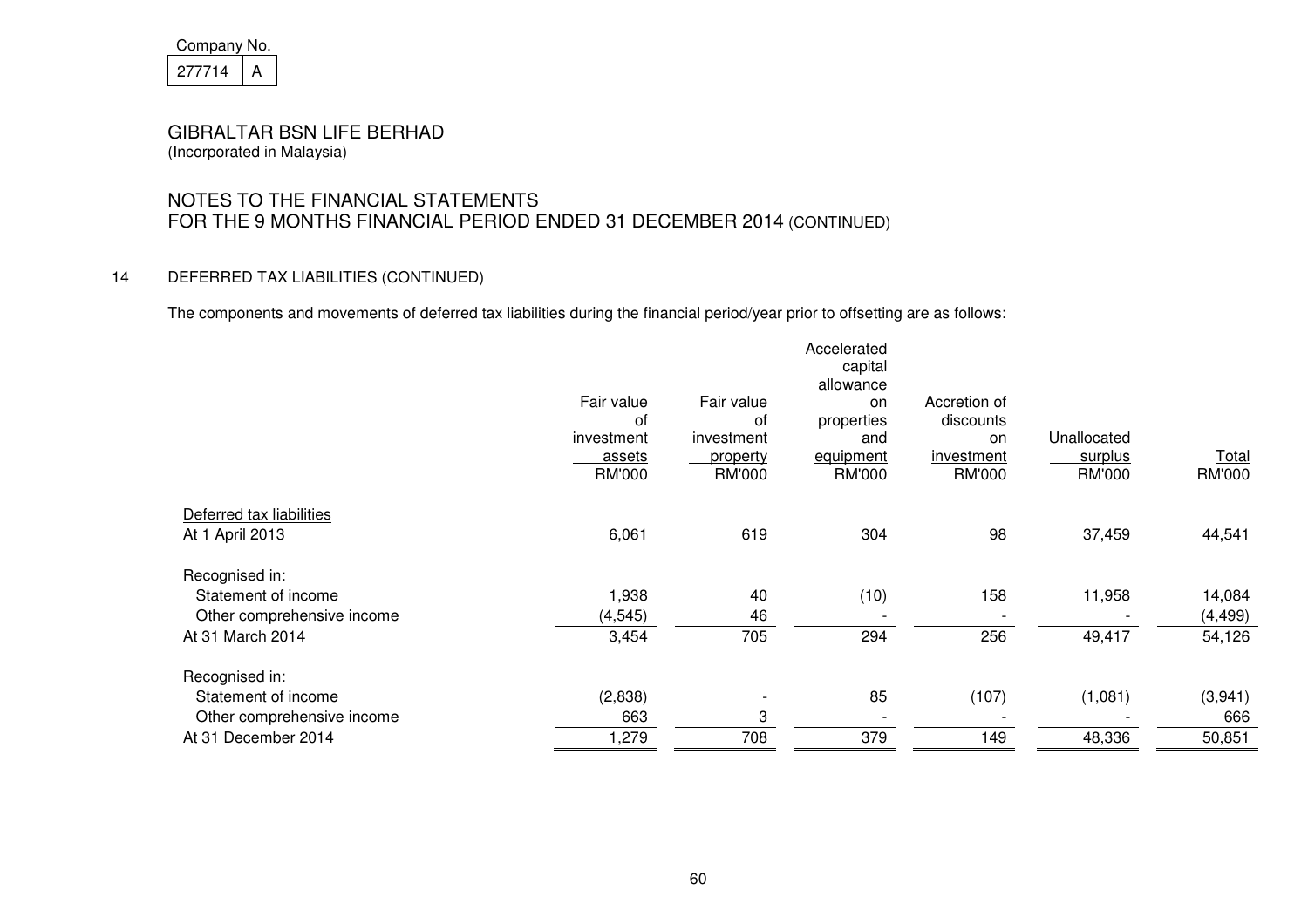| Company No. |  |  |
|-------------|--|--|
| 27714       |  |  |

(Incorporated in Malaysia)

## NOTES TO THE FINANCIAL STATEMENTS FOR THE 9 MONTHS FINANCIAL PERIOD ENDED 31 DECEMBER 2014 (CONTINUED)

#### 15 INSURANCE PAYABLES

|                                           | 31.12.2014 | 31.03.2014 |
|-------------------------------------------|------------|------------|
|                                           | RM'000     | RM'000     |
| Amount due to insureds                    | 92.891     | 100,796    |
| Amount owing to client and intermediaries | 7.241      | 5.491      |
| Amount owing to reinsurers and cedants    | 7.764      | 3,020      |
|                                           | 107,896    | 109,307    |

 The carrying amounts disclosed above approximate fair value at the statement of financial position date.

The Company does not off-set its insurance payables against insurance receivables. The Company does not have any financial instruments subject to an enforceable master netting arrangement or financial collateral (pledged or received) as at 31 December 2014 (31.03.2014: RM Nil).

#### 16 OTHER PAYABLES

|                               | 31.12.2014 | 31.03.2014 |
|-------------------------------|------------|------------|
|                               | RM'000     | RM'000     |
| Accrued expenses              | 11,378     | 7,239      |
| Provision for bonus           | 6,901      | 8,155      |
| Payable to investment brokers | 7.911      | 571        |
| Unclaimed monies              | 4,868      | 2,599      |
| Other payables and accruals   | 4,680      | 6,150      |
|                               | 35,738     | 24,714     |

 The carrying amounts disclosed above approximate fair value at the statement of financial position date.

The Company does not off-set its other payables against other receivables. The Company does not have any financial instruments subject to an enforceable master netting arrangement or financial collateral (pledged or received) as at 31 December 2014 (31.03.2014: RM Nil).

#### 17 OPERATING REVENUE

|                             | Financial     |            |
|-----------------------------|---------------|------------|
|                             | period from   | Financial  |
|                             | 01.04.2014    | year ended |
|                             | to 31.12.2014 | 31.03.2014 |
|                             | RM'000        | RM'000     |
| Gross premiums (Note 18)    | 218,800       | 296,071    |
| Investment income (Note 19) | 62,431        | 92,754     |
|                             | 281,231       | 388,825    |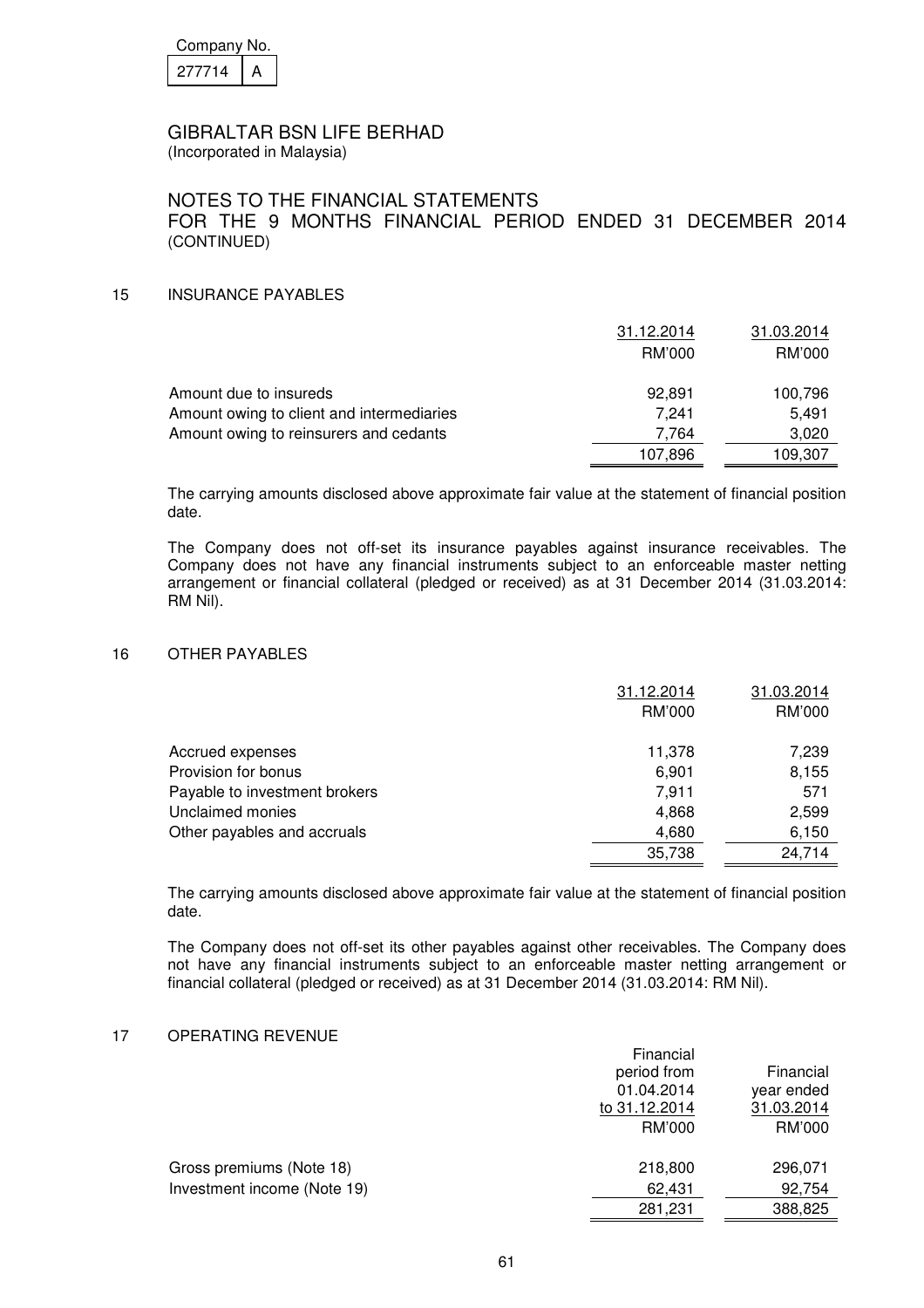| Company No. |  |  |
|-------------|--|--|
| 277714      |  |  |

# NOTES TO THE FINANCIAL STATEMENTS FOR THE 9 MONTHS FINANCIAL PERIOD ENDED 31 DECEMBER 2014 (CONTINUED)

#### 18 NET PREMIUMS

|     |                                                      | Financial<br>period from<br>01.04.2014<br>to 31.12.2014<br>RM'000 | Financial<br>year ended<br>31.03.2014<br>RM'000 |
|-----|------------------------------------------------------|-------------------------------------------------------------------|-------------------------------------------------|
| (a) | Gross premiums:<br>Insurance contracts               | 218,800                                                           | 296,071                                         |
| (b) | Premiums ceded to reinsurers:<br>Insurance contracts | (15,608)                                                          | (13,370)                                        |
|     | Net premiums                                         | 203,192                                                           | 282,701                                         |

#### 19 INVESTMENT INCOME

|                                                        | Financial<br>period from<br>01.04.2014<br>to 31.12.2014<br>RM'000 | Financial<br>year ended<br>31.03.2014<br><b>RM'000</b> |
|--------------------------------------------------------|-------------------------------------------------------------------|--------------------------------------------------------|
|                                                        |                                                                   |                                                        |
| Rental income from investment properties               | 214                                                               | 289                                                    |
| FVTPL financial assets - held for trading purposes:    |                                                                   |                                                        |
| Interest                                               | 608                                                               | 772                                                    |
| Dividend/distribution income                           |                                                                   |                                                        |
| - Equity securities quoted in Malaysia                 | 5,509                                                             | 8,582                                                  |
| - Equity securities quoted outside Malaysia            | 117                                                               | 201                                                    |
| - Equity securities unquoted in Malaysia               | 303                                                               |                                                        |
| HTM financial assets:                                  |                                                                   |                                                        |
| Interest                                               | 14,373                                                            | 19,411                                                 |
| Accretion of discounts net of amortisation of premiums | (328)                                                             | 231                                                    |
| AFS financial assets:                                  |                                                                   |                                                        |
| Interest                                               | 28,956                                                            | 37,576                                                 |
| Accretion of discounts net of amortisation of premiums | (10)                                                              | 149                                                    |
| LAR:                                                   |                                                                   |                                                        |
| Interest from loan                                     | 2,757                                                             | 6,953                                                  |
| Interest from fixed and called deposits                | 9,932                                                             | 19,790                                                 |
| Amortisation of premiums net of accretion of discounts |                                                                   | (1,200)                                                |
|                                                        | 62,431                                                            | 92,754                                                 |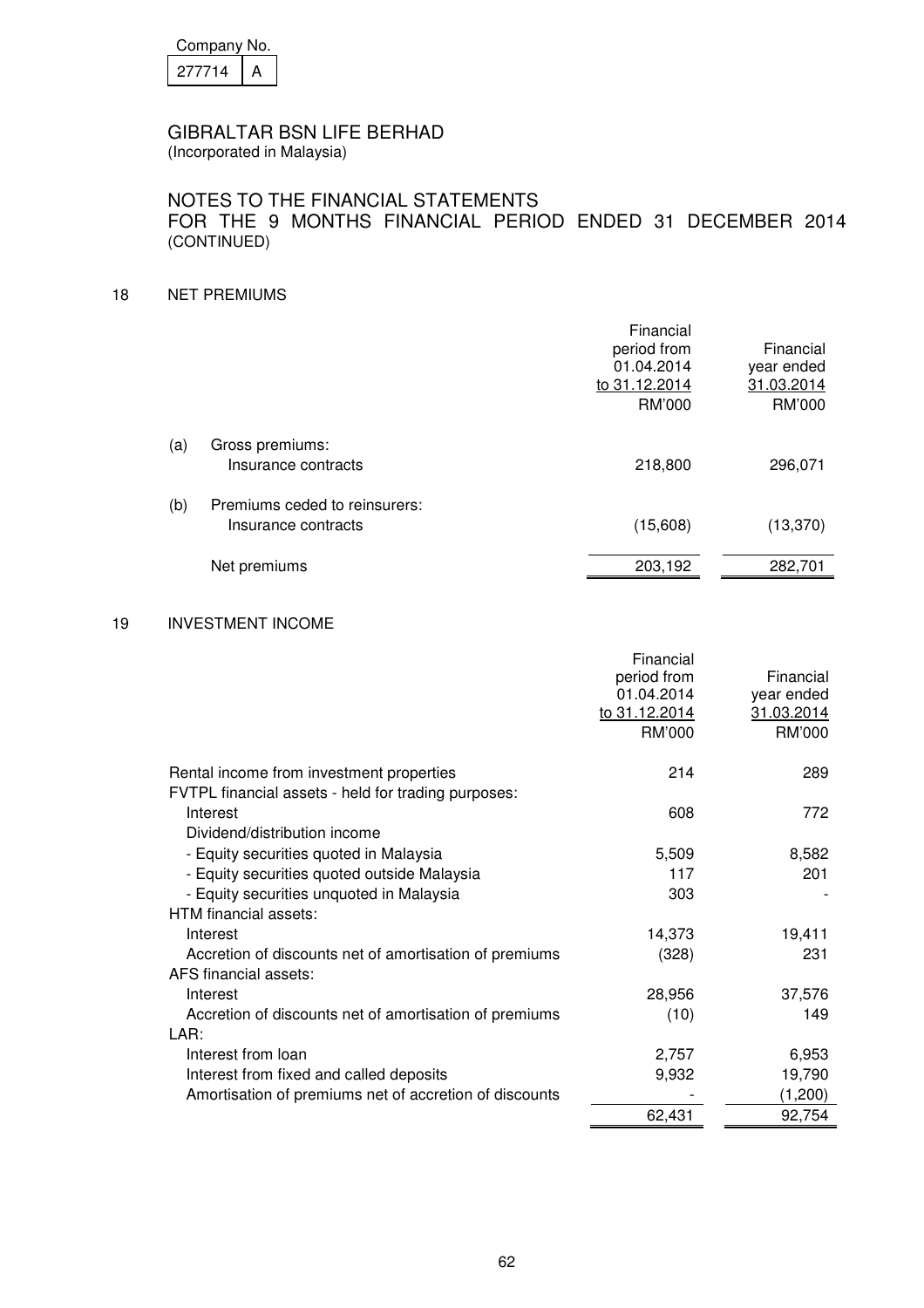| Company No. |  |
|-------------|--|
| 277714      |  |

# NOTES TO THE FINANCIAL STATEMENTS FOR THE 9 MONTHS FINANCIAL PERIOD ENDED 31 DECEMBER 2014 (CONTINUED)

#### 20 REALISED GAINS

|                                                                                                                                                                                                                                                                                                                                        | Financial<br>period from<br>01.04.2014<br>to 31.12.2014<br>RM'000 | Financial<br>year ended<br>31.03.2014<br>RM'000  |
|----------------------------------------------------------------------------------------------------------------------------------------------------------------------------------------------------------------------------------------------------------------------------------------------------------------------------------------|-------------------------------------------------------------------|--------------------------------------------------|
| Properties and equipment                                                                                                                                                                                                                                                                                                               |                                                                   |                                                  |
| Financial assets at FVTPL - held for trading purposes:<br>- Debt securities outside Malaysia<br>- Equity securities and unit trusts quoted in Malaysia<br>- Equity securities and unit trusts quoted outside Malaysia<br>HTM financial assets:<br>- Debt securities unquoted in Malaysia<br>AFS financial assets:<br>- Debt securities | (288)<br>18,634<br>(2, 196)<br>8<br>(248)<br>15,910               | 12<br>26,377<br>(3,607)<br>22<br>7,206<br>30,010 |
| Total realised gains                                                                                                                                                                                                                                                                                                                   | 15,910                                                            | 30,011                                           |

# 21 FAIR VALUE (LOSSES)/GAINS

|                                               | Financial<br>period from<br>01.04.2014<br>to 31.12.2014<br><b>RM'000</b> | Financial<br>year ended<br>31.03.2014<br>RM'000 |
|-----------------------------------------------|--------------------------------------------------------------------------|-------------------------------------------------|
| Investment property (Note 4)                  |                                                                          | 500                                             |
| FVTPL investments – held for trading purposes | (22, 582)                                                                | 11,985                                          |
| FVTPL investments - designated                |                                                                          |                                                 |
| Quoted in Malaysia                            |                                                                          |                                                 |
| <b>Equity securities</b>                      | (17,038)                                                                 | 13,177                                          |
| Unit trust and property trust funds           | 24                                                                       | (88)                                            |
| Quoted outside Malaysia                       |                                                                          |                                                 |
| <b>Equity securities</b>                      | 487                                                                      | (893)                                           |
| Unit trust and property trust funds           | 13                                                                       | (13)                                            |
| Unquoted in Malaysia                          |                                                                          |                                                 |
| Debt securities                               | 272                                                                      | (491)                                           |
| Unit trust and property trust funds           | 2,488                                                                    | 1,866                                           |
| Unquoted outside Malaysia                     |                                                                          |                                                 |
| Unit trust and property trust funds           | 278                                                                      | 1,750                                           |
| Impairment on AFS debt securities             | (54)                                                                     | (4,083)                                         |
|                                               | (36, 112)                                                                | 23,710                                          |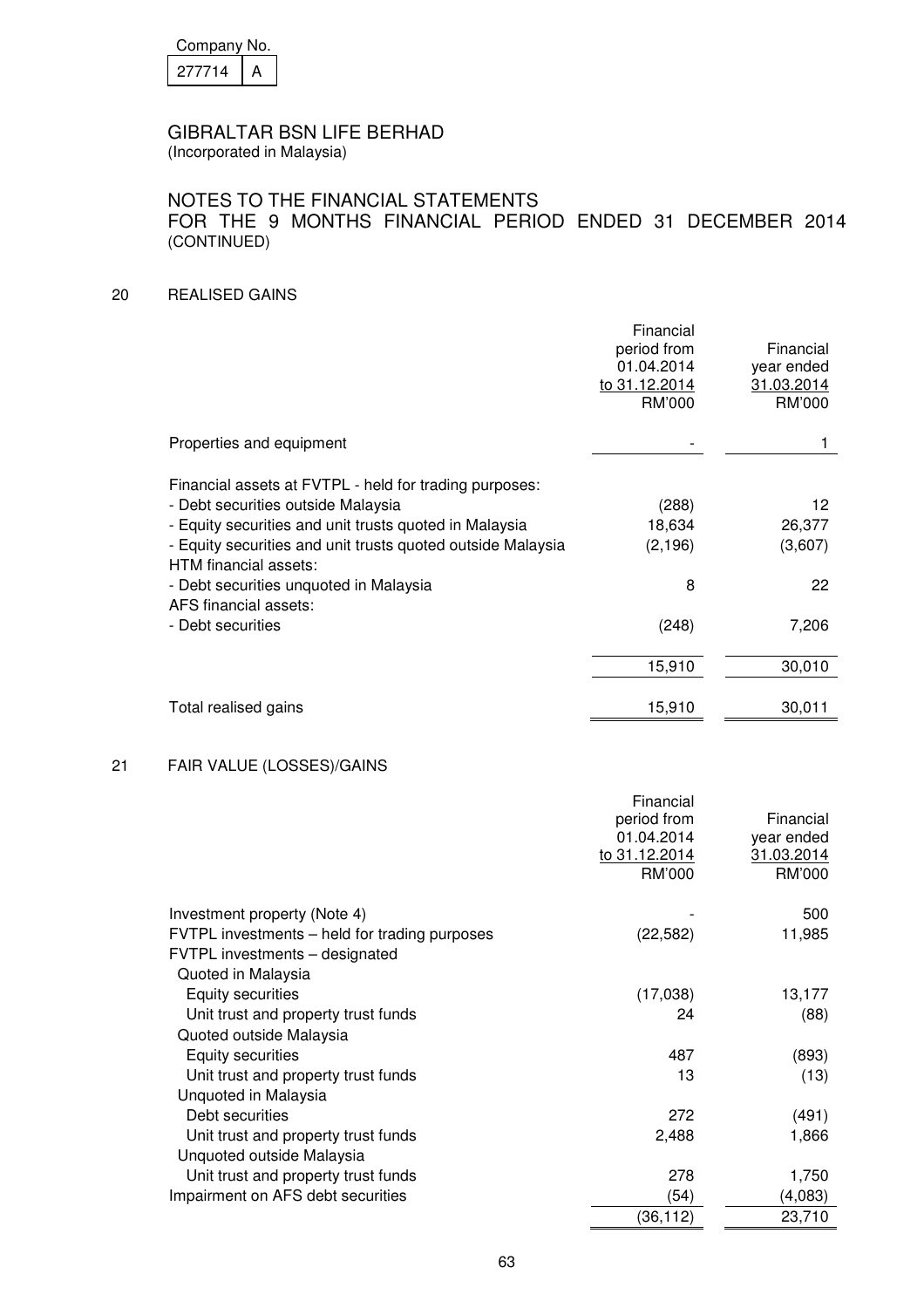| Company No. |  |
|-------------|--|
| 277714      |  |

# NOTES TO THE FINANCIAL STATEMENTS FOR THE 9 MONTHS FINANCIAL PERIOD ENDED 31 DECEMBER 2014 (CONTINUED)

### 22 OTHER OPERATING INCOME

|                                 | Financial<br>period from<br>01.04.2014<br>to 31.12.2014<br>RM'000 | Financial<br>year ended<br>31.03.2014<br>RM'000 |
|---------------------------------|-------------------------------------------------------------------|-------------------------------------------------|
| Policyholder administration and |                                                                   |                                                 |
| investment management services  | 2                                                                 |                                                 |
| Other income                    | 1,691                                                             | 1,850                                           |
|                                 | 1,693                                                             | 1,854                                           |

#### 23 NET BENEFITS AND CLAIMS

|     |                                                                            | Financial<br>period from<br>01.04.2014<br>to 31.12.2014<br><b>RM'000</b> | Financial<br>year ended<br>31.03.2014<br>RM'000 |
|-----|----------------------------------------------------------------------------|--------------------------------------------------------------------------|-------------------------------------------------|
| (a) | Gross benefits and claims:<br>Insurance contracts                          |                                                                          |                                                 |
|     | Death<br>$\bullet$                                                         | 21,266                                                                   | 21,276                                          |
|     | Maturity<br>٠                                                              | 180,370                                                                  | 254,587                                         |
|     | Surrender                                                                  | 51,553                                                                   | 59,196                                          |
|     | Others                                                                     | 42,520                                                                   | 65,426                                          |
|     |                                                                            | 295,709                                                                  | 400,485                                         |
|     |                                                                            |                                                                          |                                                 |
| (b) | Claims ceded to reinsurers:                                                |                                                                          |                                                 |
|     | Insurance contracts                                                        | (7, 815)                                                                 | (7, 344)                                        |
| (c) | Gross change in contract liabilities:                                      |                                                                          |                                                 |
|     | Insurance contracts                                                        | (123,986)                                                                | (129,608)                                       |
|     |                                                                            |                                                                          |                                                 |
| (d) | Change in contract liabilities ceded to reinsurers:<br>Insurance contracts | (322)                                                                    | 2,850                                           |
|     |                                                                            |                                                                          |                                                 |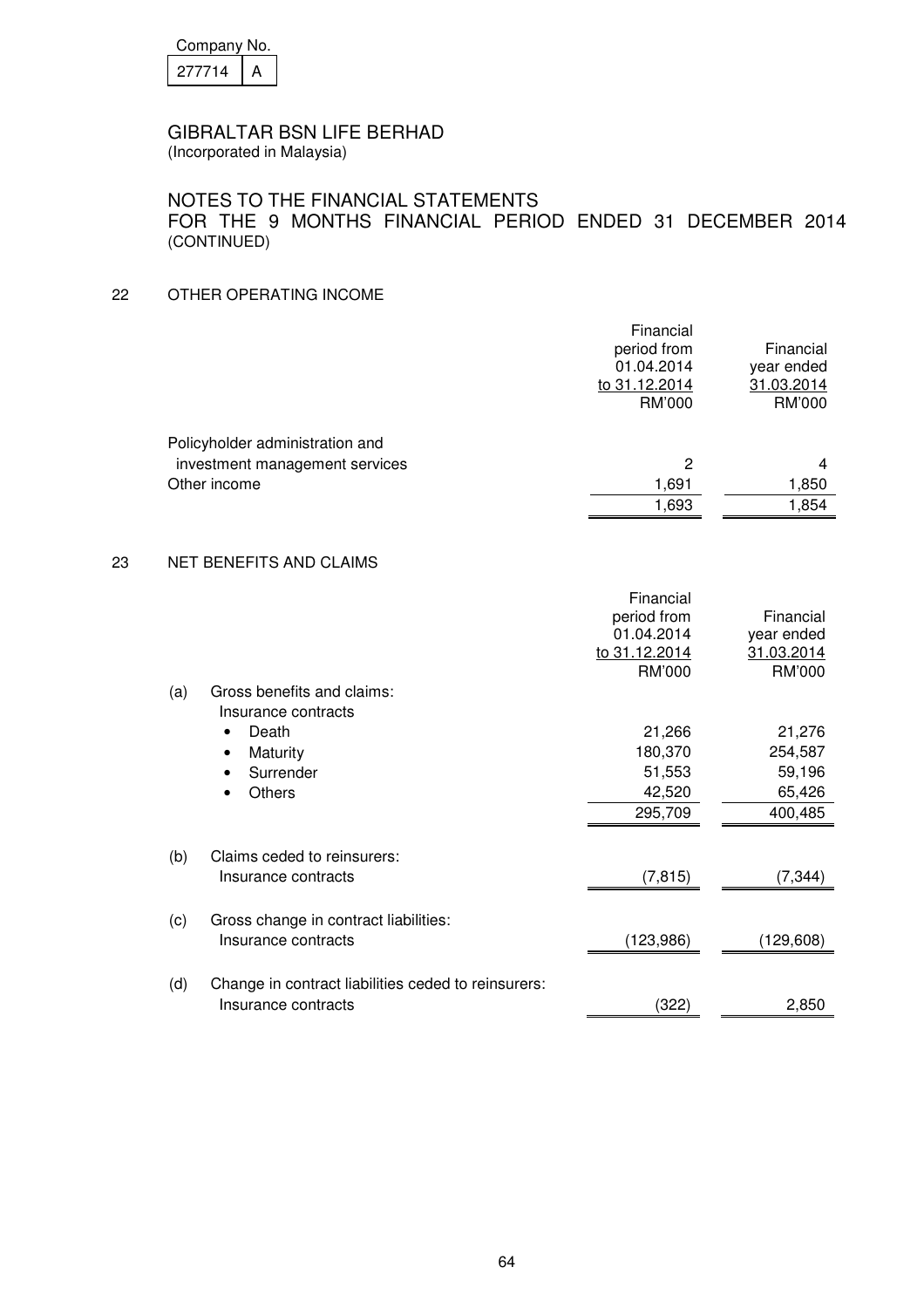| Company No. |  |
|-------------|--|
| 27714       |  |

(Incorporated in Malaysia)

## NOTES TO THE FINANCIAL STATEMENTS FOR THE 9 MONTHS FINANCIAL PERIOD ENDED 31 DECEMBER 2014 (CONTINUED)

#### 24 MANAGEMENT EXPENSES

|     |                                            | <b>Note</b> | Financial<br>period from<br>01.04.2014<br>to 31.12.2014<br>RM'000 | Financial<br>year ended<br>31.03.2014<br>RM'000 |
|-----|--------------------------------------------|-------------|-------------------------------------------------------------------|-------------------------------------------------|
|     | Employee benefits expense                  | 24(a)       | 27,690                                                            | 30,750                                          |
|     | Directors' remuneration:                   |             |                                                                   |                                                 |
|     | - current year                             | $24$ (d)    | 246                                                               | 606                                             |
|     | - prior year overprovision                 |             | (5)                                                               |                                                 |
|     | Auditors' remuneration:                    |             |                                                                   |                                                 |
|     | - current year                             |             | 238                                                               | 250                                             |
|     | - prior year under/ (over)provision        |             | 21                                                                | (62)                                            |
|     | Depreciation of properties and equipment   |             | 1,439                                                             | 1,832                                           |
|     | Amortisation of intangible assets          |             | 1,176                                                             | 1,533                                           |
|     | Amortisation of prepaid lease property     |             | 3                                                                 | 3                                               |
|     | Training expenses                          |             | 1,210                                                             | 405                                             |
|     | Printing and stationery                    |             | 408                                                               | 477                                             |
|     | Postage, telephone and telefax             |             | 922                                                               | 1,245                                           |
|     | EDP expenses                               |             | 730                                                               | 723                                             |
|     | Rental of office from third parties        |             | 1,283                                                             | 1,754                                           |
|     | Legal fees                                 |             | 1,307                                                             | 2,224                                           |
|     | Investment expenses                        |             | 3,948                                                             | 5,787                                           |
|     | Administration and general expenses        |             | 20,637                                                            | 10,748                                          |
|     |                                            |             | 61,253                                                            | 58,275                                          |
| (a) | Employee benefits expense                  |             |                                                                   |                                                 |
|     | Wages, salaries and bonuses                |             | 21,427                                                            | 25,045                                          |
|     | Contributions to social security ("SOCSO") |             | 142                                                               | 154                                             |
|     | Contributions to EPF                       |             | 3,687                                                             | 3,689                                           |
|     | Share based payment                        |             | 22                                                                |                                                 |
|     | Other benefits                             |             | 2,412                                                             | 1,862                                           |

 The remuneration, including benefits-in-kind, attributable to the Chief Executive Officer of the Company during the financial period amounted to RM 1,861,734 (31.03.2014: RM 1,735,961) as disclosed in Note 24(b) to the financial statements.

Total employee benefits expenses 27,690 30,750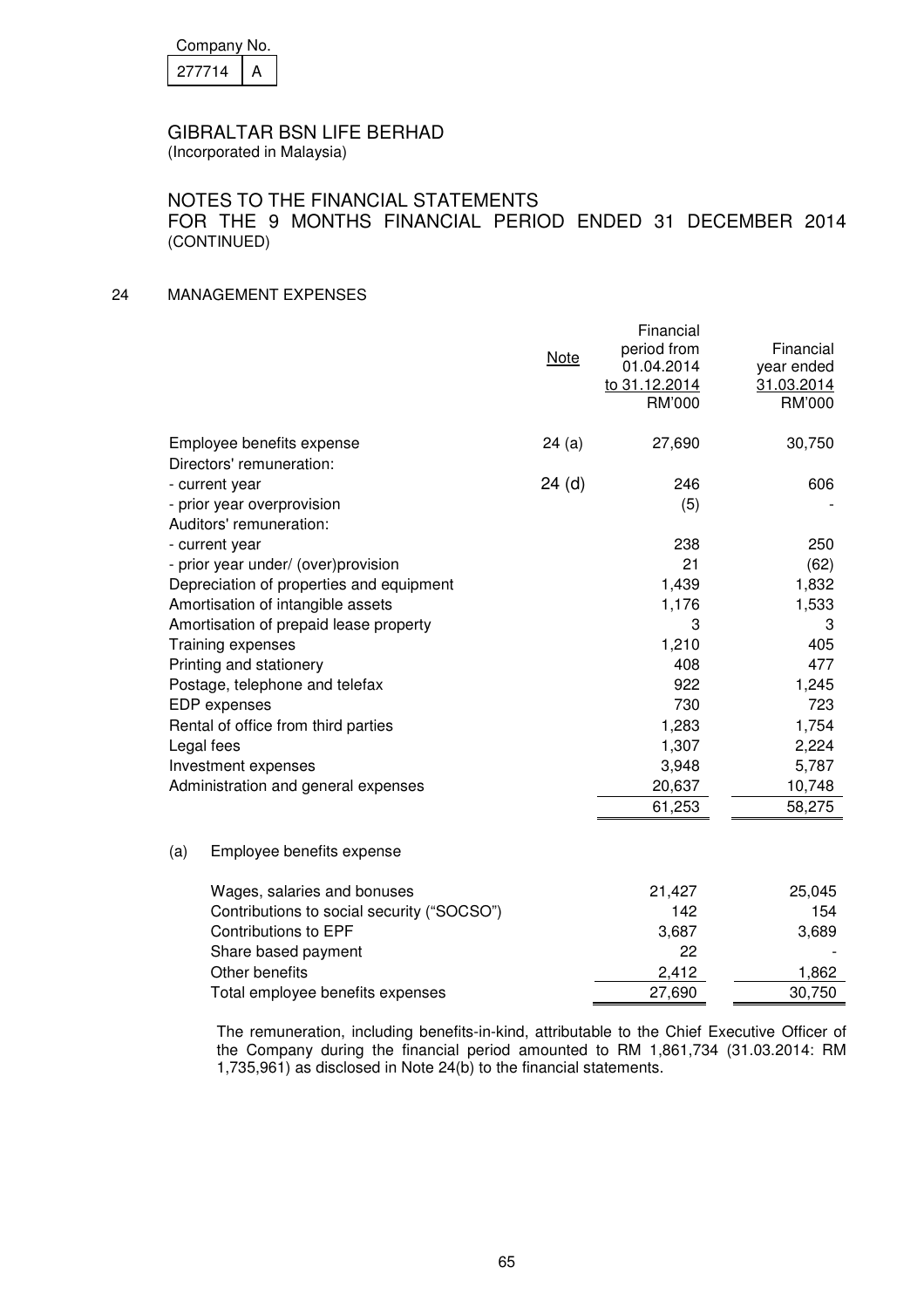| Company No. |  |
|-------------|--|
| 277714      |  |

# NOTES TO THE FINANCIAL STATEMENTS FOR THE 9 MONTHS FINANCIAL PERIOD ENDED 31 DECEMBER 2014 (CONTINUED)

#### 24 MANAGEMENT EXPENSES (CONTINUED)

(b) Chief Executive Officer remuneration

 The details of remuneration, attributable to the Chief Executive Officer of the Company are as follow:

|                    | Financial     |            |
|--------------------|---------------|------------|
|                    | period from   | Financial  |
|                    | 01.04.2014    | year ended |
|                    | to 31.12.2014 | 31.03.2014 |
|                    | RM'000        | RM'000     |
|                    |               |            |
| Salary             | 798           | 860        |
| <b>Bonus</b>       | 805           | 633        |
| Benefits-in-kind   | 18            | 19         |
| Retirement benefit | 241           | 224        |
|                    | 1,862         | 1,736      |
|                    |               |            |

#### (c) Compensation of key management personnel

 The compensation of the key management personnel excluding the Chief Executive Officer as disclosed in note 24(b) to the financial statements is as follows:

|     |                                                                                               | Financial<br>period from<br>01.04.2014<br>to 31.12.2014<br>RM'000 | Financial<br>year ended<br>31.03.2014<br>RM'000 |
|-----|-----------------------------------------------------------------------------------------------|-------------------------------------------------------------------|-------------------------------------------------|
|     | Short term employee benefits<br>Defined contribution plan<br>Other employee benefits          | 2,300<br>347<br>21<br>2,668                                       | 1,802<br>536<br>1<br>2,339                      |
| (d) | Directors' remuneration                                                                       | Financial<br>period from<br>01.04.2014<br>to 31.12.2014<br>RM'000 | Financial<br>year ended<br>31.03.2014<br>RM'000 |
|     | <b>Executive Directors</b><br>Fee<br>Allowance<br>Non-Executive Directors<br>Fee<br>Allowance | 205<br>41<br>246                                                  | 99<br>25<br>371<br>111<br>606                   |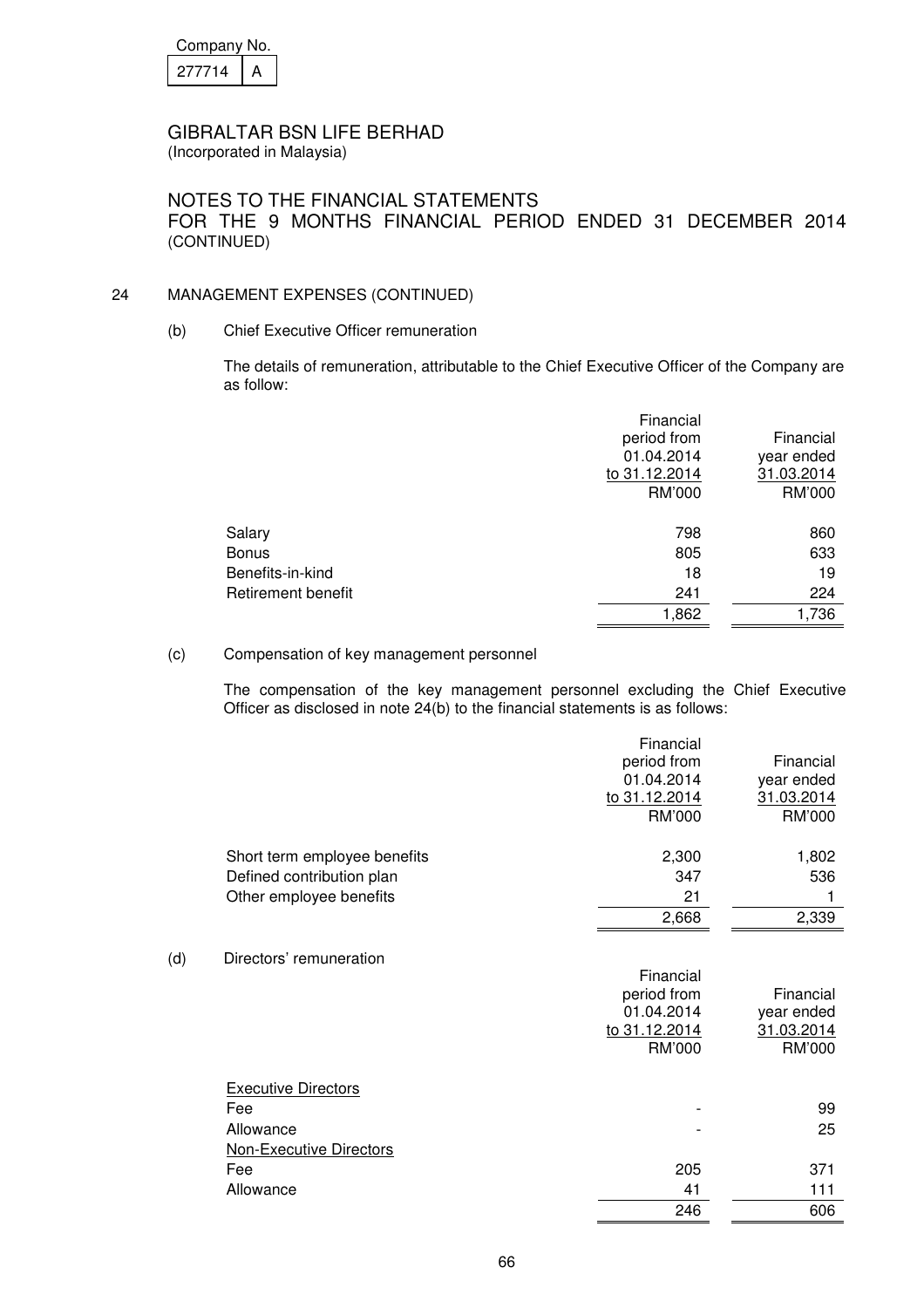| Company No. |  |
|-------------|--|
| 27714       |  |

# NOTES TO THE FINANCIAL STATEMENTS FOR THE 9 MONTHS FINANCIAL PERIOD ENDED 31 DECEMBER 2014 (CONTINUED)

#### 25 FINANCE COSTS

| Interest on subordinated term loan | $\overline{\phantom{a}}$ | 2,140      |
|------------------------------------|--------------------------|------------|
|                                    | RM'000                   | RM'000     |
|                                    | to 31.12.2014            | 31.03.2014 |
|                                    | 01.04.2014               | year ended |
|                                    | period from              | Financial  |
|                                    | Financial                |            |

On 31 December 2013, the Company repaid in full, the principal of RM53 million and interest outstanding of RM2,139,894 in accordance with the subordinated term loan agreement, to Uni.Asia Capital Sdn Bhd.

# 26 TAXATION

|                                                | Financial     |            |
|------------------------------------------------|---------------|------------|
|                                                | period from   | Financial  |
|                                                | 01.04.2014    | year ended |
|                                                | to 31.12.2014 | 31.03.2014 |
|                                                | RM'000        | RM'000     |
| Tax expense – current financial period         | 6,814         | 10,719     |
| Under/(over) provision in prior financial year | 195           | (184)      |
| Deferred Tax (Note 14)                         | (3,656)       | 13,979     |
|                                                | 3,353         | 24,514     |

 Domestic income tax for shareholders' fund is calculated at the Malaysian statutory rate of 25% of the estimated assessable profit for the financial year.

 The amount of tax charged on the life fund is based on the method prescribed under the Income Tax Act, 1967 for life insurance business. The statutory tax rate for the life insurance business is 8%.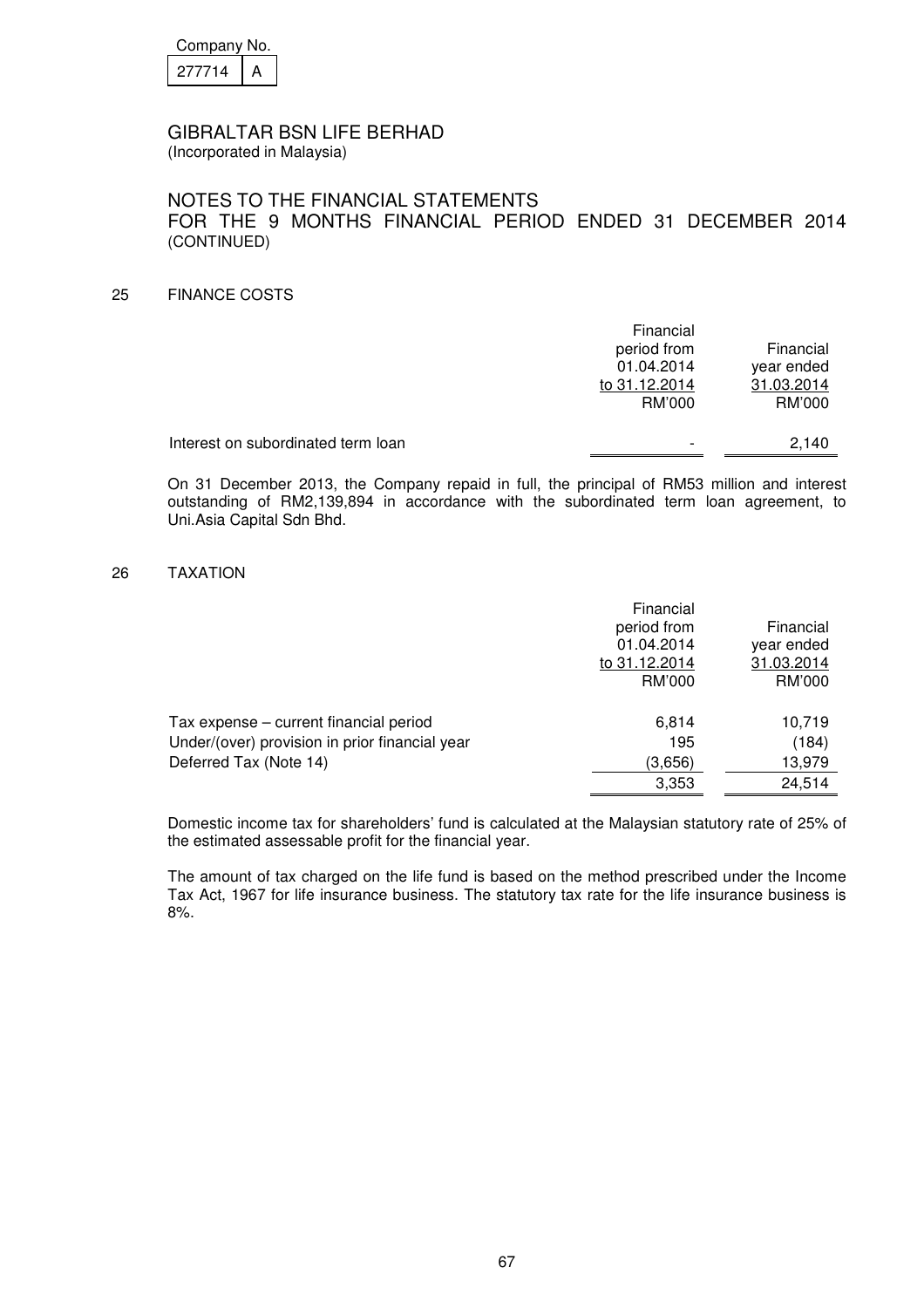| Company No. |  |  |
|-------------|--|--|
| 27714       |  |  |

# NOTES TO THE FINANCIAL STATEMENTS FOR THE 9 MONTHS FINANCIAL PERIOD ENDED 31 DECEMBER 2014 (CONTINUED)

#### 26 TAXATION (CONTINUED)

 A reconciliation of income tax expenses applicable to profit/surplus before taxation at the statutory income tax rate to income tax expense at the effective income tax rate of the Company is as follows:

| Profit before tax<br>2,180<br>74,270<br>Less: Tax expense on investment income<br>attributable to policyholders and unit holders<br>(1, 575)<br>(7, 152)<br>Profit before taxation attributable to shareholders<br>605<br>67,118<br>Taxation at Malaysian statutory tax rate of 25%<br>151<br>16,780<br>Income not subject to tax<br>(52)<br>(108)<br>Expense not deductible for tax purpose<br>136<br>1,363<br>Effect of difference in tax rate<br>1,524<br>(776)<br>Current year tax on investment income attributable<br>to policyholders and unit holders<br>1,575<br>7,152<br>Under/(over) provision of tax expenses in<br>prior financial period/year from shareholders' fund<br>19<br>103<br>Tax expense for the financial period/year<br>3,353<br>24,514 | Financial<br>period from<br>01.04.2014<br>to 31.12.2014<br><b>RM'000</b> | Financial<br>year ended<br>31.03.2014<br><b>RM'000</b> |
|------------------------------------------------------------------------------------------------------------------------------------------------------------------------------------------------------------------------------------------------------------------------------------------------------------------------------------------------------------------------------------------------------------------------------------------------------------------------------------------------------------------------------------------------------------------------------------------------------------------------------------------------------------------------------------------------------------------------------------------------------------------|--------------------------------------------------------------------------|--------------------------------------------------------|
|                                                                                                                                                                                                                                                                                                                                                                                                                                                                                                                                                                                                                                                                                                                                                                  |                                                                          |                                                        |
|                                                                                                                                                                                                                                                                                                                                                                                                                                                                                                                                                                                                                                                                                                                                                                  |                                                                          |                                                        |
|                                                                                                                                                                                                                                                                                                                                                                                                                                                                                                                                                                                                                                                                                                                                                                  |                                                                          |                                                        |
|                                                                                                                                                                                                                                                                                                                                                                                                                                                                                                                                                                                                                                                                                                                                                                  |                                                                          |                                                        |
|                                                                                                                                                                                                                                                                                                                                                                                                                                                                                                                                                                                                                                                                                                                                                                  |                                                                          |                                                        |
|                                                                                                                                                                                                                                                                                                                                                                                                                                                                                                                                                                                                                                                                                                                                                                  |                                                                          |                                                        |
|                                                                                                                                                                                                                                                                                                                                                                                                                                                                                                                                                                                                                                                                                                                                                                  |                                                                          |                                                        |
|                                                                                                                                                                                                                                                                                                                                                                                                                                                                                                                                                                                                                                                                                                                                                                  |                                                                          |                                                        |
|                                                                                                                                                                                                                                                                                                                                                                                                                                                                                                                                                                                                                                                                                                                                                                  |                                                                          |                                                        |
|                                                                                                                                                                                                                                                                                                                                                                                                                                                                                                                                                                                                                                                                                                                                                                  |                                                                          |                                                        |
|                                                                                                                                                                                                                                                                                                                                                                                                                                                                                                                                                                                                                                                                                                                                                                  |                                                                          |                                                        |
|                                                                                                                                                                                                                                                                                                                                                                                                                                                                                                                                                                                                                                                                                                                                                                  |                                                                          |                                                        |
|                                                                                                                                                                                                                                                                                                                                                                                                                                                                                                                                                                                                                                                                                                                                                                  |                                                                          |                                                        |
|                                                                                                                                                                                                                                                                                                                                                                                                                                                                                                                                                                                                                                                                                                                                                                  |                                                                          |                                                        |

#### 27 EARNINGS PER SHARE

|                                                                                                | Financial<br>period from<br>01.04.2014<br>to 31.12.2014 | Financial<br>year ended<br>31.03.2014 |
|------------------------------------------------------------------------------------------------|---------------------------------------------------------|---------------------------------------|
| Basic:<br>(Loss)/profit for the financial period/year attributable to<br>shareholders (RM'000) | (1, 173)                                                | 49,756                                |
| Number of ordinary shares of RM1 each (000)                                                    | 125,000                                                 | 125,000                               |
| Basic earnings per share (sen)                                                                 | (0.94)                                                  | 39.80                                 |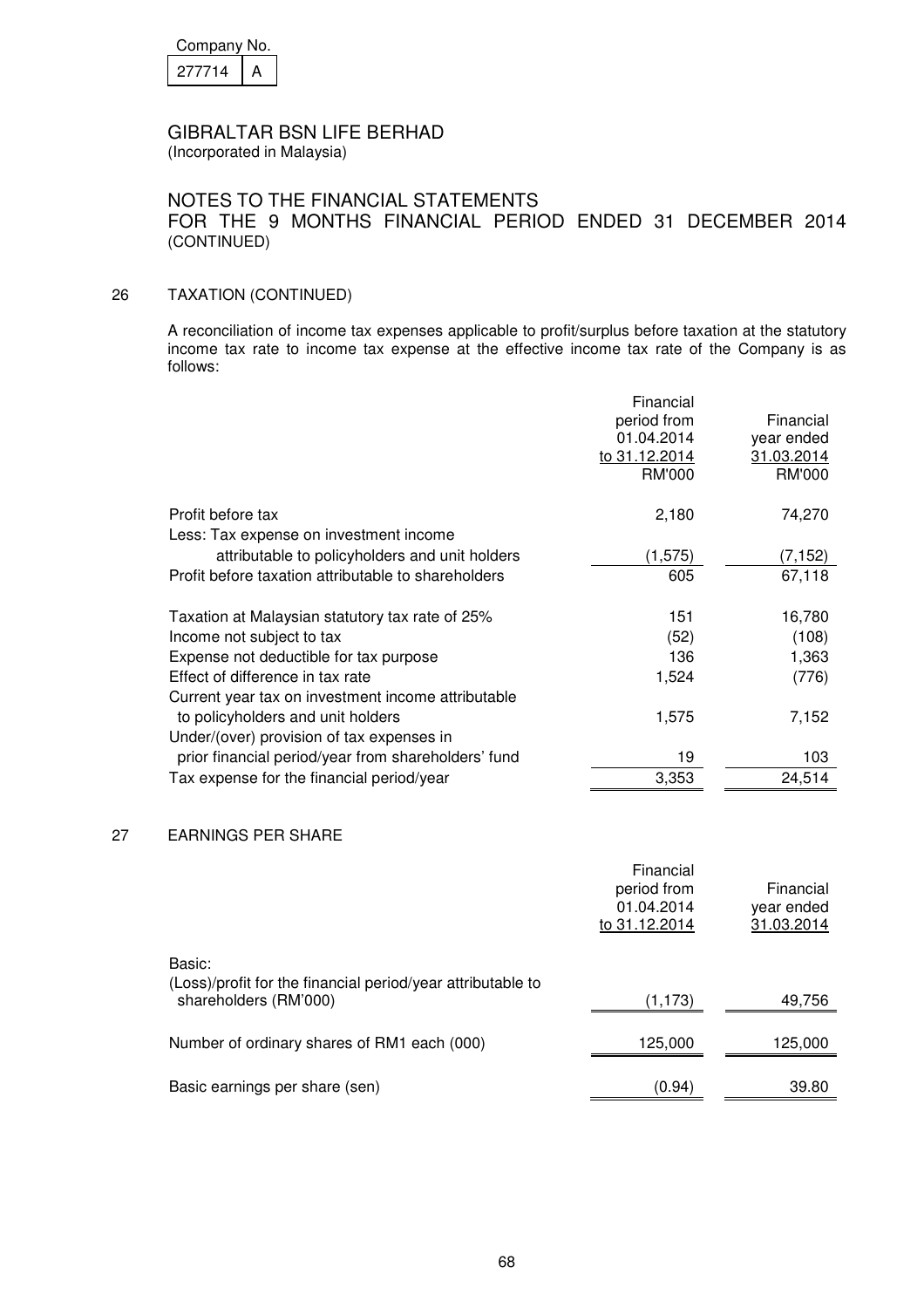| Company No. |  |  |
|-------------|--|--|
| 277714      |  |  |

# NOTES TO THE FINANCIAL STATEMENTS FOR THE 9 MONTHS FINANCIAL PERIOD ENDED 31 DECEMBER 2014 (CONTINUED)

#### 28 CASH FLOWS

|                                                                    | Financial<br>period from<br>01.04.2014<br>to 31.12.2014<br>RM'000 | Financial<br>year ended<br>31.03.2014<br>RM'000 |
|--------------------------------------------------------------------|-------------------------------------------------------------------|-------------------------------------------------|
| Profit before tax attributable to shareholders                     | 605                                                               | 67,118                                          |
| Tax expense attributable to participating fund<br>and unit holders | 1,575                                                             | 7,152                                           |
| Investment income                                                  | (62, 431)                                                         | (92, 754)                                       |
| Realised gains recorded in statement of income                     | (15, 910)                                                         | (30, 011)                                       |
| Fair value losses/(gains) recorded in statement of income          | 35,922                                                            | (23,950)                                        |
| Purchases of FVTPL financial assets                                | (369, 738)                                                        | (374, 582)                                      |
| Maturity/proceeds from sale of FVTPL financial assets              | 344,640                                                           | 344,315                                         |
| Purchases of AFS financial assets                                  | (232, 605)                                                        | (197, 872)                                      |
| Maturity/proceeds from sale of AFS financial assets                | 149,691                                                           | 206,795                                         |
| Purchase of HTM financial assets                                   |                                                                   | (10,022)                                        |
| Maturity of HTM financial assets                                   | 9,180                                                             | 20,163                                          |
| Decrease in LAR                                                    | 183,311                                                           | 184,183                                         |
| Non-cash items:                                                    |                                                                   |                                                 |
| Depreciation of properties and equipment                           | 1,439                                                             | 1,832                                           |
| Amortisation of intangible assets                                  | 1,176                                                             | 1,533                                           |
| Amortisation of prepaid lease property                             | 3                                                                 | 3                                               |
| Interest expense                                                   |                                                                   | 2,140                                           |
| Reversal of allowance for doubtful debts                           |                                                                   | (1)                                             |
| Changes in working capital:                                        |                                                                   |                                                 |
| (Increase)/decrease in reinsurance assets                          | (1, 468)                                                          | 2,229                                           |
| Decrease in insurance receivables                                  | 42                                                                | 502                                             |
| Decrease/(increase) in other receivables                           | 7,813                                                             | (34, 173)                                       |
| Decrease insurance contract liabilities                            | (108, 413)                                                        | (89,666)                                        |
| Decrease in insurance payables                                     | (1, 410)                                                          | (15, 764)                                       |
| Increase in other payables                                         | 8,737                                                             | 21,999                                          |
| Cash used in operating activities                                  | (47, 841)                                                         | (8,831)                                         |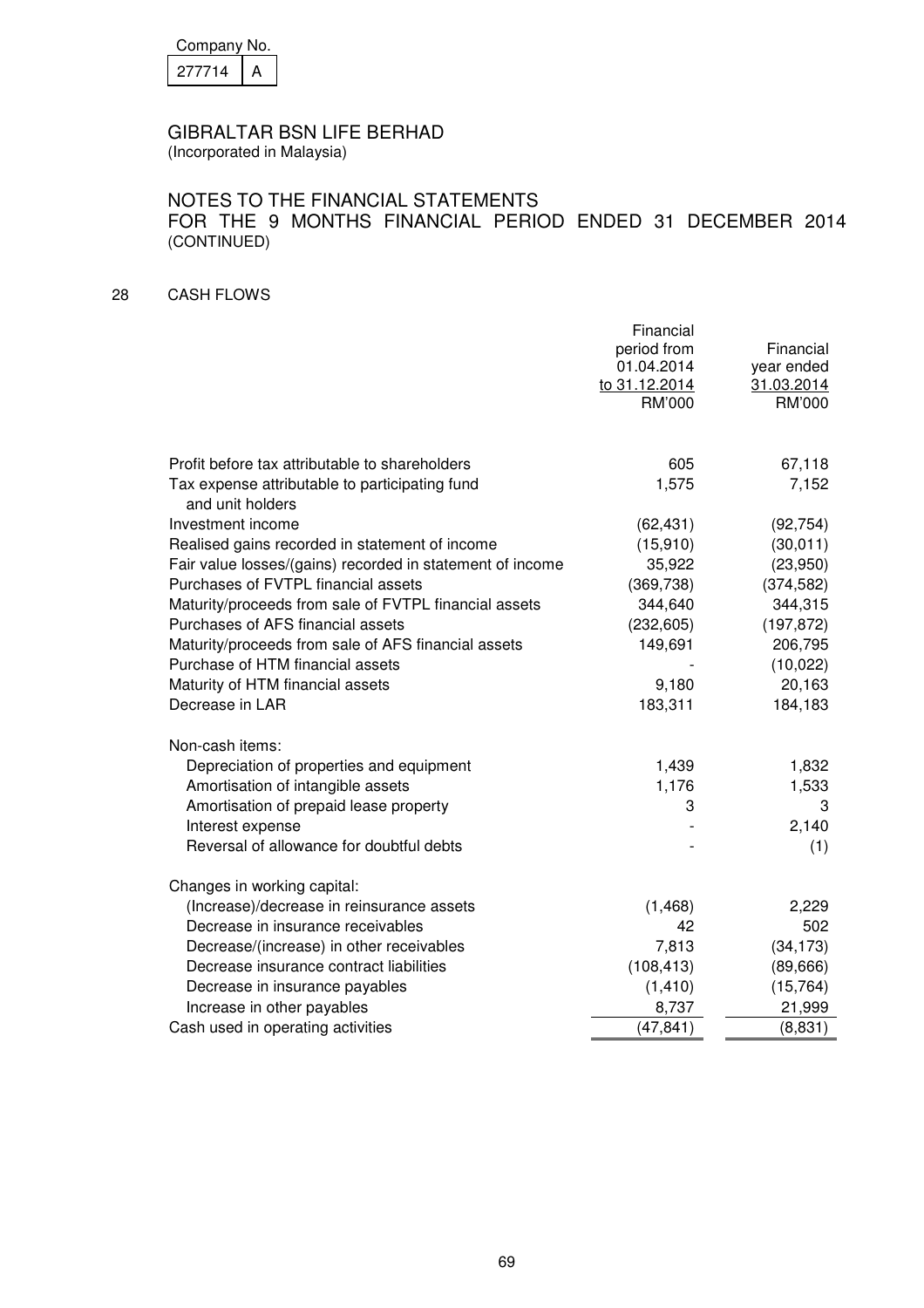| Company No. |  |  |
|-------------|--|--|
| 27714       |  |  |

# NOTES TO THE FINANCIAL STATEMENTS FOR THE 9 MONTHS FINANCIAL PERIOD ENDED 31 DECEMBER 2014 (CONTINUED)

#### 29 CAPITAL COMMITMENTS

As of 31 December 2014, capital expenditure approved by Directors but not provided for in the financial statements are as follows:

|                                                 | 31.12.2014 | 31.03.2014 |
|-------------------------------------------------|------------|------------|
|                                                 | RM'000     | RM'000     |
| Authorised and contracted but not provided for: |            |            |
| Computer hardware and software                  | 2,273      | 1,261      |
| Properties and equipment                        | 395        | 991        |
|                                                 | 2,668      | 2,252      |
| Approved and not contracted for:                |            |            |
| Computer hardware and software                  | 463        | 903        |

#### 30 REGULATORY CAPITAL REQUIREMENTS

 The capital structure of the Company as at 31 December 2014, as prescribed under the RBC Framework is provided below:-

|                                                        | 31.12.2014 | 31.03.2014 |
|--------------------------------------------------------|------------|------------|
|                                                        | RM'000     | RM'000     |
|                                                        |            |            |
| <b>Eligible Tier 1 Capital</b>                         |            |            |
| Share capital (paid up)                                | 125,000    | 125,000    |
| Valuation surplus, retained earnings and other capital |            |            |
| available                                              | 468,727    | 501,560    |
|                                                        | 593,727    | 626,560    |
| Tier 2 Capital                                         |            |            |
| Eligible Tier 2 Capital                                | 15,157     | 9,665      |
| Amount deducted from Capital                           | (39,087)   | (5,515)    |
|                                                        | (23,930)   | 4,150      |
|                                                        |            |            |
| <b>Total Capital Available</b>                         | 569,797    | 630,710    |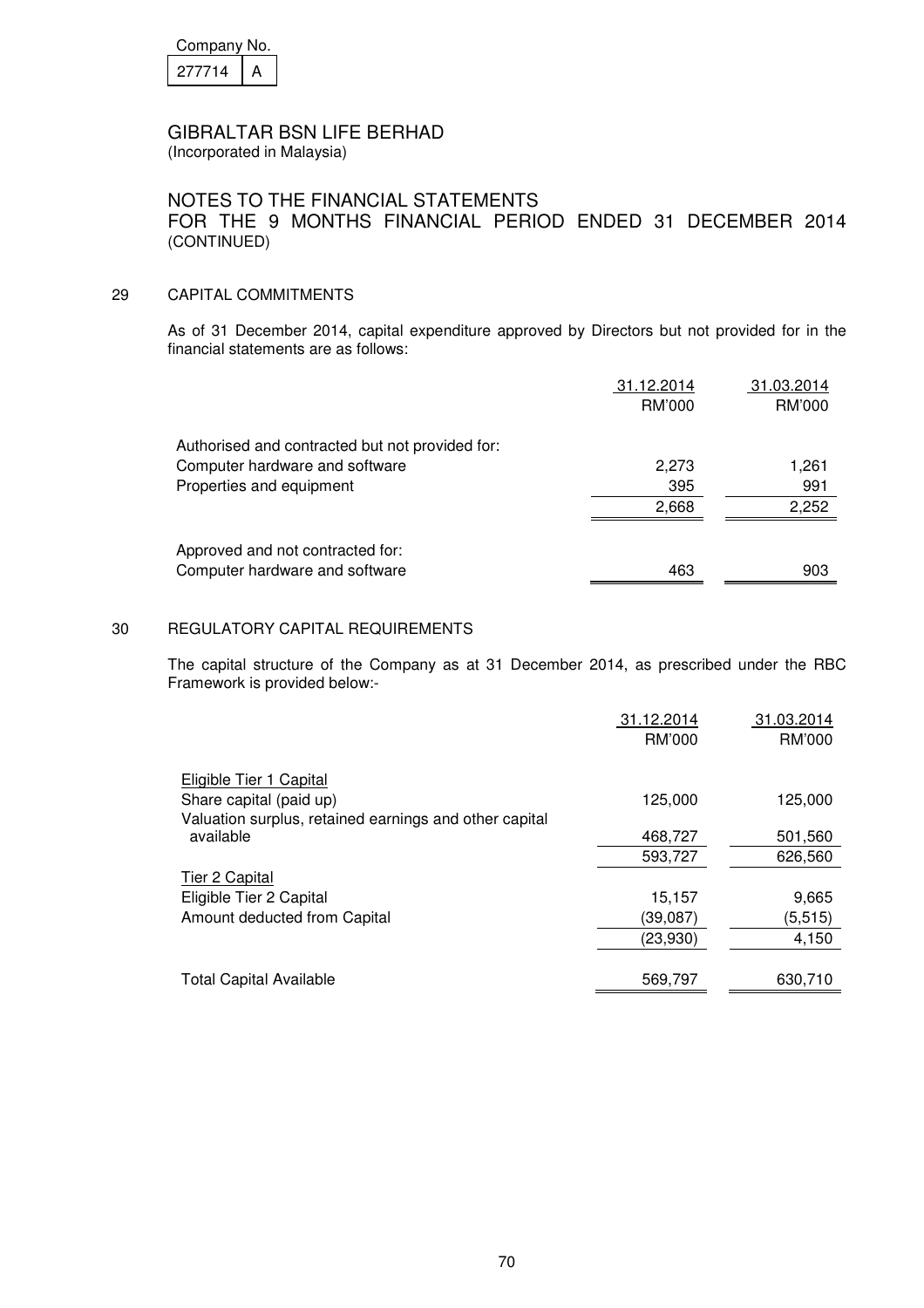| Company No. |  |  |  |
|-------------|--|--|--|
| 277714      |  |  |  |

# NOTES TO THE FINANCIAL STATEMENTS FOR THE 9 MONTHS FINANCIAL PERIOD ENDED 31 DECEMBER 2014 (CONTINUED)

# 31 RELATED PARTY DISCLOSURES

(a) Related parties and relationship

The related parties of, and their relationship, with the Company are as follows:

| Related companies                                          | Country of<br><u>Incorporation</u> | Relationship                                                                                                                                                                                                  |
|------------------------------------------------------------|------------------------------------|---------------------------------------------------------------------------------------------------------------------------------------------------------------------------------------------------------------|
| Prudential Financial, Inc.<br>("PFI")                      | United<br>States of<br>America     | Ultimate holding company                                                                                                                                                                                      |
| The Prudential Insurance<br>Company of America<br>("PICA") | United<br>States of<br>America     | Penultimate holding company                                                                                                                                                                                   |
| Bank Simpanan Nasional<br>("BSN")                          | Malaysia                           | Substantial shareholder                                                                                                                                                                                       |
| Gibraltar BSN Holdings<br>Sdn Bhd<br>("GH")                | Malaysia                           | Immediate holding company                                                                                                                                                                                     |
| <b>Affiliated company</b>                                  |                                    |                                                                                                                                                                                                               |
| Key management personnel                                   | Malaysia                           | Key management personnel are<br>those people defined as having<br>authority and responsibility for<br>planning, directing and controlling<br>the activities of the Company,<br>either directly or indirectly. |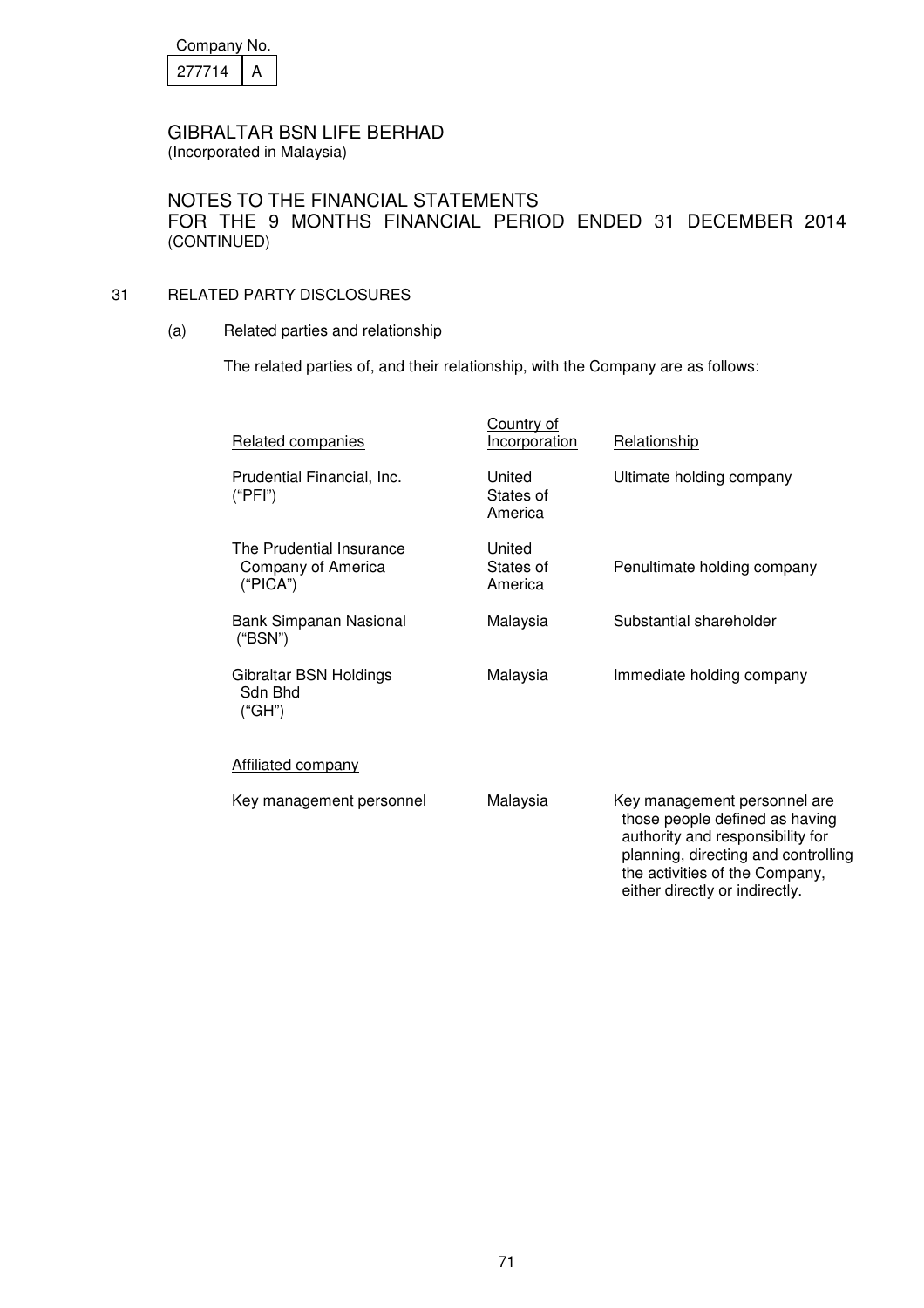| Company No. |  |  |  |
|-------------|--|--|--|
| 277714      |  |  |  |

# NOTES TO THE FINANCIAL STATEMENTS FOR THE 9 MONTHS FINANCIAL PERIOD ENDED 31 DECEMBER 2014 (CONTINUED)

# 31 RELATED PARTY DISCLOSURES (CONTINUED)

(b) Related party balances

The significant related party balances as at end of the financial period/year are as follows:

|                                                                                                           | Note | 31.12.2014<br><b>RM'000</b> | 31.03.2014<br>RM'000 |
|-----------------------------------------------------------------------------------------------------------|------|-----------------------------|----------------------|
| Included in investment:<br>Fixed and call deposits placed with                                            | 7    |                             |                      |
| <b>BSN</b><br>$\bullet$<br>Interest income receivable from<br>$\bullet$ BSN                               |      | 58,038<br>177               | 74,904<br>438        |
| Included in insurance payables:<br>Outstanding commissions due to                                         | 15   |                             |                      |
| <b>BSN</b><br>$\bullet$                                                                                   |      | (87)                        | (40)                 |
| Included in other payables:<br>Outstanding general and administrative<br>expenses due to<br>$\bullet$ PFI | 16   | (480)                       |                      |
| Bank balances included in cash and<br>bank balances placed with                                           |      |                             |                      |
| <b>BSN</b><br>$\bullet$                                                                                   |      | 4,177                       | 420                  |
| Include in other receivable<br>GH                                                                         | 10   | 3                           |                      |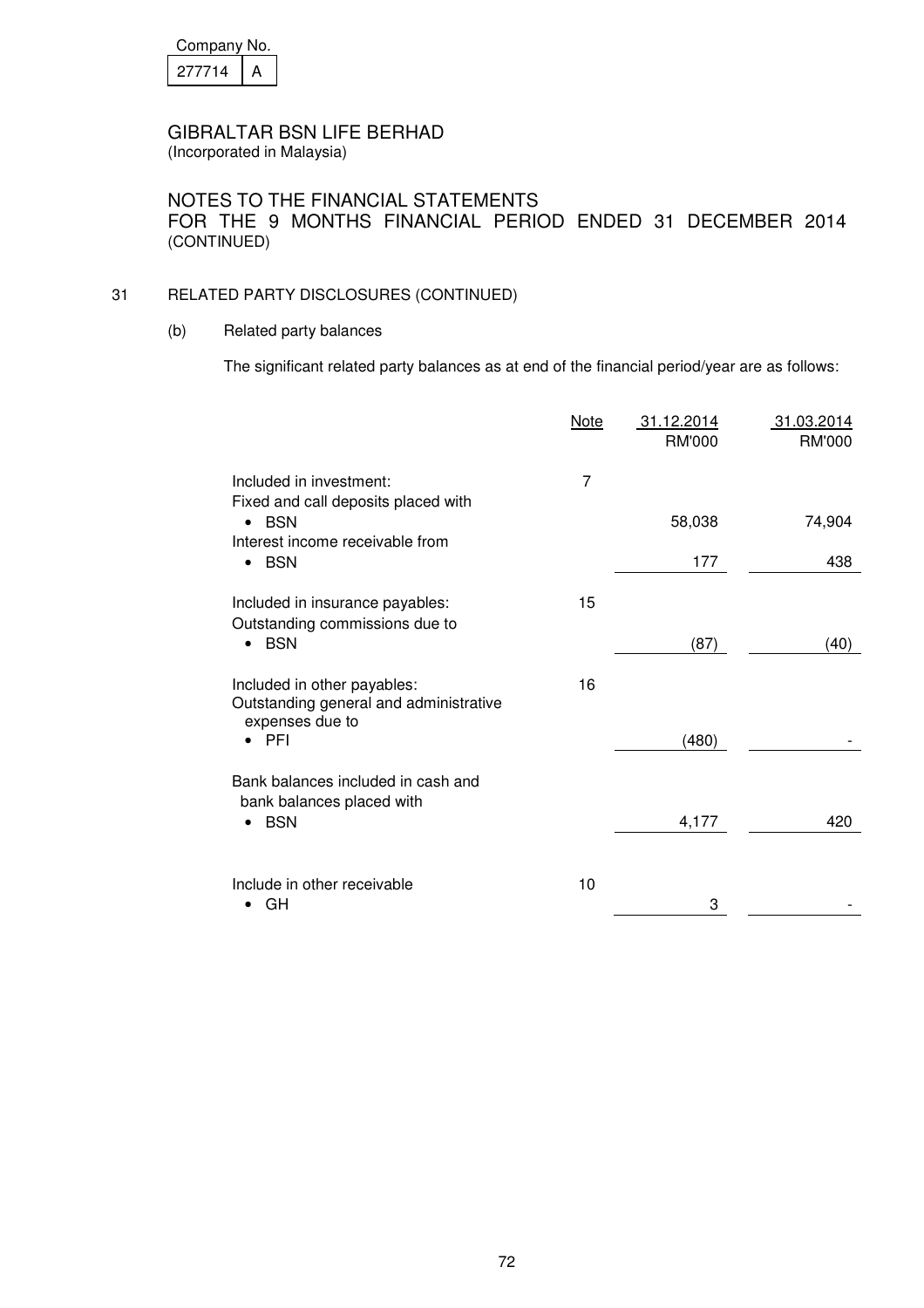| Company No. |  |  |  |
|-------------|--|--|--|
| 27714       |  |  |  |

# NOTES TO THE FINANCIAL STATEMENTS FOR THE 9 MONTHS FINANCIAL PERIOD ENDED 31 DECEMBER 2014 (CONTINUED)

## 31 RELATED PARTY DISCLOSURES (CONTINUED)

(c) Related party transactions

 The significant related party transactions of the Company with related parties during the financial period/year are as follows:

|                                                      | Financial<br>period from<br>01.04.2014<br>to 31.12.2014<br>RM'000 | Financial<br>year ended<br>31.03.2014<br><b>RM'000</b> |
|------------------------------------------------------|-------------------------------------------------------------------|--------------------------------------------------------|
| Gross premium received/receivable from:              |                                                                   |                                                        |
| Key management personnel                             | 52                                                                | 51                                                     |
| Loan received/receivable from:                       |                                                                   |                                                        |
| Key management personnel                             | 21                                                                |                                                        |
| Commission expenses paid/payable to:                 |                                                                   |                                                        |
| <b>BSN</b>                                           | 526                                                               | 118                                                    |
| Interest income received/receivable from:            |                                                                   |                                                        |
| <b>BSN</b><br>$\bullet$                              | 2,250                                                             | 1,184                                                  |
| Key management personnel                             | 4                                                                 | 4                                                      |
| General and administrative expenses paid/payable to: |                                                                   |                                                        |
| PFI                                                  | 1,705                                                             |                                                        |
| <b>BSN</b>                                           | 3,032                                                             |                                                        |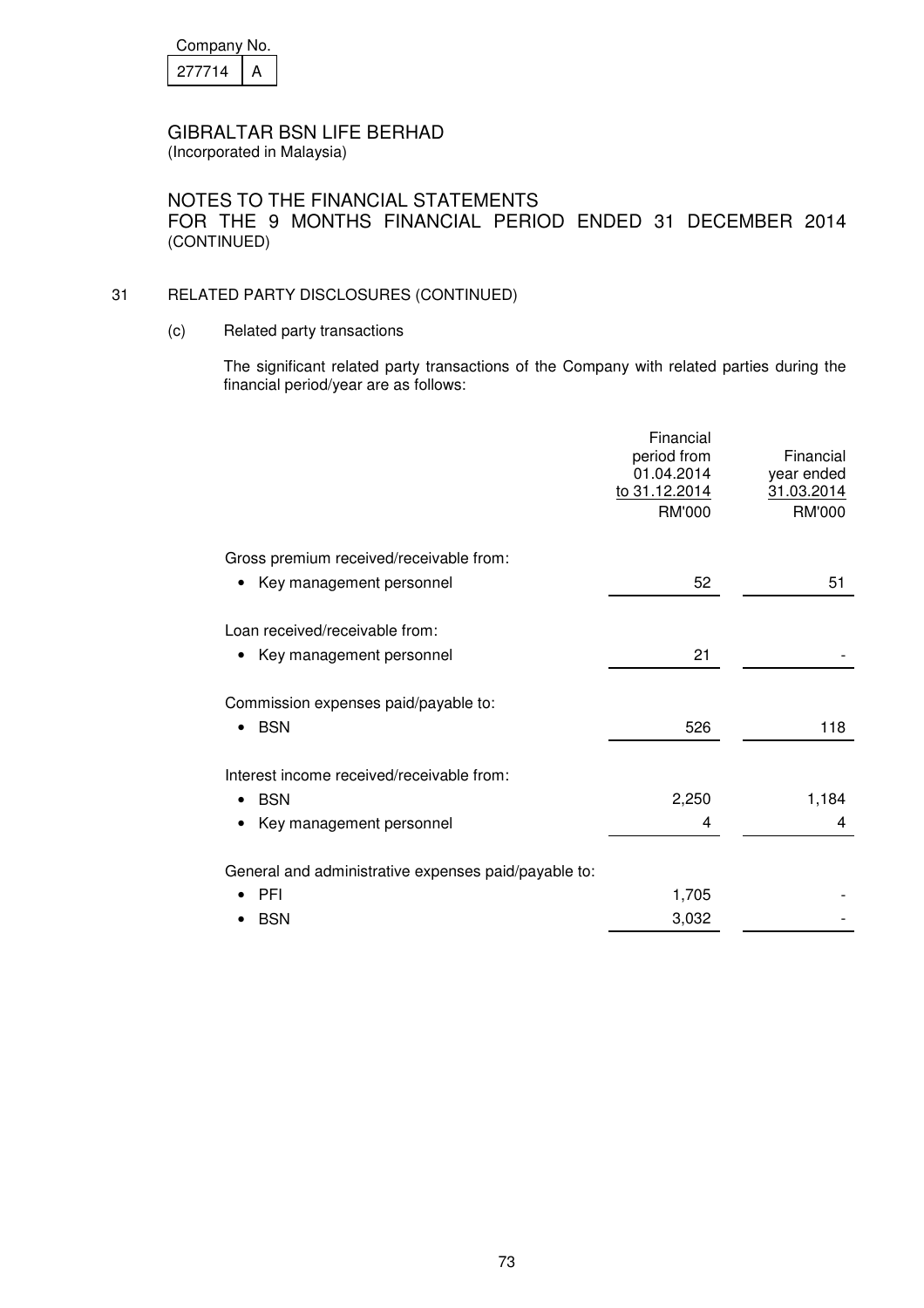| Company No. |  |  |  |
|-------------|--|--|--|
| 277714      |  |  |  |

NOTES TO THE FINANCIAL STATEMENTS FOR THE 9 MONTHS FINANCIAL PERIOD ENDED 31 DECEMBER 2014 (CONTINUED)

#### 32 RISK MANAGEMENT FRAMEWORK

#### (a) Overview of the Enterprise Risk Management Framework

 The Enterprise Risk Management Framework ("the Framework") sets out the governance structure in place to support implementation of a structured Risk Management process and to embed the risk management culture across the Company. It seeks to promote principles of sound corporate governance and effective management of risk to ensure that the risk-taking activities are aligned with the Company's objective.

 The Framework ensures that all key risks are identified, adequately assessed, treated, monitored, controlled and reported to the relevant stakeholders on a timely basis. Apart from safeguarding the Company financial strength and providing a strong platform for sustainable growth, it enables the Company to fulfill its obligations due to policyholders, shareholders, stakeholders, and at the same time, meeting the expectation of the Regulator.

#### (b) Enterprise Risk Management Principles

 Risk is defined as the possibility that an event may occur and adversely impact the achievement of the Company's mission or business objectives. Proactive management of risk is an integral part of our business and the main objective of having the Framework in place is to ensure that all key risks are appropriately managed.

 Broadly, the Framework classifies management of risks into five broad categories and these are:

- 1. Insurance risk<br>2 Asset risk (Ma
- Asset risk (Market and credit risk)
- 3. Asset-Liability Management ("ALM") risk
- 4. Operational risk<br>5. Strategic / Busin
- Strategic / Business risk

During the course of business, decisions taken and/or functions performed may expose the Company to one or more categories of risks. In order to strike a right balance of risks versus returns, these risks are managed to within acceptable limits, either by the Business and/or operational heads or established committees. This is possible owing to the proper Risk Governance structure being put in place within the Company. To this end, each of the committees have been set up and governed under clearly defined Terms of Reference, roles and responsibilities and level of delegated authorities, to ensure that the committees perform as intended.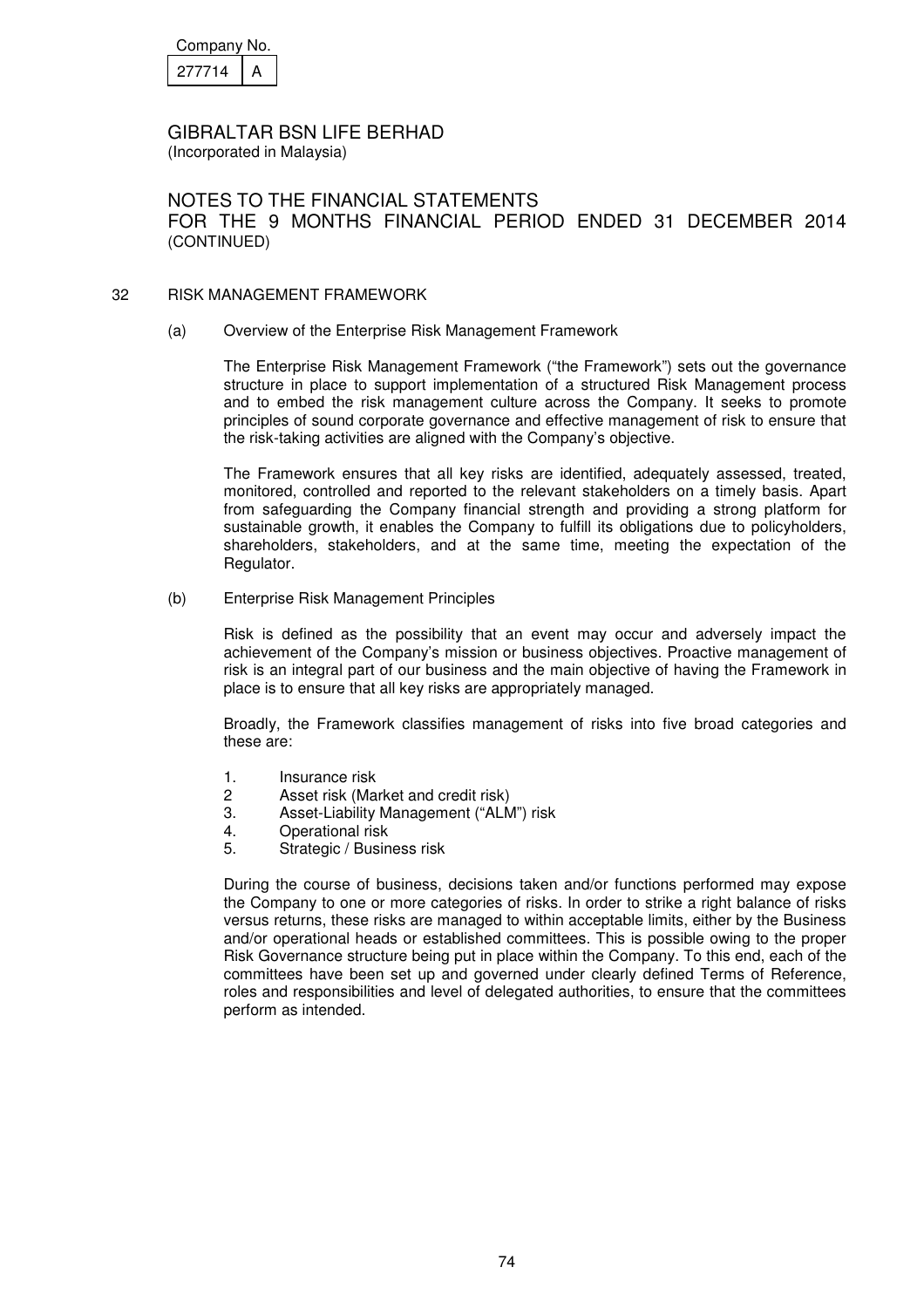| Company No. |  |  |  |
|-------------|--|--|--|
| 277714      |  |  |  |

GIBRALTAR BSN LIFE BERHAD

(Incorporated in Malaysia)

NOTES TO THE FINANCIAL STATEMENTS FOR THE 9 MONTHS FINANCIAL PERIOD ENDED 31 DECEMBER 2014 (CONTINUED)

### 32 RISK MANAGEMENT FRAMEWORK (CONTINUED)

### (c) Capital management

 The Company's capital management policy is to ensure that scenarios under which the possibility of future shortage of capital are accurately and timely identified and reported so that immediate remedial actions can be taken, utilise capital efficiently given limited resources for life insurers, achieve optimal balance in the management of risk, return, capital requirement as well as capital availability, and reduce the capital requirement by putting in place proper controls, risk management processes and procedures to eliminate unwanted surprise /losses.

### Regulatory capital

 The Company is required to comply with the RBC Framework which is the capital adequacy framework for all insurers licensed under the Financial Services Act, 2013. The Company is expected to comply by maintaining the Capital Adequacy Ratio ("CAR") at above the supervisory target level of 130% at all times. The CAR is calculated as follows:

 CAR = Total Capital Available ('TCA') X 100% Total Capital Required ('TCR')

 The Company has met all the regulatory requirements and operates at capital level above Individual Target Capital Level throughout the financial year.

### (d) Governance framework

 The Company's Board of Directors retains the overall risk management responsibilities in accordance with BNM's Minimum Standards for Prudential Management of Insurers (BNM/RH/GL/003-1) Guidelines on Prudential Framework of Corporate Governance for Insurers (BNM/RH/GL/003-2) and Guidelines on Risk Governance (BNM/RH/GL 013-5).

 Whilst the Board still retains ultimate responsibilities for risk management and for determining the appropriate level of risk appetite, a Board Risk Management Committee consisting of non-executive directors has been established to assist the Board in overseeing the risk management strategies and provide an independent risk management reporting line for the Company.

 An Executive Risk Management Committee is also established at Senior Management level and shall meet at least once every quarter, to review the Company's risk exposure and to raise and discuss matters regarding risk management.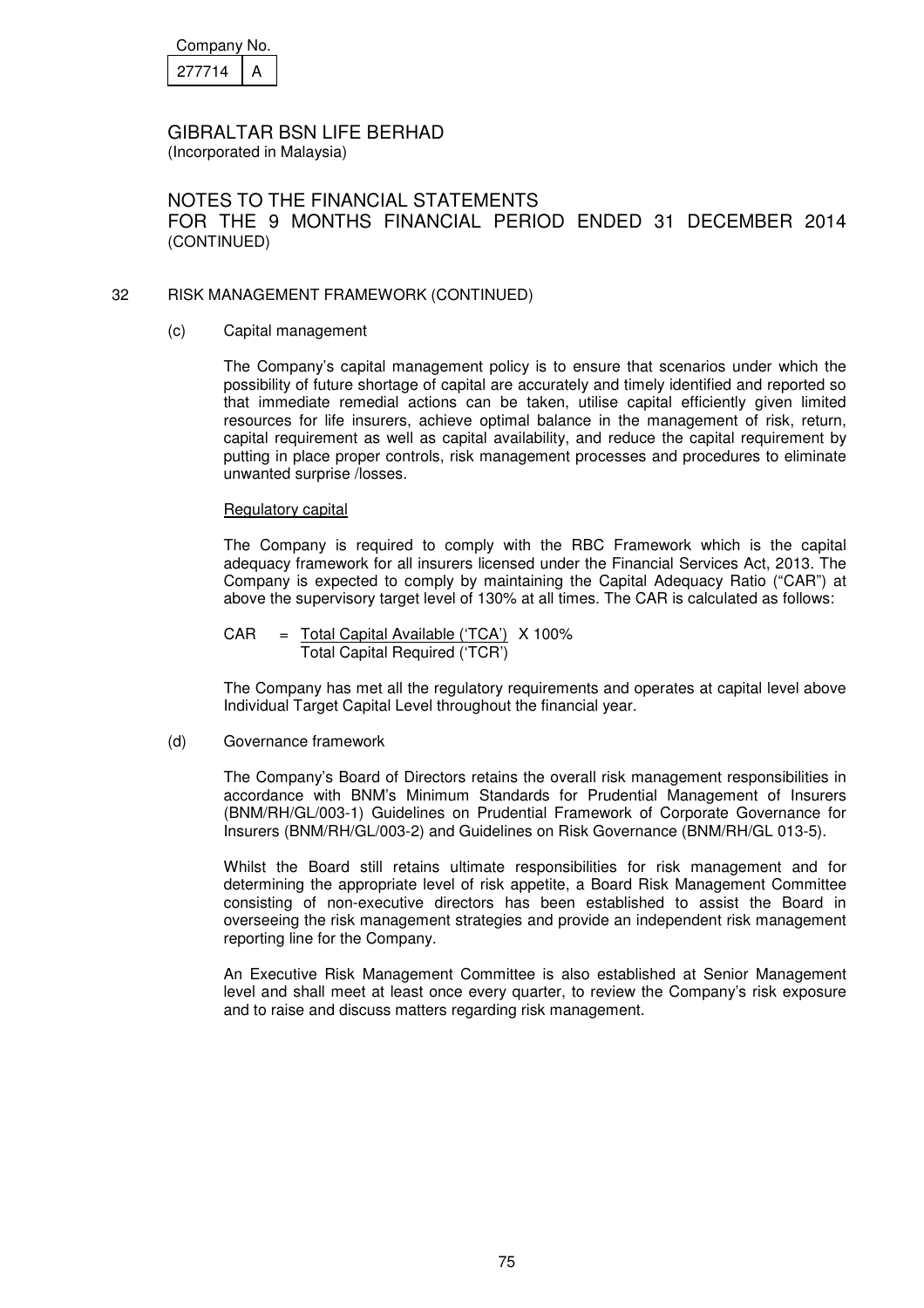| Company No. |  |  |  |
|-------------|--|--|--|
| 277714      |  |  |  |

NOTES TO THE FINANCIAL STATEMENTS FOR THE 9 MONTHS FINANCIAL PERIOD ENDED 31 DECEMBER 2014 (CONTINUED)

#### 32 RISK MANAGEMENT FRAMEWORK (CONTINUED)

#### (d) Governance framework (continued)

 Whilst the Risk Management Department spearheads the development and implementation of the Framework and Risk Management Policy of the Company, the Senior Management remains accountable and responsible for the development of detailed policies, procedures and limits for managing risks inherent in the Company's activities based on the business and risk management strategies approved by the Board.

 Consistent with the provisions set out in the guidelines, the Company's operational management or business lines, typically known as the first line of defense, are accountable for the day-to-day management of business activities and all types of risks associated with these activities within the established limits. The Risk Management and Compliance functions, typically known as the second line of defense, are accountable for ensuring adequate programs are in place in exercising its control and oversight responsibilities. The internal audit function, typically known as the third line of defense are accountable for providing the Board with an independent assurance that the risk management and oversight approach undertaken, system of internal controls, governance process of the Company are adequate and effective.

(e) Insurance risks of life insurance contracts

The Company is exposed to life insurance risks when it signs a contract with the insured party or policyholder for a premium amount and in return promises to compensate the policyholder if a specified uncertain future event or an insured event adversely affects the policyholder. Life insurance risks arise when the prices charged for life insurance contracts may be ultimately inadequate to support the future contractual obligations due to adverse deviation of the assumptions used in pricing the insurance contracts from the actual experience. Assumptions used in product pricing include items such as policy lapses, policy claims such as mortality and morbidity, expenses as well as investment return and discount rate.

Experience studies are carried out annually to ensure that pricing assumptions are adequate, appropriate and consistent with the actual experience for insurance product pricing purposes.

The Company has implemented underwriting and claims management guidelines and procedures to manage its life insurance risks. Whilst proper underwriting process is put in place to control the risk of anti-selection, appropriate claims management systems also help to identify fraudulent claims.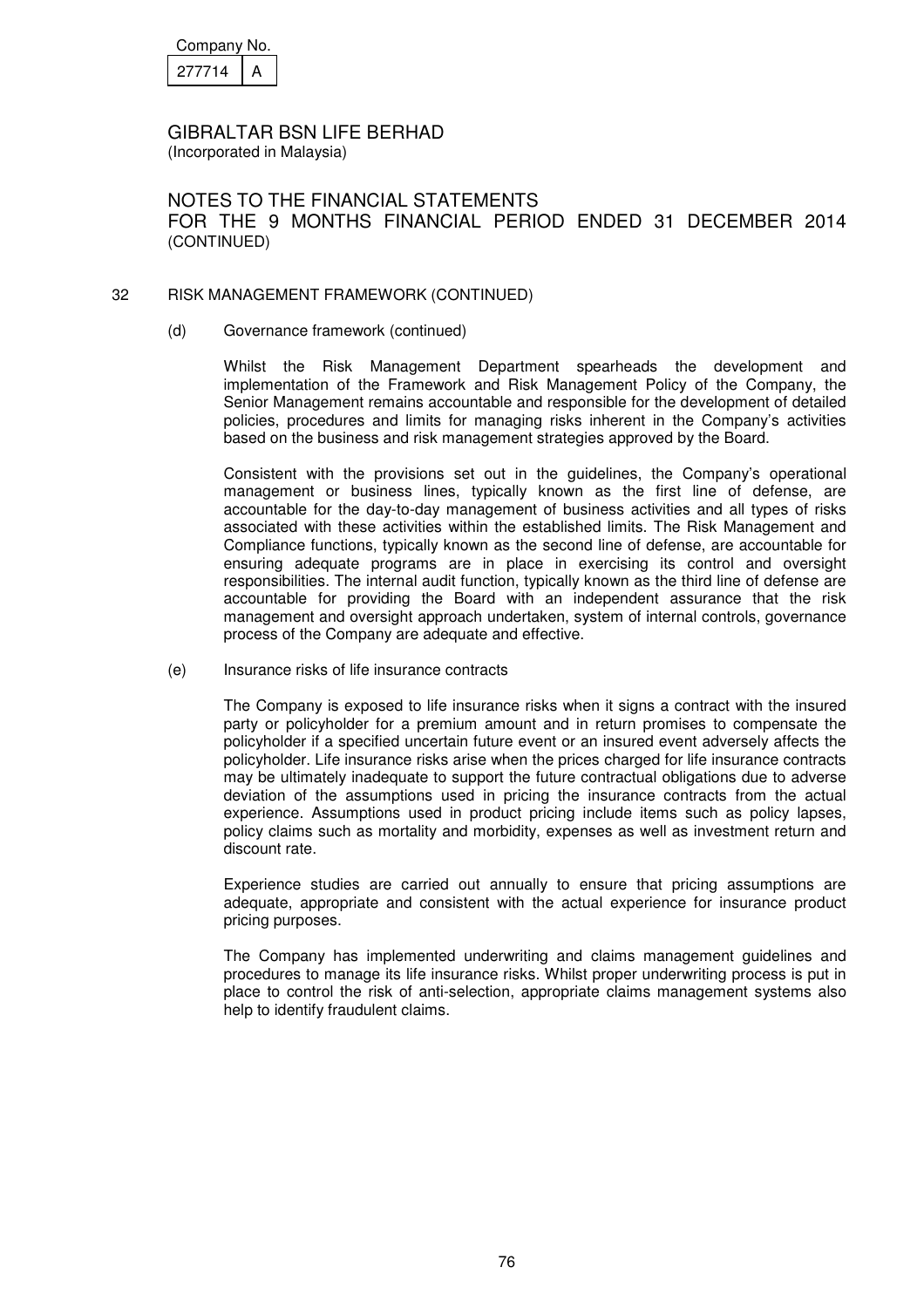| Company No. |  |  |  |
|-------------|--|--|--|
| 277714      |  |  |  |

NOTES TO THE FINANCIAL STATEMENTS FOR THE 9 MONTHS FINANCIAL PERIOD ENDED 31 DECEMBER 2014 (CONTINUED)

#### 32 RISK MANAGEMENT FRAMEWORK (CONTINUED)

#### (e) Insurance risks of life insurance contracts (continued)

The mortality and morbidity risks are also managed through reinsurance programme. The bulk of the Company's reinsurance is in the form of automatic treaties. These treaties are of risk premium type and cover both individual business and group business. In addition, there is another layer of reinsurance that is in the form of a catastrophe treaty. Both of these types of reinsurance serve to protect the Company's solvency, especially when there is an accumulation of risk, for example a natural disaster.

A substantial portion of the Company's life insurance funds is participating in nature. In the event of volatile investment climate and/or unusual claims experience, the Company has the option of revising the bonus rates and dividends payable to the policyholders.

For non-participating funds, the risk is that policy benefits are guaranteed to the policyholders and these obligations must be fulfilled in spite of the Company's poor investment performance or unfavorable claims experience. To mitigate this risk, investment mandate is put in place to ensure that appropriate investment strategy that focuses on Low Risk Assets ("LRA") and Private Debt Securities ("PDS") assets with minimum equity exposure is adopted by the fund managers.

For investment-linked funds, the risk exposure for the Company is limited only to the underwriting aspect as all investment risks are borne by the policyholders and proper expense management is in place to minimise actual costs incurred.

As required by the BNM's Guidelines on Stress Testing for Insurers, Stress Testing is performed at least once on a half-yearly basis. The purpose of Stress Testing is to test the solvency of life insurance funds under various scenarios according to the prescribed statutory valuation basis, simulating drastic changes in major parameters like interest rates, investment return, inflation rate, investment asset value, new business volume, mortality/morbidity patterns as well as expense patterns. In addition, stress testing also provides an early warning signal for the Company to take necessary measures to protect its financial position.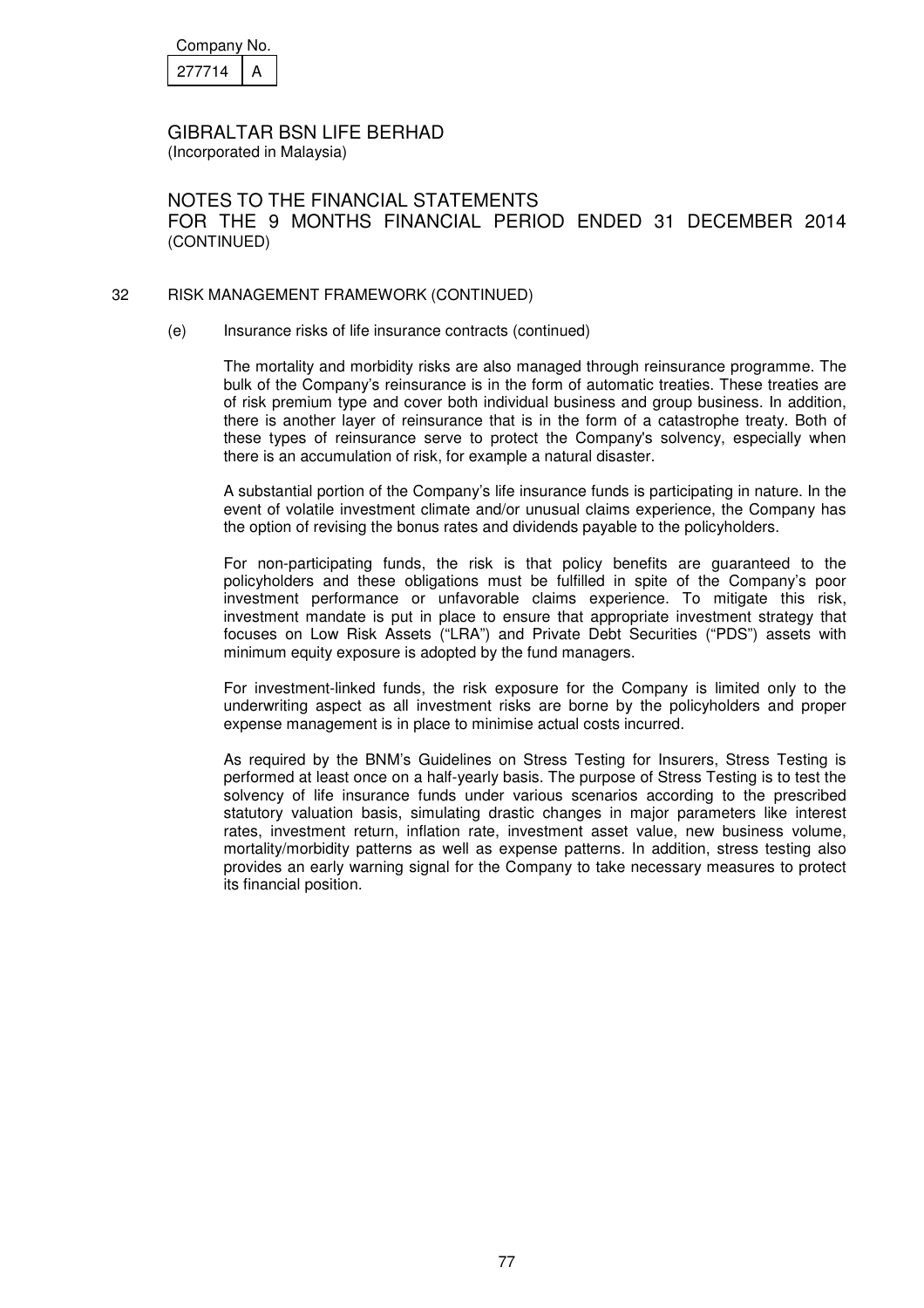| Company No. |  |
|-------------|--|
| 27711       |  |

# NOTES TO THE FINANCIAL STATEMENTS FOR THE 9 MONTHS FINANCIAL PERIOD ENDED 31 DECEMBER 2014 (CONTINUED)

### 32 RISK MANAGEMENT FRAMEWORK (CONTINUED)

# (e) Insurance risks of life insurance contracts (continued)

The table below shows the concentration actuarial liabilities by type of contract.

|                                      | Gross      |            |           | Reinsurance              |               |          |            |
|--------------------------------------|------------|------------|-----------|--------------------------|---------------|----------|------------|
|                                      | With       | Without    |           | With                     | Without       |          |            |
|                                      | <b>DPF</b> | <b>DPF</b> | Total     | <b>DPF</b>               | <b>DPF</b>    | Total    | <u>Net</u> |
|                                      | RM'000     | RM'000     | RM'000    | RM'000                   | <b>RM'000</b> | RM'000   | RM'000     |
| 31 December 14                       |            |            |           |                          |               |          |            |
| Whole Life                           | 182,981    | 25,602     | 208,583   |                          |               |          | 208,583    |
| Endowment                            | 580,395    | 195,973    | 776,368   |                          |               |          | 776,368    |
| Term - Mortgage                      |            | 205,520    | 205,520   |                          | (2, 415)      | (2, 415) | 203,105    |
| Term - Others                        |            | 10,076     | 10,076    |                          | (41)          | (41)     | 10,035     |
| Riders                               | (962)      | (873)      | (1,835)   |                          |               |          | (1, 835)   |
| Total insurance contract liabilities | 762,414    | 436,298    | 1,198,712 |                          | (2, 456)      | (2, 456) | 1,196,256  |
| 31 March 14                          |            |            |           |                          |               |          |            |
| Whole Life                           | 167,606    | 11,711     | 179,317   |                          |               |          | 179,317    |
| Endowment                            | 721,547    | 183,214    | 904,761   |                          |               |          | 904,761    |
| Term - Mortgage                      |            | 207,459    | 207,459   | $\overline{\phantom{a}}$ | (2, 112)      | (2, 112) | 205,347    |
| Term - Others                        |            | 8,048      | 8,048     |                          | (22)          | (22)     | 8,026      |
| Riders                               | (1,375)    | 1,172      | (203)     |                          |               |          | (203)      |
| Total insurance contract liabilities | 887,778    | 411,604    | 1,299,382 |                          | (2, 134)      | (2, 134) | 1,297,248  |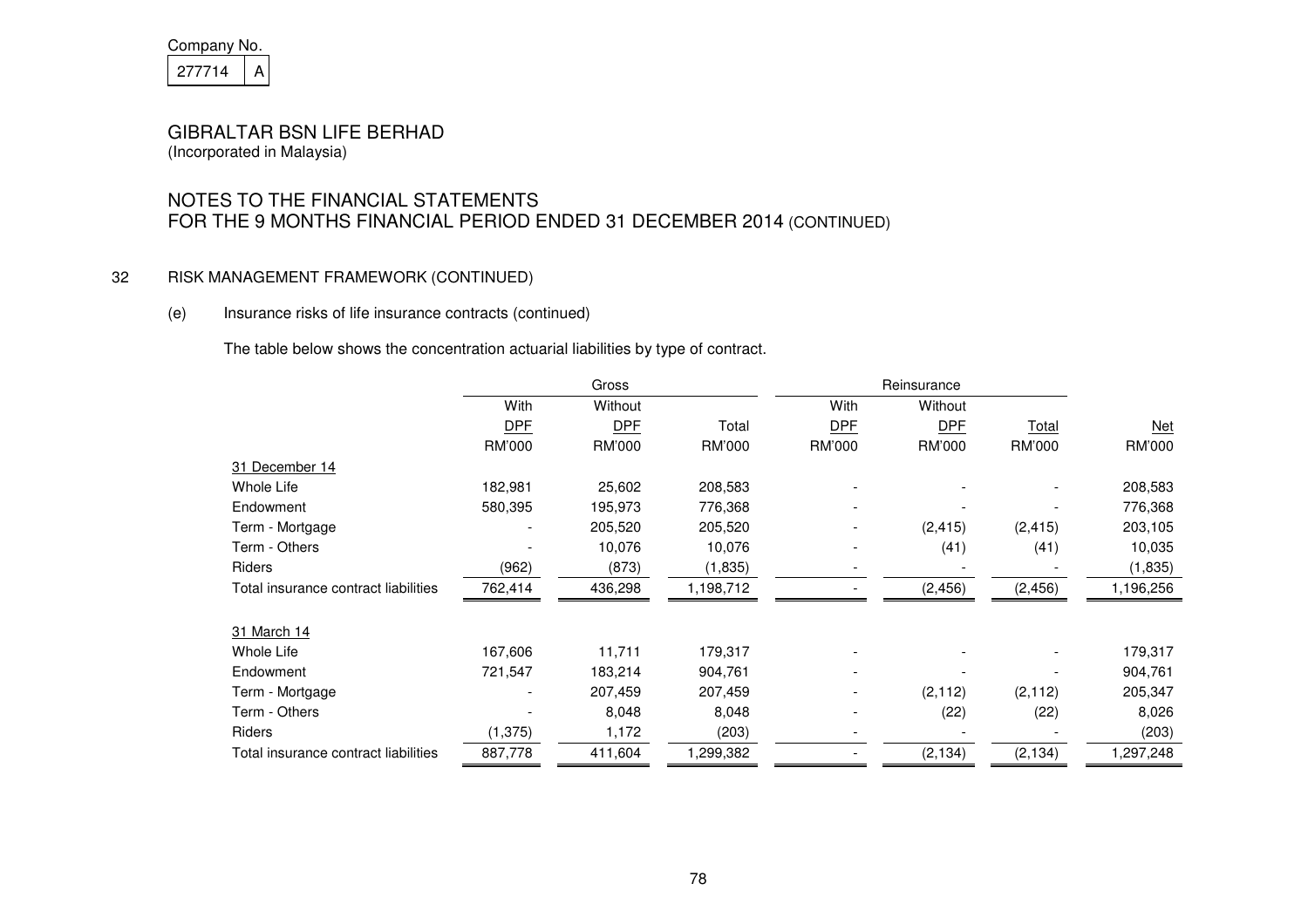| Company No. |  |
|-------------|--|
| 277714      |  |

GIBRALTAR BSN LIFE BERHAD

(Incorporated in Malaysia)

## NOTES TO THE FINANCIAL STATEMENTS FOR THE 9 MONTHS FINANCIAL PERIOD ENDED 31 DECEMBER 2014 (CONTINUED)

#### 32 RISK MANAGEMENT FRAMEWORK (CONTINUED)

(e) Insurance risks of life insurance contracts (continued)

As all of the business is derived from Malaysia, the entire life insurance contract liabilities are in Malaysia.

#### Key assumptions

Material judgment is required in determining the liabilities and in the choice of assumptions. Valuation assumptions used are based on past experience, current internal data, external market indices and benchmarks which reflect current observable market prices and other published information. Valuation assumptions and prudent estimates are determined at the date of valuation. Valuation assumptions are further evaluated on a continuous basis in order to ensure realistic and reasonable valuations.

The key assumptions to which the estimation of liabilities is particularly sensitive are as below:

(i) Mortality rates

Best estimate assumptions are based on the Company's recent experience studies.

(ii) Expenses

Best estimate assumptions are based on the experience of the Company and long-term expected expenses levels. An inflation rate of 4% per annum is assumed over time. The Company conducts an expense study annually. The Company is currently in an expense overrun position estimated on the basis of the expected cost in restructuring the portfolio of business should the portfolio be held on a run-off basis. Allowance is also made for payment of commission to distributors.

(iii) Lapse and surrender rates

Best estimate assumptions are based on the experience studies. The Company conducts a persistency study annually, or on a more regular basis when appropriate. Statistical methods are used to determine appropriate lapse and surrender rates. Lapse and surrender rates vary by product type and policy duration.

#### (iv) Discount rate

Risk free discount rate is used in the valuation of actuarial liabilities for nonparticipating fund and the non-unit liabilities of investment-linked funds and the guaranteed benefit liabilities of participating funds.

These risk free rates from durations of 1 to 15 years are the MGS yields taken from Bond Pricing Agency Malaysia, which is a recognised bond pricing agency in Malaysia. Interpolation or extrapolation is used to determine yields for terms where MGS yields are not available. For cash flows with duration of 15 years or more, the 15-year MGS yield is used for discounting purposes.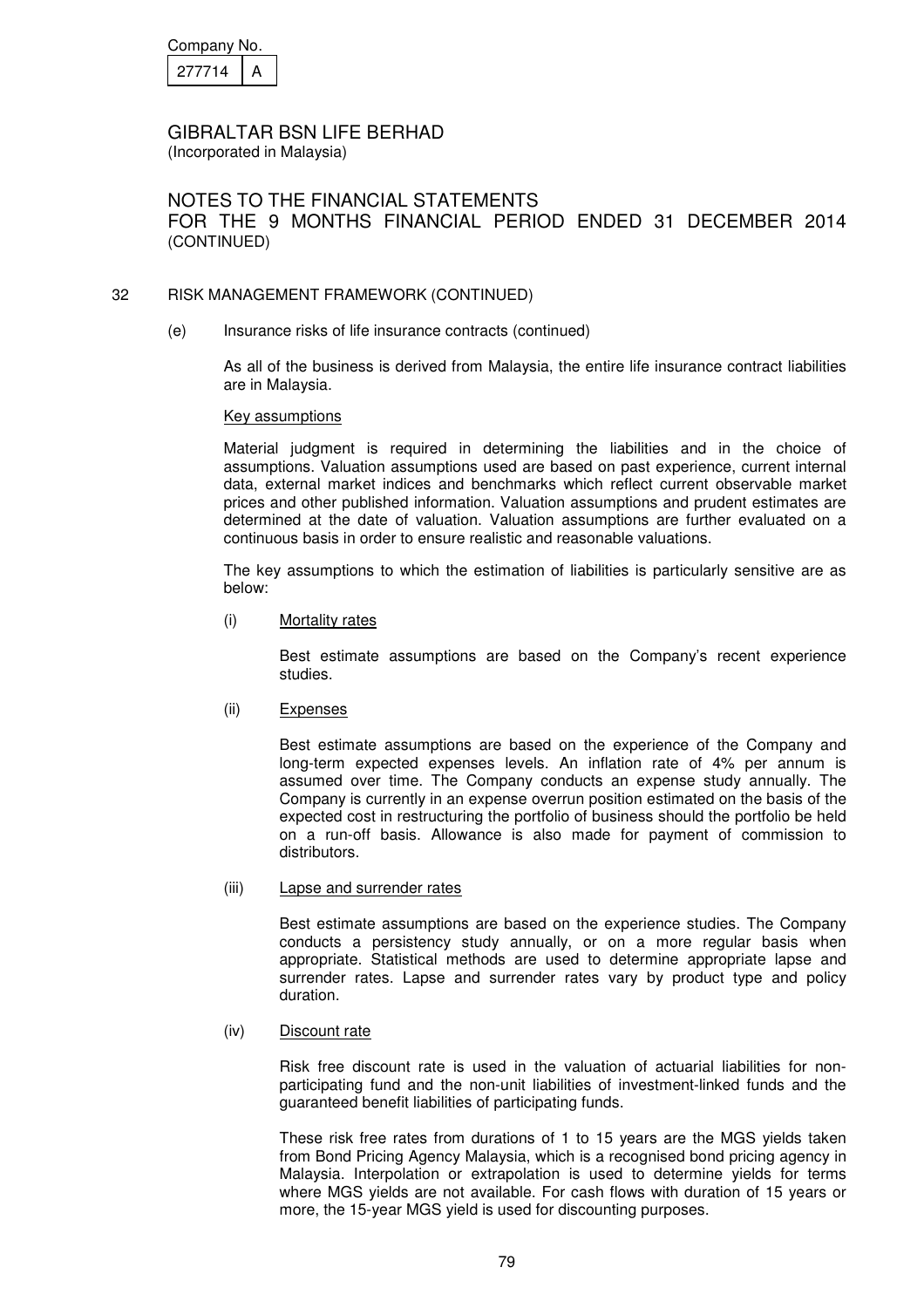| Company No. |  |
|-------------|--|
| 277714      |  |

# NOTES TO THE FINANCIAL STATEMENTS FOR THE 9 MONTHS FINANCIAL PERIOD ENDED 31 DECEMBER 2014 (CONTINUED)

#### 32 RISK MANAGEMENT FRAMEWORK (CONTINUED)

- (e) Insurance risks of life Insurance contracts (continued)
	- (v) Fund based yield

Fund based yield is used in the valuation of actuarial liabilities for participating fund to discount expected cashflows for future years. Expected cashflows include an allowance for non-guaranteed benefits. The selected yield reflects the expected return on participating fund, based on investment strategy employed, and can be differentiated between groups of products to reflect characteristics of the products, which may affect the investment strategy employed. The yield is reduced to allow for expected tax on investment income.

(vi) Sensitivities

The analysis below is performed for reasonably possible movements in key assumptions with all other assumptions held constant, showing the impact on gross and net liabilities. No management actions (e.g. possible revision of bonus rates for participating fund products) have been assumed in the calculation of net and gross liabilities. The correlation of assumptions will have a significant effect in determining the ultimate claims liabilities, but to demonstrate the impact due to changes in assumptions, assumptions had to be changed on an individual basis. It should be noted that movements in these assumptions are non-linear. Sensitivity information will also vary according to the current economic assumptions.

|                           | Impact on   | Impact on   | Impact      |
|---------------------------|-------------|-------------|-------------|
|                           | change in   | gross       | on net      |
|                           | assumptions | liabilities | liabilities |
|                           |             | RM'000      | RM'000      |
| 31 December 14            |             |             |             |
| Mortality/morbidity       | $+25%$      | 64,181      | 51,658      |
| Expenses                  | $+25%$      | 33,771      | 33,779      |
| Lapse and surrender rates | $+25%$      | 1,716       | 1,698       |
| Discount rate             | $-1\%$      | 121,217     | 121,206     |
| 31 March 14               |             |             |             |
| Mortality/morbidity       | $+25%$      | 64,335      | 52,281      |
| <b>Expenses</b>           | $+25%$      | 33,313      | 33,322      |
| Lapse and surrender rates | $+25%$      | 2,095       | 2,066       |
| Discount rate             | $-1\%$      | 126,102     | 126,117     |

The method used and significant assumptions made for deriving sensitivity information did not change from the previous period.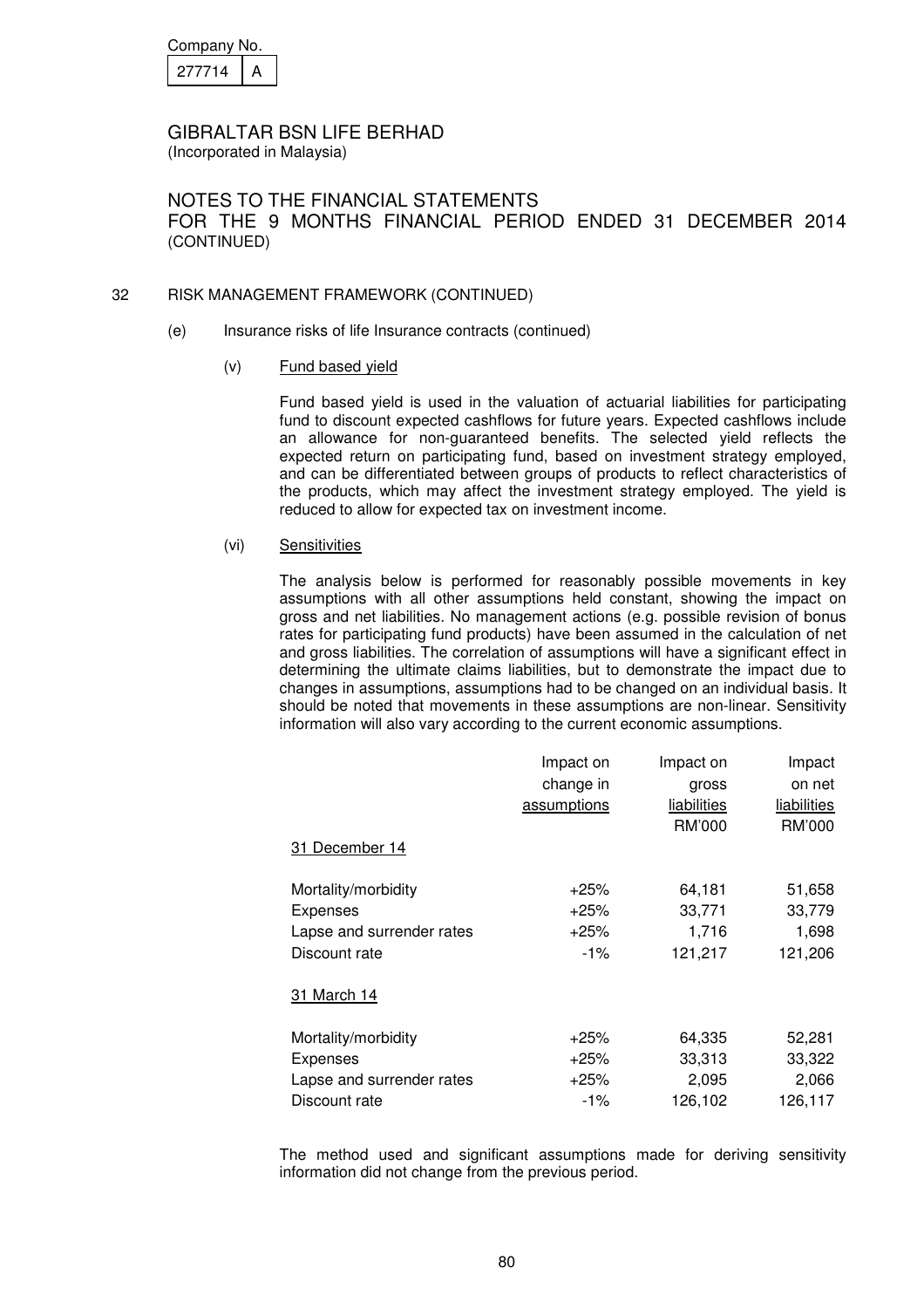| Company No. |  |
|-------------|--|
| 277714      |  |

## NOTES TO THE FINANCIAL STATEMENTS FOR THE 9 MONTHS FINANCIAL PERIOD ENDED 31 DECEMBER 2014 (CONTINUED)

#### 32 RISK MANAGEMENT FRAMEWORK (CONTINUED)

- (f) Financial Risk
	- (i) Credit risk

Credit risk is the potential financial loss resulting from counterparty's inability or unwillingness to fully meet its contractual financial obligations as and when they fall due. The counterparties may include debtors, borrowers, brokers, policyholders, reinsurers and guarantors.

The Company's primary exposure to credit risk is through its investments in fixed income securities, lending activities such as policy loans are secured against the surrender value of policies and carry no substantial credit risk and potential obligations of reinsurers arising out of reinsurance arrangements.

The Company's Investment Committee manages credit risk associated with investments in fixed income securities through the setting of investment policies as well as credit exposure limits approved by the Board and within the guidelines issued by BNM.

Credit evaluation of an issuer of credit facilities is undertaken by the Investment Department. The credit profile of an issuer is assessed by considering factors such as industry and business background, operating performance or viability of a project, business risk factors, financial ratio analysis, financial strength and flexibility, availability of cash flows and identified sources of repayment, management credibility and shareholders' profile as well as security enhancement.

In addition, a credit review of individual exposure is also conducted by the investment team at least once a year to review and monitor the creditworthiness of issuers or counterparties. Additional review will be carried out when there is a downgrade of credit rating, a change in the nature of an issuer's business or a corporate restructuring of an issuer.

Reinsurance programme is arranged with reinsurers that have a good credit rating in order to reduce credit risk arising from reinsurance arrangements.

Credit risk in respect of policyholder balances incurred on non-payment of premiums or contributions will only persist during the grace period specified in the policy document until expiry, when the policy is either paid up or terminated.

#### Credit exposure

The table below shows the maximum exposure to credit risk for the components on the statement of financial position and items such as future commitments. The maximum exposure is shown gross, before the effect of mitigation through the use of master netting or collateral agreements.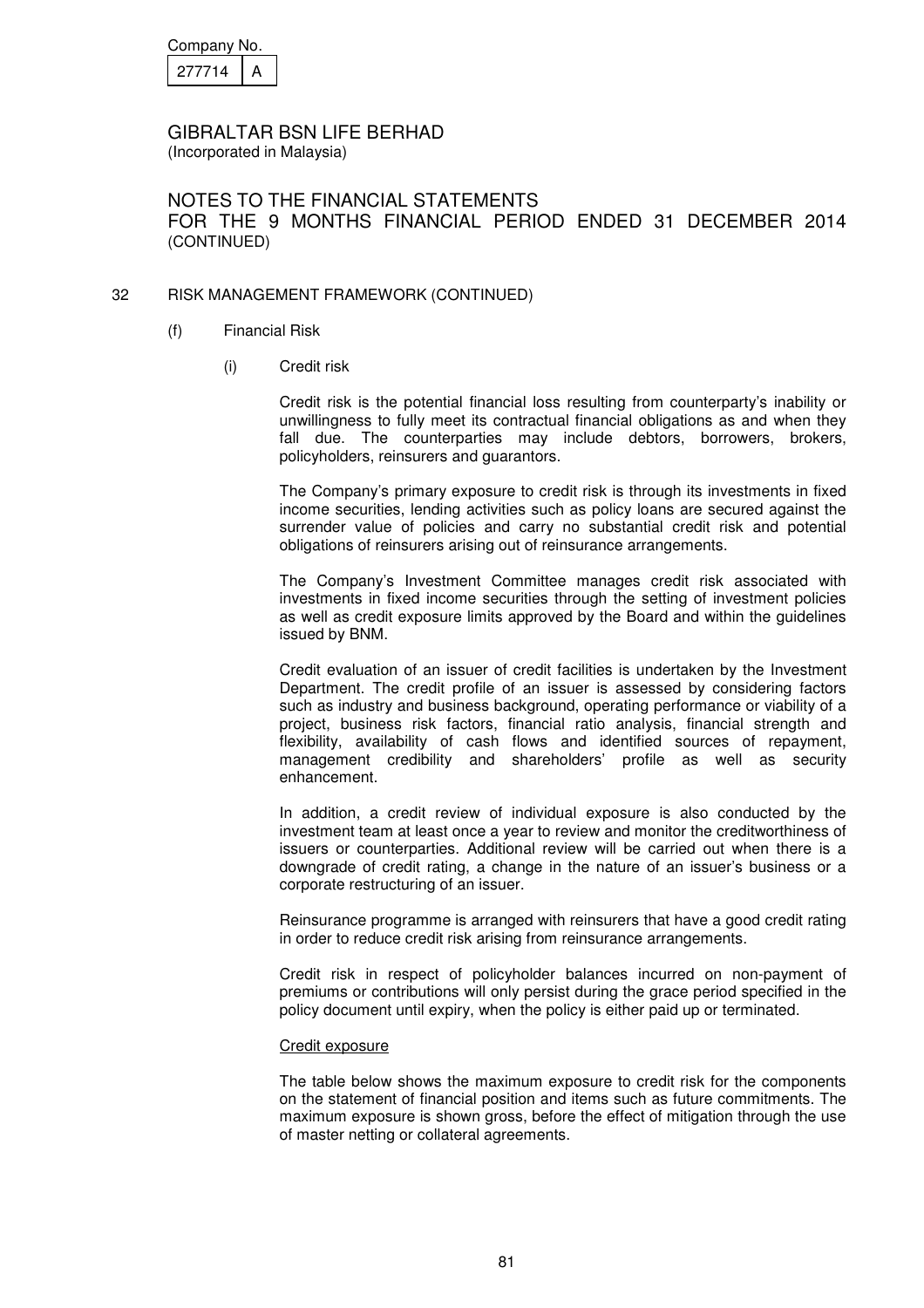| Company No. |  |
|-------------|--|
| 27714       |  |

# NOTES TO THE FINANCIAL STATEMENTS FOR THE 9 MONTHS FINANCIAL PERIOD ENDED 31 DECEMBER 2014 (CONTINUED)

# 32 RISK MANAGEMENT FRAMEWORK (CONTINUED)

- (f) Financial Risk (continued)
	- (i) Credit risk (continued)

Credit exposure (continued)

|                                           | Life and<br>Shareholders'<br>Fund<br>RM'000 | Investment-<br>linked<br>Funds<br>RM'000 | Total<br>RM'000 |
|-------------------------------------------|---------------------------------------------|------------------------------------------|-----------------|
| 31 December 2014                          |                                             |                                          |                 |
| HTM financial assets:                     |                                             |                                          |                 |
| Malaysian Government                      |                                             |                                          |                 |
| <b>Securities</b>                         | 14,995                                      |                                          | 14,995          |
| Malaysian government                      |                                             |                                          |                 |
| guaranteed bonds                          | 15,023                                      |                                          | 15,023          |
| Debt securities                           | 329,485                                     |                                          | 329,485         |
| Accrued interest                          | 4,507                                       |                                          | 4,507           |
| LAR:                                      |                                             |                                          |                 |
| Loans                                     | 81,814                                      |                                          | 81,814          |
| Fixed and call deposits                   | 230,794                                     | 31,199                                   | 261,993         |
| Accrued interest<br>AFS financial assets: | 10,601                                      | 71                                       | 10,672          |
| <b>Equity securities</b>                  | 2,242                                       |                                          | 2,242           |
| Debt securities                           | 632,544                                     |                                          | 632,544         |
| Malaysian Government                      |                                             |                                          |                 |
| <b>Securities</b>                         | 30,935                                      |                                          | 30,935          |
| Malaysian government                      |                                             |                                          |                 |
| guaranteed bonds                          | 276,802                                     |                                          | 276,802         |
| <b>Accrued interest</b>                   | 10,798                                      |                                          | 10,798          |
| <b>FVTPL</b> financial assets:            |                                             |                                          |                 |
| Equity securities                         | 225,326                                     | 76,455                                   | 301,781         |
| <b>Structured investments</b>             |                                             | 78,893                                   | 78,893          |
| Debt securities                           |                                             | 14,420                                   | 14,420          |
| Unit trust and property                   |                                             |                                          |                 |
| trust funds                               | 7,460                                       | 39,176                                   | 46,636          |
| Accrued interest                          |                                             | 142                                      | 142             |
| Reinsurance assets                        | 5,465                                       |                                          | 5,465           |
| Insurance receivables                     | 8,256                                       |                                          | 8,256           |
| Other receivables                         | 2,356                                       | 10,974                                   | 13,330          |
| Cash and cash                             |                                             |                                          |                 |
| equivalents                               | 12,514                                      | 121                                      | 12,635          |
|                                           | 1,901,917                                   | 251,451                                  | 2,153,368       |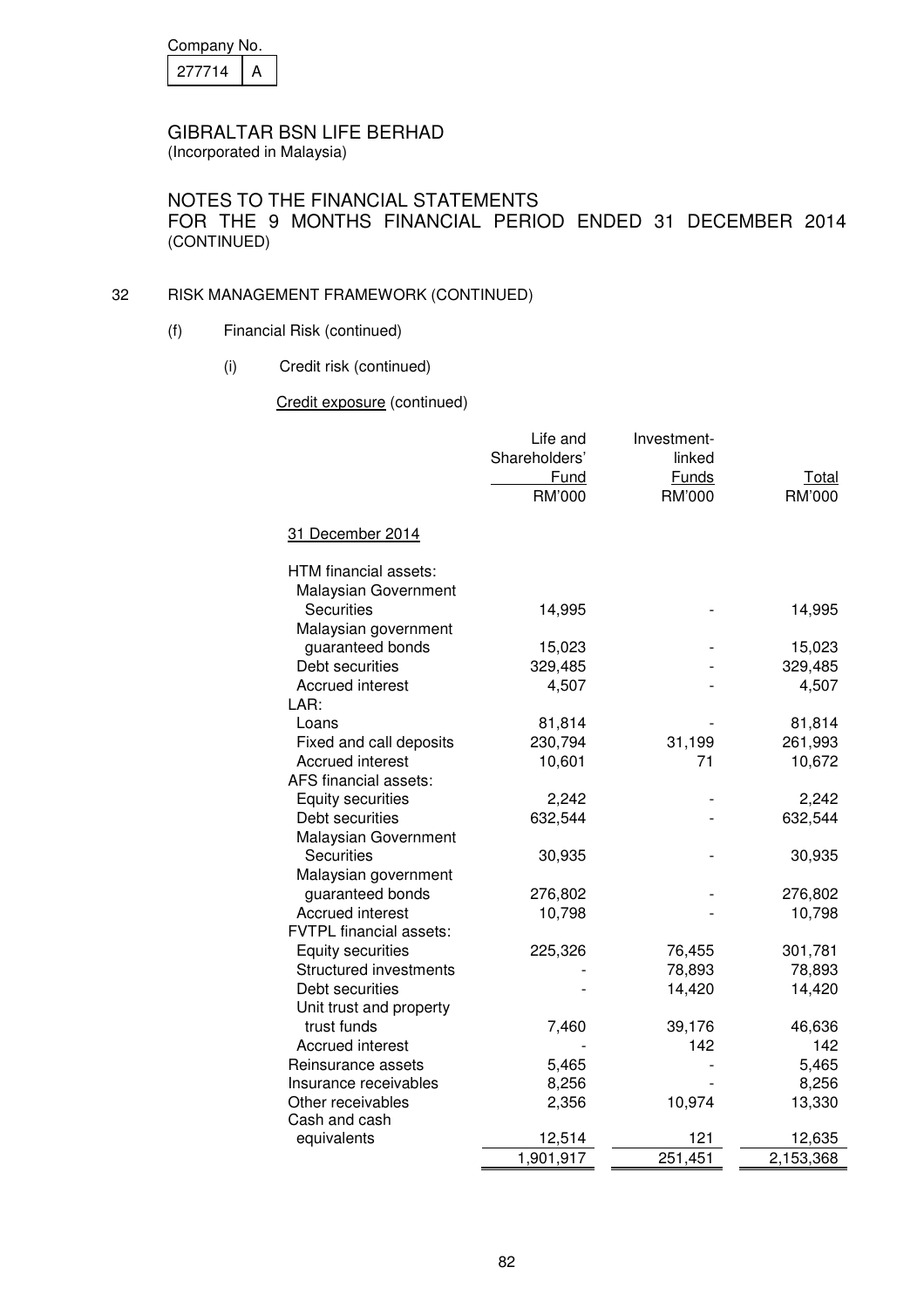| Company No. |  |
|-------------|--|
| 27714       |  |

# NOTES TO THE FINANCIAL STATEMENTS FOR THE 9 MONTHS FINANCIAL PERIOD ENDED 31 DECEMBER 2014 (CONTINUED)

# 32 RISK MANAGEMENT FRAMEWORK (CONTINUED)

- (f) Financial Risk (continued)
	- (i) Credit risk (continued)

Credit exposure (continued)

|                                          | Life and<br>Shareholders'<br>Fund<br>RM'000 | Investment-<br>linked<br><b>Funds</b><br>RM'000 | <b>Total</b><br>RM'000 |
|------------------------------------------|---------------------------------------------|-------------------------------------------------|------------------------|
| 31 March 14                              |                                             |                                                 |                        |
| HTM financial assets:                    |                                             |                                                 |                        |
| Malaysian Government                     |                                             |                                                 |                        |
| <b>Securities</b>                        | 19,985                                      |                                                 | 19,985                 |
| Malaysian government<br>guaranteed bonds | 15,025                                      |                                                 |                        |
| Debt securities                          | 333,993                                     |                                                 | 15,025<br>333,993      |
| <b>Accrued interest</b>                  | 4,900                                       |                                                 | 4,900                  |
| LAR:                                     |                                             |                                                 |                        |
| Loans                                    | 79,626                                      |                                                 | 79,626                 |
| Fixed and call deposits                  | 425,795                                     | 21,697                                          | 447,492                |
| Accrued interest                         | 13,485                                      | 41                                              | 13,526                 |
| AFS financial assets:                    |                                             |                                                 |                        |
| <b>Equity securities</b>                 | 2,154                                       |                                                 | 2,154                  |
| Debt securities                          | 647,514                                     |                                                 | 647,514                |
| Malaysian Government                     |                                             |                                                 |                        |
| <b>Securities</b>                        | 31,267                                      |                                                 | 31,267                 |
| Malaysian government                     |                                             |                                                 |                        |
| guaranteed bonds                         | 173,065                                     |                                                 | 173,065                |
| <b>Accrued interest</b>                  | 10,131                                      |                                                 | 10,131                 |
| <b>FVTPL</b> financial assets:           |                                             |                                                 |                        |
| <b>Equity securities</b>                 | 200,053                                     | 85,951                                          | 286,004                |
| <b>Structured investments</b>            |                                             | 80,222                                          | 80,222                 |
| Debt securities                          |                                             | 15,485                                          | 15,485                 |
| Unit trust and property                  |                                             |                                                 |                        |
| trust funds                              | 8,433                                       | 46,395                                          | 54,828                 |
| Accrued interest                         |                                             | 187                                             | 187                    |
| Reinsurance assets                       | 6,131                                       |                                                 | 6,131                  |
| Insurance receivables                    | 8,298                                       |                                                 | 8,298                  |
| Other receivables                        | 12,213                                      | 3,196                                           | 15,409                 |
| Cash and cash<br>equivalents             | 12,387                                      | 88                                              | 12,475                 |
|                                          | 2,004,455                                   | 253,262                                         | 2,257,717              |
|                                          |                                             |                                                 |                        |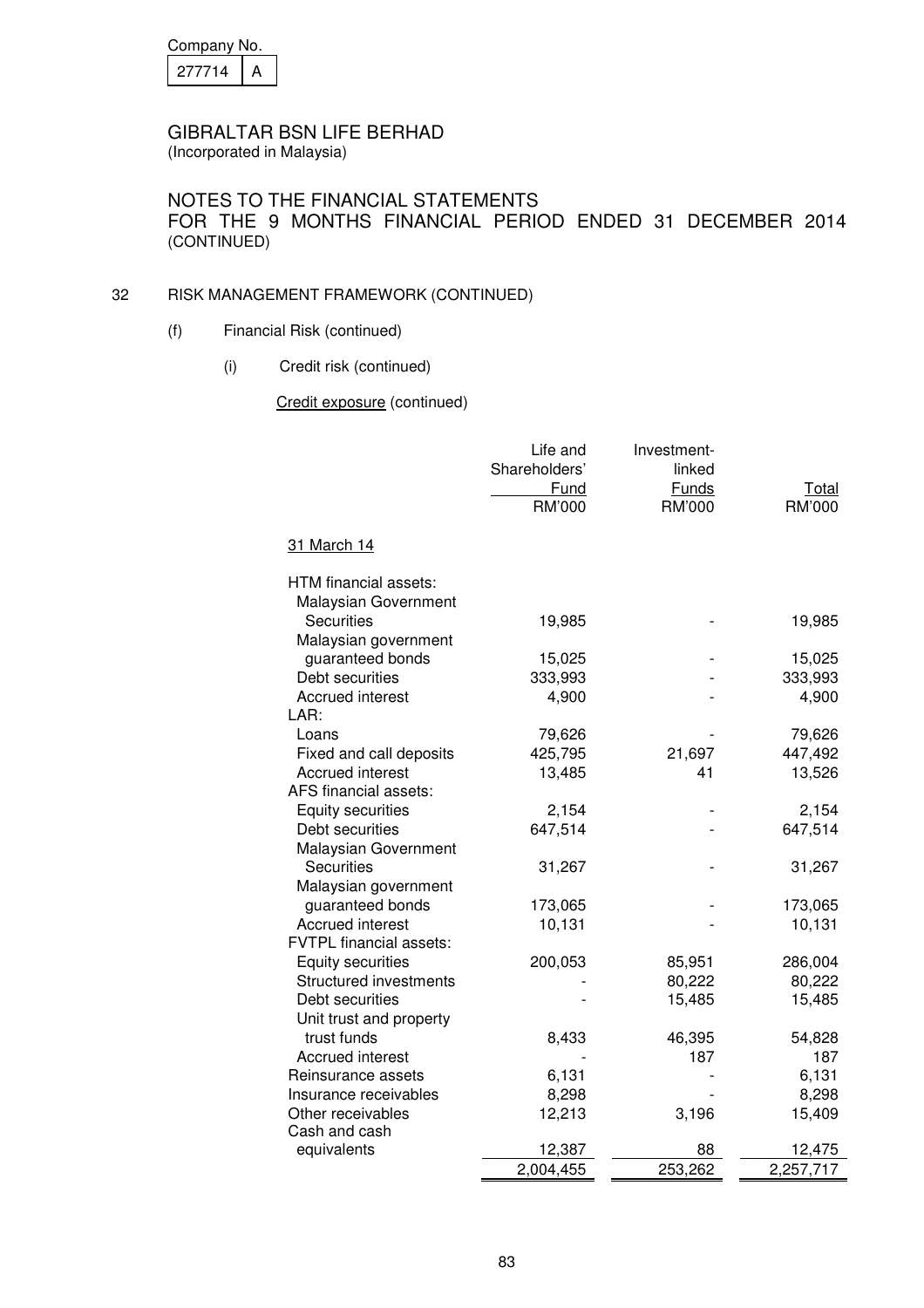| Company No. |  |  |
|-------------|--|--|
| 27714       |  |  |

# NOTES TO THE FINANCIAL STATEMENTS FOR THE 9 MONTHS FINANCIAL PERIOD ENDED 31 DECEMBER 2014 (CONTINUED)

### 32 RISK MANAGEMENT FRAMEWORK (CONTINUED)

- (f) Financial Risk (continued)
	- (i) Credit risk (continued)

### Credit exposure by credit rating

The table below provides information regarding the credit risk exposure of the Company by classifying assets according to the Company's credit ratings of counterparties.

|                                       | Investment    | Non-investment |           |                |             |              |           |
|---------------------------------------|---------------|----------------|-----------|----------------|-------------|--------------|-----------|
|                                       | grade         | grade          |           |                |             |              |           |
|                                       |               | (BBB and       |           | Not subject to | Investment- | Past-due but |           |
|                                       | (A to AAA)    | below)         | Not rated | credit risk    | linked      | not impaired | Total     |
| 31 December 2014                      | <b>RM'000</b> | RM'000         | RM'000    | <b>RM'000</b>  | RM'000      | RM'000       | RM'000    |
| HTM financial assets                  |               |                |           |                |             |              |           |
| Malaysian Government Securities       |               |                | 14,995    |                |             |              | 14,995    |
| Malaysian government guaranteed bonds |               |                | 15,023    |                |             |              | 15,023    |
| Debt securities                       | 277,394       | 46,601         | 5,490     |                |             |              | 329,485   |
| Accrued interest                      | 3,900         | 71             | 536       |                |             |              | 4,507     |
| LAR                                   |               |                |           |                |             |              |           |
| Loans                                 |               |                | 81,814    |                |             | $\sim$       | 81,814    |
| Fixed and call deposits               | 131,227       |                | 99,567    |                | 31,199      | $\sim$       | 261,993   |
| Accrued interest                      | 294           |                | 10,307    |                | 71          |              | 10,672    |
| AFS financial assets                  |               |                |           |                |             |              |           |
| Equity securities                     |               |                | 2,242     |                |             | ٠            | 2,242     |
| Debt securities                       | 626,685       | 5,859          |           |                |             |              | 632,544   |
| Malaysian Government Securities       |               |                | 30,935    |                |             |              | 30,935    |
| Malaysian government guaranteed bonds | 30,045        |                | 246,757   |                |             |              | 276,802   |
| Accrued interest                      | 8,016         |                | 2,782     |                |             | ۰            | 10,798    |
| <b>FVTPL</b> financial assets         |               |                |           |                |             |              |           |
| Equity securities                     |               |                |           | 225,326        | 76,455      |              | 301,781   |
| Structured investments                |               |                |           |                | 78,893      |              | 78,893    |
| Debt securities                       |               |                |           |                | 14,420      |              | 14,420    |
| Unit trust and property trust funds   |               |                |           | 7,460          | 39,176      | $\sim$       | 46,636    |
| Accrued interest                      |               |                |           |                | 142         |              | 142       |
| Reinsurance assets                    | 3,009         |                | 2,456     |                |             |              | 5,465     |
| Insurance receivables                 | 2,063         |                | 6,193     |                |             |              | 8,256     |
| Other receivables                     |               |                | 2,340     | 15             | 10,974      |              | 13,329    |
| Cash and cash equivalents             | 8.272         |                | 4,243     |                | 121         |              | 12.636    |
|                                       | 1,090,905     | 52,531         | 525,680   | 232,801        | 251,451     | $\sim$       | 2,153,368 |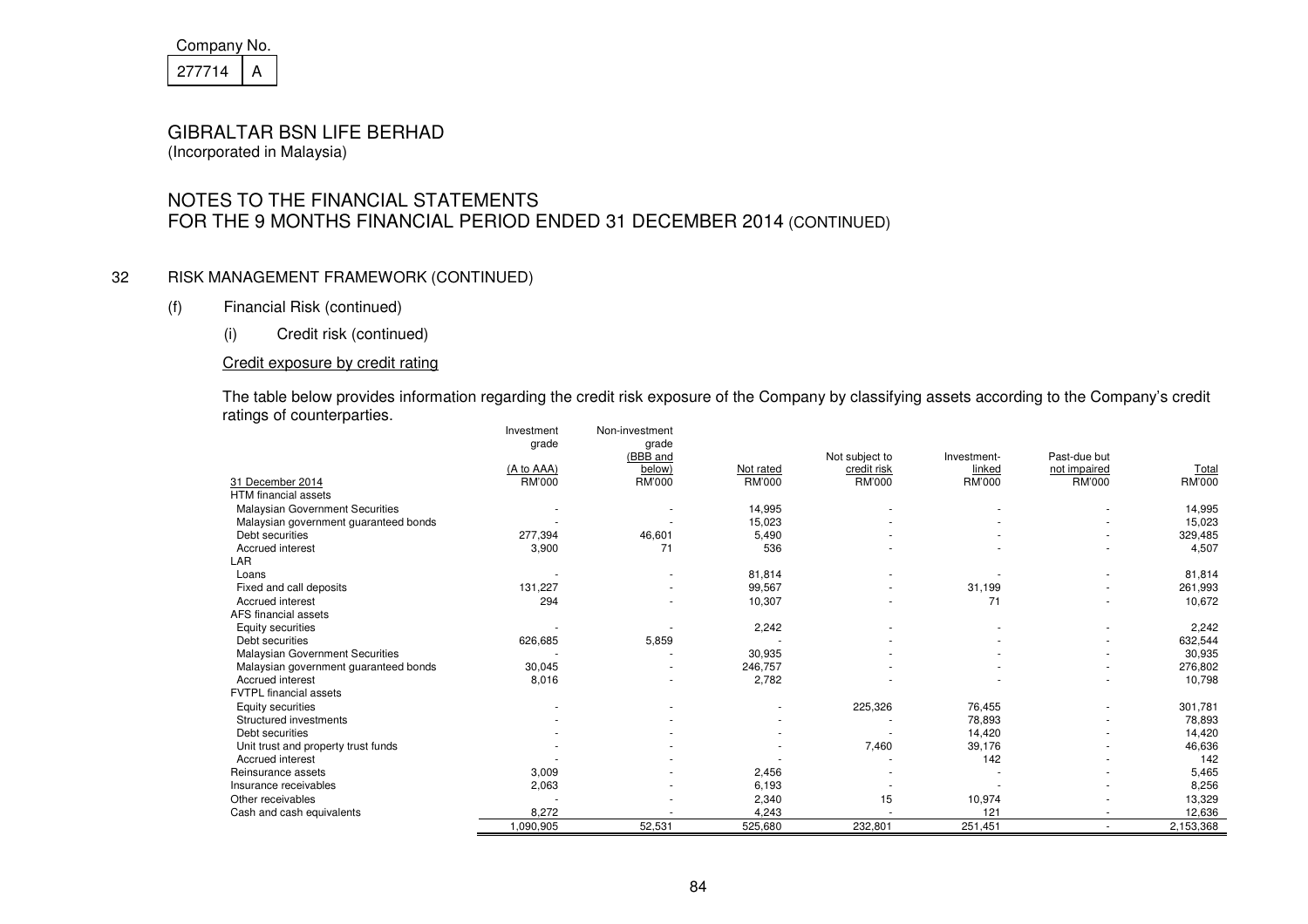| Company No. |  |  |
|-------------|--|--|
| 27714       |  |  |

# NOTES TO THE FINANCIAL STATEMENTS FOR THE 9 MONTHS FINANCIAL PERIOD ENDED 31 DECEMBER 2014 (CONTINUED)

#### 32 RISK MANAGEMENT FRAMEWORK (CONTINUED)

- (f) Financial Risk (continued)
	- (i) Credit risk (continued)

#### Credit exposure by credit rating (continued)

The table below provides information regarding the credit risk exposure of the Company by classifying assets according to the Company's credit ratings of counterparties.

|                                       | Investment | Non-investment           |           |                |             |              |           |
|---------------------------------------|------------|--------------------------|-----------|----------------|-------------|--------------|-----------|
|                                       | grade      | grade                    |           | Not subject    | Investment- | Past-due but |           |
|                                       | (A to AAA) | (BBB and below)          | Not rated | to credit risk | linked      | not impaired | Total     |
| 31 March 2014                         | RM'000     | RM'000                   | RM'000    | RM'000         | RM'000      | RM'000       | RM'000    |
| <b>HTM</b> financial assets           |            |                          |           |                |             |              |           |
| Malaysian Government Securities       |            |                          | 19,985    |                |             |              | 19,985    |
| Malaysian government guaranteed bonds |            |                          | 15,025    |                |             |              | 15,025    |
| Debt securities                       | 281,633    | 46,715                   | 5,645     |                |             |              | 333,993   |
| Accrued interest                      | 3,764      | 870                      | 266       |                |             |              | 4,900     |
| LAR                                   |            |                          |           |                |             |              |           |
| Loans                                 |            |                          | 79,626    |                |             |              | 79,626    |
| Fixed and call deposits               | 286,601    |                          | 139,194   |                | 21,697      |              | 447,492   |
| Accrued interest                      | 12,630     |                          | 855       |                | 41          |              | 13,526    |
| AFS financial assets                  |            |                          |           |                |             |              |           |
| Equity securities                     |            |                          |           | 2,154          |             |              | 2,154     |
| Debt securities                       | 641,724    |                          | 5,790     |                |             |              | 647,514   |
| Malaysian Government Securities       |            | $\overline{\phantom{a}}$ | 31,267    |                | ٠           |              | 31,267    |
| Malaysian government guaranteed bonds | 30,186     |                          | 142,879   |                |             |              | 173,065   |
| Accrued interest                      | 8,142      |                          | 1,989     |                |             |              | 10,131    |
| FVTPL financial assets                |            |                          |           |                |             |              |           |
| Equity securities                     |            | $\overline{\phantom{a}}$ |           | 200,053        | 85,951      |              | 286,004   |
| Structured investments                |            |                          | ٠         |                | 80,222      |              | 80,222    |
| Debt securities                       |            |                          |           |                | 15,485      |              | 15,485    |
| Unit trust and property trust funds   |            |                          |           | 8,433          | 46,395      |              | 54,828    |
| Accrued interest                      |            |                          |           |                | 187         |              | 187       |
| Reinsurance assets                    | 6,131      |                          |           |                |             |              | 6,131     |
| Insurance receivables                 |            |                          | 8,298     |                |             |              | 8,298     |
| Other receivables                     | 722        |                          | 11,491    |                | 3,196       |              | 15,409    |
| Cash and cash equivalents             | 11,928     |                          | 459       |                | 88          |              | 12,475    |
|                                       | 1,283,461  | 47,585                   | 462,769   | 210,640        | 253,262     | $\sim$       | 2,257,717 |

All financial assets of the Company as at 31 March 2014 are neither past due nor impaired.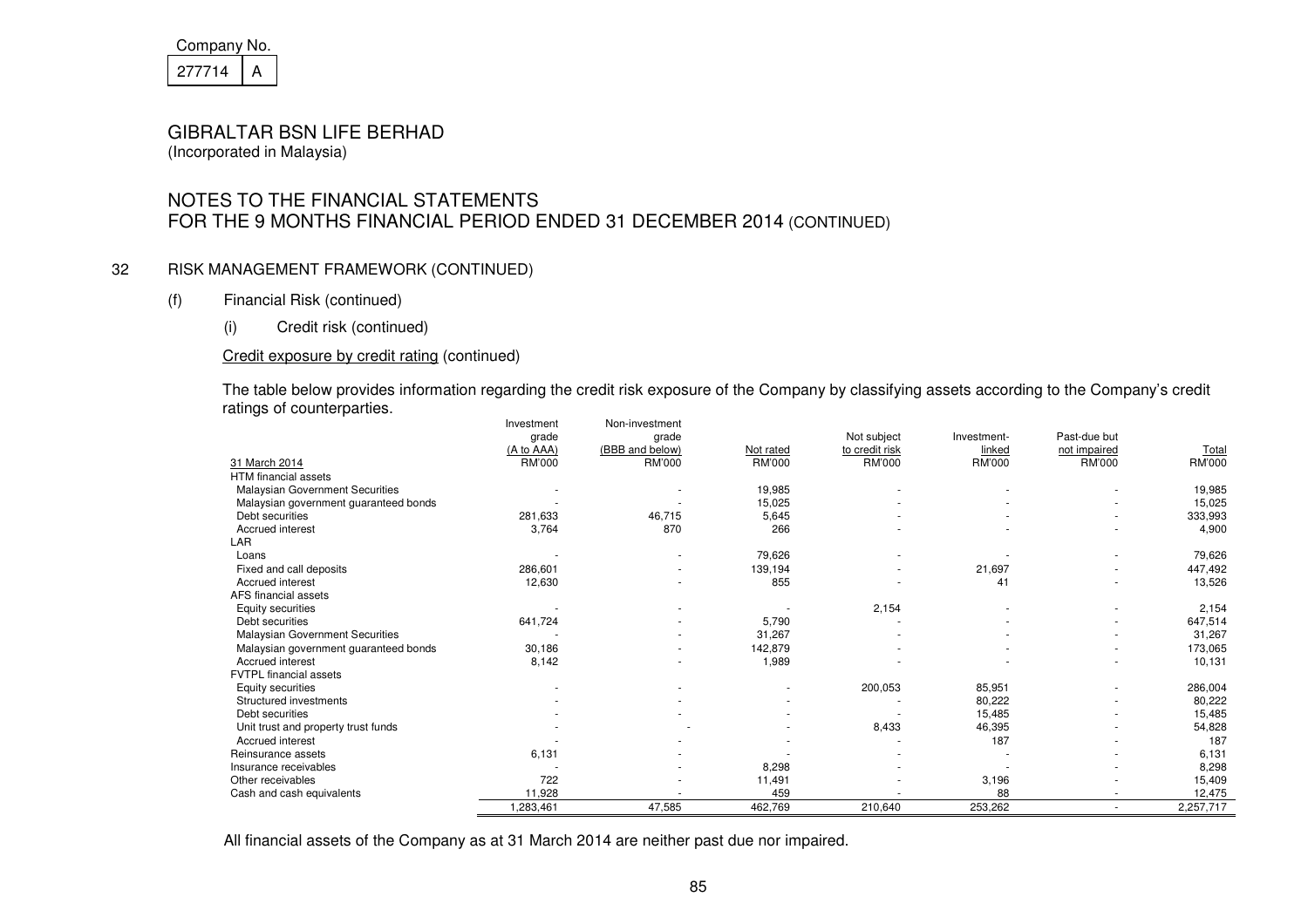| Company No. |  |  |
|-------------|--|--|
| 277714      |  |  |

GIBRALTAR BSN LIFE BERHAD

(Incorporated in Malaysia)

# NOTES TO THE FINANCIAL STATEMENTS FOR THE 9 MONTHS FINANCIAL PERIOD ENDED 31 DECEMBER 2014 (CONTINUED)

### 32 RISK MANAGEMENT FRAMEWORK (CONTINUED)

- (f) Financial Risk (continued)
	- (i) Credit risk (continued)

### Collateral

Credit risk is mitigated by entering into collateral agreements. For staff loans, the title of the properties is held as collateral.

(ii) Liquidity risk

Liquidity risk is the risk of exposure to losses in the event that insufficient liquid asset will be available from among the assets supporting the policy obligations to meet the cash flow requirements of the obligations to policyholders when they fall due. For example, lower than expected investment income to meet claims necessitate unexpected realisation of assets. Unexpected demands for liquidity may also be triggered by market conditions that encourage widespread exercise of embedded options, adverse change in the surrender rate as well as uncertainty in the level of new business growth.

The Company monitors its liquidity risk and maintains a level of cash and cash equivalents deemed adequate by the management to finance its operations and to mitigate the effects of fluctuations in cash requirements. Liquidity management requires the Company to maintain a liquid position at all times to meet unexpected claims payments when they fall due and simultaneously hold an asset mix that meets the Company's target return.

The Company manages its liquidity risk by maintaining an adequate level of cash and cash equivalents as well as calculating the asset and liability durations and monitoring the asset-liability gap on a monthly basis. The liquidity risk is also minimised by close monitoring of surrenders and redemptions.

In addition, guidelines on asset allocation, portfolio limit structure and maturity profile of assets are also put in place to ensure sufficient funding is available to meet insurance and investment contracts' obligations. Compliance with the guidelines and policies, exposures and breaches are monitored and reported monthly to the Company's Executive Risk Management Committee ("ERMC").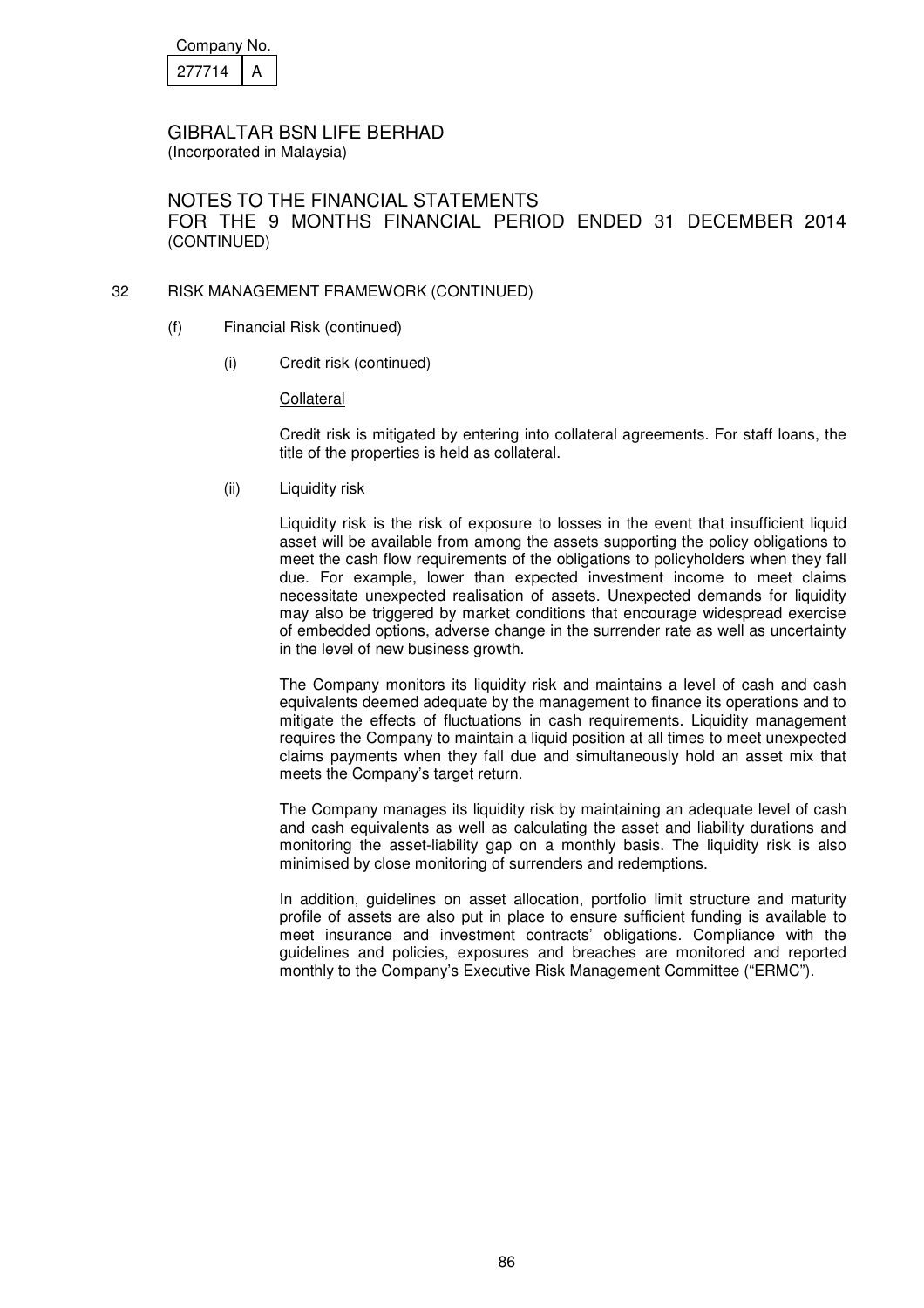| Company No. |  |  |  |
|-------------|--|--|--|
| 277714      |  |  |  |

# NOTES TO THE FINANCIAL STATEMENTS FOR THE 9 MONTHS FINANCIAL PERIOD ENDED 31 DECEMBER 2014 (CONTINUED)

## 32 RISK MANAGEMENT FRAMEWORK (CONTINUED)

- (f) Financial Risk (continued)
	- (ii) Liquidity risk (continued)

#### Maturity Analysis

Below is the summary table for the maturity profile of the financial assets and liabilities based on remaining undiscounted contractual obligations, including interest / profit payable and receivable. For insurance contracts liabilities, maturity profiles are determined based on estimated timing of net cash outflows from the recognised insurance liabilities. Unit-linked liabilities are repayable or transferable on demand and are included in the "Current" column. Repayments which are subject to notice are treated as if notice were to be given immediately.

|                           | Carrying      |               | $1 - 5$ | $5 - 15$ | Over 15       | No maturity              |              |
|---------------------------|---------------|---------------|---------|----------|---------------|--------------------------|--------------|
|                           | value         | Current       | years   | years    | years         | date                     | <u>Total</u> |
| 31 December 2014          | <b>RM'000</b> | <b>RM'000</b> | RM'000  | RM'000   | <b>RM'000</b> | RM'000                   | RM'000       |
| Financial instruments:    |               |               |         |          |               |                          |              |
| <b>HTM</b>                | 359,503       | 43,720        | 131,886 | 312,821  | 20,551        | 100                      | 509,078      |
| LAR                       | 343,807       | 255,147       | 49,840  |          | 45,437        |                          | 350,424      |
| <b>AFS</b>                | 942,523       | 183,092       | 456,294 | 474,202  | 180,377       | 2,242                    | 1,296,207    |
| <b>FVTPL</b>              | 441,730       | 778           | 7,088   | 10,482   | 4,039         | 427,309                  | 449,696      |
| Accrued interest:         |               |               |         |          |               |                          |              |
| <b>HTM</b>                | 4,507         | 4,507         |         |          |               |                          | 4,507        |
| LAR                       | 10,672        | 10,672        |         | ۰        |               | $\overline{\phantom{a}}$ | 10,672       |
| <b>AFS</b>                | 10,798        | 10,798        |         | ۰        |               | ٠                        | 10,798       |
| <b>FVTPL</b>              | 142           | 142           |         |          |               |                          | 142          |
| Reinsurance assets        | 5,465         | 2,837         | 93      | 4,283    | 2,132         | ٠                        | 9,345        |
| Insurance receivables     | 8,256         | 8,256         |         | -        |               |                          | 8,256        |
| Other receivables         | 25,418        | 25,012        | 209     |          | 197           | ٠                        | 25,418       |
| Cash and cash equivalents | 12,636        | 12,636        |         |          |               |                          | 12,636       |
| Total assets              | 2,165,457     | 557,597       | 645,410 | 801,788  | 252,733       | 429,651                  | 2,687,179    |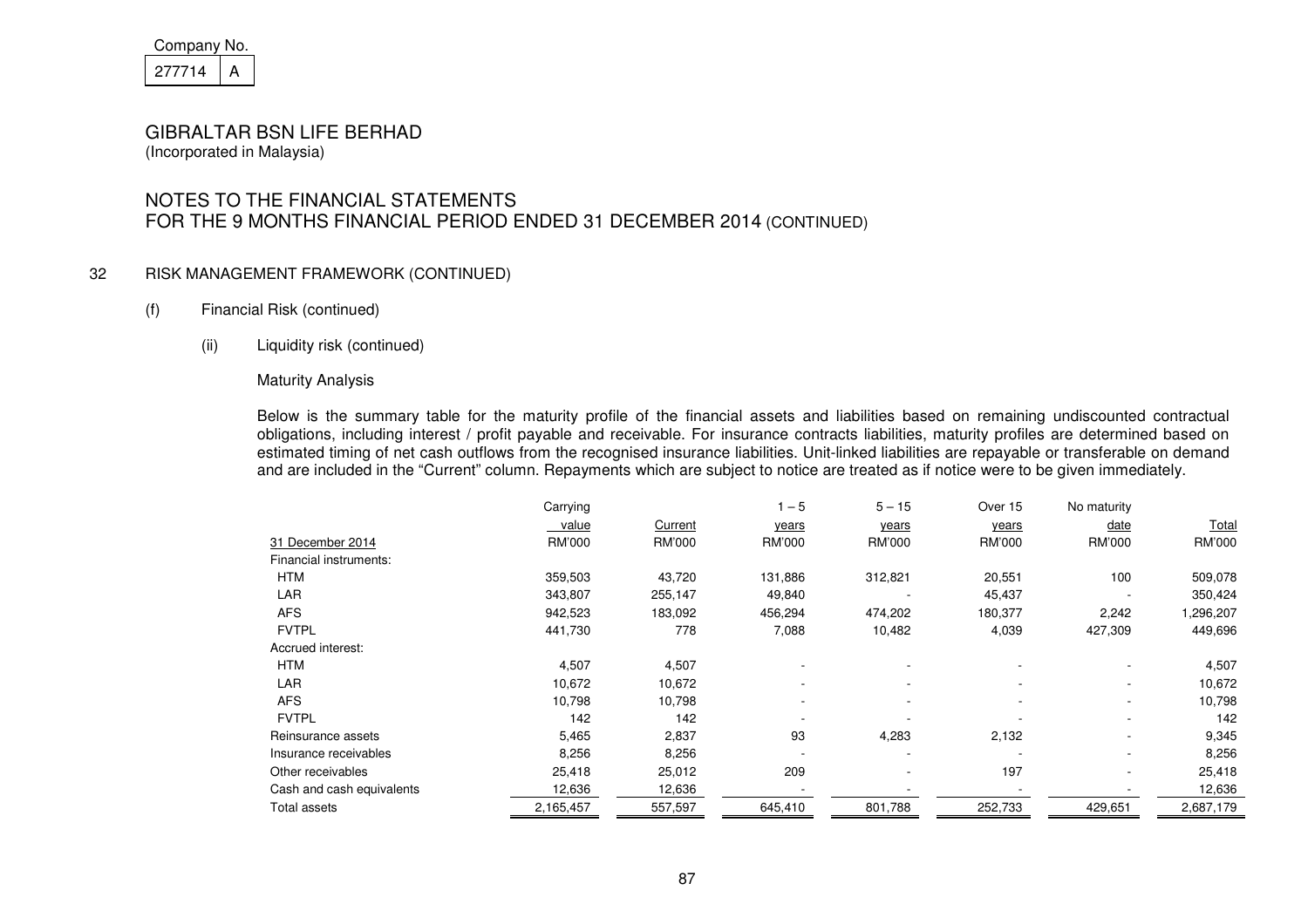| Company No. |  |  |  |
|-------------|--|--|--|
| 277714      |  |  |  |

# NOTES TO THE FINANCIAL STATEMENTS FOR THE 9 MONTHS FINANCIAL PERIOD ENDED 31 DECEMBER 2014 (CONTINUED)

# 32 RISK MANAGEMENT FRAMEWORK (CONTINUED)

- (f) Financial Risk (continued)
	- (ii) Liquidity risk (continued)

Maturity analysis (continued)

|                                | Carrying  |           | $-5$    | $5 - 15$ | Over 15 | No maturity |              |
|--------------------------------|-----------|-----------|---------|----------|---------|-------------|--------------|
|                                | value     | Current   | years   | years    | years   | <u>date</u> | <u>Total</u> |
| 31 December 2014               | RM'000    | RM'000    | RM'000  | RM'000   | RM'000  | RM'000      | RM'000       |
| Insurance contract liabilities | 1,606,773 | 1.716.445 | 309,226 | 921,099  | 776.069 |             | 3,722,839    |
| Insurance payables             | 107,896   | 18.260    | 2.707   | 76.269   | 10,660  |             | 107,896      |
| Other payables                 | 35,738    | 35,736    |         |          |         |             | 35,738       |
|                                | 1,750,407 | .770,441  | 311,933 | 997,368  | 786,731 |             | 3,866,473    |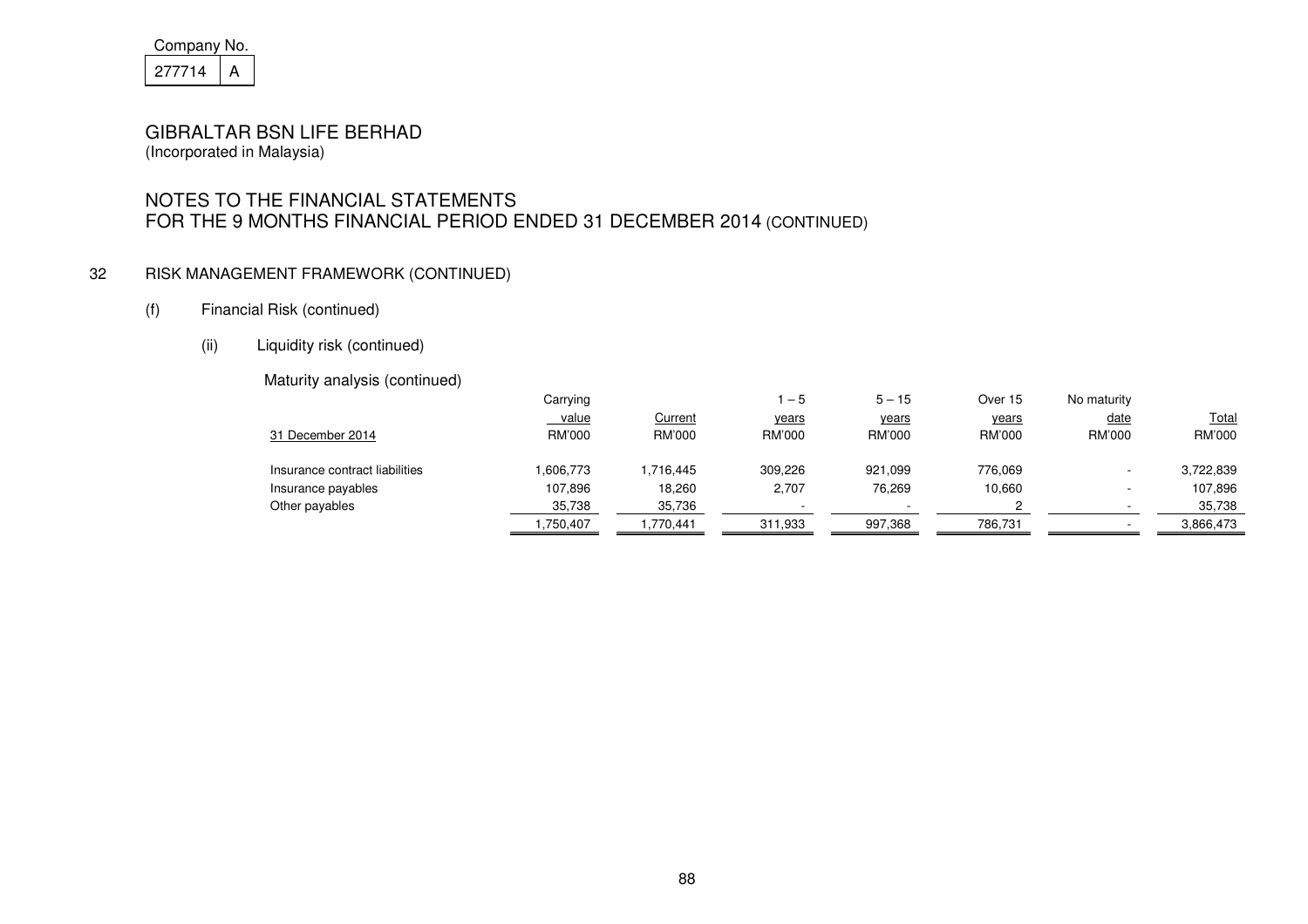| Company No. |  |  |  |
|-------------|--|--|--|
| 277714      |  |  |  |

# NOTES TO THE FINANCIAL STATEMENTS FOR THE 9 MONTHS FINANCIAL PERIOD ENDED 31 DECEMBER 2014 (CONTINUED)

# 32 RISK MANAGEMENT FRAMEWORK (CONTINUED)

### (f) Financial Risk (continued)

## (ii) Liquidity risk (continued)

Maturity analysis (continued)

|                                | Carrying  |         | $1 - 5$ | $5 - 15$  | Over 15 | No maturity              |              |
|--------------------------------|-----------|---------|---------|-----------|---------|--------------------------|--------------|
|                                | value     | Current | years   | years     | years   | date                     | <b>Total</b> |
| 31 March 2014                  | RM'000    | RM'000  | RM'000  | RM'000    | RM'000  | RM'000                   | RM'000       |
| Financial instruments:         |           |         |         |           |         |                          |              |
| <b>HTM</b>                     | 369,003   | 37,581  | 99,837  | 362,099   | 21,310  | 100                      | 520,927      |
| LAR                            | 527,118   | 440,336 | 51,900  |           | 43,634  |                          | 535,870      |
| <b>AFS</b>                     | 854,000   | 107,989 | 445,920 | 515,766   | 101,299 | 2,154                    | 1,173,128    |
| <b>FVTPL</b>                   | 436,539   | 2,861   | 8,271   | 6,461     | 3,427   | 426,351                  | 447,371      |
| Accrued interest:              |           |         |         |           |         |                          |              |
| <b>HTM</b>                     | 4,900     | 4,900   |         |           |         |                          | 4,900        |
| LAR                            | 13,526    | 13,526  |         |           |         |                          | 13,526       |
| <b>AFS</b>                     | 10,131    | 10,131  |         |           |         |                          | 10,131       |
| <b>FVTPL</b>                   | 187       | 187     |         |           |         |                          | 187          |
| Reinsurance assets             | 6,131     | 3,941   | 56      | 4,098     | 2,194   |                          | 10,289       |
| Insurance receivables          | 8,298     | 8,298   |         |           |         |                          | 8,298        |
| Other receivables              | 25,143    | 24,729  | 240     |           | 174     |                          | 25,143       |
| Cash and cash equivalents      | 12,475    | 12,475  |         |           |         |                          | 12,475       |
| Total assets                   | 2,267,451 | 666,954 | 606,224 | 888,424   | 172,038 | 428,605                  | 2,762,245    |
|                                |           |         |         |           |         |                          |              |
| Insurance contract liabilities | 1,712,093 | 584,136 | 141,300 | 1,080,728 | 804,372 |                          | 2,610,536    |
| Insurance payables             | 109,307   | 10,833  | 3,809   | 77,310    | 17,355  |                          | 109,307      |
| Other payables                 | 24,714    | 24,619  | 93      |           | 2       |                          | 24,714       |
|                                | 1,846,114 | 619,588 | 145,202 | 1,158,038 | 821,729 | $\overline{\phantom{a}}$ | 2,744,557    |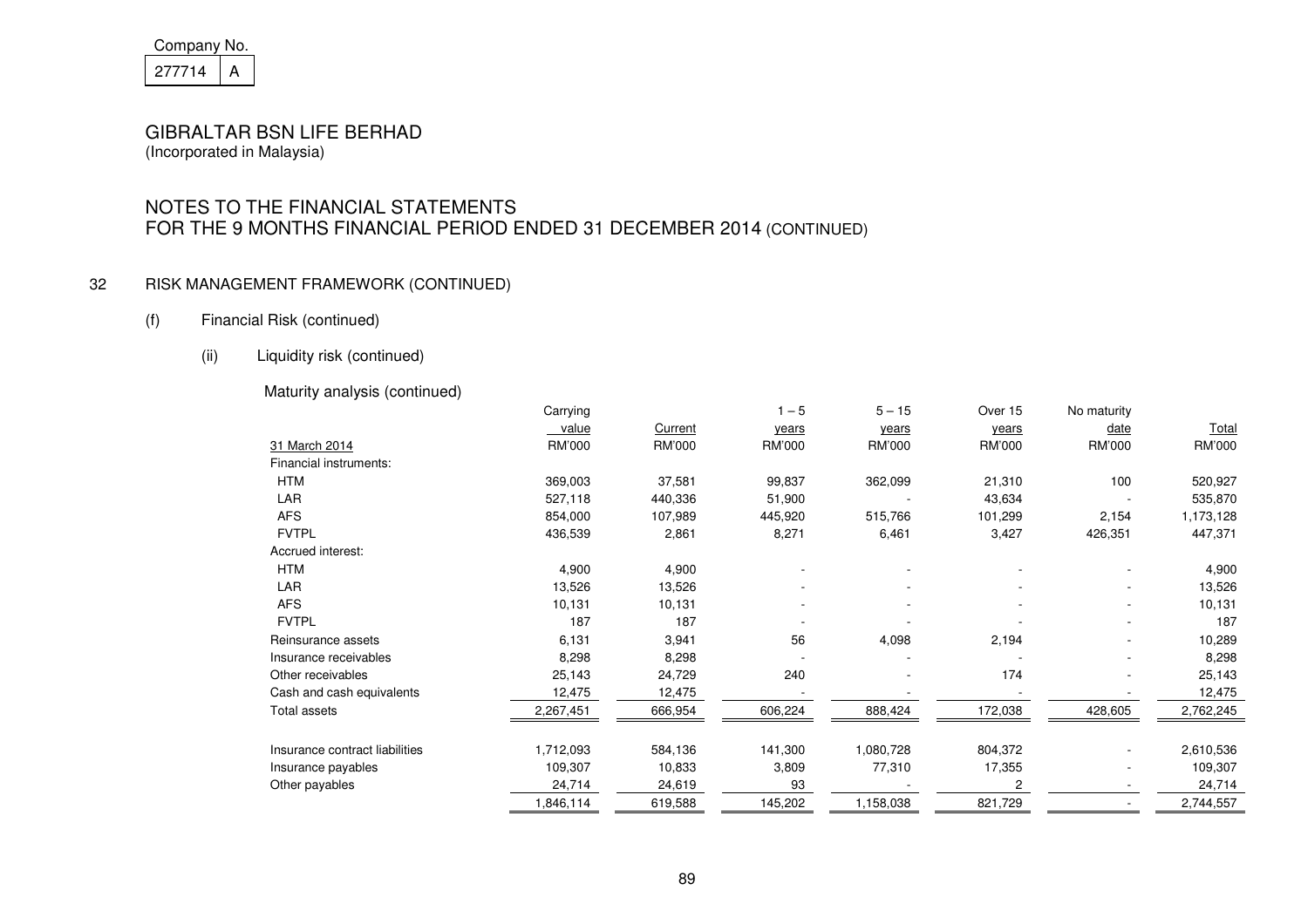| Company No. |  |  |
|-------------|--|--|
| 277714      |  |  |

NOTES TO THE FINANCIAL STATEMENTS FOR THE 9 MONTHS FINANCIAL PERIOD ENDED 31 DECEMBER 2014 (CONTINUED)

#### 32 RISK MANAGEMENT FRAMEWORK (CONTINUED)

- (f) Financial Risk (continued)
	- (iii) Market risk

Market risk is the risk that the fair value of assets or future cash flows of assets supporting the insurance/investment contract liabilities, or the carrying value of the contract liabilities will fluctuate because of changes in market prices and rates. These include changes in equity prices, interest rates and exchange rates. Market risk also includes such factors as changes in economic environment, consumption pattern and investor's expectation that may have significant impact on the value of the investments.

The Company distinguishes market risk as follows:

- (a) Interest rate risk;
- (b) Equity price risk; and
- (c) Currency risk.

The Company manages market risk by putting in place investment mandates and policies to ensure that appropriate investment strategy is adopted by the fund managers. In addition, asset allocation, portfolio and exposure limit structure as well as performance benchmark are also set to ensure that assets support the specific contract liabilities and that assets held are adequate and sufficient to deliver income and gains to policyholders in accordance with the terms of respective contracts and in line with the policyholders' expectations. Compliance with the investment mandates and policies is monitored and reported monthly to the Company's Executive Risk Management Committee ("ERMC") and exposures and breaches are reported as soon as practicable.

The Company also issues investment-linked policies. In the investment-linked business, the policyholders bear the investment risk on the assets held in the investment-linked funds as the policy benefits are directly linked to the net asset value of the funds. The Company's exposure to market risk on this business is therefore limited to the extent that income arising from asset management charges is based on the net asset value of the funds.

(a) Interest rate risk

The Company is exposed to interest rate risk primarily through investments of insurance funds in fixed income securities, credit facilities as well as cash deposits.

The presence of interest rate risk is the result of asset-liability duration mismatch. To illustrate, since the duration of contract liabilities is longer than the duration of assets, the Company's financial position is vulnerable to decrease in interest rates. When interest rates fall, the value of liabilities will increase significantly more than the value of assets due to the asset-liability duration mismatch, thus reducing the insurance fund's surplus.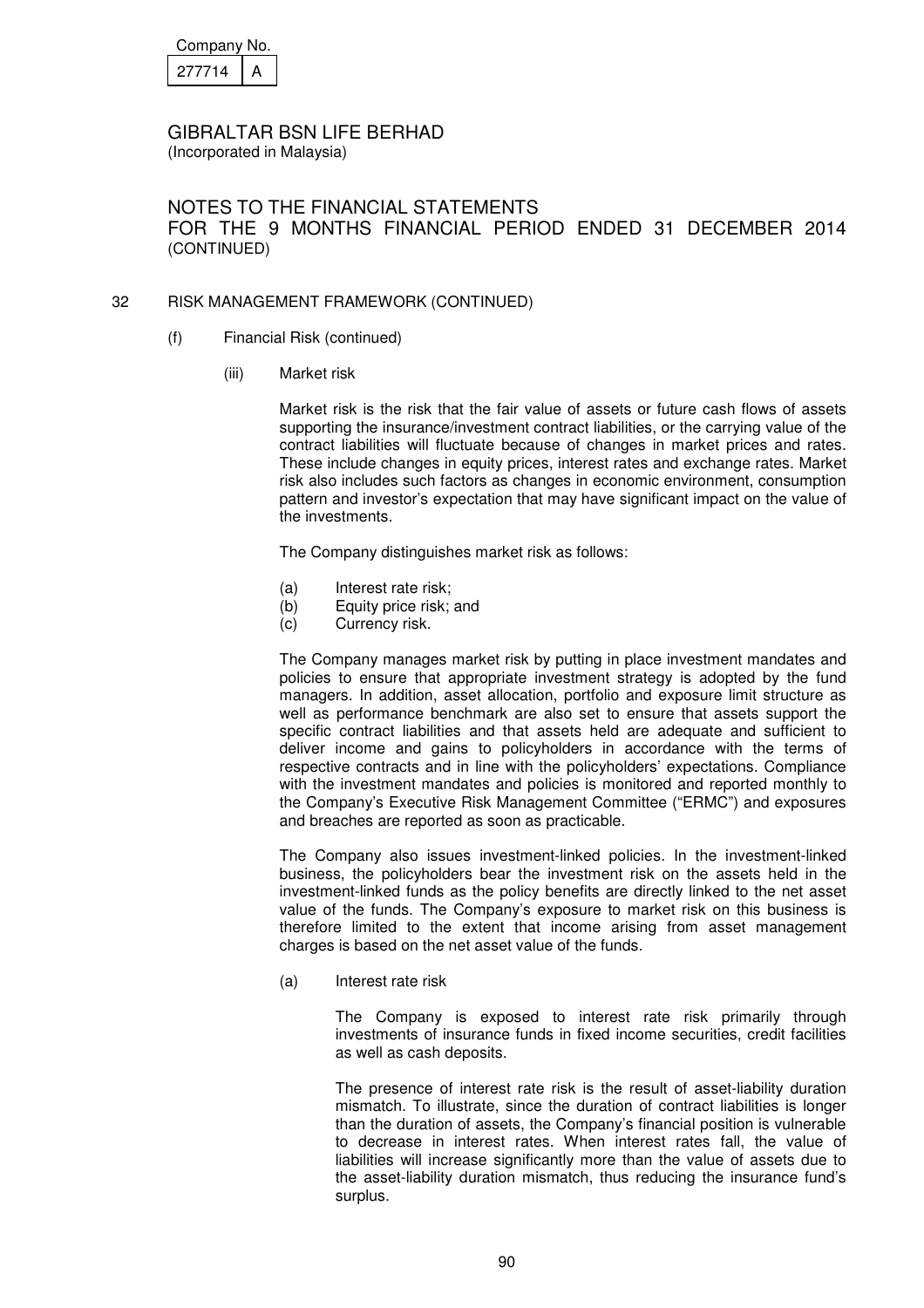| Company No. |  |  |
|-------------|--|--|
| 277714      |  |  |

NOTES TO THE FINANCIAL STATEMENTS FOR THE 9 MONTHS FINANCIAL PERIOD ENDED 31 DECEMBER 2014 (CONTINUED)

#### 32 RISK MANAGEMENT FRAMEWORK (CONTINUED)

- (f) Financial Risk (continued)
	- (iii) Market risk (continued)
		- (a) Interest rate risk (continued)

As one of the reasons for asset-liability duration mismatch is the scarcity of longer tenure assets in the local financial market, the Company has adopted investment strategy that focuses on identifying suitable investment opportunities which can lengthen the duration of assets and acquiring longer tenure assets whenever available so as to mitigate interest rate risk.

The Company has no significant concentration of interest rate risk.

The sensitivity analysis below is performed for reasonably possible movements in key variables with all other variables held constant, showing the impact on profit before tax for the financial period/year ended:

|                     | Impact on   | Impact on      |
|---------------------|-------------|----------------|
|                     | equity      | policyholders' |
| Change in variables | before tax* | fund           |
|                     | RM'000      | RM'000         |
| 31 December 2014    |             |                |
| +50 basis points    | (1, 954)    | (26, 548)      |
| -50 basis points    | 1,940       | 27,673         |
|                     |             |                |
| 31 March 2014       |             |                |
| +50 basis points    | (2, 239)    | (20, 549)      |
| -50 basis points    | 2,166       | 21,203         |

The above impact to the Company's equity arises from the Shareholders' fund investment in fixed income securities which are classified as financial assets. In the above analysis, the impact arising from changes in interest rate risk to fixed income securities and liabilities of the life fund are retained in the life insurance contract liabilities.

 The method used for deriving sensitivity information and significant variables did not change from the previous period.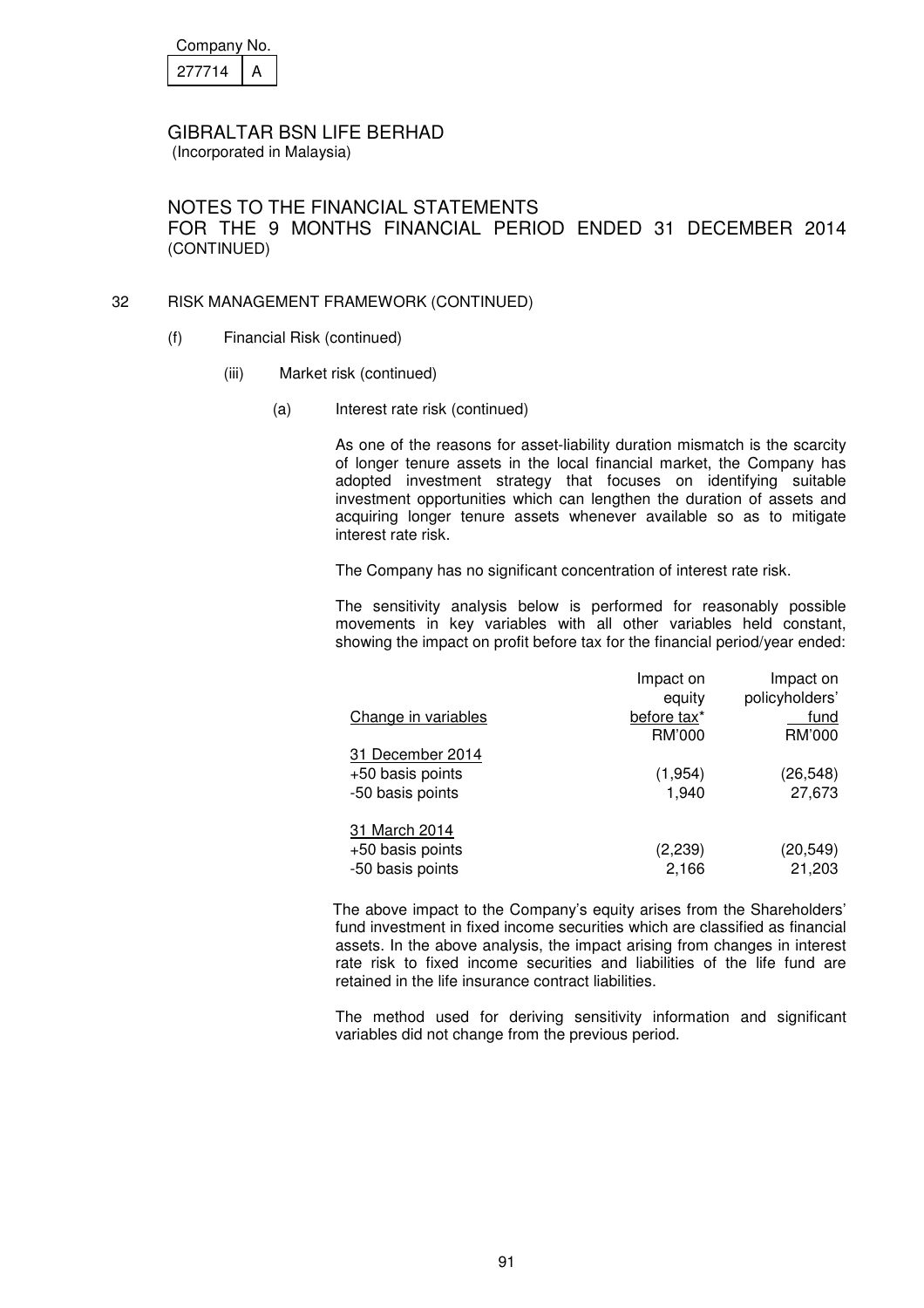| Company No. |  |  |
|-------------|--|--|
| 277714      |  |  |

GIBRALTAR BSN LIFE BERHAD

(Incorporated in Malaysia)

# NOTES TO THE FINANCIAL STATEMENTS FOR THE 9 MONTHS FINANCIAL PERIOD ENDED 31 DECEMBER 2014 (CONTINUED)

### 32 RISK MANAGEMENT FRAMEWORK (CONTINUED)

- (f) Financial Risk (continued)
	- (iii) Market risk (continued)
		- (b) Equity price risk

The Company is exposed to equity price risk through direct investments in equity of listed and unlisted companies by both life insurance funds and shareholders' fund as the Company bears some of the volatility in returns and investment performance risk.

Equity price risk also exists in investment-linked products as the revenue of the insurance operations are linked to the value of the underlying equity funds and this has an impact on the level of fees earned.

The Company monitors its equity exposure against a benchmark set and agreed by the Investment Committee. The portfolio benchmarks include indices such as the Kuala Lumpur Composite Index and the FTSE Bursa Malaysia Index.

The Company's investment policy also requires it to manage market risk by monitoring the country, sector and single security exposure of the portfolio against the internal investment limits as well as regulatory limits stipulated by BNM. The Company has complied with both the internal and BNM stipulated investment limits during the financial year and has no significant concentration of equity price risk.

The sensitivity analysis below is performed for reasonably possible movements in key variables with all other variables held constant, showing the impact on Profit before Tax for the financial period/year ended:

|                  |           |               | Impact on          |
|------------------|-----------|---------------|--------------------|
|                  |           |               | policyholders'     |
|                  | Change in | Impact on     | fund and           |
|                  | variables | equity        | <b>liabilities</b> |
| 31 December 2014 |           | <b>RM'000</b> | RM'000             |
| Bursa Malaysia   | $30\%$    | 3,328         | 66,507             |
| Bursa Malaysia   | $-30\%$   | (3,328)       | (66, 507)          |
| 31 March 2014    |           |               |                    |
| Bursa Malaysia   | $30\%$    | 3,049         | 61,082             |
| Bursa Malaysia   | $-30%$    | (3,049)       | (61,082)           |

The potential impact arising from other market indices are deemed insignificant as the Company's holdings in equity securities listed in other bourses are not material.

The method used for deriving sensitivity information and significant variables did not change from the previous period.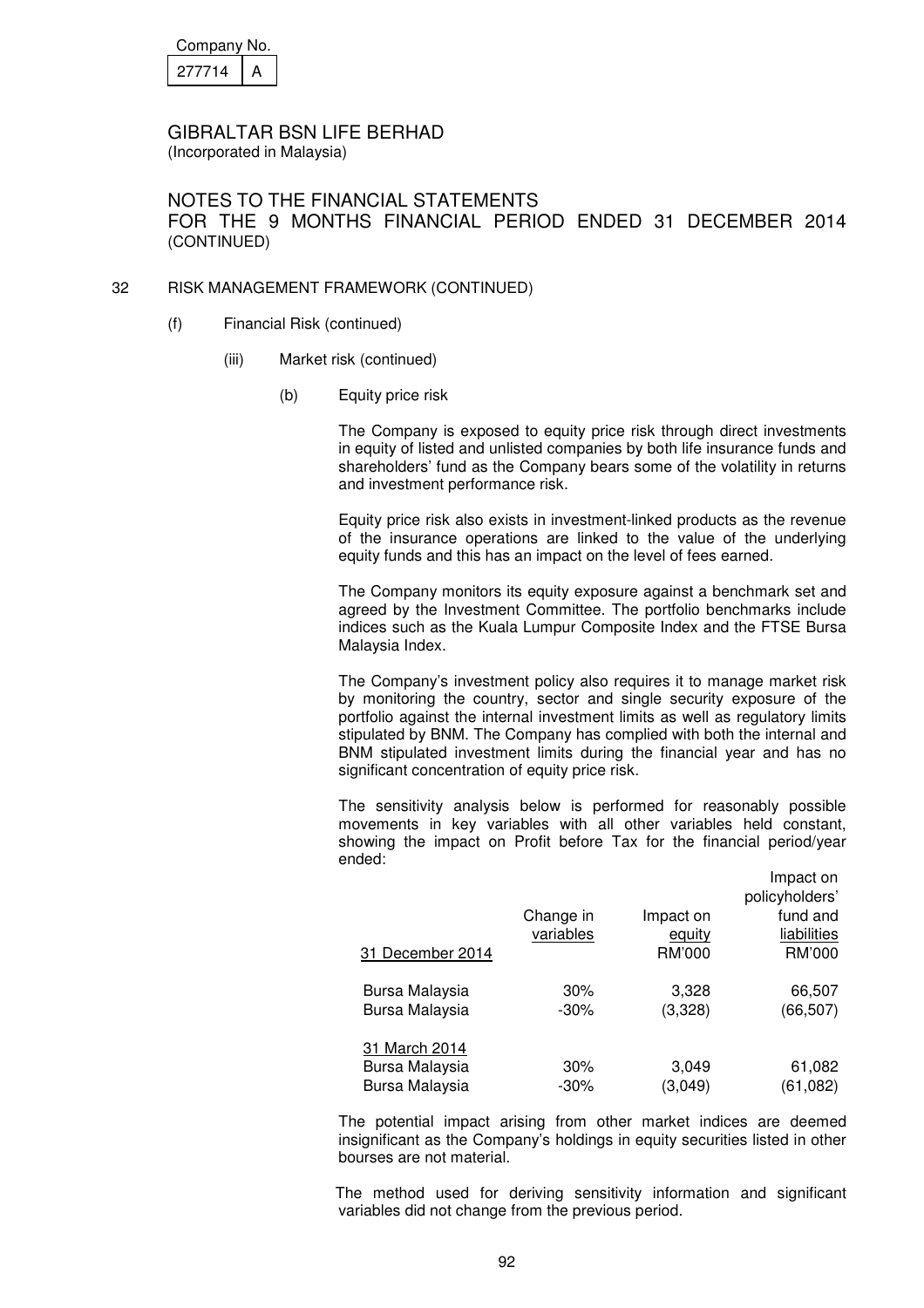| Company No. |  |
|-------------|--|
| 277714      |  |

NOTES TO THE FINANCIAL STATEMENTS FOR THE 9 MONTHS FINANCIAL PERIOD ENDED 31 DECEMBER 2014 (CONTINUED)

#### 32 RISK MANAGEMENT FRAMEWORK (CONTINUED)

- (f) Financial Risk (continued)
	- (iii) Market risk (continued)
		- (c) Currency risk

Currency risk is the risk that relative changes in currency values will ultimately decrease the value of foreign assets or increase the value of financial obligations denominated in foreign currencies.

As the Company operates mainly in Malaysia, its financial assets are primarily maintained in Malaysia as required under the Financial Services Act, 2013, and are primarily denominated in the same currency (the local RM) as its insurance and investment contract liabilities. Therefore, the main foreign exchange risk from recognised assets and liabilities arises from transactions other than those in which the insurance and investment contract liabilities are expected to be settled.

The Company does not engage in derivative transactions for speculative or hedging purposes.

As the Company's main foreign exchange risk from recognised assets and liabilities arises from reinsurance transactions for which the balances are expected to be settled and realised in less than a year, the impact arising from sensitivity in foreign exchange rates is deemed minimal as the Company has no significant concentration of foreign currency risk.

In the investment-linked business, the policyholders bear the currency risk on the foreign assets held in some of the investment-linked funds as the policy benefits are directly linked to the net asset value of the funds. The Company's exposure to currency risk on this business is therefore limited to the extent that income arising from asset management charges is based on the net asset value of the funds.

|                                                               | Singapore<br>Dollar<br>RM'000 | Hong<br>Kong<br>Dollar<br><b>RM'000</b> | Indonesia<br>Rupiah<br><b>RM'000</b> | Philippine<br>Peso<br>RM'000 | Thai<br><b>Baht</b><br>RM'000 | Total<br>RM'000 |
|---------------------------------------------------------------|-------------------------------|-----------------------------------------|--------------------------------------|------------------------------|-------------------------------|-----------------|
| At 31 December 2014<br>Financial instruments:<br><b>FVTPL</b> | 40,343                        | 2,698                                   | 1,058                                |                              | 269                           | 44,368          |
| Total FVTPL-<br>outside Malaysia                              | 40,343                        | 2,698                                   | 1,058                                |                              | 269                           | 44,368          |
| At 31 March 2014<br>Financial instruments:<br><b>FVTPL</b>    | 46,808                        | 2,707                                   | 926                                  | 447                          | 625                           | 51,513          |
| Total FVTPL -<br>outside Malaysia                             | 46,808                        | 2,707                                   | 926                                  | 447                          | 625                           | 51,513          |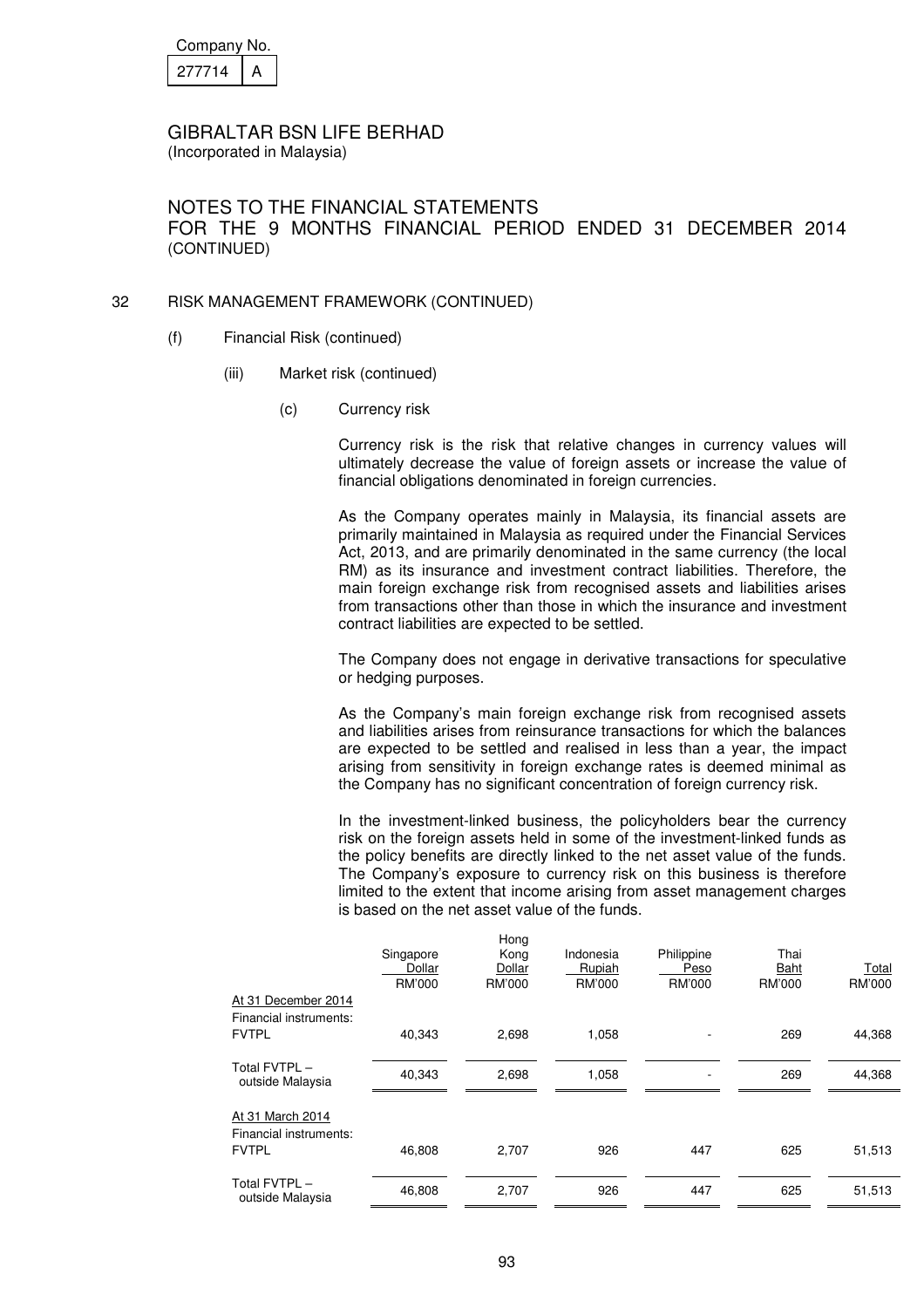| Company No. |  |
|-------------|--|
| 277714      |  |

## NOTES TO THE FINANCIAL STATEMENTS FOR THE 9 MONTHS FINANCIAL PERIOD ENDED 31 DECEMBER 2014 (CONTINUED)

#### 32 RISK MANAGEMENT FRAMEWORK (CONTINUED)

#### (g) Operational Risk

Operational risk may be defined as the risk of loss arising from system failure, inadequate or failed internal processes, human factors, from internal and/or external events. When the controls measures in place are inadequate or poorly implemented, it may expose the Company to Operational Risks. These Operational Risks, if materialised, may lead to both financial and/or non financial losses.

In mitigating this, the Company ensures the controls are implemented when discharging.

Business and operational activities continue to be relevant and effective. The manner in which operational risk is managed can be best demonstrated through implementation of proper governance structure, supported by over-arching framework of policies, procedures and standards. Some of the controls being implemented include clear reporting lines, proper segregation of duties and responsibilities, adequate check and balance, properly defined role-based access controls, authorisation and reconciliation procedures, staff training and evaluation procedures to name a few.

In order to gauge the effectiveness of the controls being put in place, all business and/or Operational Head perform thorough risk identification and assessment of risk through the use of the Company's dedicated Enterprise Risk Management Reporting System, at least once, on a quarterly basis. In order to mitigate crystallisation of identified risks (moderate and above), the Business and/or Operational Heads will assess and implement mitigation action plans to manage the risk to within acceptable limits.

The Risk Management and compliance function continues to play proactive role in ensuring that proper programs are in place to instill the right control culture within the Company and at the same time, works with the Business and/or Operational Heads to assess the appropriateness of controls and remedial action plans being implemented in mitigating the risks, consistent with its control and oversight responsibilities.

The Internal Audit function will perform its independent assurance work to ensure that the risk management and oversight approach undertaken, systems of internal controls, governance process of the Company are adequate, relevant and effective in managing the risks.

#### (h) Strategic/ business risk

Business risk is the risk of loss arising from uncertainty about the demand for products, the price that can be charged for those products, or the cost of producing and delivering the products. The Company manages business risk by having in place a proper product development process and implementing effective product risk management procedures.

Strategic risk is the risk of loss arising from adverse business decisions, improper implementation of those decisions, and lack of responsiveness to industry or competitive environmental changes. This risk is monitored through the Company's strategic planning and budgeting process.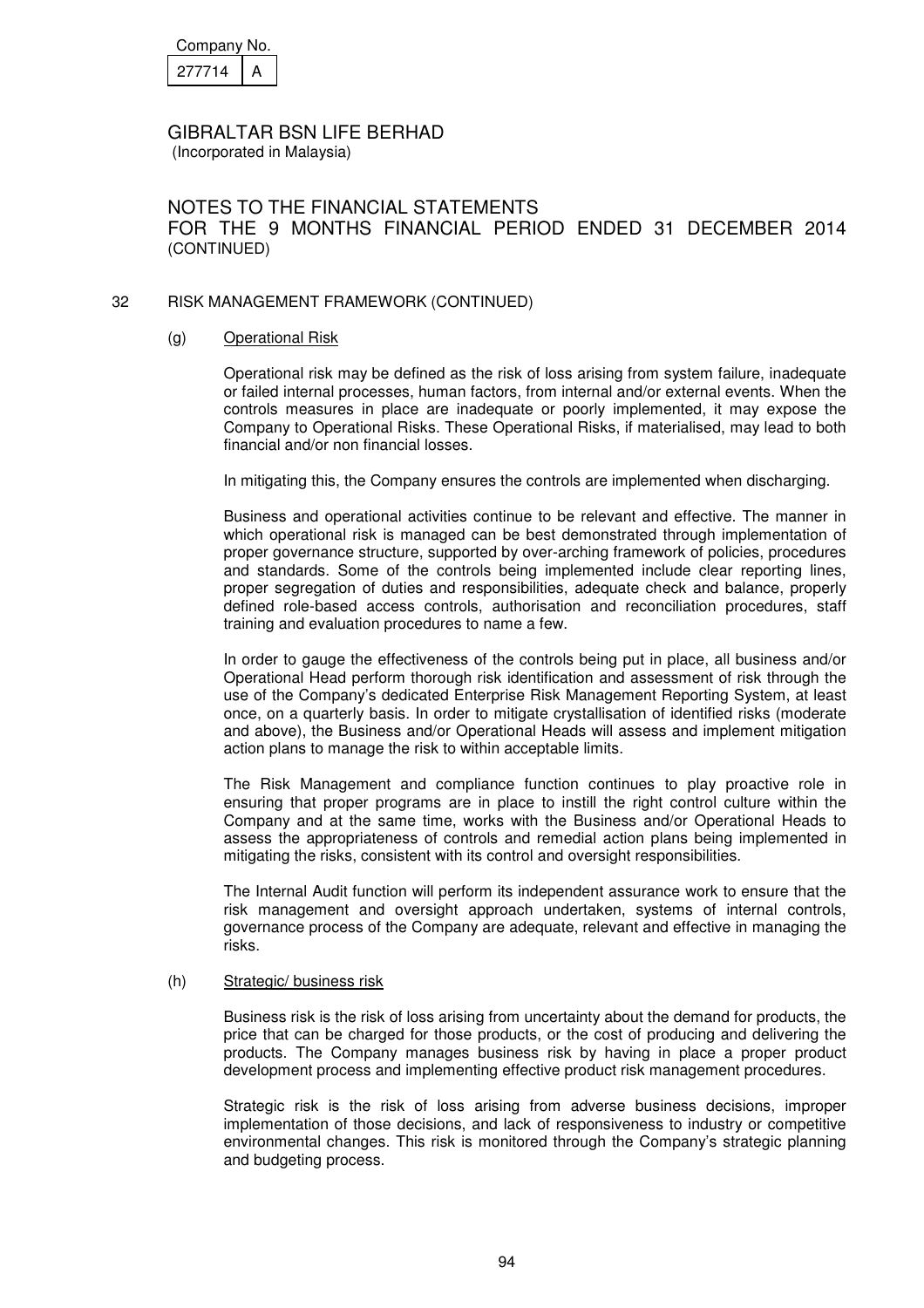| Company No. |  |  |  |  |  |  |
|-------------|--|--|--|--|--|--|
| 277714      |  |  |  |  |  |  |

# NOTES TO THE FINANCIAL STATEMENTS FOR THE 9 MONTHS FINANCIAL PERIOD ENDED 31 DECEMBER 2014 (CONTINUED)

### 33 INSURANCE FUNDS

The Company's activities are organised by funds and segregated into the life and shareholders' fund in accordance with Financial Services Act, 2013.

# **Statement of Financial Position by Funds**

|                                              | Shareholders' Fund |            | Life Fund  |            | <b>Investment-linked Funds</b> |            | Elimination |            | Total      |            |
|----------------------------------------------|--------------------|------------|------------|------------|--------------------------------|------------|-------------|------------|------------|------------|
|                                              | 31.12.2014         | 31.03.2014 | 31.12.2014 | 31.03.2014 | 31.12.2014                     | 31.03.2014 | 31.12.2014  | 31.03.2014 | 31.03.2014 | 31.03.2014 |
|                                              | RM'000             | RM'000     | RM'000     | RM'000     | RM'000                         | RM'000     | RM'000      | RM'000     | RM'000     | RM'000     |
| <b>Assets</b>                                |                    |            |            |            |                                |            |             |            |            |            |
| Properties and equipment                     |                    |            | 24,930     | 23,488     |                                |            |             |            | 24,930     | 23,488     |
| Investment property                          |                    |            | 5,500      | 5,500      |                                |            |             |            | 5,500      | 5,500      |
| Intangible assets                            |                    |            | 4,598      | 3,391      |                                |            |             |            | 4,598      | 3,391      |
| Prepaid lease property                       |                    |            | 240        | 243        |                                |            |             |            | 240        | 243        |
| Investments                                  | 205,977            | 197,885    | 1,672,740  | 1,772,837  | 240,356                        | 249,978    | (5, 391)    | (5,296)    | 2,113,682  | 2,215,404  |
| Reinsurance assets                           |                    |            | 5,465      | 6,131      |                                |            |             |            | 5,465      | 6,131      |
| Insurance receivables                        |                    |            | 8,256      | 8,298      |                                |            |             |            | 8,256      | 8,298      |
| Other receivables                            | 246,306            | 249,266    | 2,337      | 11,521     | 11,344                         | 7,017      | (246, 658)  | (252, 395) | 13,329     | 15,409     |
| Tax recoverable                              |                    | 7,056      | 11,442     | 1,920      | 647                            | 758        |             |            | 12,089     | 9,734      |
| Cash and cash equivalents                    | 276                | 297        | 12,239     | 12,090     | 121                            | 88         |             |            | 12,636     | 12,475     |
| <b>Total Assets</b>                          | 452,559            | 454,504    | 1,747,747  | 1,845,419  | 252,468                        | 257,841    | (252, 049)  | (257, 691) | 2,200,725  | 2,300,073  |
|                                              |                    |            |            |            |                                |            |             |            |            |            |
| Share capital                                | 125,000            | 125,000    |            |            |                                |            |             |            | 125,000    | 125,000    |
| Retained earnings                            | 273,981            | 277,654    |            |            |                                |            |             |            | 273,981    | 277,654    |
| AFS fair value reserves                      | 1,360              | (1,203)    |            |            |                                |            |             |            | 1,360      | (1,203)    |
| Asset revaluation reserves                   | 2,269              | 2,259      |            |            |                                |            |             |            | 2,269      | 2,259      |
| <b>Total Equity</b>                          | 402,610            | 403,710    |            |            |                                |            |             |            | 402,610    | 403,710    |
| Insurance contract liabilities               |                    |            | ,359,910   | 1,459,400  | 252,254                        | 257,989    | (5, 391)    | (5, 296)   | 1,606,773  | 1,712,093  |
| Deferred tax liabilities                     | 48,915             | 49,576     | 631        | 1,424      | (1,838)                        | (751)      |             |            | 47,708     | 50,249     |
| Insurance payables                           |                    |            | 107,896    | 109,307    |                                |            |             |            | 107,896    | 109,307    |
| Other payables                               | 1,034              | 1,218      | 279,310    | 275,288    | 2,052                          | 603        | (246, 658)  | (252, 395) | 35,738     | 24,714     |
| <b>Total Liabilities</b>                     | 49,949             | 50,794     | 1,747,747  | 1,845,419  | 252,468                        | 257,841    | (252, 049)  | (257, 691) | 1,798,115  | 1,896,363  |
| Total policyholders' fund<br>and liabilities | 452,559            | 454,504    | 1,747,747  | 1,845,419  | 252,468                        | 257,841    | (252, 049)  | (257, 691) | 2,200,725  | 2,300,073  |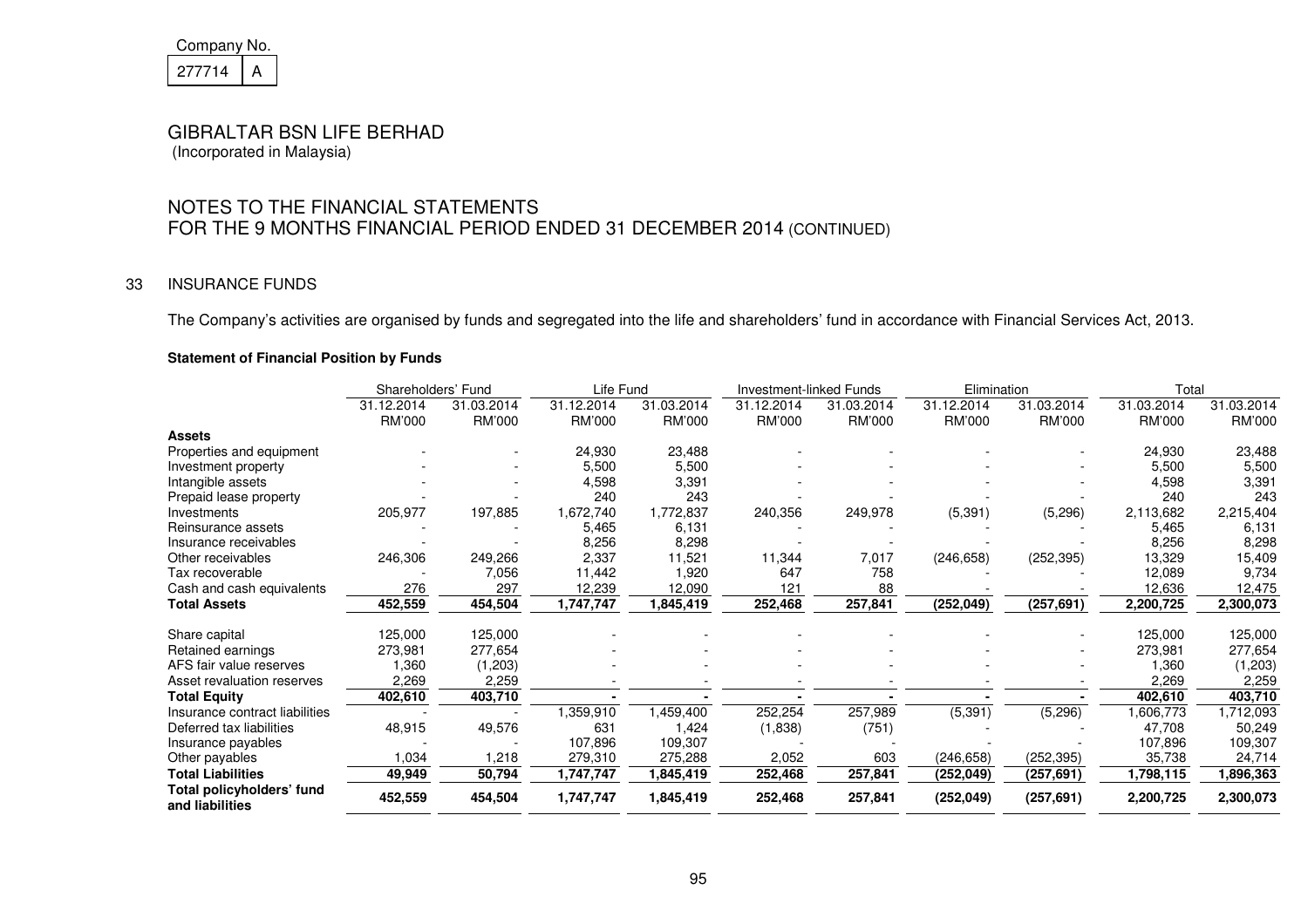| Company No. |  |  |  |  |  |  |
|-------------|--|--|--|--|--|--|
| 277714      |  |  |  |  |  |  |

# NOTES TO THE FINANCIAL STATEMENTS FOR THE 9 MONTHS FINANCIAL PERIOD ENDED 31 DECEMBER 2014 (CONTINUED)

### 33 INSURANCE FUNDS (CONTINUED)

### **Statement of Income by Funds For the financial period/year ended**

|                                      | Shareholders' Fund       |                          | Life Fund                |            |                          | Investment-Linked Fund |                          | Elimination |                          | Total      |  |
|--------------------------------------|--------------------------|--------------------------|--------------------------|------------|--------------------------|------------------------|--------------------------|-------------|--------------------------|------------|--|
|                                      | Financial<br>period from |                          | Financial<br>period from |            | Financial<br>period from |                        | Financial<br>period from |             | Financial<br>period from |            |  |
|                                      | 01.04.2014               | Financial                | 01.04.2014               | Financial  | 01.04.2014               | Financial              | 01.04.2014               | Financial   | 01.04.2014               | Financial  |  |
|                                      | to                       | year ended               | to                       | year ended | to                       | year ended             | to                       | year ended  | to                       | year ended |  |
|                                      | 31.12.2014               | 31.03.2014               | 31.12.2014               | 31.03.2014 | 31.12.2014               | 31.03.2014             | 31.12.2014               | 31.03.2014  | 31.12.2014               | 31.03.2014 |  |
|                                      | RM'000                   | RM'000                   | RM'000                   | RM'000     | RM'000                   | RM'000                 | RM'000                   | RM'000      | RM'000                   | RM'000     |  |
| Operating revenue                    | 6,030                    | 9,513                    | 254,870                  | 343,512    | 20,331                   | 35,800                 |                          |             | 281,231                  | 388,825    |  |
| Gross premium                        |                          |                          | 201,335                  | 263,770    | 17,465                   | 32,301                 |                          |             | 218,800                  | 296,071    |  |
| Premium ceded to reinsurers          |                          |                          | (15,608)                 | (13, 370)  |                          |                        |                          |             | (15,608)                 | (13, 370)  |  |
| Net premiums                         |                          |                          | 185,727                  | 250,400    | 17,465                   | 32,301                 |                          |             | 203,192                  | 282,701    |  |
|                                      |                          |                          |                          |            |                          |                        |                          |             |                          |            |  |
| Investment income                    | 6,030                    | 9,513                    | 53,535                   | 79,742     | 2,866                    | 3,499                  |                          |             | 62,431                   | 92,754     |  |
| Realised gains and losses            | 178                      | 138                      | 5,960                    | 25,424     | 9,772                    | 4,449                  |                          |             | 15,910                   | 30,011     |  |
| Fair value gains and losses          | (624)                    | 223                      | (21, 917)                | 8,299      | (13, 476)                | 15,308                 | (95)                     | (120)       | (36, 112)                | 23,710     |  |
| Other operating income               | (2)                      |                          | 1,332                    | 1,497      | 363                      | 357                    |                          |             | 1,693                    | 1,854      |  |
| Other income                         | 5,582                    | 9,874                    | 38,910                   | 114,962    | (475)                    | 23,613                 | (95)                     | (120)       | 43,922                   | 148,329    |  |
| Gross benefits and claims            |                          |                          | (275, 629)               | (379, 827) | (20,080)                 | (20, 658)              |                          |             | (295, 709)               | (400, 485) |  |
| Claims ceded to reinsurers           |                          |                          | 7,815                    | 7,344      |                          |                        |                          |             | 7,815                    | 7,344      |  |
| Gross change in contract             |                          |                          |                          |            |                          |                        |                          |             |                          |            |  |
| liabilities                          |                          | $\overline{\phantom{a}}$ | 118,156                  | 160,005    | 5,735                    | (30, 517)              | 95                       | 120         | 123,986                  | 129,608    |  |
| Change in contract liabilities to    |                          |                          |                          |            |                          |                        |                          |             |                          |            |  |
| reinsurers                           |                          |                          | 322                      | (2,850)    |                          |                        |                          |             | 322                      | (2,850)    |  |
| Net insurance benefits and<br>claims |                          |                          | (149, 336)               | (215, 328) | (14, 345)                | (51, 175)              | 95                       | 120         | (163, 586)               | (266, 383) |  |
|                                      |                          |                          |                          |            |                          |                        |                          |             |                          |            |  |